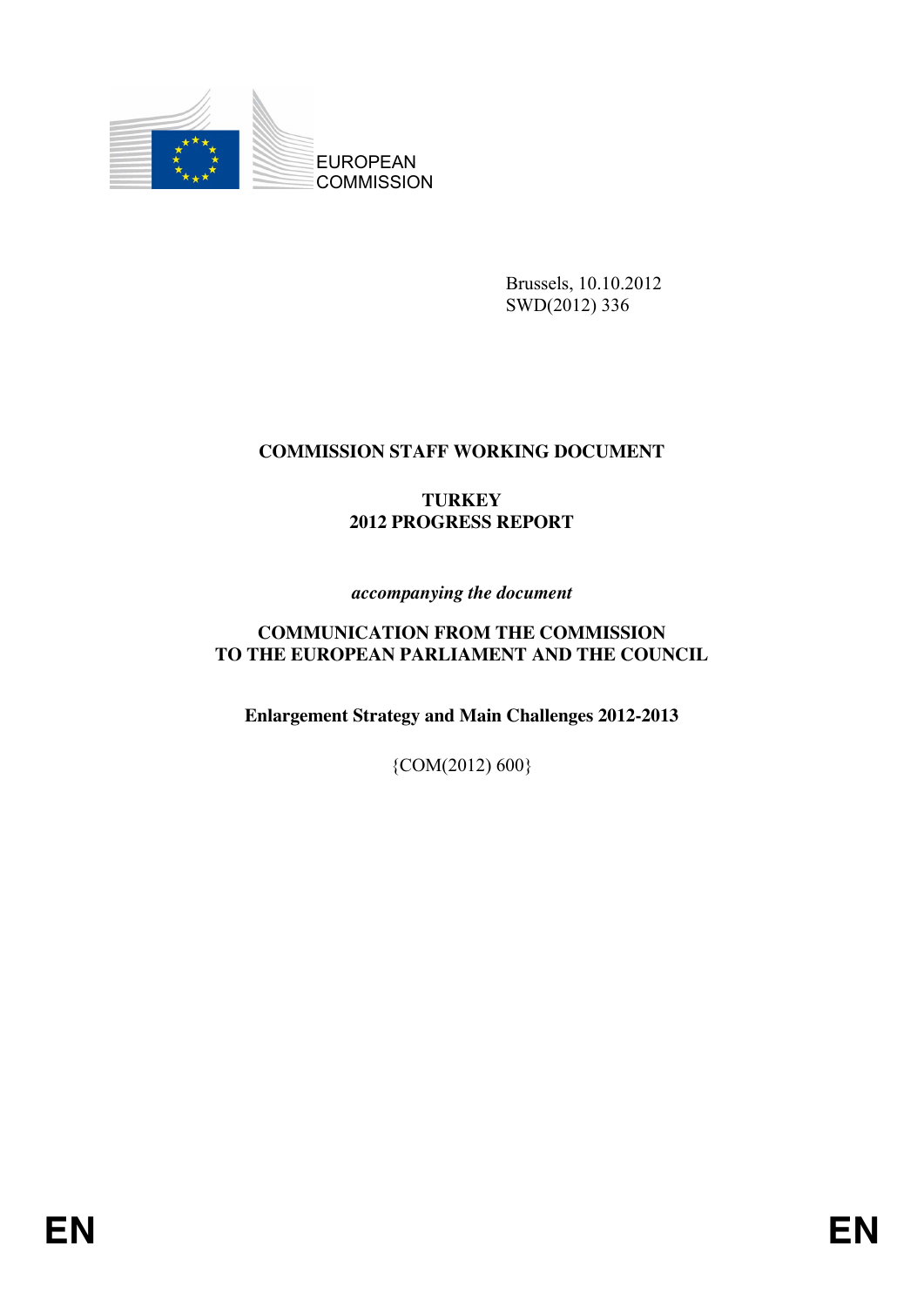# **TABLE OF CONTENTS**

| 1.               |                                                                                   |  |
|------------------|-----------------------------------------------------------------------------------|--|
| 1.1.             |                                                                                   |  |
| 1.2.             |                                                                                   |  |
| 1.3.             |                                                                                   |  |
| 2.               |                                                                                   |  |
| 2.1.             |                                                                                   |  |
| 2.2.             |                                                                                   |  |
| 2.3.             |                                                                                   |  |
| 3.               |                                                                                   |  |
| 3.1.             |                                                                                   |  |
| 3.2.             | The capacity to cope with competitive pressure and market forces within the Union |  |
| $\overline{4}$ . |                                                                                   |  |
| 4.1.             |                                                                                   |  |
| 4.2.             |                                                                                   |  |
| 4.3.             | Chapter 3: Right of establishment and freedom to provide services  47             |  |
| 4.4.             |                                                                                   |  |
| 4.5.             |                                                                                   |  |
| 4.6.             |                                                                                   |  |
| 4.7.             |                                                                                   |  |
| 4.8.             |                                                                                   |  |
| 4.9.             |                                                                                   |  |
| 4.10.            |                                                                                   |  |
| 4.11.            |                                                                                   |  |
| 4.12.            |                                                                                   |  |
| 4.13.            |                                                                                   |  |
| 4.14.            |                                                                                   |  |
| 4.15.            |                                                                                   |  |
| 4.16.            |                                                                                   |  |
| 4.17.            |                                                                                   |  |
| 4.18.            |                                                                                   |  |
| 4.19.            |                                                                                   |  |
| 4.20.            |                                                                                   |  |
| 4.21.            |                                                                                   |  |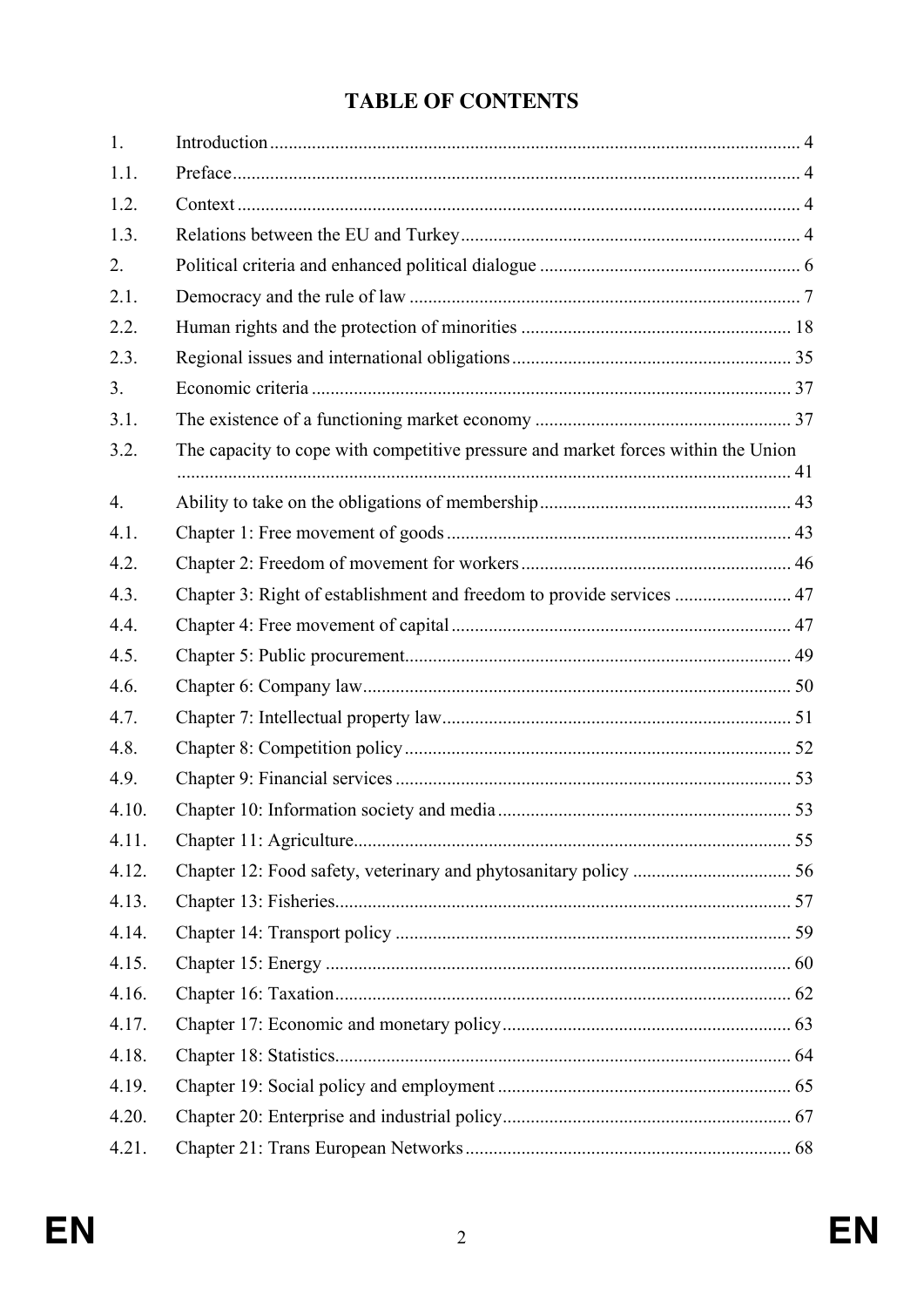| 4.22. |  |  |
|-------|--|--|
| 4.23. |  |  |
| 4.24. |  |  |
| 4.25. |  |  |
| 4.26. |  |  |
| 4.27. |  |  |
| 4.28. |  |  |
| 4.29. |  |  |
| 4.30. |  |  |
| 4.31. |  |  |
| 4.32. |  |  |
| 4.33. |  |  |
|       |  |  |
|       |  |  |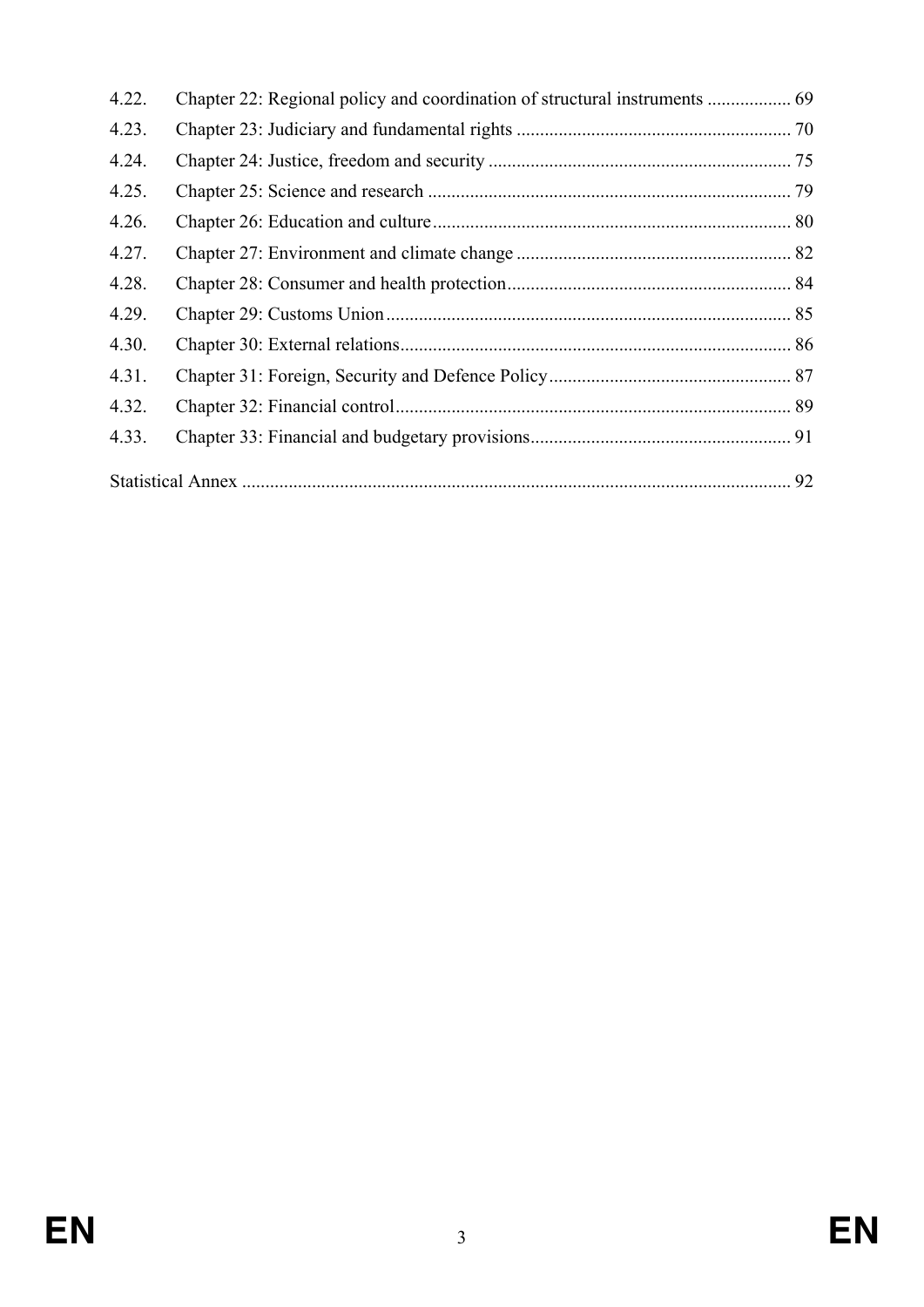## <span id="page-3-0"></span>**1. INTRODUCTION**

# <span id="page-3-1"></span>**1.1. Preface**

Following the conclusions of the Luxembourg European Council in December 1997, the Commission has reported regularly to the Council and the Parliament.

This report on progress made by Turkey in preparing for EU membership largely follows the same structure as in previous years. The report:

briefly describes the relations between Turkey and the Union;

analyses the situation in Turkey in terms of the political criteria for membership;

analyses the situation in Turkey on the basis of the economic criteria for membership;

 reviews Turkey's capacity to take on the obligations of membership, that is the *acquis*  expressed in the Treaties, the secondary legislation and the policies of the Union.

This report covers the period from October 2011 to September 2012. Progress is measured on the basis of decisions taken, legislation adopted and measures implemented. As a rule, legislation or measures which are being prepared or awaiting parliamentary approval have not been taken into account. This approach ensures equal treatment across all reports and permits an objective assessment.

The report is based on information gathered and analysed by the Commission. Many sources have been used, including contributions from the government of Turkey, the EU Member States, European Parliament reports<sup>1</sup> and information from various international and nongovernmental organisations.

The Commission draws detailed conclusions regarding Turkey in its separate communication on enlargement<sup>2</sup>, based on the technical analysis contained in this report.

# <span id="page-3-2"></span>**1.2. Context**

The Helsinki European Council of December 1999 granted Turkey the status of candidate country. Accession negotiations with Turkey were opened in October 2005.

The Association Agreement between Turkey and the then EEC was signed in 1963 and entered into force in December 1964. Turkey and the EU formed a customs union in 1995.

## <span id="page-3-3"></span>**1.3. Relations between the EU and Turkey**

The Positive Agenda endorsed by the Council in December 2011 was launched. It aims to support and to complement the **accession negotiations** through enhanced cooperation in a number of areas of joint interest: political reforms, alignment with the *acquis*, dialogue on foreign policy, visas, mobility and migration, trade, energy, counter terrorism and participation in Community programs. Eight working groups aimed at encouraging alignment with the *acquis* were set up and six of them had their first meeting. The Commission will assess whether Turkey has met the benchmarks and inform Turkey and the Member States accordingly.

The Council invited the Commission to take steps towards visa liberalisation as a gradual and long-term perspective, in parallel with the signing of the readmission agreement between Turkey and the EU which was initialled in June. It is now crucial that Turkey signs the readmission agreement to allow for a proper roadmap to be finalised, effectively starting the process.

 $\frac{1}{1}$  The rapporteur for Turkey is Mrs Oomen-Ruijten. 2

Enlargement Strategy and Main Challenges 2012-2013, COM(2012) 600.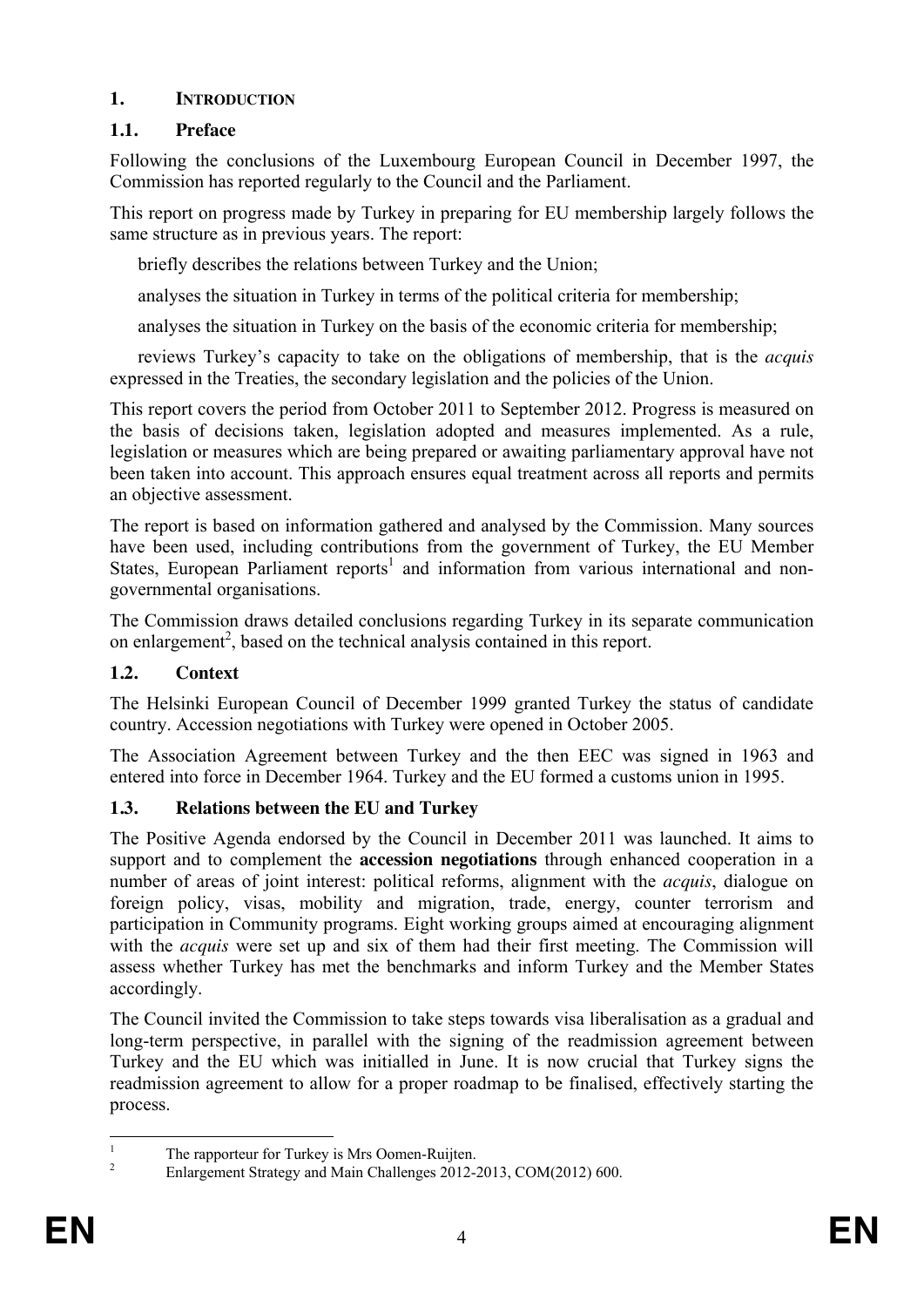With a view to Turkey's further development as a potential energy hub and given the common challenges it shares with the EU, Turkey and the Commission also decided to enhance their cooperation on a number of important energy issues.

To prepare for accession negotiations, Turkey's readiness to start negotiations on individual chapters was assessed on the basis of screening reports. Out of a total of 33 screening reports, nine are pending in the Council while one has yet to be delivered.

So far, negotiations have been opened on 13 chapters (Science and research; Enterprise and industry; Statistics; Financial control; Trans-European networks; Consumer and health protection; Intellectual property law; Company law; Information society and media; Free movement of capital; Taxation; Environment; and Food safety, veterinary and phytosanitary policy), one of which (Science and research) was provisionally closed. The December 2006 Council decision $3$  remains in force.

The **enhanced political dialogue** between the EU and Turkey has continued. Political dialogue meetings were held at ministerial level in March and June 2012 and at political directors' level in February 2012. These meetings focused on the main challenges faced by Turkey in terms of the Copenhagen political criteria and reviewed the progress made towards fulfilling Accession Partnership priorities. Foreign policy issues relating to regions of common interest to the EU and Turkey, such as North Africa, the Middle East, Western Balkans, Afghanistan/Pakistan and the Southern Caucasus, were also regularly discussed. Turkey has become increasingly active in its wider neighbourhood and is a leading regional player. The Council acknowledged the influential regional role of Turkey in supporting reform, including with regard to recent developments in North Africa. Turkey has also been vocal on Syria, condemning strongly and repeatedly the regime's violence against civilians and providing vital humanitarian assistance to nearly 100,000 Syrians who fled the country. A number of high-level visits to the European institutions took place during the reporting period.

Turkey decided to freeze its relations with the Presidency of the Council of the EU during the second half of 2012 and not to attend meetings chaired by the Cyprus EU Presidency. The European Council expressed serious concerns with regard to Turkish statements and threats and called for full respect for the role of the Presidency of the Council, which is a fundamental institutional feature of the EU provided for in the Treaty.

Progress on the reform priorities is encouraged and monitored by the bodies set up under the **Association Agreement**. The Association Committee met in April 2012 and the Association Council in June 2012. Eight sectoral sub-committee meetings have been held since November 2011.

The multilateral economic dialogue between the Commission, EU Member States and Candidate Countries in the context of pre-accession fiscal surveillance continued, including a meeting at ministerial level in May in Brussels.

The EU-Turkey **Customs Union** continues to boost bilateral trade between the EU and Turkey, which totalled  $\epsilon$  120 billion in 2011. Turkey is the EU's sixth biggest trading partner while the EU is Turkey's biggest. A bit less than half of Turkey's total trade is with the EU and almost 75% of foreign direct investment flows in Turkey, with a strong high-technology component, comes from the EU. However, Turkey is not implementing the Customs Union fully and maintains legislation that violates its commitments under the Customs Union. As a

 $\frac{1}{3}$  The decision stipulates that negotiations will not be opened on eight chapters relevant to Turkey's restrictions regarding the Republic of Cyprus and no chapter will be provisionally closed until the Commission confirms that Turkey has fully implemented the Additional Protocol to the Association Agreement.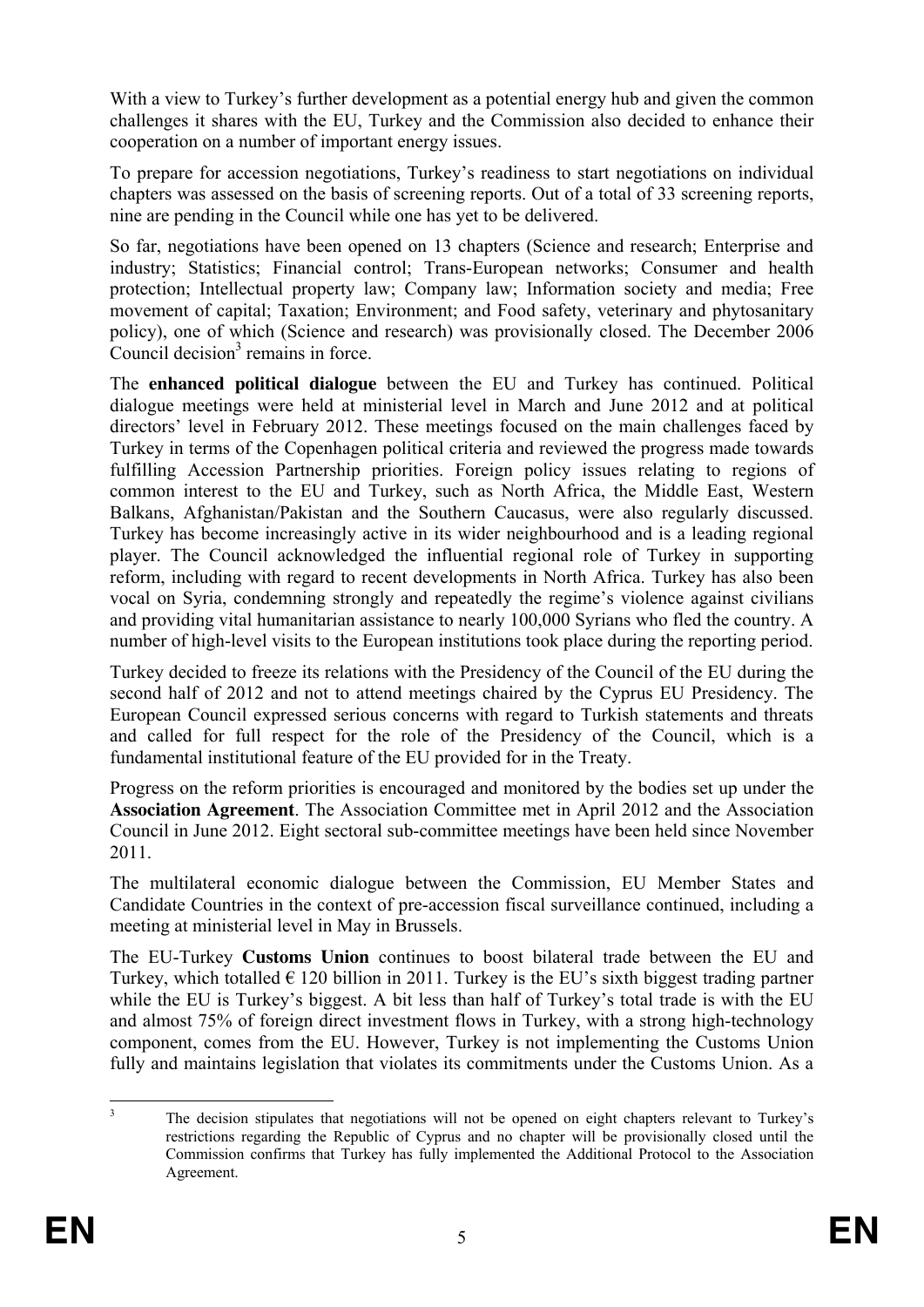result, several trade issues remain unresolved. A number of Turkey's commitments on removing technical barriers to trade remain unfulfilled, in areas such as import licences, restrictions on imports of goods from third countries in free circulation in the EU, State aid, enforcement of intellectual property rights, requirements for the registration of new pharmaceutical products and discriminatory tax treatment. The Commission is launching an external evaluation to assess the strengths of the Customs Union as implemented so far, its weaknesses (or limitations) and the opportunities arising from its possible modernisation. The EU urged Turkey to remove all remaining restrictions on the free movement of goods, including on means of transport regarding Cyprus, and to implement the Customs Union fully.

As regards **financial assistance**,  $\epsilon$  856 million have been earmarked for Turkey from the Instrument for Pre-accession Assistance (IPA) for 2012. In line with the Multiannual Indicative Planning Document (MIPD) for 2011-2013 importance has been given to further advance a sector-based approach which aims to better focus assistance on political priorities. Support is focused on institutions directly concerned by political reforms in the judiciary and law enforcement services, on adoption and implementation of the *acquis* in priority areas and on economic, social and rural development. In addition, Turkey is benefiting from a series of regional and horizontal programmes under IPA.

IPA assistance is subject to decentralised management, which means that it is managed by the Turkish authorities following an accreditation process carried out by the Commission. In 2012 progress was made with regard to strengthening the institutional framework for IPA Components as the accreditation process has been finalised for the Operating Structures in the areas of Regional Competitiveness and Human Resources Development programmes. Nevertheless, delays in the implementation of IPA assistance continued to occur and Turkey needs to further strengthen its administrative capacity to address weaknesses in adopting the sector approach in programming, to speed up the implementation process, to improve the quality of programmes and projects and to avoid loss of funds.

Support to **civil society** continues with the implementation of previously programmed EU financial assistance for civil society capacity building and civil society dialogue between Turkey and the EU, both under the national programme and the Civil Society Facility.In parallel an impact assessment of EU-Turkey Civil Society Dialogue was launched to draw conclusions for future assistance in this area.

Turkey actively participates in the following **EU Programmes** and Agencies: the Seventh Research Framework Programme, Customs 2013, Fiscalis 2013, the European Environment Agency, the Competitiveness and Innovation Framework Programme (including the Entrepreneurship and Innovation Programme and the Information Communication Technologies Policy Support Programme), Progress, Culture 2007, Lifelong Learning and Youth in Action. IPA funds are used to meet part of the costs of participation in most of these programmes. Turkey has not yet completed ratification for the agreement on its participation in the European Monitoring Centre for Drugs and Drug Addiction.

# <span id="page-5-0"></span>**2. POLITICAL CRITERIA AND ENHANCED POLITICAL DIALOGUE**

This section examines progress made by Turkey towards meeting the Copenhagen political criteria, which require stability of institutions guaranteeing democracy, the rule of law, human rights and respect for and protection of minorities. It also monitors compliance with international obligations, regional cooperation and good neighbourly relations with enlargement countries and Member States.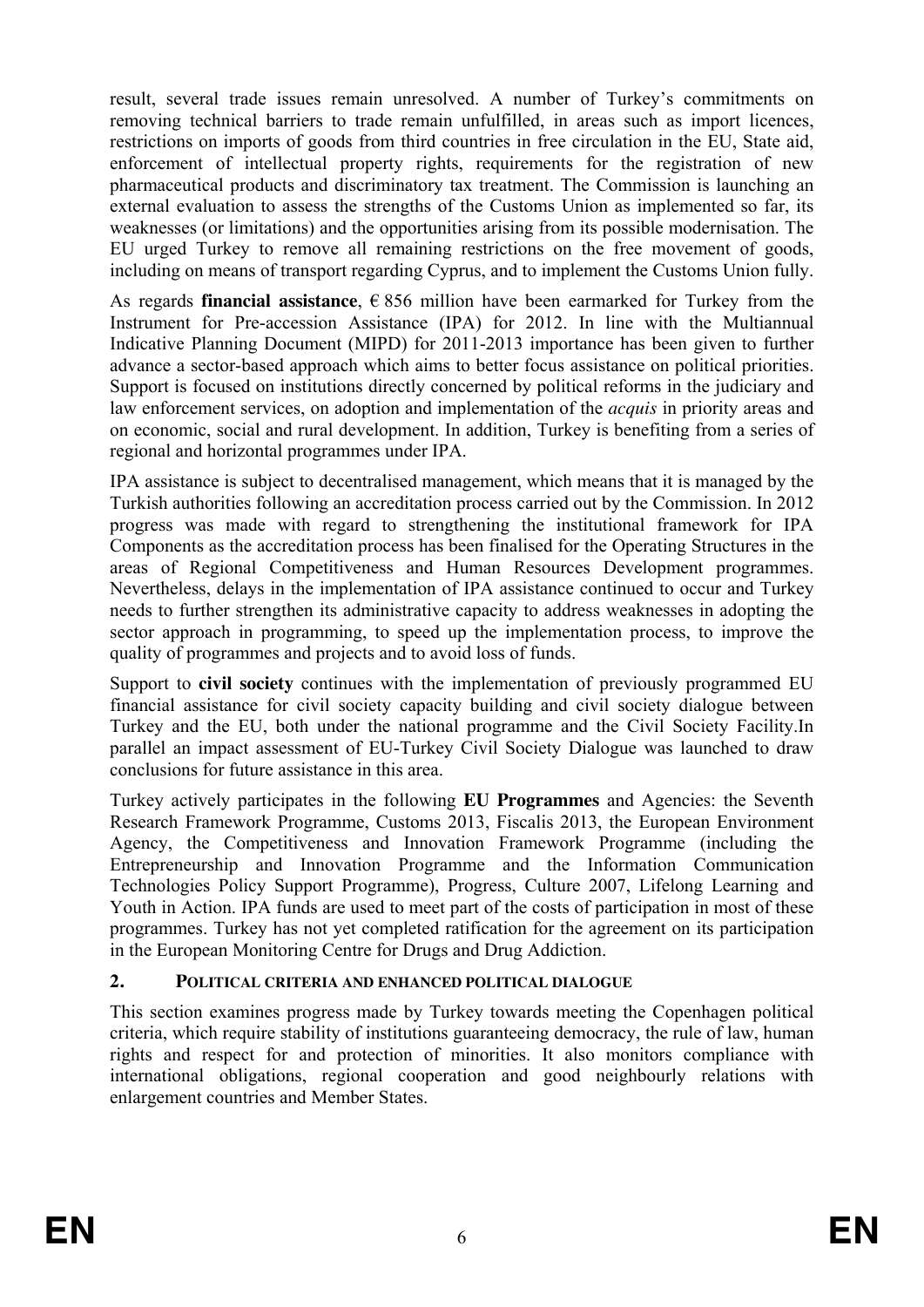## <span id="page-6-0"></span>**2.1. Democracy and the rule of law**

Work on a new constitution started and a democratic and participatory process was put in place. The rest of political life was characterised by limited dialogue and frequent tensions.

Trials of the alleged deep-state criminal network *Ergenekon* and the 'Sledgehammer' trial concerning an alleged coup plan continued. In the 'Sledgehammer' trial a first instance court on 21 September sentenced a total of 324 suspects (out of 365), including three former army commanders, to 13-20 years on charges of attempting to remove or prevent the functioning of the government through force and violence. The Court handed down mass verdicts. The judicial process is on-going. In the Ergenekon case, according to official data, the number of defendants has risen to 279, of whom 65 are under arrest. The landmark trial of the 1980 coup perpetrators, made possible by amendments to the constitution in 2010, began in April 2012. Investigations into military intervention in politics, including the 28 February 'Postmodern Coup' of 1997 followed. The armed forces' former chief of staff was arrested in January 2012 on charges of attempting to overthrow the government and of membership of a terrorist organisation.

Concerns persisted over the rights of the defence, lengthy pre-trial detention and excessively long and catch-all indictments, leading to significantly enhanced public scrutiny of the legitimacy of these trials. Offering a chance to strengthen confidence in the proper functioning of Turkey's democratic institutions and the rule of law, these cases have been overshadowed by real concerns about their wide scope and the shortcomings in judicial proceedings. Moreover, they tend to contribute to the polarisation of Turkish politics.

Judicial proceedings need to be speeded up to ensure the rights of the defence and to promote transparency in these cases. Investigations tend to expand rapidly; the judiciary accepts mainly evidence collected by the police only, or supplied by secret witnesses.

In July 2012, 404 active-duty military personnel were involved in on-going court cases as suspects, 207 of whom were in detention, among whom a former Chief of General Staff.

The Kurdish issue remains a key challenge for Turkey's democracy. A meeting was held between the Prime Minister and the leader of the main opposition party CHP on the initiative of the latter, looking for opportunities to make progress on the Kurdish issue. There was no follow-up. The 2009 democratic opening, aimed at addressing amongst others the Kurdish issue, was not followed through.

Turkey suffered a significant increase in terrorist attacks by the PKK, which is on the EU list of terrorist organisations. The attacks were strongly condemned by the EU.

The investigation into the Union of Communities of Kurdistan (KCK), the alleged urban wing of the PKK, significantly expanded. Increasing numbers of BDP-affiliated Kurdish politicians, locally elected mayors and members of municipal councils were detained, adversely affecting regional and local democracy.

The killing of 34 civilians in Uludere (Sirnak) in a military air strike in December 2011, and the absence of a transparent public inquiry into the events, also damaged confidence. There has been no discussion of political responsibility.

Due attention needs to be paid to upholding the rule of law in the anti-KCK investigation and to ensuring that an effective and transparent public inquiry into the Uludere air strike takes place. Revision of the constitution provides an opportunity to address a number of longstanding problems in Turkey, in particular the Kurdish issue.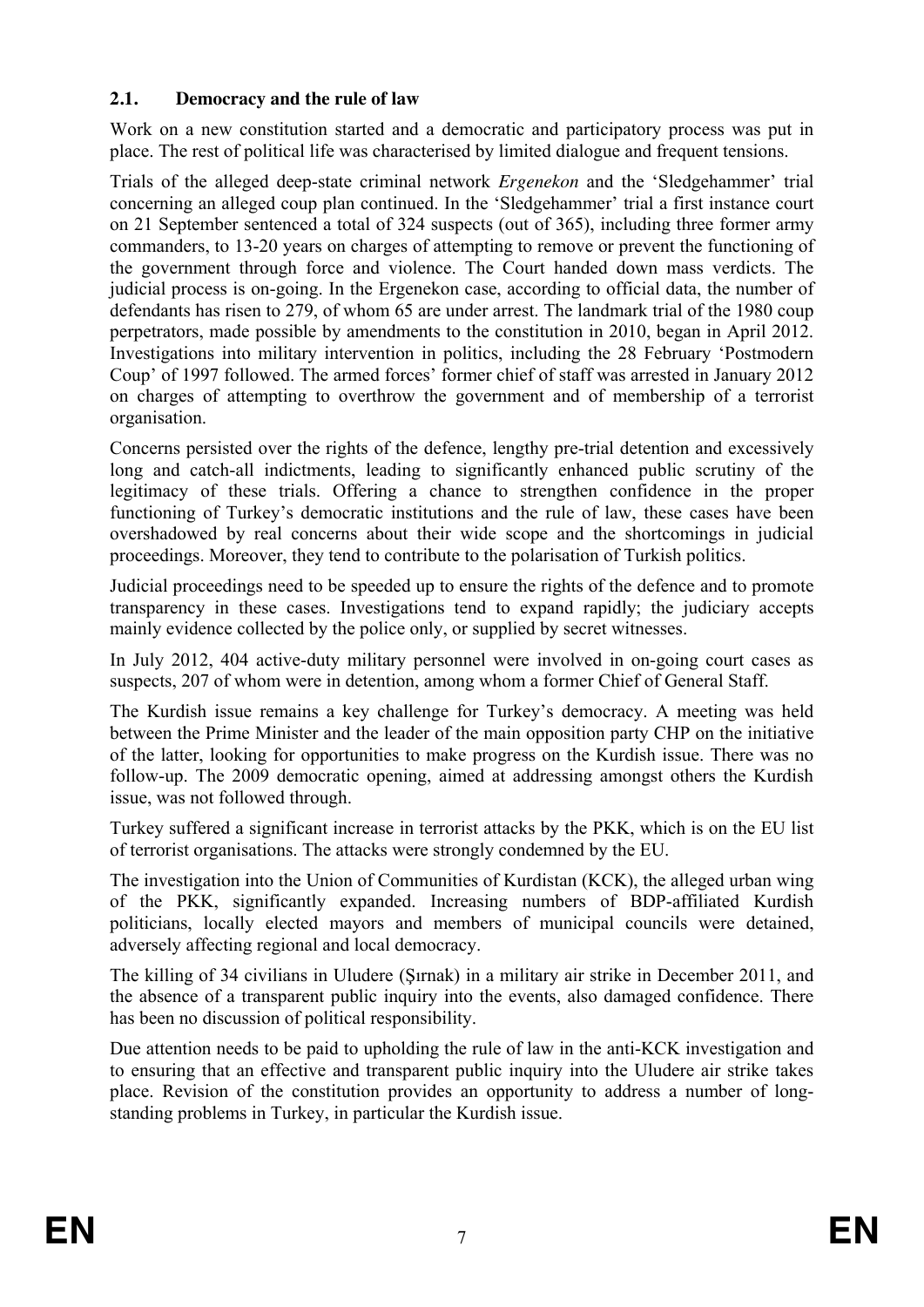## *Constitution*

Work on a new constitution started with the setting up of a Constitution Conciliation Committee, following inter-party agreement on equal representation and a decision to avoid setting preconditions for the substance of a new text. The committee is composed of three members from each of the four political groups in parliament. Its working principles reflect a commitment to inclusiveness and consultation and provide for unanimity in decision-making and termination of the committee's mandate if any one party withdraws.

The Conciliation Committee held public consultations with a broad range of stakeholders between November 2011 and April 2012 to receive the views of political parties not represented in parliament, of state bodies, professional associations, trade unions and nongovernmental organisations. For the first time ever, representatives of non-Muslim minorities were officially received by parliament. Members of the committee also took part in public events around Turkey organised by civil society platforms. A website was set up to gather written opinions, returning over 25,000 contributions. An abundance of local and national civic initiatives also ensured lively debate among citizens and in the media.

However, it is unclear what the follow-up of the committee's work will be. The current Constitution (Article 175) only provides for *amendment* of the existing text. There are some limits on transparency, with submissions to the committee by civil society and others removed from or not published on the internet.

Regarding the substance of the constitution, the key challenges to consensus include views on the separation of powers, state-society-religion relations and the Kurdish issue (citizenship, use of the mother-tongue, and decentralisation). The BDP was the only political party to take a firm position when it presented a detailed note on the fundamental rights and freedoms chapter in July. The possibility of introducing a presidential or semi-presidential system of government was debated.

Further progress in implementing the 2010 constitutional amendments has been limited. The law on civil servants' trade unions was amended to include provisions on their right to collective bargaining, while laws on collective bargaining, strikes and lockouts for private sector employees and the establishment and duties of the Ministry of Justice, Protection of Personal Data and military justice are still pending.

*Overall*, positive steps have been taken in terms of work on a new constitution. A democratic and participatory process has been put in place, albeit with some limitations on transparency. The new constitution should cement the stability of institutions guaranteeing democracy, the rule of law, human rights and respect for and protection of minorities and address longstanding problems, in particular the Kurdish issue. Maintaining a spirit of compromise and ensuring the broadest possible consultation remain key for the legitimacy of a new constitution. Further progress in implementing the 2010 constitutional amendments has been **limited** 

# *Parliament*

The new parliament convened on 1 October 2011 with all parties represented, following a protracted oath-taking crisis over the courts' refusal to release eight MPs-elect from pre-trial detention. Work on political reforms and the parliament's ability to perform its key functions of law-making and oversight of the executive continues to be hampered by the persistent lack of dialogue and spirit of compromise among political parties.

The CHP proposed a legislative amendment to the Code on Criminal Procedures to set the MPs-elect free; it was not supported by the majority. An initiative of the Speaker of the parliament to seek consensus among the four political groups on a possible legal solution to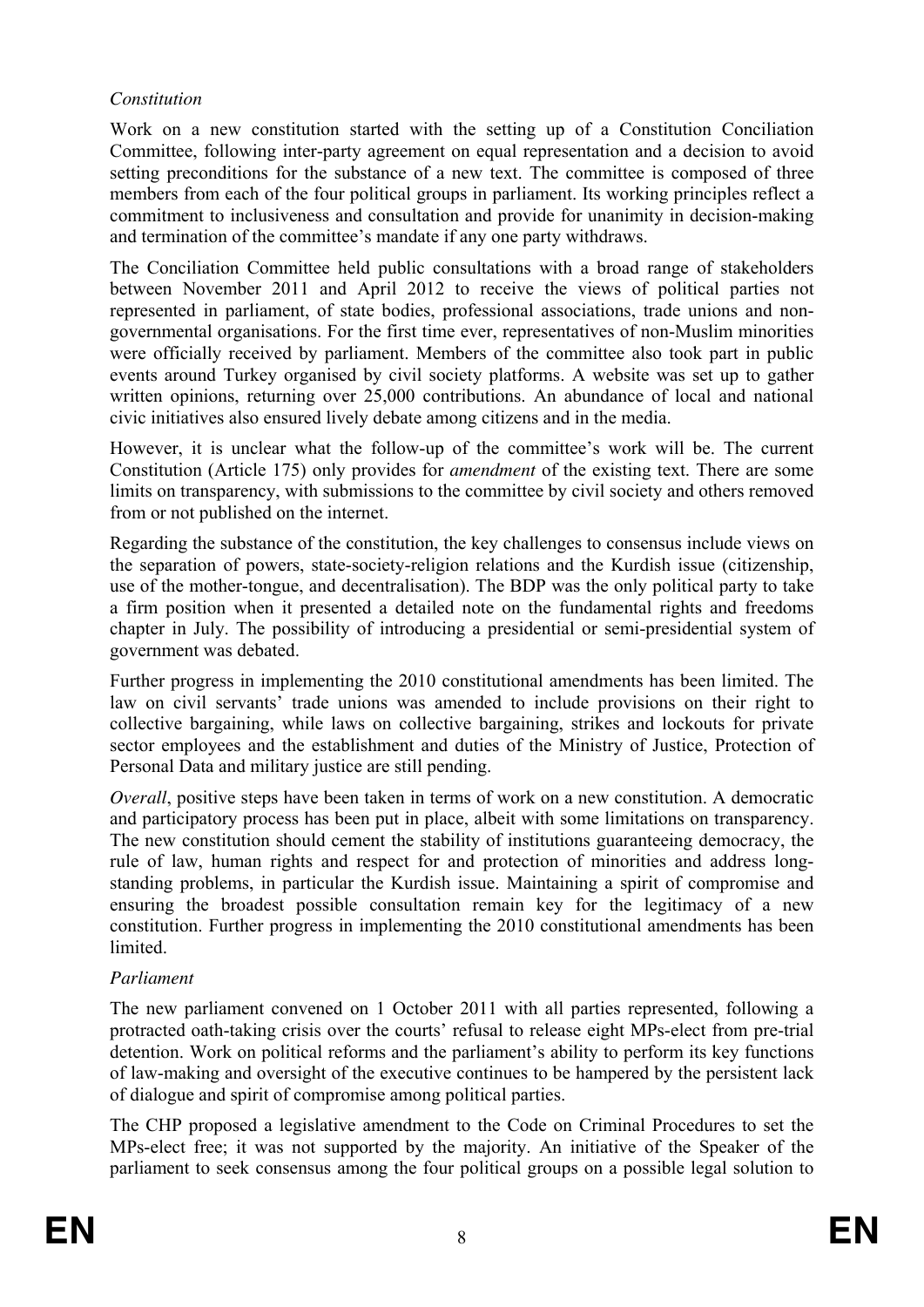the issue did not produce results. Courts rejected the petition of the MP's elect for release on probation pending trial, submitted further to the adoption of the third judicial reform package in July.

The overall scope of parliamentary immunity remains wide, except in cases concerning MPs freedom of expression, which are subject to a restrictive interpretation of the Constitution (in particular Article 14). This continues to be an issue of concern. A total of 740 requests by prosecutors for the lifting of parliamentary immunity are pending, concerning a total of 101 members of parliament, the majority concerning the BDP-bloc. A BDP-affiliated MP-elect, whose conviction to two years imprisonment for a speech pronounced 6 years ago was upheld by the Court of Cassation, risks permanently losing his seat once the Parliament speaker sets in motion the applicable procedures following such a ruling.

Insufficient preparation and consultation prior to the adoption of key legislation triggered strong criticism. This included the new education law, a law on caesarean section deliveries, a law granting immunity from judicial scrutiny to intelligence officers and public officials assigned specific tasks by the Prime Minister and the abolition of the Serious Crimes Courts.

Regarding the *legislative framework*, a law to facilitate out-of-country voting— targeting around 2.5 million Turkish voters residing mainly in the EU — was adopted. No further important changes were made to the electoral system. The 10% national threshold for obtaining seats in parliament remains the highest among Council of Europe member states. There has been no progress in aligning the law on the closure of political parties or laws on the financing of political parties and election campaigns with European standards.

Concerning the *functioning of parliament*, the representation of all mainstream political views following the June 2011 elections and its lead role in work on a new constitution increased the profile of the parliament. An ad hoc committee was set up by consensus among the four main political groups to investigate all coups in the history of the Republic; further parliamentary committees were created to probe the 28 February 'Postmodern Coup' and the alleged state violence in Tunceli (Dersim) in 1937-38, and to inquire into the Uludere incident in December 2011.

The Human Rights Inquiry Committee heard numerous experts including prominent Kurds while examining human rights violations linked to terrorism and the fight against terrorism (through the Sub-Committee on Investigating Violations of Right to Life within the Scope of Acts of Terrorism and Violence).

Several important pieces of legislation were adopted, in particular laws on the protection of family and prevention of violence against women, probation, collective bargaining for civil servants, the Ombudsman Institution and the national human rights institution. Nevertheless, in none of these cases did improvements fully bring the necessary alignment with the *acquis* or with European standards. The EU Harmonisation Committee remains an auxiliary committee with a limited mandate and ability to scrutinise legislation.

The parliament's role in addressing key policy challenges continues to be limited. Further efforts are needed to achieve systematic consultation with civil society and other stakeholders throughout the process. There was no progress in improving the parliament's capacity to monitor performance and audit public expenditure, including defence expenditure, despite the improvement in the overall legal framework with the entry into force of the new Law on the Turkish Court of Accounts (TCA) in 2011.

The law on the administrative organisation of parliament was amended in December 2011, partly to transfer responsibility for the parliament's security from the military to the police. A proposal to set up a parliamentary legislative academy to strengthen expertise was approved.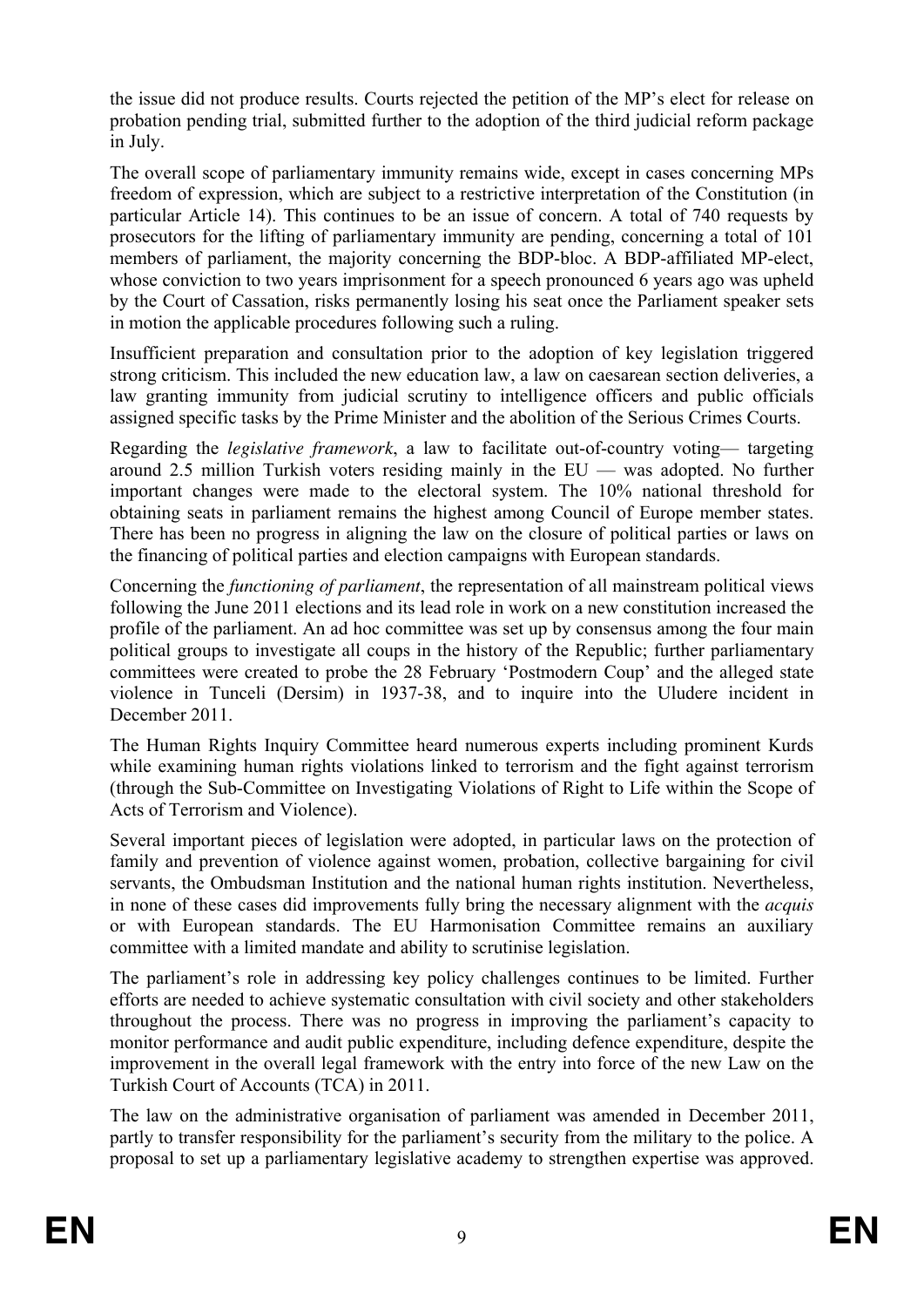However, more comprehensive reform of the rules and procedures was abandoned, including key elements such as the introduction of planning for the legislative agenda and strengthening the oversight role of the committee system. Few of the capacity concerns identified by the 2010 Parliament/SIGMA peer review have so far been addressed. 4

*Overall*, the parliament's involvement in addressing key policy challenges improved on a few selective topics. However, proper functioning of the parliament, including the parliamentary committees, based on dialogue among all parties, has yet to be ensured. Despite improvements, capacity constraints remain, in particular with regard to public financial management of military expenditure. Due attention needs to be paid to reform of the legislative framework, particularly the laws on elections and political parties and parliament's rules and procedures, to strengthen parliament's ability to perform its key tasks including oversight of the executive. Consultation of civil society remains the exception rather than the rule.

## *President*

The President stressed the need for a new constitution and expressed concern over the arrest of journalists, maintaining a conciliatory role across Turkey's political spectrum in carrying out his functions.

The January 2012 Law on Presidential Elections and the June Constitutional Court ruling on the same issue ended a long-time controversy over the mandate of President Gül. Accordingly, the incumbent president's term in office is seven years and he is eligible for reelection. The term of office of the new President — to be directly elected in 2014 — will be five years, renewable for one additional term.

## *Government*

In its Annual Plan for 2012 and its Medium-Term Programme for 2012-2013 the government committed itself to further democratisation and political reforms through work on a new constitution intended 'to meet the aspirations and demands of a modern democracy and represent the interests of all citizens of Turkey'. Judicial reform and the normalisation of civilian-military relations remain priorities of the government.

The government continued to reiterate its commitment to EU accession and frequently criticised the political stalemate in the accession negotiations. The ministerial Reform Monitoring Group met twice.

In a significant symbolic gesture in November 2011, the Prime Minister expressed readiness to account for crimes carried out by the state in the predominantly Kurdish Alevi region of Tunceli (Dersim) in 1937-38.

However, there has been no discussion of political responsibility regarding the Uludere incident and rhetoric on a new government strategy for the Kurdish issue has not translated into progress towards a political solution. (*See Situation in the east and south-east*)

Key legislation was adopted with insufficient preparation and consultation, triggering strong criticism.

Members of the government reacted virulently to criticism voiced by the media or civil society, and brought court cases on a number of occasions, for instance when criticised for supposed nationalist tendencies.

 $\frac{1}{4}$ 

[http://www.tbmm.gov.tr/yayinlar/sigma\\_report\\_final\\_eng.pdf](http://www.tbmm.gov.tr/yayinlar/sigma_report_final_eng.pdf)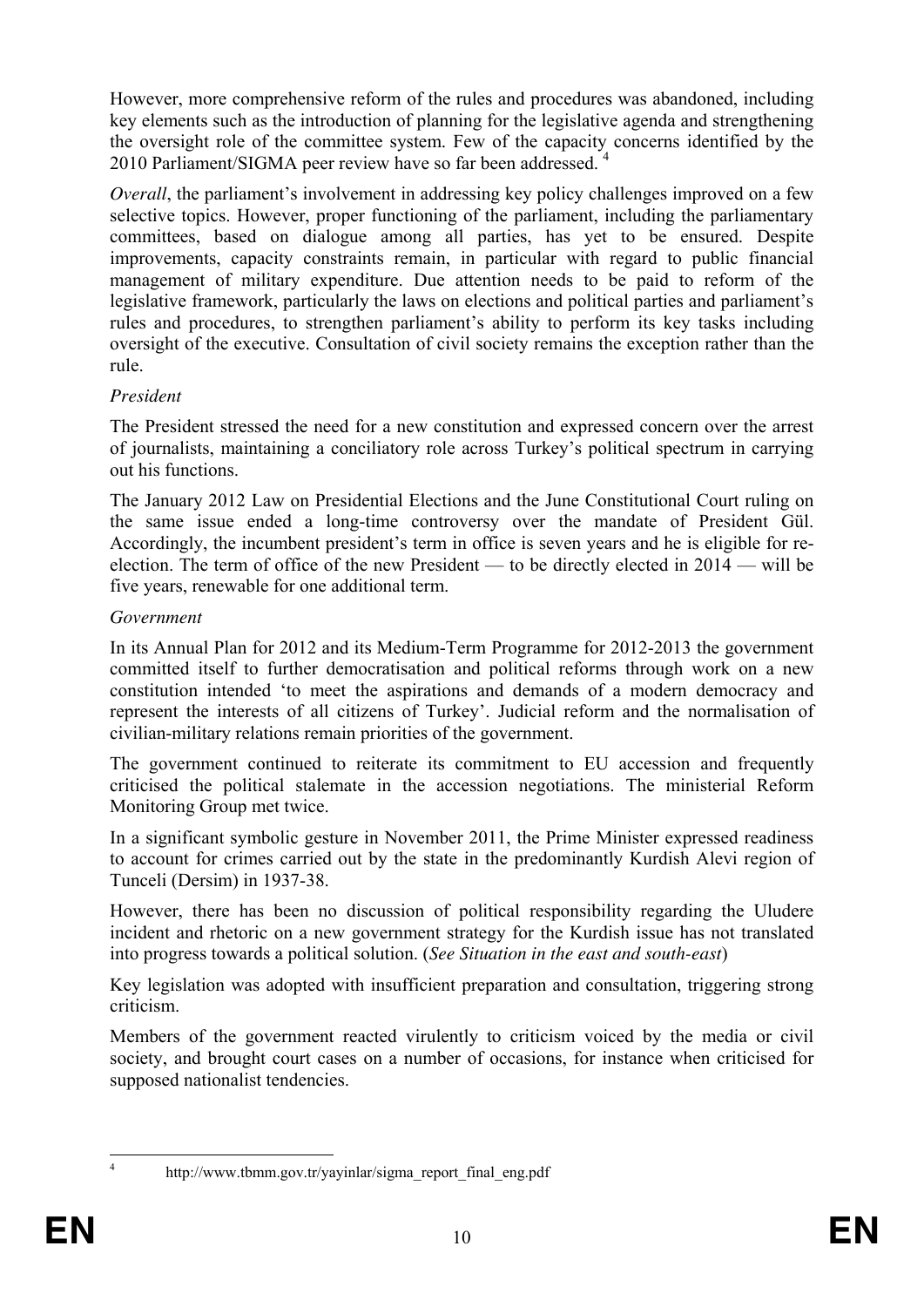There was little progress on devolving powers to *local government*. Administrative decentralisation has not been addressed; in fact, decree-laws issued in 2011 provide for the recentralisation of some powers, mainly in the fields of land use planning and urban renewal. City councils, designed to encourage citizens' participation in local government, functioned effectively in only a limited number of cities.

There was no progress on removing administrative tutelage and allowing the use of languages other than Turkish in the provision of public services as recommended by the Council of Europe's Congress of Local and Regional Authorities, and the courts ruled inconsistently on the use of more than one language by municipal authorities. Despite several non-prosecution and acquittal decisions, judicial proceedings against mayors and municipal councils for the use of languages other than Turkish in the provision of services were reported. The Ministry of the Interior provisionally suspended 55 local government representatives, including the elected mayors of Van, Sırnak, Silopi, İdil, Uludere and Cizre, alongside several members of municipal and provincial assemblies detained in anti-KCK operations. In one case – Siirt – a mayor's dismissal was suspended following the entry into force of the third judicial reform package (*See Situation in the east and south-east*)

*Overall*, the government committed itself to further democratisation and political reforms through work on a new constitution. However, key legislation was presented and adopted with insufficient preparation and consultation. In incidents such as the Uludere killings of civilians, calls on the authorities for effective and swift investigation and a transparent public inquiry have not been met. Local government in the south-east suffered from the detention of numerous local politicians. Further efforts are needed on administrative decentralisation.

## *Public administration*

After consultation with the European and other Ombudsmen the Law on the Ombudsman Institution was adopted on 14 June. The law provides that the Institution is answerable to parliament and that no one shall issue instructions to it. The Ombudsman Institution has a Head Ombudsman and a maximum of five Ombudsmen, a secretary general and staff, and a separate budget. Local offices throughout the country can be established. The Head Ombudsman is elected by parliament in up to four rounds of voting; in the fourth, he or she is elected by simple majority. Implementation of this provision and, in particular, the choice of the first Head Ombudsman is crucial for the credibility of the Institution. The Ombudsman Institution examines complaints and makes suggestions concerning the functioning of the administration with respect to the rule of law and human rights. However, it does not have the right to conduct inquiries on its own initiative. Its mandate covers administrative acts of the Turkish Armed Forces and excludes their military acts. Implementation of this provision is crucial: This relates in particular to who decides on what falls under the Institution's remit, and on which basis. The law as it stands does not set out any decision-making process of the Ombudsman Institution, but leaves the matter to a regulation to be adopted by its Board. It is essential for the authority and independence of the institution that this decision-making process leaves the final say with the Head Ombudsman.

A comprehensive civil service reform aiming to improve public human resources management and ensuring merit-based advancement is still needed. A decree law of 2011 allows temporary and contract staff to be granted civil service status at a similar rank. It carries the risk of circumventing recruitment procedures, politicising the civil service and weakening the merit system. The increased ministerial powers introduced in August 2011 over the independent regulatory authorities remained, and in at least one instance — in relation to the Energy Directive — run counter to EU legislation.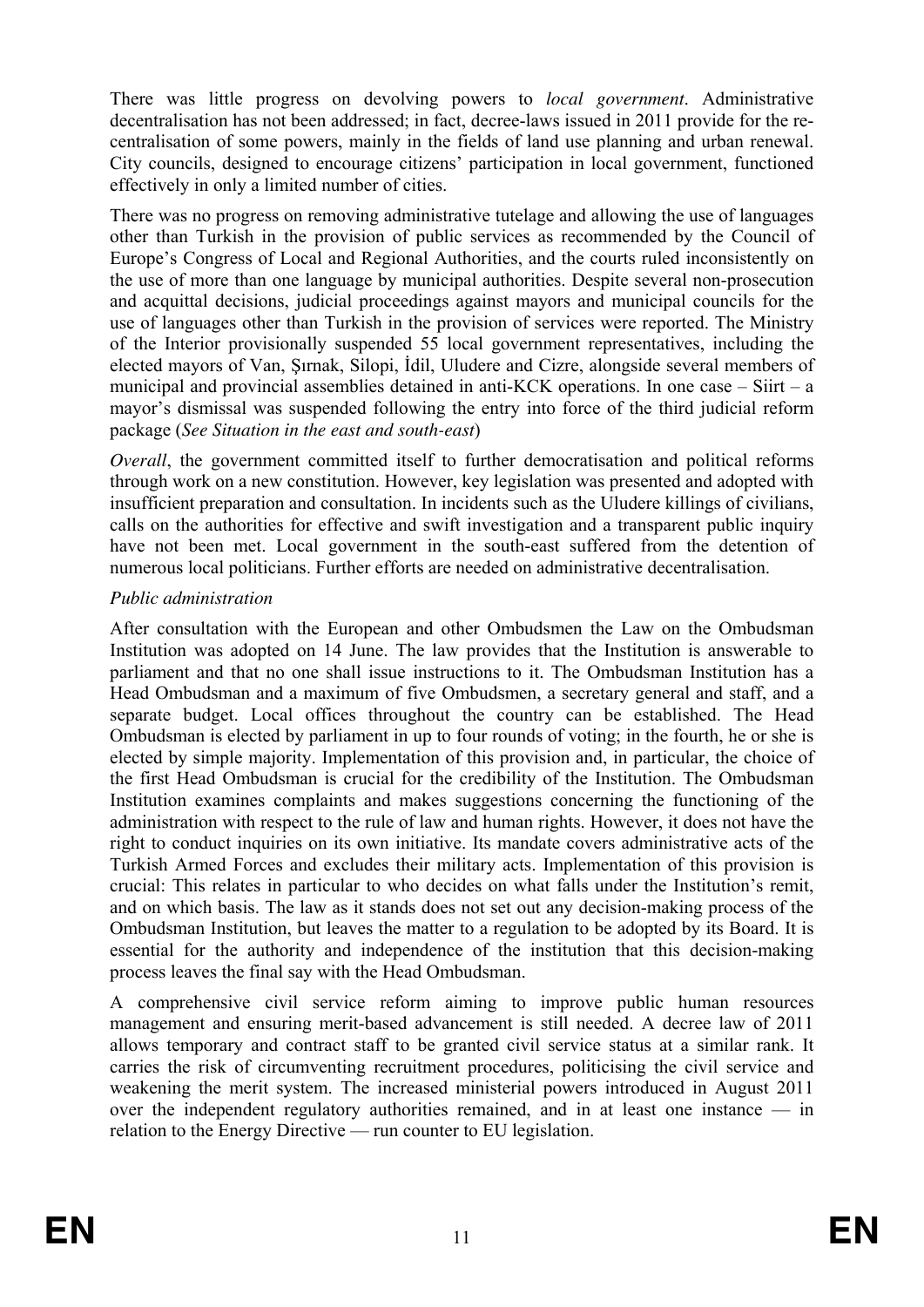Administrative simplification and work on providing basic public services online (egovernment) continued. A large number of regulations on administrative simplification were adopted in April 2012. However, no progress was made with developing regulatory impact assessments with a view to increasing the quality of legislation. In particular, no regulatory impact assessment was conducted prior to the adoption of certain key legislation, including the education reform of March 2012. There was an increasing tendency to draft and adopt legislation without appropriate consultation of civil society and other stakeholders.

Almost all implementing legislation relating to the revised Turkish Court of Accounts (TCA) Law was adopted. This strengthened external audit. However, further efforts are needed to implement the TCA Law. In particular, parliament needs to ensure follow-up of TCA audit reports. The July 2012 amendments to the law on the TCA seriously curtailed the powers of the TCA and jeopardize the independence and effectiveness of the TCA audit and control. Implementation of the Law on Public Financial Management and Control continued, with the introduction of strategic planning and performance budgeting. All line ministries and major public agencies prepared performance programmes and accountability reports. However, such planning activities need to be better coordinated with the budget. Additional efforts are required to strengthen the capacity of strategy development units and to implement strategy documents. The internal audit system is not effective and continued to suffer from confusion between the objectives, roles and responsibilities of internal audit and inspectorate functions. Additional internal audit staff needs to be recruited.

*Overall*, progress has been made in legislative reforms with regard to public administration. The establishment of an Ombudsman's office is an important step in safeguarding the rights of citizens and ensuring that public administration is accountable. External audit and public financial management and control have been strengthened, but recent amendments to the TCA law raise serious concerns regarding the independence and effectiveness of the TCA audit and control. Administrative simplification continued. However, comprehensive civil service reform will require greater political support.

## *Civilian oversight of security forces*

There was further consolidation of civilian oversight of the security forces, and the General Staff generally abstained from exerting direct or indirect pressure on political issues. In January 2012, the national security course given by military officers was removed from the secondary school curriculum. Nonetheless, in January the Chief of General Staff criticised the use of the Kurdish language in public education.

Implementation of the law providing legal remedies to earlier dismissals from the Armed Forces continued.

Ending a lengthy trial process marred by disputes over jurisdiction, the Third High Criminal Court in Van sentenced two non-commissioned officers and a PKK informant to 40 years in prison in the 'Semdinli case' relating to the bombing in 2005 of a bookstore allegedly owned by a former PKK member.

The Counter-Terrorism Coordination Board established under the Undersecretariat of Public Order and Security was convened twice. An Intelligence Assessment Centre was set up in March 2012 to strengthen intelligence sharing and cooperation between civilian and military security institutions.

Progress was made regarding external audits of security institutions under the Turkish Court of Accounts Law, which provides for ex post auditing of military expenditure. A regulation adopted in August made publication of the TCA external audit reports related to security, defence and intelligence institutions subject to parliamentary approval. The regulation also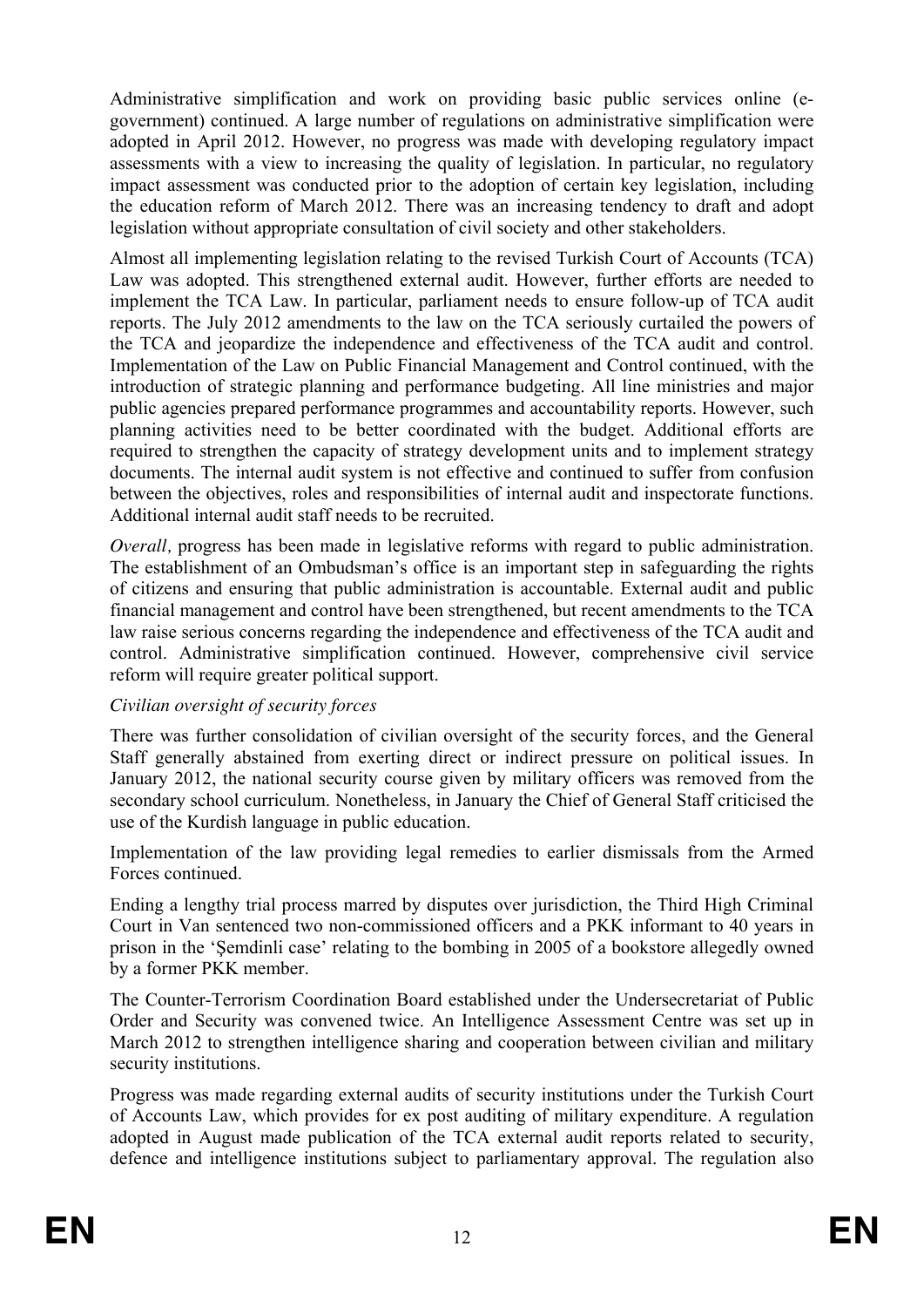introduces limitations for the publication of these reports on grounds of confidentiality. The Parliamentary Petition Commission requested a special commission of experts to inspect and audit the Turkish Armed Forces Assistance Centre. The General Staff periodically published figures on staffing in the armed forces.

In the 'Sledgehammer' trial, 323 retired and active duty military personnel, including three former army commanders, were found guilty by a first instance court of attempting to remove or prevent the functioning of the government through force and violence. Judicial investigations into the 1980 coup and the 28 February 'Postmodern Coup' of 1997 were initiated. Eight political parties, including the AKP, CHP and MHP, as well as the Council of Ministers, many non-governmental organisations and nearly 340 individuals requested to become co-plaintiffs in the 1980 coup case.

However, the transparency and accountability of the security sector remained limited. The defence budget was disclosed to the public in a highly aggregated manner with significant offbudget military expenditure not detailed.

In August 2012, the Supreme Military Council decided that 40 officers currently under arrest as part of on-going investigations should retire.

The 2012 amendments to the Law on the National Intelligence Organisation introduced a requirement that the Prime Minister authorise investigations involving members of the intelligence services and public officials to whom the Prime Minister has assigned 'special tasks'. This provides arbitrary immunity for certain public officials, is open to inconsistent interpretation and excludes legal review.

The Law on Provincial Administrations, used as the legal basis for military operations, was not amended to give civilian authorities broader oversight of military operations. Civilian oversight of the Gendarmerie's law enforcement activities, in particular, was insufficient. An Independent Law Enforcement Complaints Agency has yet to be set up to investigate complaints of human rights abuses, ill-treatment and wrongdoing by and in Turkish lawenforcement agencies.

The duality between the civilian and military court systems continued. Military judges and prosecutors' independence was limited by the continued authority of military commanders over them. The legal provisions on the composition and powers of the Supreme Military Council need to be reformed, particularly the legal basis for promotions, to ensure appropriate civilian control. The Chief of the General Staff continued to report to the Prime Minister rather than the Minister of Defence. No change was made to the Internal Service Law for the Turkish armed forces, which defines the duties of the military and contains an article leaving the military significant potential scope for intervention in politics.

*Overall*, there was further consolidation of civilian oversight of the security forces. The introduction of parliamentary oversight of the defence budget was positive, although this, too, is limited in practice. The General Staff generally refrained from exerting direct or indirect pressure on political issues. Several symbolic steps have been taken towards further democratisation of civil-military relations. Further reforms, particularly of the military justice system and civilian oversight of the Gendarmerie, are needed.

*Judicial system (See also Chapter 23 – Judiciary and fundamental rights)* 

There was some progress in the area of the judiciary.

As regards the *independence* of the judiciary, the High Council of Judges and Prosecutors established its Strategic Plan 2012-2016. It also continued to fully carry out its functions, publishing 34 circulars related to the work of judges and prosecutors, and organised in-service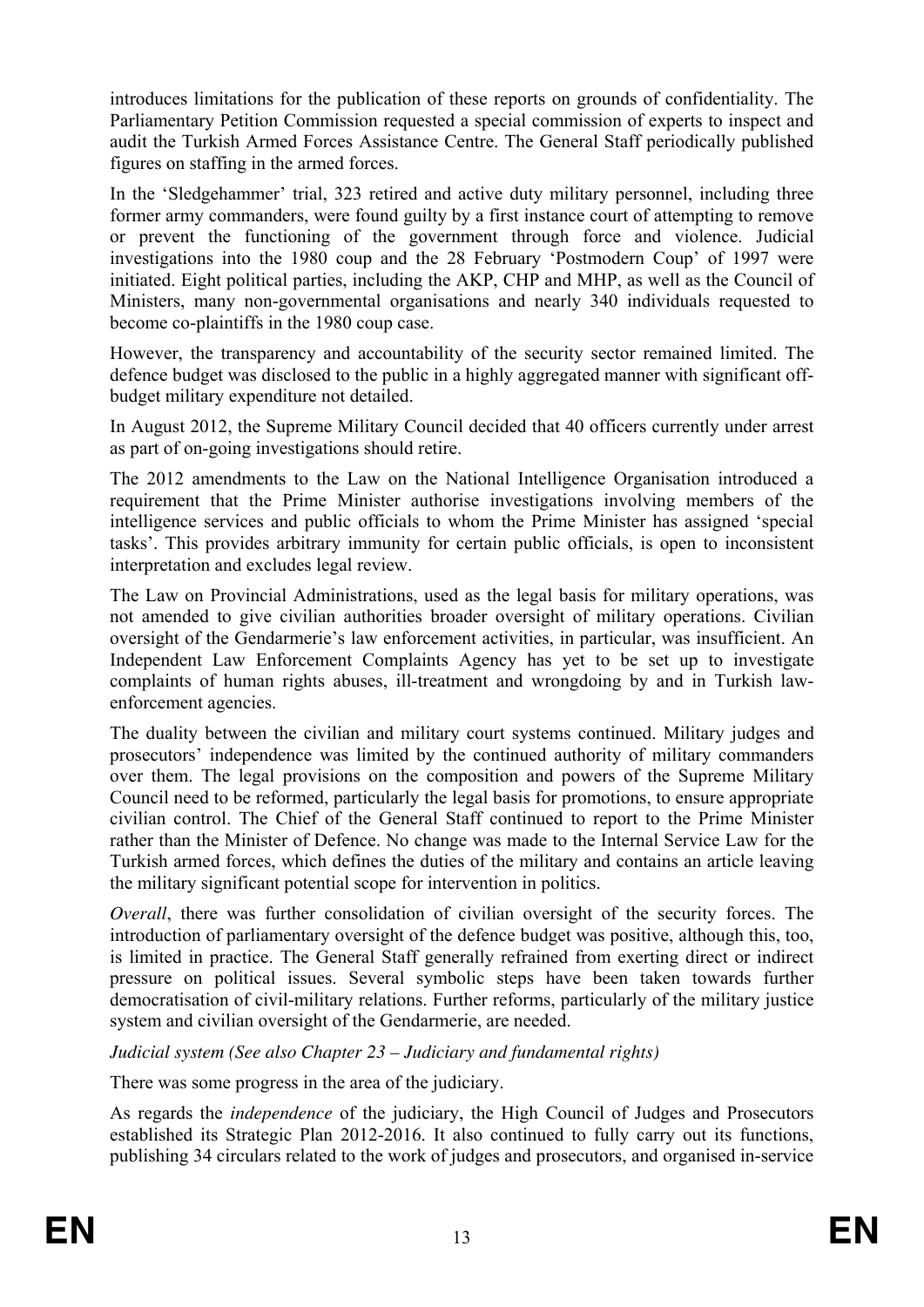training and meetings with stakeholders, encouraging their participation in discussions and workshops on the judiciary as a whole.

However, criticisms of the legislation on the High Council, including of the role given to the Minister of Justice and to the Under-secretary of the Ministry, have not been addressed. There was also concern that decisions to suspend prosecutors in the Deniz Feneri case reflected pressure from the executive.

Yargi Sen, a trade union of judges and prosecutors was closed in a case launched by the Governorate of Ankara, on the grounds that the union contravened domestic legislation. European standards provide that judges should be free to form and join professional organisations whose objectives are to safeguard their independence, protect their interests and promote the rule of law.

With regard to *impartiality,* the individual application procedure introduced by the 2010 constitutional amendments and the Law on the Constitutional Court of 2011 entered into force in September 2012. Anyone who claims that his or her fundamental rights have been violated can apply to the Constitutional Court if other domestic remedies have been exhausted.

The Ministry of Justice is drafting, in cooperation with the Council of Europe, a Human Rights Action Plan, based on the case law of the European Court of Human Rights and expected to address issues raised in judgements of the Court where Turkey was found to violate provisions of the European Convention on Human Rights. The Ministry and the High Council have also conducted, and plan to continue to deliver, human rights training for judges and prosecutors.

However, criticisms of existing legislation on the Constitutional Court have not been addressed. There are still legal provisions and practical arrangements for courthouses and during trials regarding judges, prosecutors and the defence which do not guarantee 'equality of arms'. In December, members of the Court of Cassation decided to bring a lawsuit against the leader of the main opposition party for his critical remarks about the newly elected members of the court being under the control of the executive. In April, the president of the Constitutional Court stated that the establishment of a new 'pro-tutelary' judiciary should not be allowed.

Judges and prosecutors have failed to apply international human rights agreements when they conflict with domestic law, even though the Constitution clearly states that such agreements have precedence. This failure was criticised by the Presidents of the High Courts. In response, the High Council established new criteria for assessing judges and prosecutors which will reward respect for the provisions of the European Convention on Human Rights and the European Court of Human Rights judgments.

The Regulation on the Judicial Police adopted in 2005 under Article 167 of the Criminal Procedure Code has not yet been implemented in accordance with European standards and there are no judicial police units attached to prosecution offices. Prosecutors rely on police units working for the Ministry of the Interior and have to develop their capacity to guide police investigations effectively and keep strict control of police activity.

Access to Court of Cassation decisions is limited, which hinders understanding and awareness of case law. Spokespersons have been appointed at fifteen prosecution offices and courts; however, the system is in its infancy and has yet to reach the point of providing adequate information to the public.

With regard to the *efficiency* of the judiciary, amendments to the Laws on the Court of Cassation and the Council of State aiming at tackling their backlog of cases started to generate positive results, although the backlog is still considerable. The number of cases before the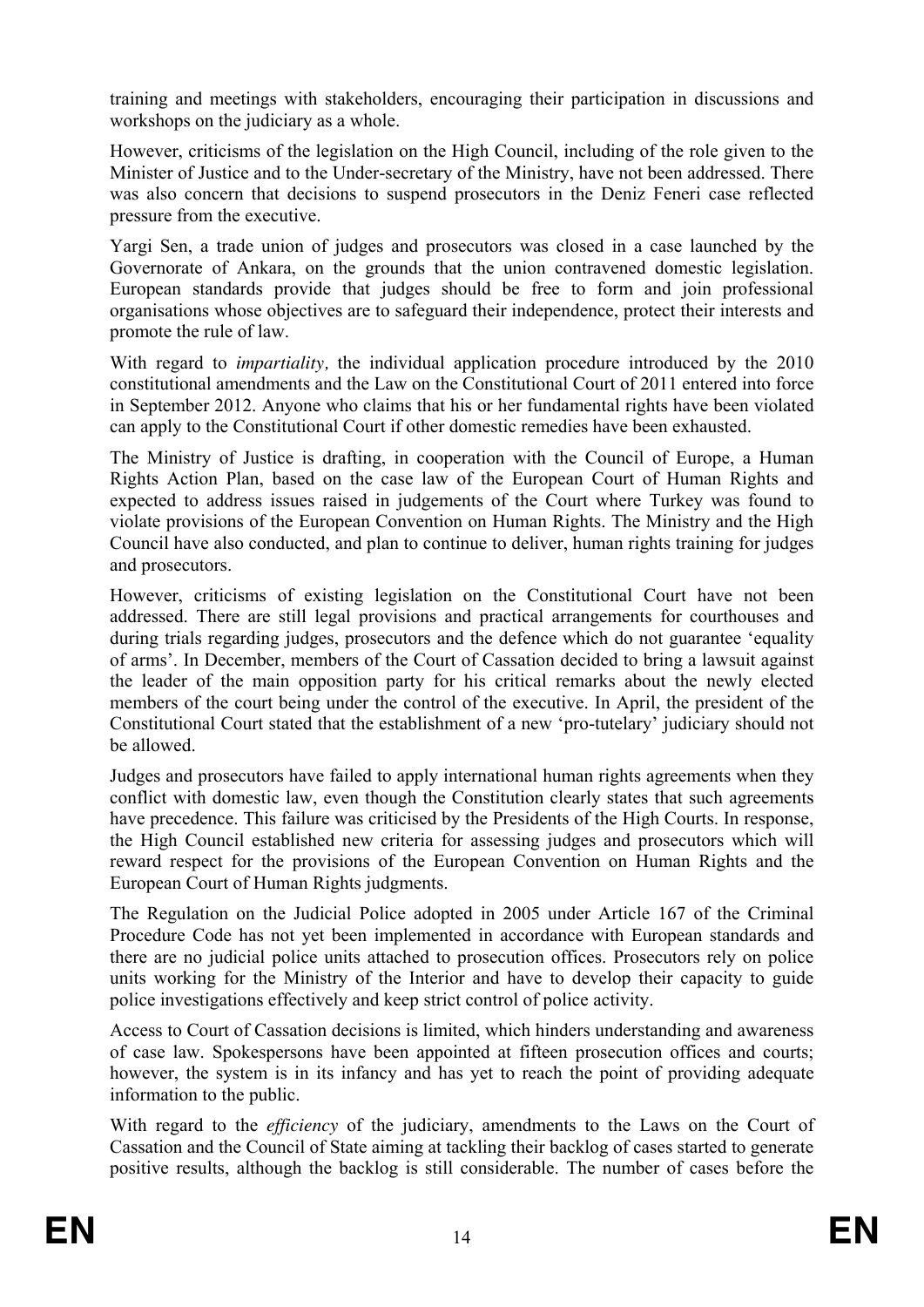Court of Cassation was roughly 0.88 million in July 2012, down from 1.12 million in July 2011. As regards the Council of State, the number of pending cases in June 2011 and June 2012 was approximately the same; however, the number of finalised cases increased considerably during the same period. As regards first-instance courts, there were approximately 1.34 million criminal cases pending at the end of 2011, down from 1.40 million at the end of 2010. Similarly, there were 1.11 million civil cases pending at the end of 2011, roughly the same as at the end of 2010, while administrative courts had roughly 170,000 cases pending at the end of 2011, a decrease of 30,000 as compared to those at the end of 2010.

A third judicial reform package was adopted in July 2012. It includes amendments to a number of laws and aims amongst others at accelerating judicial procedures. A Law on Mediation, which should ease the burden on the judiciary, entered into force in June 2012.

The 2012 budget for the judiciary amounted to approximately  $\epsilon$  2.69 billion, roughly 0.44% of Turkey's GDP. The total number of judges and prosecutors at the end of 2011 was 9,456<sup>5</sup>. Women constitute approximately 24% of the judiciary and are underrepresented in prosecutorial and managerial positions. The number of judges and prosecutors increased to 8.30 per 100,000 people, up from 7.66 in 1997. Judges seconded to the Ministry of Justice have been appointed to the Council of Europe, the European Court of Human Rights and Turkey's permanent representations in Strasbourg and Brussels to represent the Turkish authorities to these institutions.

However, the Ministry and the High Council have yet to develop benchmarks to monitor and assess the performance of the courts, the length of court proceedings and the efficiency and effectiveness of the judicial system.

The third judicial reform package relates also to the Turkish criminal justice system. The specially authorised courts established under (former) Articles 250 – 252 of the Criminal Procedure Code were abolished; instead, regional serious crimes courts were set up under Article 10 of the Anti-Terror Law that will hear the same criminal cases. These courts have specialised judges whose only task is to decide on preventive measures during the investigation phase.

Under the new legislation it will no longer be possible for courts to ban publications; put time limits on defendants and prosecutors in the context of judicial processes; expel the accused or the defence from any future or all hearings on the grounds of behaviour deemed to disturb court order and discipline; limit to one the number of defence lawyers while the suspect's statement is being taken or during custody; issue notifications through mass media depending on the urgency of the case. The upper three-year limit for judicial control was lifted: under former practice, only those accused for crimes carrying a maximum prison sentence of less than three years could be put under judicial control rather than prison before or during trial. New forms of judicial control were introduced.

Article 101 of the Criminal Procedure Code now clearly provides that (a) a strong suspicion that the offence has been committed; (b) the existence of grounds for arrest<sup>6</sup>; and (c) the proportionality of the arrest with a warrant must all be explicitly documented and explained to the accused. This clarifies the general obligation of judges to reason their opinion. It is not clear, however, whether these provisions apply also to the high-profile cases such as *Ergenekon, Sledgehammer, Cage, Oda TV* etc., the bulk of which fall under Article 100 of the Criminal Procedure Code. Finally, investigations, criminal proceedings and execution of

 $\frac{1}{5}$ 

<sup>&</sup>lt;sup>3</sup> 10,318 together with those in the administrative judiciary.<br><sup>6</sup> I.e. to avoid that the person concerned absconds, commits a serious offence, interferes with the course of justice, or poses a serious threat to public order.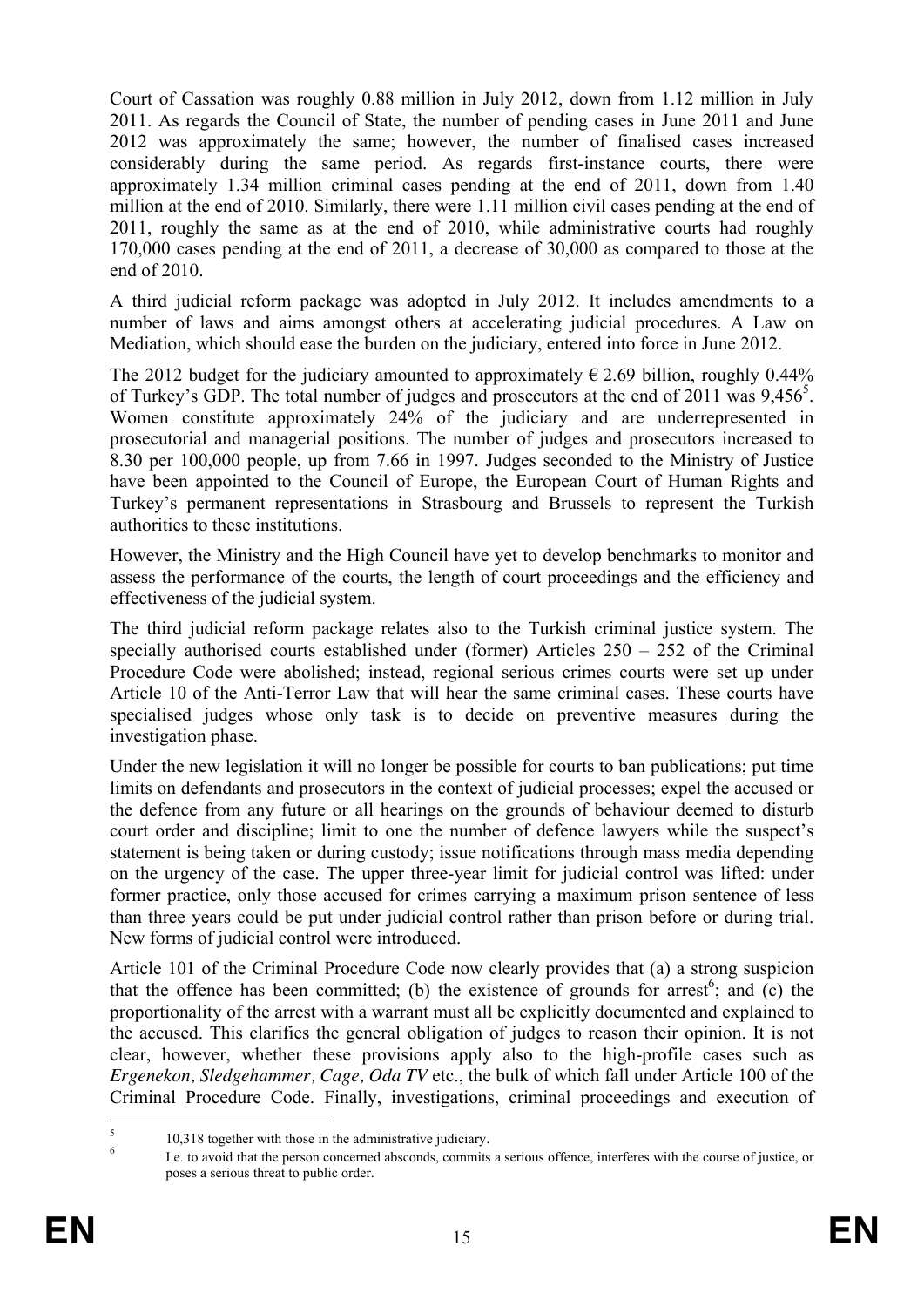sentences for offences committed before 31 December 2011 are postponed. This provision applies to offences carrying a maximum prison sentence of five years and relates to opinions expressed publicly provided the crime is not repeated in three years. Overall, these are all steps in the right direction of guaranteeing procedural rights.

The crimes falling under the scope of the abolished legislation (former Article 250 of the Criminal Procedure Code), were broadly investigated and tried without prior permission, irrespective of the status of the accused as government official, ensuring thus equality before the law. Under the revised Article 10 of the Anti-terror Law, however, prior approval of the authorities for government officials is now needed including for crimes committed in the framework of an organisation to gain illegal economic advantage; launder money; or produce or traffic drugs.

A number of provisions have remained the same in the third judicial reform package. This includes the permitted length of pre-trial detention, which remains ten years, an excessively long period in particular if pre-trial detention covers only the period up to the first instance decision. There is conflicting interpretation of the Turkish Court of Cassation on this issue, i.e. whether the pre-trial detention covers the period up to the first instance decision or the final one, which needs to be addressed.

Finally, and more importantly, the third package fails to sufficiently revise problematic areas related to the administration of justice and protection of fundamental rights; it does not address issues related to definitions of criminal offences under either the Criminal Code or the Anti-terror Law that are at the source of a number of problems of the Turkish criminal justice system.

In practice, concerns have been expressed as regards the criminal justice system. Some of these concerns focused on the defence's limited access to the prosecution file, which did not allow allegations against the accused to be challenged effectively. Other concerns related to decisions to arrest or continue to detain suspects on grounds which were almost always considered to be inadequate because they only repeated the wording of the Criminal Procedure Code. Pre-trial detention was also longer than was strictly necessary in the public interest. Alternatives to pre-trial detention were not considered. Turkey lacks an effective and genuinely adversarial domestic remedy that could offer applicants the opportunity to challenge the lawfulness of their pre-trial detention with reasonable prospects of success. On many occasions there has been criticism of the quality of the indictments and of the indictment process. Leaks of information, evidence and statements continued to raise concerns. In some cases there were reports that cross-examination in criminal trials was not carried out properly. Judges and prosecutors have been given no training in crossexamination. The practical impact of the third judicial reform package, including on pre-trial detention, needs to be further assessed.

The regional courts of appeal which, by law, should have been in operation by June 2007 have not been established yet.

Revision of the Justice Ministry's 2009 Judicial Reform Strategy, whose objectives were achieved to a large extent, continues, with the participation of all stakeholders, the Turkish legal community and civil society.

*Overall*, some progress has been made in the area of the judiciary. Legislation has been amended to improve the efficiency of the judiciary and address the increasing backlog of the courts. The third judicial reform package, adopted in July, while failing to sufficiently address problematic areas in the administration of the Turkish criminal justice system, constitutes a step in the right direction. The 2009 Judicial Reform Strategy is being revised. However,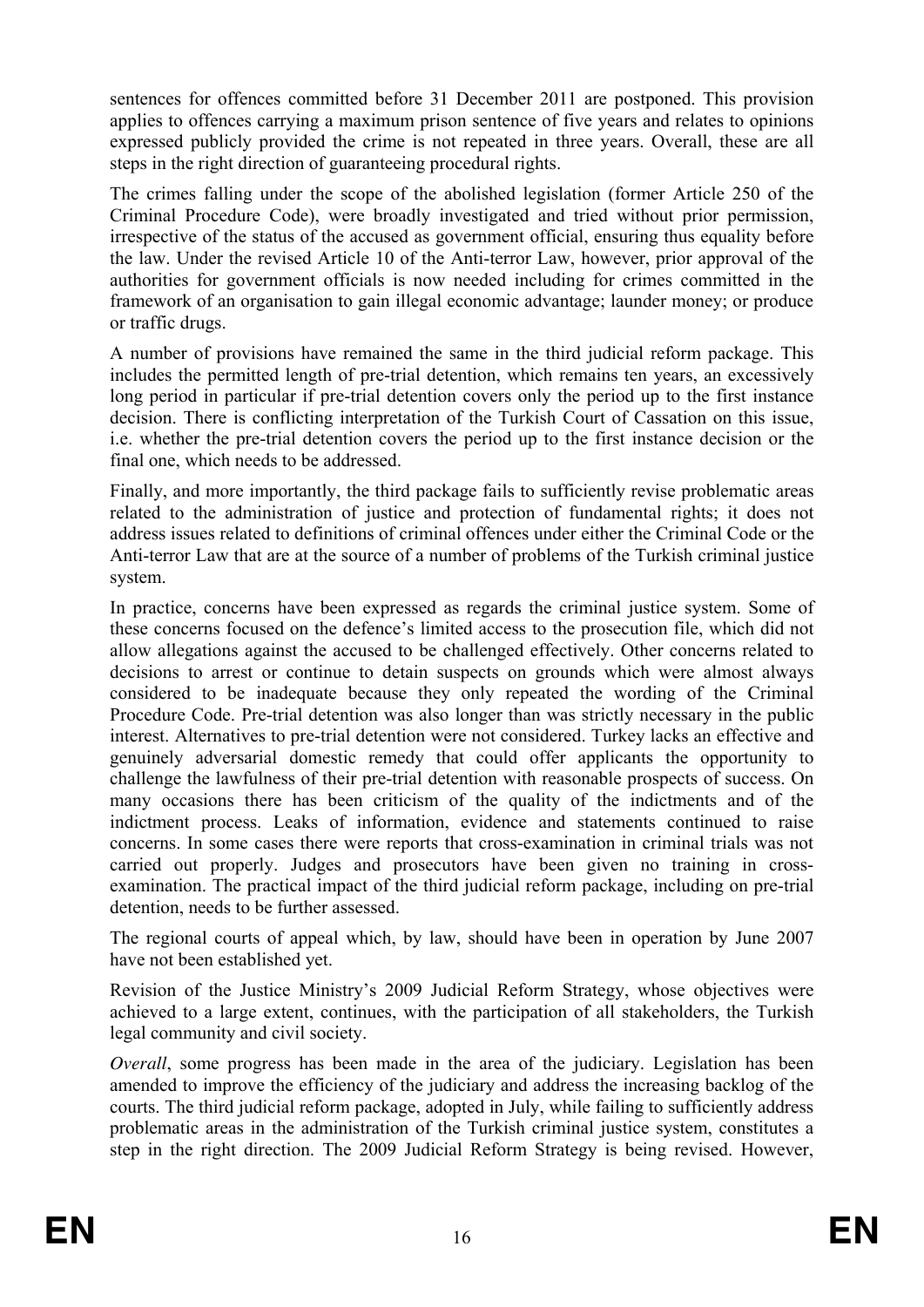further efforts are needed with regard to the independence, impartiality and efficiency of the judiciary, including the criminal justice system and the large backlog of serious criminal cases. The participation rate of women in the judiciary needs to be improved.

*Anti-corruption policy (See also Chapter 23 – Judiciary and fundamental rights)* 

In line with the National Anti-Corruption Strategy, the Executive Committee for Increasing Transparency and Fighting Corruption continued to work on proposals to revise anticorruption rules. This contributed to changes in the area of incrimination and the financing of presidential candidates. However, further legislative changes are needed to complete the technical work of the Executive Committee. The role of civil society also needs to be strengthened.

The third judicial reform package, adopted in June 2012, includes amendments to provisions on corruption in the Criminal Code, redefining and extending the scope of bribery as an offence, in line with certain recommendations of the Group of States against Corruption (GRECO) on 'Incrimination'. However, other recommendations of the Third Round Evaluation Report on 'Incrimination' and 'Transparency of Party Funding' have been implemented only partially or not at all. There has been no progress in limiting the immunity of Members of Parliament (MPs) and senior public officials in corruption-related cases, nor in establishing objective criteria for lifting their immunity.

There has been some progress on political financing. The 2011 amendment to the law on the Constitutional Court, which authorised the Court of Accounts to audit technical aspects of political parties' finances and to send its audit reports to the Constitutional Court for final decision, reinforced auditing capacity with regard to political party financing. The two biggest parties represented in Parliament published their finances, declaring their income and expenditure in detail.

The Law on Presidential Elections adopted in January 2012 introduced strict rules on transparency of financing for presidential candidates during elections. It also covers prohibited funding sources, donation ceilings, and candidates' obligations to disclose their assets and to submit specified financial information during the campaign period to the Supreme Election Board for examination within specified timeframes.

However, remaining legal loopholes relating to political financing continued to be a concern. The auditing of political parties remained weak and there was no legal framework for auditing election campaigns or the financing of individual candidates. There was no legislation on campaign financing other than for political parties. Political party candidates, independent candidates for election and elected representatives were not subject to the regulations on financial transparency that apply to political parties. There were not enough checks on assets declared by political figures and public officials.

3707 civil servants working for central and local government received training on ethics between October 2011 and May 2012. However, no progress was made on extending codes of ethics to academics, military personnel or the judiciary.

A track record of investigation, indictment and conviction in corruption cases has not yet been established.

In April 2012, the Ankara Serious Crimes Court accepted an indictment against 20 suspects in a fraud case concerning the Deniz Feneri charity on charges of forgery, abuse of authority and the participation of a public servant in forgery. There was no charge of major organised criminal activity. The prosecutors removed from the investigation in August 2011 were put on trial, accused of forgery of official documents and misuse of authority. This raised concerns about judicial independence.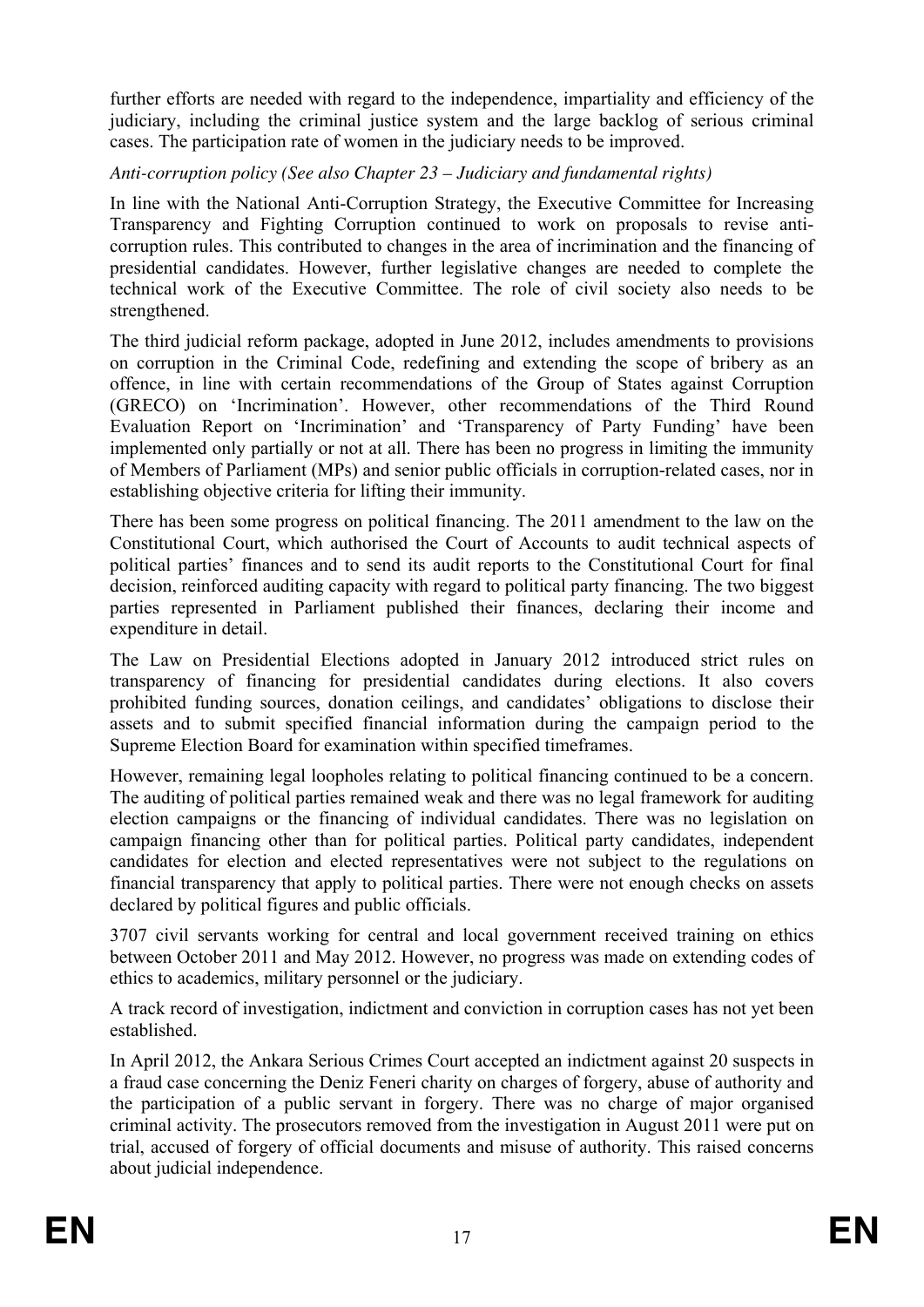A corruption investigation involving 130 officials of the Izmir Metropolitan Municipality was started. In January 2012, the İzmir Specially Authorised Chief Public Prosecutor demanded a sentence of 397 years in prison for *lzmir's mayor* on 33 charges, including rigging state tenders, abuse of office, bribery, forgery, and embezzlement. The indictment also accused the mayor of forming and leading a criminal organisation, covering up crimes and protecting criminals. Several other corruption cases against municipalities are ongoing.

*Overall*, limited progress was made on fighting corruption, with some developments on incrimination and transparency in the financing of political parties. Effective implementation of the National Anti-Corruption Strategy requires greater political engagement and broader civil society participation. Political financing needs to be more transparent. The broad scope of parliamentary immunity remains a shortcoming in this area. A track record of investigation, indictment and conviction in corruption cases has not yet been established. There are concerns about impartiality in the processing of anti-corruption cases.

#### <span id="page-17-0"></span>**2.2. Human rights and the protection of minorities** *(See also Chapter 23 – Judiciary and fundamental rights)*

## *Observance of international human rights law*

With regard to **international human rights instruments** Turkey ratified the Council of Europe's Convention on preventing and combating violence against women and domestic violence on 14 March 2012. Three additional Protocols to the European Convention on Human Rights have not yet been ratified<sup>7</sup>.

During the reporting period, the **European Court of Human Rights** (ECtHR) delivered judgments on 160 applications finding that Turkey had violated rights guaranteed by the ECHR. The number of new applications to the ECtHR went up for the sixth consecutive year, with 8.010 new applications having been made since September 2011. Most concern the right to a fair trial and protection of property rights. In September 2012, 16.641 applications regarding Turkey were pending. Turkey has abided by the majority of rulings, but has not executed all the judgments. Based on the *Kaplan v. Turkey* ruling, a draft law setting up a commission on long trials has been submitted to the parliament. The draft law aims to provide a domestic remedy for cases in which the right to be tried within a reasonable time is breached. In some cases, rulings have been awaiting follow-up by Turkey for several years. The EU has called on Turkey to enhance its efforts to implement all the judgements of the ECtHR.

In the *Cyprus v. Turkey* case, the issues of missing persons and restrictions on the property rights of Greek Cypriots displaced or living permanently in the northern part of Cyprus remain pending. In a number of other cases, including *Xenides-Arestis v. Turkey*, *Demades v. Turkey*, and *Varnava and others v. Turkey*, Turkey has yet to fully execute the decision, including paying the 'just satisfaction' awarded by the ECtHR to the applicants. Following the Grand Chamber Decision of 5 March 2010 in the *Demopoulos v. Turkey* case, 3275 applications from Greek Cypriot owners have been lodged with the Immovable Property Commission (IPC), 1776 of them during the reporting period. So far, around 270 cases have been concluded, mainly with friendly settlements and the IPC paid GBP 81,292,225 in compensation ( $€ 101,706,400$ ).

Regarding **promotion and enforcement of human rights**, the training of public officials, judges, public prosecutors and police officers continued. The Department of Human Rights in the Ministry of Justice launched a website that provides translations of relevant judgments of the ECtHR.

1 7

Protocols 4, 7 and 12.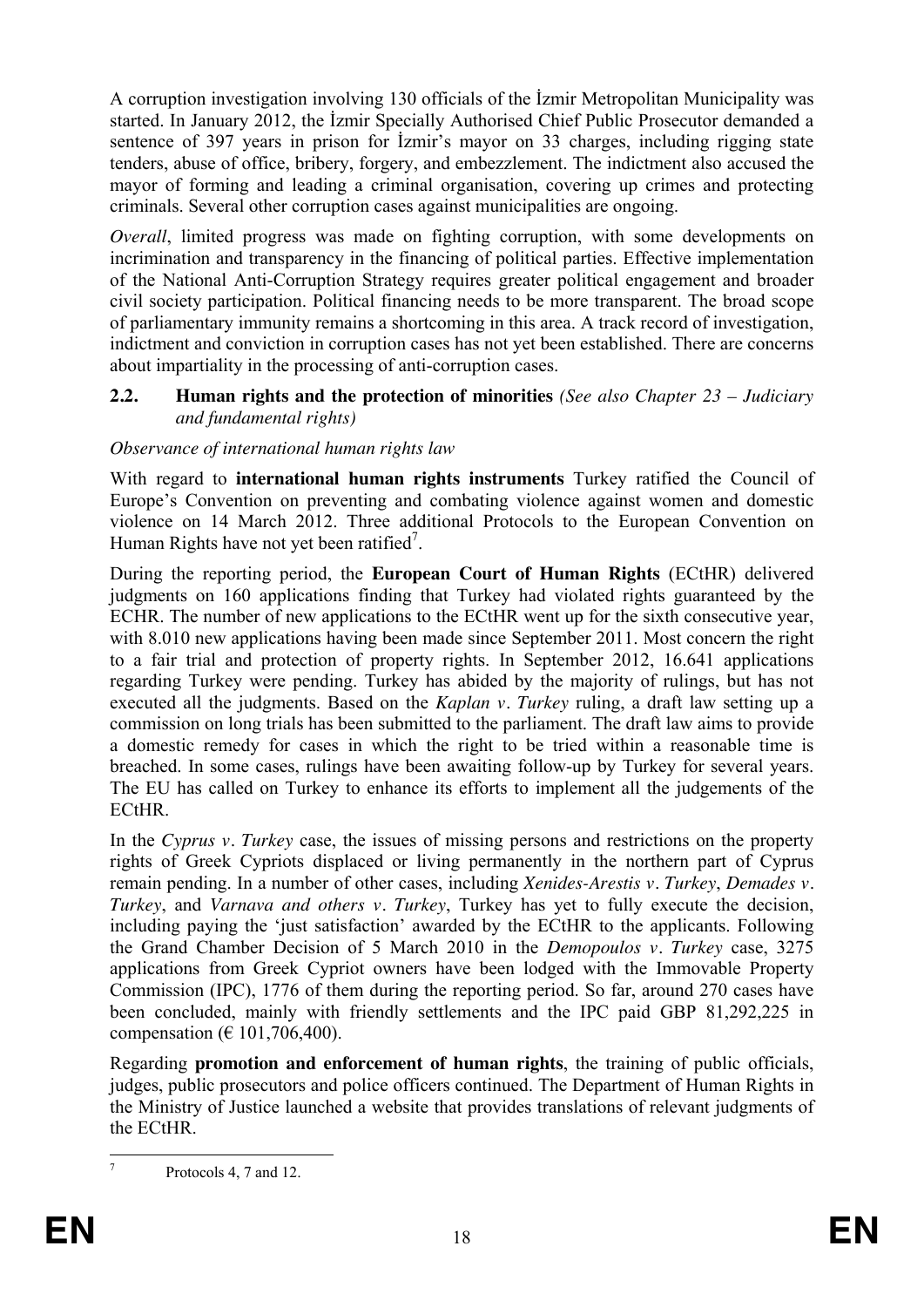In line with its amended mandate the parliament's Human Rights Inquiry Committee can now take the lead on certain draft laws, proposals and bylaws submitted to the parliament, such as the law on the National Human Rights Institution. Following this amendment to its mandate, 23 legislative proposals were referred to the Committee.

The Committee received nearly 4000 petitions in the reporting period, most of which concerned allegations of unfair trial or ill-treatment. It adopted ten reports.

Legislation on an Ombudsman Institution has been adopted (*See Public administration).* Independent monitoring bodies have not yet been set up in line with the Optional Protocol to the Convention Against Torture. Legislation establishing an anti-discrimination and equality board has not been adopted.

Parliament adopted a law setting up the Turkish National Human Rights Institution in June. The law does not fully comply with the UN Paris principles, in particular as regards the independence of the proposed body. Moreover, the text was not discussed with stakeholders, nor does it sufficiently reflect the concerns and proposals of national and international experts.

The number of high-profile cases, individual criminal proceedings and investigations launched against *human rights defenders* went up, mostly under terrorism-related legislation. Serious concerns remain as regards the broad definition of terrorism under the Anti-Terror Law. (*See Situation in the east and south-east and Freedom of expression*)

*Overall*, some progress was made on the observance of international human rights law, notably through the efforts of the Ministry of Justice and the parliamentary Human Rights Inquiry Committee. However, important reforms are needed to strengthen human rights structures and the number of criminal proceedings brought against human rights defenders is a matter of concern.

## *Civil and political rights*

The government pursued its efforts to ensure compliance with legal safeguards for the **prevention of torture and ill-treatment.** The downward trend in the incidence and severity of ill-treatment by law enforcement officials continued. Forensic doctors' reports or reports by universities or independent institutions are now recognised as proof by some courts, in addition to the reports of the Forensic Medicine Council under the Ministry of Justice.

However, excessive use of force during arrest and outside official detention places, as well as in official places of detention and prisons, continues to be a matter of concern. There have been several reports of disproportionate use of force by law enforcement bodies, including fatal shootings.

Turkey has ratified the Optional Protocol to the Convention Against Torture, but has not established a National Preventive Mechanism (NPM) in line with the requirements of the Optional Protocol.

Treatment of migrant detainees in detention centres needs to be further improved.

Regarding the *fight against impunity*, the Council of State confirmed a court order to the Ministry of the Interior to pay reparations to 16 youths detained in Manisa Province on 26 December 1995 and tortured in the Manisa Security Directorate.

In general, efforts to fight impunity for human rights violations have been insufficient. Prompt, thorough, independent and effective investigation of allegations of torture committed by security and law enforcement officers is often lacking. Moreover, there is no exception from the statute of limitations for torture cases.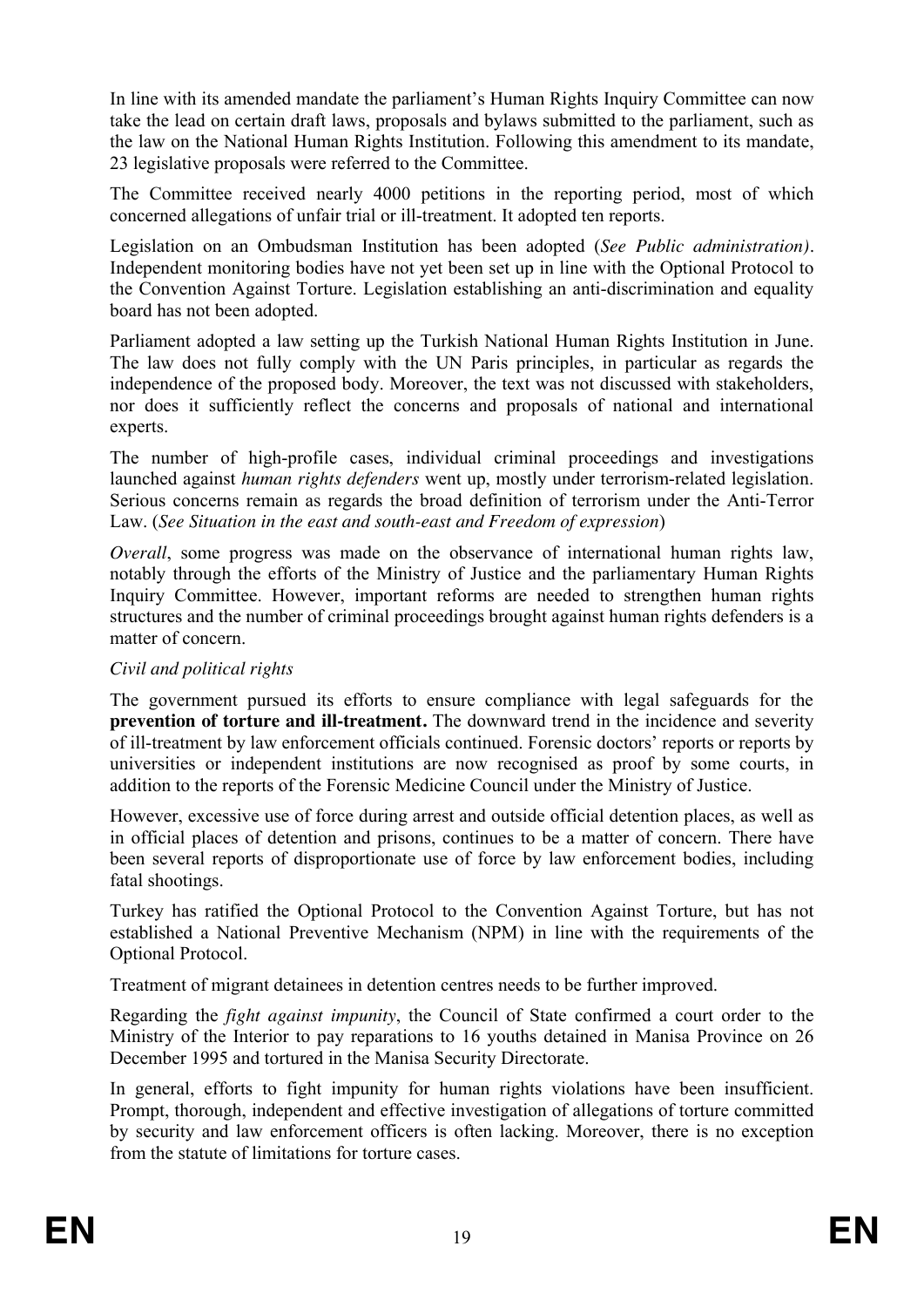Several trials are ongoing concerning allegations of ill-treatment of conscientious objectors in military prisons. The parliamentary Human Rights Inquiry Committee criticised practices in military prisons and stated that the punishment of soldiers should be decided by an independent judicial authority and not by a senior military officer. An ECtHR judgement on this issue remains to be executed.

Law enforcement bodies regularly launched counter-cases against people who alleged torture or ill-treatment. In many instances such cases were given priority by the courts. The absence of prompt, thorough, independent and effective investigations by courts leads to extended trials. Law enforcement officers found guilty of torture, ill-treatment or fatal shootings continued to receive short or suspended sentences.

Politicians from all parties criticized the appointment of a police chief, who had faced charges of torture and rape in the past, to a key position in the anti-terror department in Istanbul. The public debate on this was extensive.

The lack of a judicial police force leads to administrative investigations into allegations of torture or ill-treatment being carried out by fellow police officers, putting at risk the impartiality of the investigation.

There is no comprehensive approach to missing persons, the exhumation of mass graves or thorough and independent investigations into alleged cases of extrajudicial killings by security and law enforcement officers. Mass graves discovered in the south-east have not been adequately investigated.

*Overall*, there has been a downward trend in torture and ill-treatment in places of detention; however, allegations of excessive use of force continue to be a matter of concern, and there has been little progress on tackling impunity. There is a significant backlog of judicial proceedings, with priority given in several well-documented cases to counter-allegations lodged by the security forces.

Reform of the **prison system** continued. The case management model developed by the Ministry of Justice to improve rehabilitation services is in operation in five rehabilitation centres for convicts and detainees. The Ministry of Justice started an investigation into allegations of ill-treatment in the Adana Pozantı juveniles' prison. Implementation of the tripartite protocol between the Ministries of Health, Justice and the Interior began in November 2011, to prevent law enforcement officers being present at medical examinations of prisoners. Its implementation needs to be monitored closely to ensure that it is in line with European standards.

The number of judgments including probation sentences increased, and an amendment of the Law on Conditional Release resulted in a significant number of prisoners being released.

Prison overcrowding remained a serious concern, with 41% of the prison population awaiting final sentencing. The prison system does not have adequate resources. Ill-treatment allegations continue to cause concern, including the tape-recording of prisoners, excessive use of solitary confinement, and excessive strip searches of inmates and visitors.

The number and quality of juvenile correctional facilities remains insufficient. Following the allegations of ill-treatment in Adana Pozantı juveniles' prison, minors were transferred to a facility in Ankara far from their families. Children, especially girls, are not held separately from adults in all prisons.

The standards for monitoring national prisons are not in line with those of the UN. Prison monitoring boards are not effective and various prisons have no dedicated boards. The boards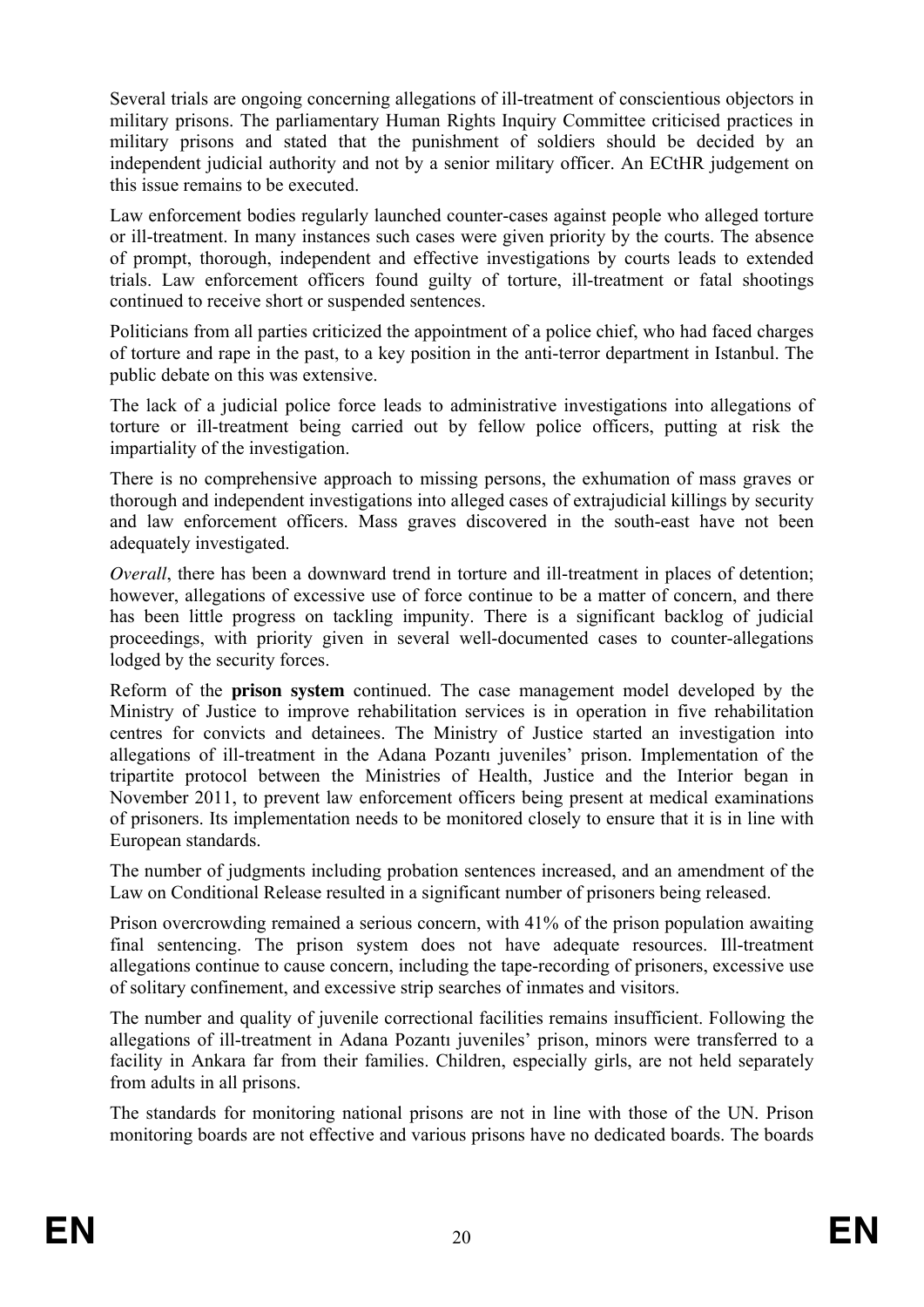have neither the right nor the resources to monitor prisons effectively. Some provincial boards carried out random visits, but their reports have not led to changes in practice.

A general statement of principles on prisoners' rights, incorporating the principles of the European Convention of Human Rights, is lacking. Excessive restrictions continued regarding the availability of newspapers, magazines and books in prisons. The practice adopted in relation to open and closed visits is of concern. Reports of restrictions on the use of the Kurdish language during visits and exchanges of letters persist. Practice varies between prison administrations. A complete overhaul of the complaints system in prisons to make it genuinely available to all prisoners should be carried out, in accordance with the Optional Protocol to the Convention Against Torture.

Many sick and terminally ill convicts lack proper medical treatment. Complaints that conditions in F-type high-security prisons cause physiological and psychological damage have been reported.

*Overall, prison overcrowding remains problematic, with a serious impact on sanitation and* other physical conditions. A reform of the complaints system in prisons is needed.

There has been limited improvement in **access to justice**. A Ministry of Justice webpage provides information on legal matters and brochures provide information on the procedures to follow. Bar associations and other civil society organisations also contributed to citizens' awareness of their rights in terms of access to justice.

However, there is no overall strategy for legal aid. The financial resources allocated are not sufficient and the low fees for legal aid lawyers are not comparable with fees paid by defendants in ordinary cases. This can lead to a decrease in the quality of the services provided. Due to the low fees and the lack of effective monitoring, lawyers appointed by the bar associations do not always provide an effective defence for the accused. The current system gives rise to concerns and needs to be revised.

Public awareness of legal aid is limited in rural areas and among disadvantaged groups. Legal aid is not accessible for a large proportion of prison inmates, women and juveniles. Lack of effective protection still prevents victims of domestic violence from obtaining justice. Misguidedly, defendants continue to believe that requesting a lawyer implies guilt.

*Overall*, limited progress has been made on access to justice. The scope and quality of legal aid is inadequate. There is no effective monitoring mechanism that would remedy longstanding problems.

As regards **freedom of expression,** a number of journalists were released pending trial after excessively long periods spent in pre-trial detention. The third judicial reform package prohibits the seizure of written work before publication. It also eases restrictions on media reporting of criminal investigations. There continues to be room for debating some topics perceived as sensitive, such as the Armenian issue or the role of the military, and opposition views are regularly expressed.

However, these reforms fall short of a significant improvement regarding freedom of expression. The increasing incidence of violations of freedom of expression raise serious concerns, and freedom of the media continued to be further restricted in practice. The increasing tendency to imprison journalists, media workers and distributers fuelled these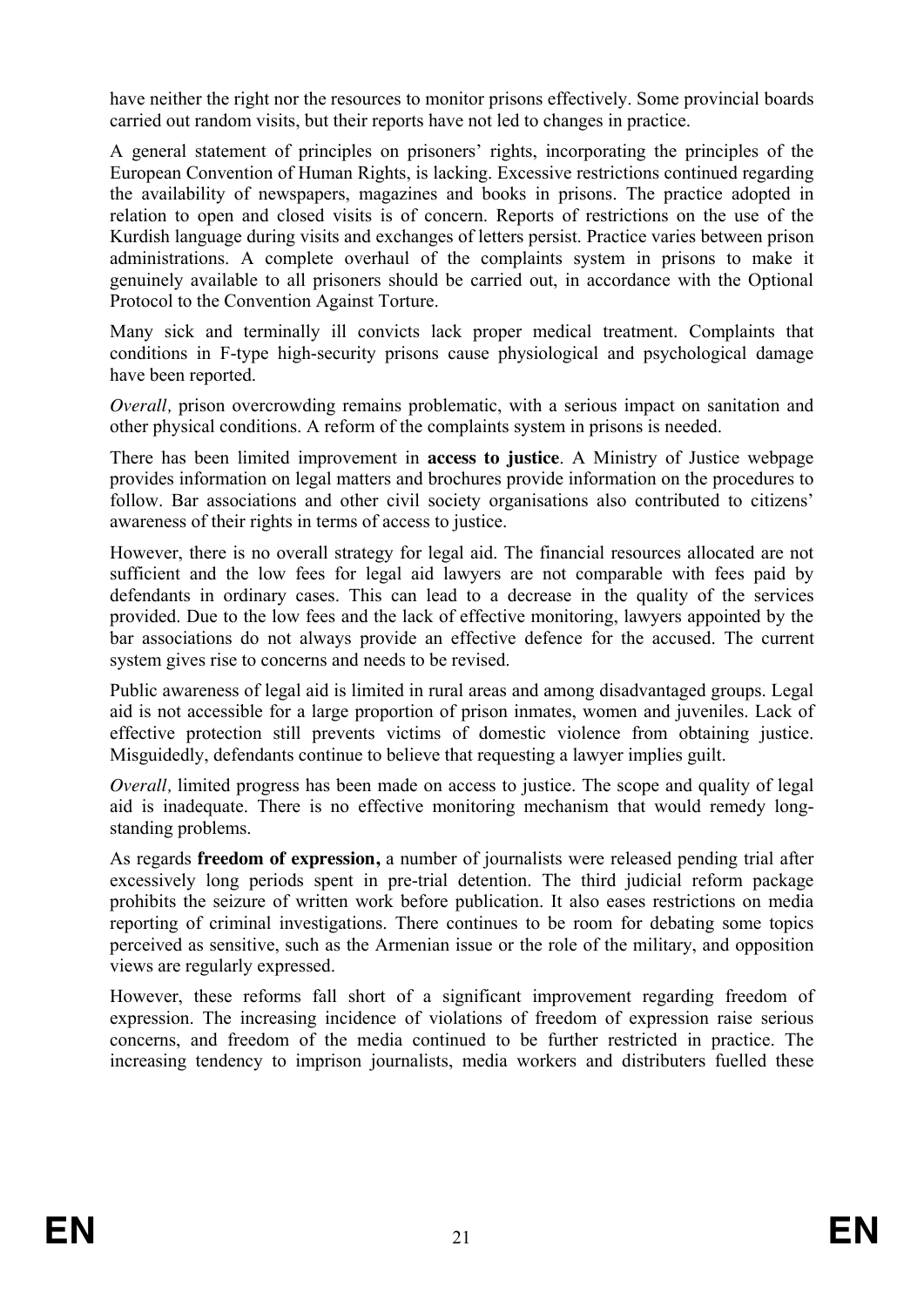concerns.<sup>8</sup> The European Court of Human Rights received a large number of applications concerning violations of freedom of expression by Turkey.

A large number of cases were brought against writers, academics and journalists writing and working on the Kurdish issue, but also scholars and researchers. Several left-wing and Kurdish journalists were arrested on charges of engaging in propaganda for terrorism, others remained in prison. (*See Situation in the east and south-east*) More than 2.800 students are in detention, mostly for terrorism related charges. The legal framework on organised crime and terrorism is still imprecise and contains definitions which are open to abuse, leading to numerous indictments and convictions. Moreover, its interpretation by prosecutors and courts is uneven and is not in line with the European Convention on Human Rights or the case-law of the European Court of Human Rights. Turkey needs to amend its penal code and anti-terror legislation to make a clear distinction between the incitement to violence and the expression of nonviolent ideas.

The application of Articles 6 and 7 of the Anti-Terror Law in combination with Articles 220 and 314 of the Turkish Criminal Code leads to abuses; in short, writing an article or making a speech can still lead to a court case and a long prison sentence for membership or leadership of a terrorist organisation.

High-level government and state officials and the military repeatedly turn publicly against the press and launch court cases. On a number of occasions journalists have been fired after signing articles openly critical of the government.

All of this, combined with a high concentration of the media in industrial conglomerates with interests going far beyond the free circulation of information and ideas, has a chilling effect and limits freedom of expression in practice, while making self-censorship a common phenomenon in the Turkish media.

Though very few cases have been initiated on the basis of Article 301 of the Turkish Criminal Code, implementation of two ECtHR judgments on Article 301 are pending.

Website bans of disproportionate scope and duration continued. Since May 2009 the Telecommunications Communication Presidency (TIB) has published no statistics on banned sites. Court cases are ongoing against the You Tube video-sharing website and other web portals. The Law on the Internet, which limits freedom of expression and restricts citizens' right to access to information, needs to be revised. An Information Technologies and Communication Board (ICTA) decision introducing optional internet filters entered into force. It is essential that it is implemented in line with European standards with regard to the right to receive and impart information and ideas without interference by public authorities.

The Supreme Board of Radio and Television (RTÜK) issued warnings to television stations and imposed fines on them, in particular for representing superstitious beliefs, denigrating morals and national values and the protection of the family, representing obscenity and praising terrorism.

*Overall*, the increase in violations of freedom of expression raises serious concerns, and freedom of the media was further restricted in practice. The legal framework, especially as regards organised crime and terrorism, and its interpretation by the courts, leads to abuses. Together with pressure on the press by state officials and the firing of critical journalists, this situation has led to widespread self-censorship. Frequent website bans are a cause for serious concern and there is a need to revise the law on the internet.

<sup>1</sup> 8 According to the OSCE there were 95 journalists in prison in April 2012, compared to 57 in April 2011. 20 of the journalists on the 2012 list have been released since, 10 of them as a consequence of the entry into force of the 3rd judicial reform package.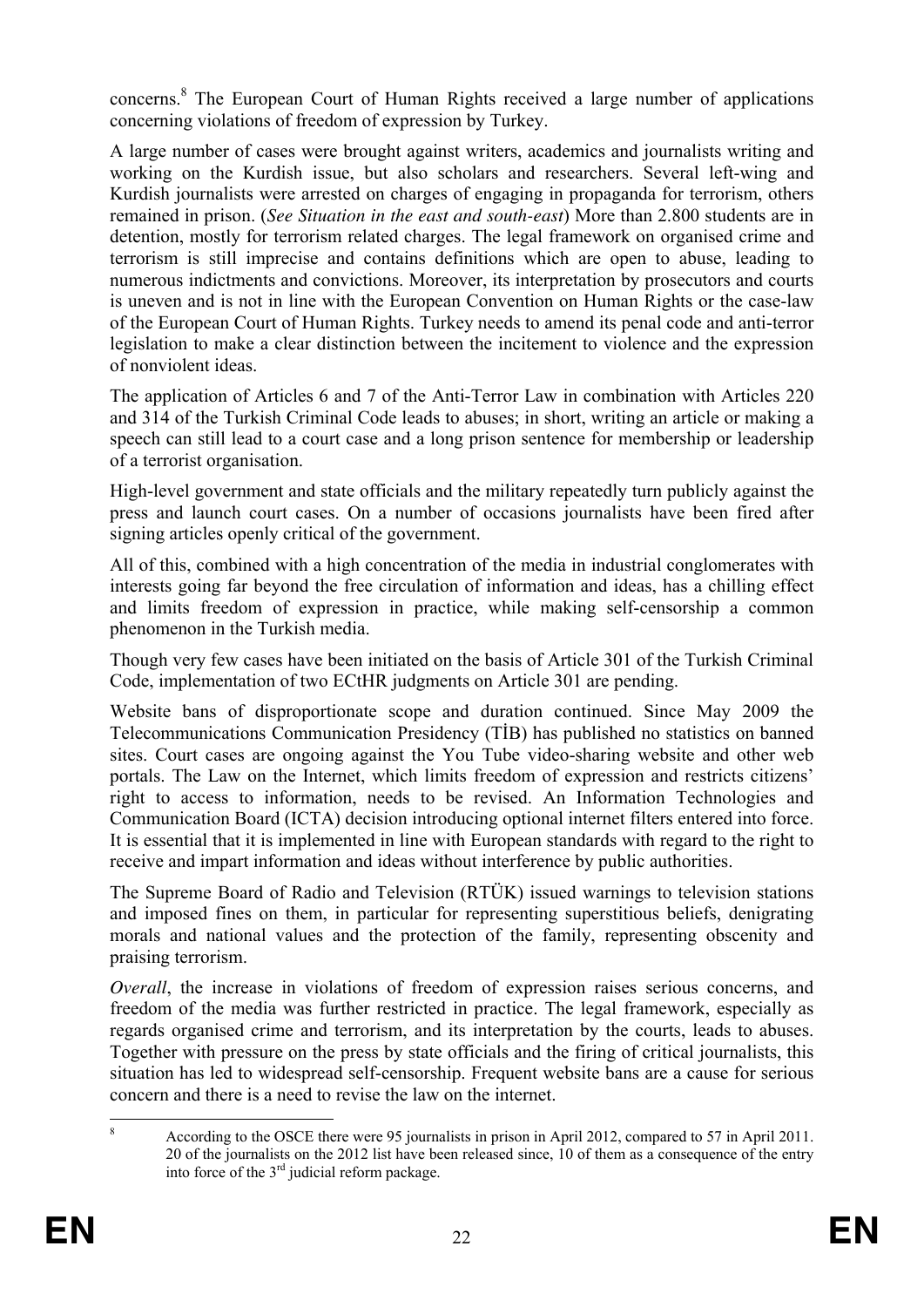As regards **freedom of assembly***,* 1 May demonstrations took place in a peaceful atmosphere throughout the country. Several activities including the 'Armenian Genocide Commemoration Day' organised by several civil society groups and intellectuals to commemorate the 1915 events also proceeded peacefully.

However, in general there was a shortfall in the implementation of the constitutional right to hold demonstrations and meetings. Excessive administrative restrictions on freedom of assembly persist, such as substantial prior notification requirements for demonstrations, and sometimes the confinement of demonstrations to designated sites and dates that are unsuitable. The *Newroz* (New Year) ceremonies in the South East were restricted to only one day. On several occasions there were scenes of violence, disruption of demonstrations and disproportionate use of force by security forces against demonstrators — especially in rallies related to the Kurdish issue, students' rights, the environment, activities of the Higher Education Board (YÖK) and trade union rights. Two students were sentenced to eight years in prison for displaying a banner protesting against tuition fees during a rally attended by the Prime Minister.

In some provinces, press statements by non-governmental organisations and human rights defenders were subject to fines for violating Law No 2911 on demonstrations. Others were fined repeatedly for disobeying orders under the Law on Misdemeanours.

Allegations that members of the security forces have used excessive force have not always been prosecuted or investigated thoroughly. *(See section on impunity*) Many court cases were launched against human rights defenders and civil society representatives who exercised their right to peaceful assembly. Human rights defenders also faced prosecution and legal proceedings on charges of terrorist propaganda during demonstrations and protest meetings and following their attendance at press conferences.

**Freedom of association** legislation is broadly in line with EU standards. However, the need to change the legal framework with regard to political parties and trade unions was not met. There were examples of restrictive interpretation of legislation vis-à-vis associations and harassment of their leaders<sup>9</sup>. Freedom of association for trade unions is compromised in practice by police raids, as happened in June with the arrests of more than 70 trade union activists, including the President of KESK, a civil service confederation.

Civil society organisations (CSOs) continued to face fines, closure proceedings, and administrative obstacles to their operation. A decree adopted in November 2011 giving additional authority to the Ministry of Health and creating a Board of Health Professions was criticised by the Turkish Medical Association and the World Medical Association for reducing professional autonomy. Two foreign civil society organisations were refused the right to establish in Turkey.

The trade union for civilian staff working for the military, SIME-SEN, is facing a court action to close it down, as civil servants employed in the Ministry of Defence and Turkish Armed Forces are not allowed to create or join trade unions.

Legislative and bureaucratic obstacles impeding the financial sustainability of CSOs persisted. The collection of domestic and international funds was difficult and bureaucratic procedures

<sup>-&</sup>lt;br>9 The Divarbakir Sarmasik Association, the Orhan Dogan Support Houses for Education, the Dersim Alevi Faith and Culture Academy Association, and the cases of the executive members of the Socialist Democracy Party and the Social Freedom Platform, the Istanbul branch of the Human Rights Association, the Research and Development Association for Kurdish Language (Kurdi Der) İzmir Branch, the Board of Health Professions and the Turkish Medical Association are alleged examples of the government interfering disproportionately with freedom of association.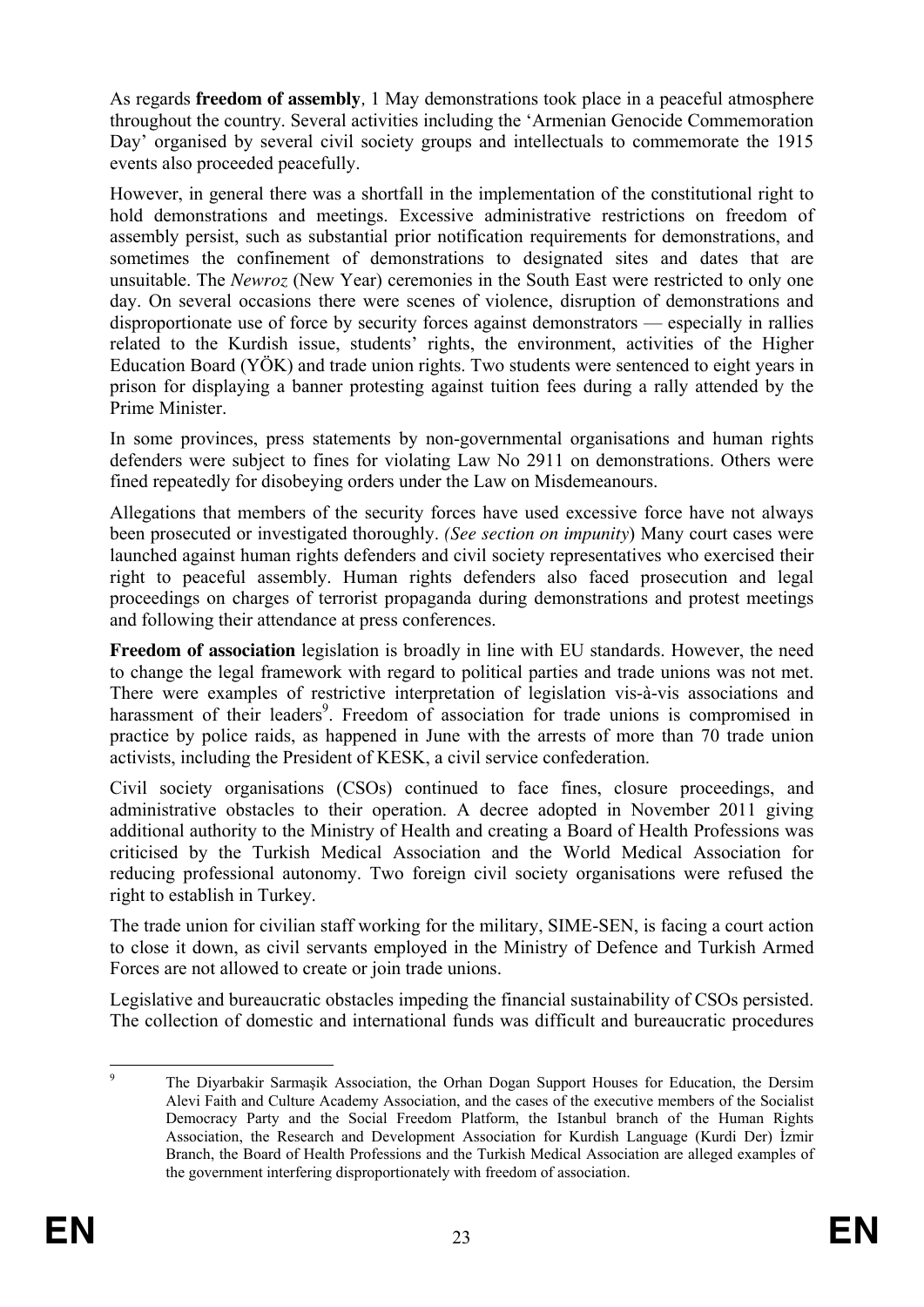cumbersome. There are numerous complaints of discrimination when applying for public benefit status for associations and in getting permission to raise funds.

*Overall*, regarding freedom of assembly and association, the picture was mixed. Where demonstrations were not authorised there were cases of violence and disproportionate use of force by the security forces, especially but not only in relation to the Kurdish issue. The constitutional right to freedom of assembly and association appears to be interpreted at times in an overly restrictive manner. There is a need to revise the law on demonstrations and meetings, to investigate allegations against members of the security forces for use of excessive force and to prosecute where appropriate. Fundraising rules remains restrictive and discretionary. There were no developments regarding legislation on political parties.

Concerning **freedom of thought, conscience and religion**, freedom of worship continues to be generally respected. Ecumenical Patriarch Bartholomew celebrated in August, for the third time after almost nine decades, the Divine Liturgy of the Dormition of Theotokos at the Sumela Monastery in the Black Sea province of Trabzon. In September the third religious service since 1915 was held at the Armenian Holy Cross Church on the Akhdamar island in lake Van. A number of crypto-Armenians have started to use their original names and religion. Police protection has been provided to a number of church leaders and several churches receive police protection during services. According to the Turkish authorities the Ecumenical Patriarch is free to use the title 'Ecumenical'. However, the Patriarchate has received no indication from the authorities to this effect and still uses the title 'Fener Rum Patrikhanesi' in its letterhead in Turkish.

As regards conscientious objection, some progress was made on addressing repeated prosecution and conviction, and towards introducing a civilian alternative to military service under certain circumstances. Military courts started to issue rulings in line with judgments of the European Court of Human Rights.

A court of first instance in Ankara rejected a request to ban an association which helped build *cem* houses, Alevi places of worship. However, this decision was reversed in June by the Court of Cassation. The case has been brought to justice by the Ministry of the Interior. New religious education textbooks containing information on the Alevi faith have been prepared by the Ministry of National Education for the academic year 2012-2013.

Implementation of the August 2011 decree law and the October Regulation amending the February 2008 Law on Foundations continued. (*See section on property rights*).

However, the 2007 *Zengin v. Turkey* ECtHR judgment on religious culture and ethics classes, which remain compulsory in primary and secondary schools, has yet to be implemented. Children who did not attend were subject, in several instances, to discrimination. No alternatives were provided for students exempted from these classes.

Non-Muslim communities — as organised structures of religious groups — continued to face problems due to their lack of legal personality, with adverse effects on property rights, access to justice, the ability to obtain work, residence permits for foreign clergy and fundraising. The relevant 2010 Council of Europe Venice Commission recommendations have yet to be implemented.

Restrictions on the training of clergy remain. Neither the Turkish legislation nor the public education system provide for private higher religious education for individual communities. Despite announcements by the authorities, the Halki (Heybeliada) Greek Orthodox seminary remained closed. The Armenian Patriarchate's proposal to open a university department for the Armenian language and clergy remained pending for a fifth year. The Syriac Orthodox community can provide only informal training outside any officially established schools.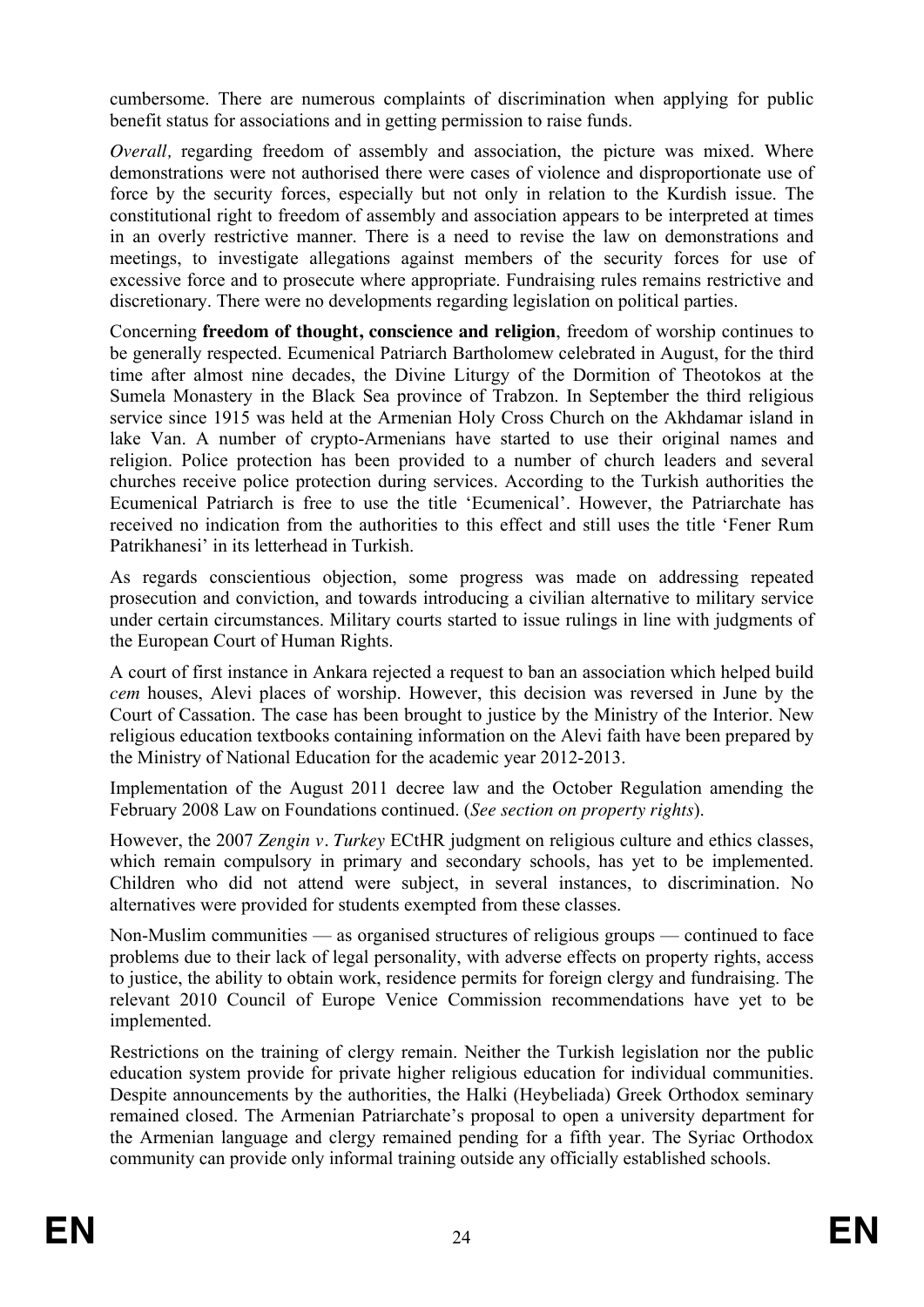As regards participation in religious elections, in contradiction with European standards Turkish and foreign nationals are not treated equally in terms of their ability to exercise their right to freedom of religion by participating in the life of organised religious communities.

Personal documents such as identity cards include information on religion, leading to some discriminatory practices or harassment by local officials of persons who converted from Islam to another religion and thereafter sought to amend their ID cards. The 2010 ECtHR ruling that indication of religious affiliation on identity cards is in breach of the Convention has yet to be implemented.

Concrete follow-up of the opening made in 2009 to the Alevis is lacking. *Cem* houses were not officially recognised and Alevis experienced difficulties in establishing new places of worship. Alevis were concerned by the marking of many houses of Alevi citizens in a number of provinces and by incidents against them. Complaints were submitted to the prosecutors' offices by Alevi associations; judicial and administrative investigations are continuing. A demand to open a *cem* house in the parliament was rejected on the grounds that Alevi MPs could go to the mosque. Several commemoration ceremonies by Alevis were prevented by police, some through the use of force as was a demonstration against the closure of the Madimak court case. Some Alevis encountered job discrimination in the civil service.

Non-Muslim religious communities reported frequent discrimination, administrative uncertainty and numerous obstacles to establishing or continuing to use their places of worship. Implementation of zoning legislation by local authorities was inconsistent, resulting in arbitrary refusals to issue construction and renovation permits for places of worship. In November, the DG for Foundations declared the Hagia Sophia Museum in Iznik a mosque.

Especially in south-eastern provinces, renewal of foreign clergy permits was denied, without adequate explanation and in an inconsistent manner. Clear criteria for refusals to renew residence and/or work permits need to be established.

Alevis and non-Muslim religious communities have to pay electricity and water bills, whereas the State budget covers such expenses for mosques.

Non-Muslim religious communities reported several instances of hate crimes. Anti-Semitism and hate speech in the media, including in TV series and films, has not been punished. There is a culture of intolerance of minorities. The court case concerning the killing of three Protestants in Malatya in April 2007 continued; allegations of links to the *Ergenekon* organisation are being reviewed by the court following arrests in 2011. No clear conclusion has been reached yet regarding the killing of father Santoro, a Catholic priest, in Trabzon in 2006. As regards the killing of bishop Padovese in Iskenderun in 2010, the case is continuing.

Missionaries are widely perceived as a threat to the integrity of the country and to the Muslim religion. A classified report by the MIT (National Intelligence Organisation) on missionary activities in east and south-east Anatolia focusing on citizens of Kurdish origin, using discriminatory language against Christian churches and missionaries, was revealed in the media in November. A Diyanet five-year strategy plan also aims to follow and evaluate missionary activities inside and outside the country.

Implementation of the May 2010 prime ministerial circular instructing all relevant authorities to pay due attention to the problems of non-Muslim Turkish citizens was not always consistent.

ECtHR judgments on Turkey regarding *conscientious objectors* refusing to serve in the military on religious or other grounds have yet to be implemented. Turkey is the only country of the Council of Europe that does not recognise the right to conscientious objection for conscripts.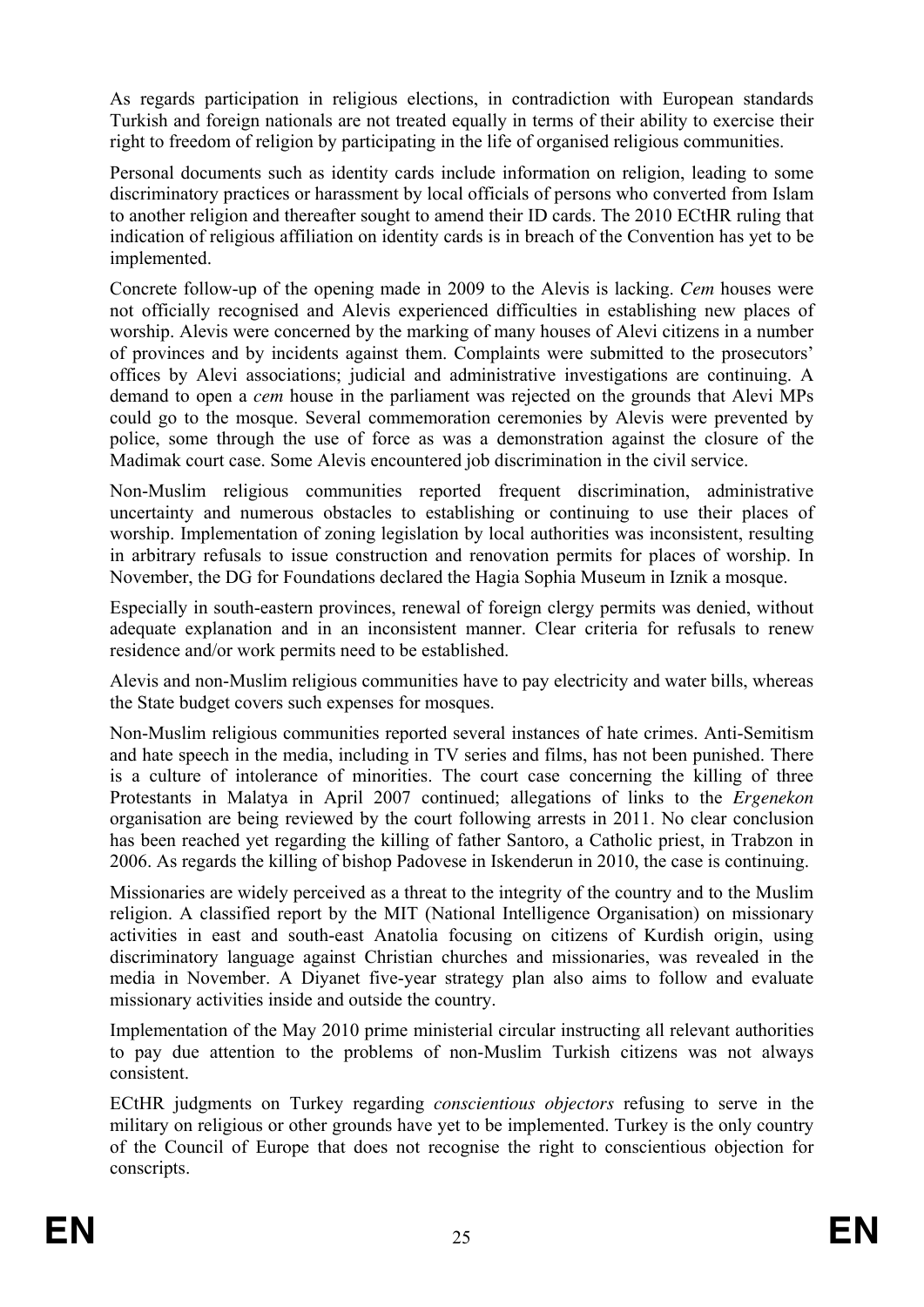*Overall*, there was limited progress on freedom of thought, conscience and religion. There has been some progress on conscientious objection in terms of application of the case law of the European Court of Human Rights. Dialogue with the non-Muslim religious communities continued. However, people professing faith in minority religions or indeed no faith continued to be discriminated against, and were subject to threats from extremists. A legal framework in line with the ECHR has yet to be established to ensure that all non-Muslim religious communities and the Alevi community can function without undue constraints.

#### *Economic and social rights (See also Chapter 19 – Social policy and employment)*

Steps have been taken to improve legislation regarding respect for **women's rights and gender equality**. The Law on the Protection of Family and Prevention of Violence against Women adopted in March aims to protect family members and those in relationships outside marriage from violence. The procedures for urgent cases are generally positive, as was the inclusive consultation exercise undertaken by the authorities with civil society. A National Action Plan to combat Violence against Women (2012-2015) was adopted by the Ministry for Family and Social Policies. The plan focuses on five areas: legislation, awareness raising and change of attitudes, empowerment of women and preventive services, health care and cooperation among stakeholders.

The Ministry of Family and Social Policies and the Gendarmerie signed a protocol providing for Gendarmerie staff to be trained in the prevention of violence against women and gender equality issues with a view to supporting victims of violence. The Capital Markets Board issued a statement stipulating that at least one board member of publicly traded companies should be female*.* The Ministry of Family and Social Policies signed a protocol with the Ministry of Labour and Social Security aimed at increasing female employment and labour participation rates, including those of women subject to violence.

The Parliamentary Committee on Equal Opportunities between Men and Women has issued 20 opinions on draft legislation since being set up.

However, there is still room for the Committee to be more involved in mainstreaming gender equality via the legislative process, in monitoring the implementation of laws and circulars issued on gender equality and in engaging with women's organisations. Gender equality, combating violence against women, including honour killings, and early and forced marriages remain major challenges for Turkey.

Certain last-minute amendments to the Law on the Protection of Family and Prevention of Violence against Women raised concern. Also, substantial efforts are needed to turn this new law, and earlier legislation, into political, social and economic reality. A law on caesarean sections was adopted with insufficient preparation and consultation with civil society, and in particular without hearing the views of women's organisations. In the debate that preceded this law and a similar debate on abortion, government statements neglected the overall need for increased respect for women's rights in practical terms.

Women's participation in the labour market remains low overall, although it has increased slightly. Women are mostly employed as unpaid family workers with no social protection apart from that afforded by other family members. Provision of childcare facilities for working women remained an issue; work on a regulation on parental leave did not proceed. Efforts to increase labour market flexibility do not take into account the need to avoid genderbased labour market segmentation.

The number of women in politics and at senior level in the administration remained very small. Women were underrepresented in the management of trade unions. Several female trade union activists were detained and arrested prior to international women's day.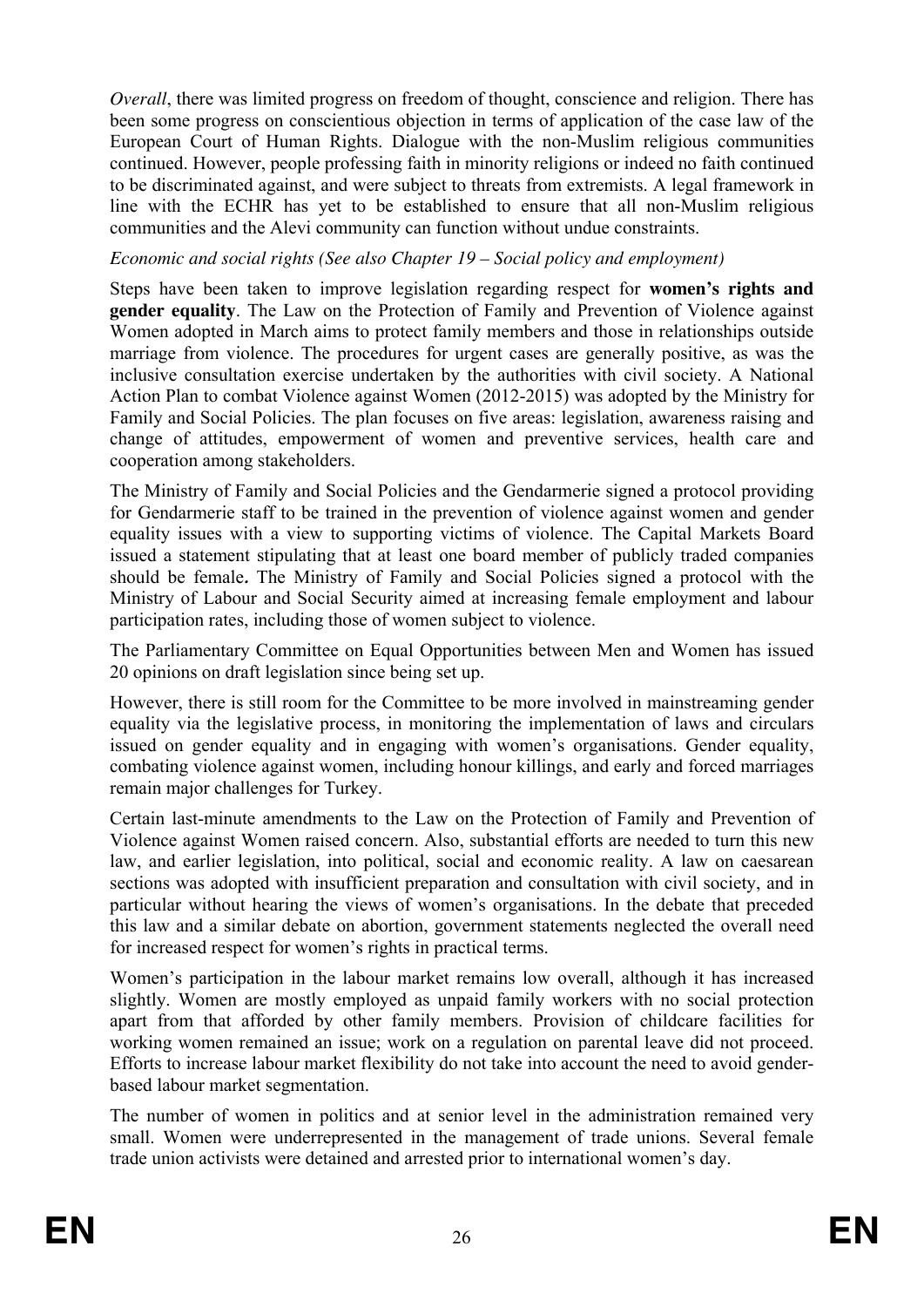The government did not respond to demands by the women's movement to revise the Law on Political Parties and the Law on Elections so as to make the inclusion of women legally binding on political parties.

Women's negative portrayal in the media and a male-dominated discourse continued to be a concern.

Detailed statistics on incidents of violence against women, including murder, are not available. Certain court judgments in cases of violence against women raised concern: the rulings attempted to justify violence inflicted on women and sometimes on juveniles with reference to the victim's family background and attitude.

In some cases, police officers tried to convince domestic violence victims to return to their alleged abusers rather than help them pursue their complaints. There were a number of cases in which the victim of violence sought help in vain from the authorities and ended up being killed. Awareness-raising and training for members of the judiciary and law enforcement officers on new legislation is needed. The capacity of family courts has not increased. As regards domestic violence, the ECtHR judgment in the *Opuz v. Turkey* case was not implemented. The issue of early and forced marriages remains a serious concern.

The government needs to proactively promote changes in stereotypes and in the perception of gender roles in all spheres. The sustainability of actions, policies and circulars on women's rights and gender equality supported through national and international resources is critical.

*Overall*, steps have been taken to improve legislation regarding respect for women's rights and gender equality. The Law on the Protection of Family and Prevention of Violence against Women is an improvement on previous legislation, protecting family members and those in relationships outside marriage from violence. The procedures for urgent cases are particularly positive, as was the inclusive consultation exercise undertaken by the authorities with civil society, even if NGOs are critical of certain last-minute amendments to the text. However, substantial efforts are needed to turn this new law, and earlier legislation, into political, social and economic reality. Legislation needs to be implemented consistently across the country. There is a need for greater involvement of and participation by women in employment, policy-making and politics. The issue of early and forced marriages remains a concern.

With respect to **children's rights**, the ratio of children enrolled in pre-school education reached 44% for the 4-5 years age group, up 1% on the previous reporting period. Efforts to develop a national model for pre-school education services, with relevant quality standards, continued. The number of pre-school teachers increased by around 15%.

Primary and secondary school enrolment rates increased for the 2011-2012 educational year. The net school enrolment rate for the 6-13 years age group was 99.3%. Secondary school enrolment rates reached 67.4%, with the difference between enrolment rates for girls and boys falling to 2.5%. Mobile education services for girls were provided in several provinces, although coverage was limited. Optional courses are offered to secondary education students on living languages and dialects spoken in Turkey as of the academic year 2012-2013. The tendency towards de-institutionalisation of care services for children continued, with the introduction of a support scheme for family-based care.

The Ministry of Labour and Social Security has taken steps to combat child labour, especially in seasonal migrant agricultural work and hazelnut collection. An evaluation of the impact of such measures and an updated survey of the situation of child labour is needed.

However, regional disparities in school enrolment rates persisted, with low enrolment levels in certain provinces in the east of the country. Drop-out and absenteeism rates continued to be high among the children of seasonal agricultural migrant families and Roma families. An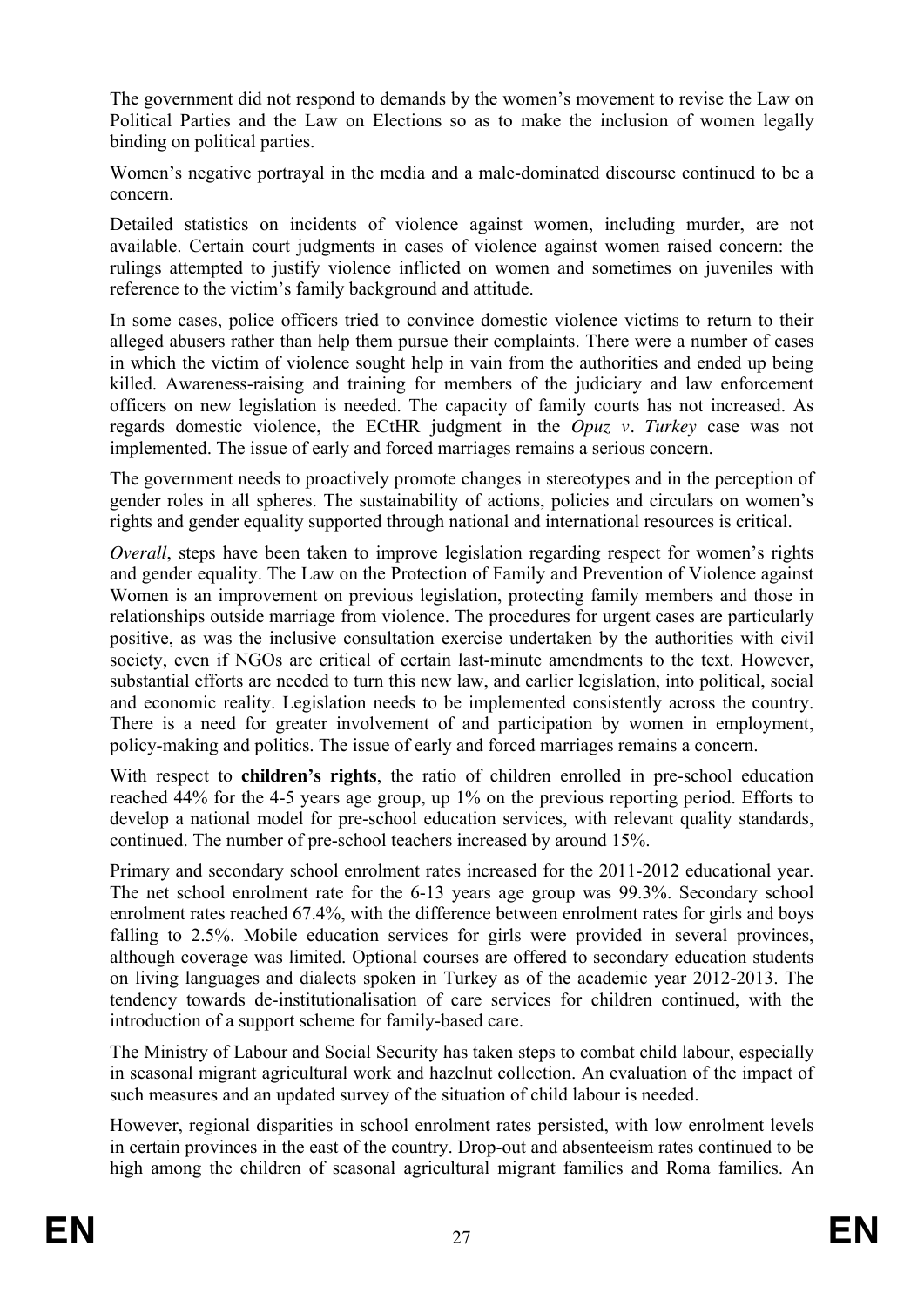effective monitoring and inspection mechanism, covering all types of pre-school education and care services, has yet to be established.

Efforts to fight violence against children do not include an effective mechanism for monitoring and prevention. Awareness-raising efforts on the de-institutionalisation of care services for children were limited. The conditions and administrative capacity of child care institutions need to be improved.

There are little quantitative and qualitative data on child labour. Child labour in seasonal agricultural migrant families persisted despite efforts to improve the situation. There is a need to strengthen administrative capacity in this field and put in place an effective monitoring and inspection system covering the whole of the country.

Despite the June 2010 amendments to the Anti-Terror Law and other criminal legal provisions, juveniles were arrested in many instances on charges of membership of a terrorist organisation, facing heavy penalties. This happened in particular when juveniles resisted law enforcement officials or participated in demonstrations. Ill-treatment during questioning and admission to prisons was reported.

At the end of the reporting period, the total number of serious crimes courts for juveniles was 19, of which nine were operational. The total number of juvenile courts was 86, of which 67 were operational, despite the requirement of the Child Protection Law that courts should be established in all 81 provinces. In provinces where such courts do not exist, children were tried in serious crimes courts for adults.

As of end-July, 1,830 children aged between 12 and 18 were in prison. Of these, 190 were convicted whereas the rest were detained pending, or during trial. There were serious allegations of ill-treatment and sexual assault in Pozanti juvenile prison in Adana, which led to the move of all detainees to Ankara Sincan prison.

*Overall*, efforts are needed in all areas, including education, combating child labour, health, administrative capacity and coordination. In general, more preventive and rehabilitative measures need to be taken for juveniles. Children are not held in appropriate conditions and additional juvenile courts need to be created in line with current legislation.

Regarding the **socially vulnerable and/or persons with disabilities**, implementation of the Strategy Paper on Accessibility and the National Action Plan remained limited. A national monitoring mechanism in line with the UN Convention on the Rights of Disabled Persons and the corresponding optional protocol is still not in place. The principle of positive discrimination for the disabled is not properly reflected in concrete policy measures.

Home-based care services for the disabled and the elderly were expanded. A protocol was signed to promote entrepreneurship for people with disabilities. Efforts to increase employment in the public sector continued. However, the employability of people with disabilities in both the public and private sectors needs to be further promoted together with alternative employment methods and incentives for employers, and their access to finance needs to be increased.

Official and reliable data and research on persons with disabilities and mentally ill persons is lacking, which impedes informed policy-making. Difficulties in access to education, health, social and public services continued. Physical barriers to access to public buildings and all relevant facilities still exist. There is no comprehensive investment strategy to overcome this problem. Deadlines for mandatory compliance for public institutions to provide accessible services have been extended and postponed. Inclusive education practices need to increase in coverage and quality, in line with legislation. Private special education and rehabilitation centres have an important role in the current system, but there are deficiencies in the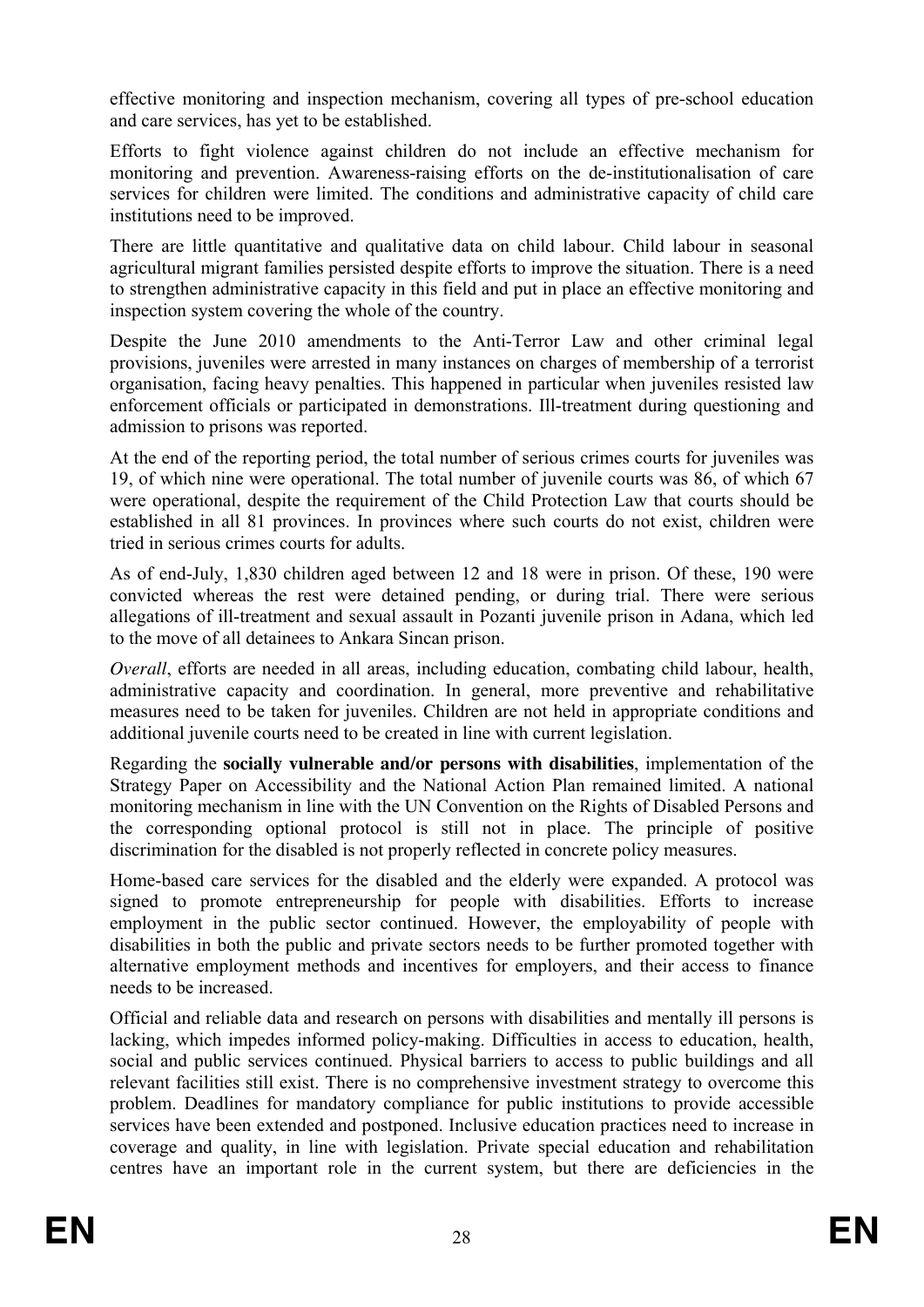inspection, monitoring and evaluation system, raising doubts as to the centres' effectiveness. In almost all centres, many children are enrolled (in order to receive government support), but do not actually attend the course. Inspections lack depth and do not cover the content of the services provided. Public awareness needs to be increased to fight prejudice against people with disabilities.

There is still no independent body to monitor and inspect mental health institutions.

*Overall*, services were expanded for the disabled and the elderly, but important efforts are still needed to protect socially vulnerable persons and persons with disabilities.

Comprehensive **anti-discrimination** legislation, including on the establishment of an antidiscrimination and equality board, is still lacking. A draft law is before the parliament. The relevant parliamentary committee amended the draft to remove references to discrimination on grounds of sexual identity or sexual orientation. The current legal framework is not in line with the EU *acquis*. There is discrimination against individuals along ethnic, religious, sexual identity and other lines.

Homosexuality is not a criminal offence in Turkey. However lesbian, gay, bisexual and transgender (LGBT) persons continued to suffer discrimination, intimidation and were the victims of violent crime. LGBT employees and civil servants have been fired on the grounds of sexual orientation. Other reported spheres of discrimination against LGBT individuals include access to housing and to health services (especially in the case of transgender persons). A number of court cases and judicial proceedings are in progress.

Violations of the right to life, torture, ill-treatment and cases of sexual assault that occurred against LGBTs in Turkey during 2011 have been reported. Shortcomings in the investigation and prosecution of crimes against people with a different sexual orientation or gender identity led to impunity for the perpetrators.

Articles of the Turkish Criminal Code on 'public exhibitionism' and 'offences against public morality' and also articles of the Law on Misdemeanours were widely used to discriminate against and to impose fines on LGBT people. The repeated application of the principle of 'unjust provocation' in favour of perpetrators of crimes against transsexuals and transvestites is a major concern. Court cases have been brought against LGBT human rights defenders who accused the police of arbitrary arrests and violence.

High-profile public figures repeatedly used negative stereotyping against LGBT persons. The internal rules of the Turkish armed forces continue to define homosexuality as a 'psychosexual' illness and to declare homosexuals unfit for military service.

Substantial government efforts are still needed to effectively protect vulnerable groups, including women, children, and lesbian, gay, bisexual and transgender individuals from societal abuse, discrimination and violence.

As regards **labour and trade unions rights**, legislation on trade unions and collective bargaining by civil servants was amended, leading to the first collective bargaining exercise in this sector. However, the new legislation is not fully in line with the EU *acquis* and International Labour Organisation conventions, especially with regard to the right to strike for public servants, the process of collective bargaining and dispute settlement, as well as restrictions on large categories of public servants to form and join trade unions. The draft law on collective labour relations, amending the legal framework for trade unions in the private sector, has not been adopted. In May the Law on Strikes was amended to prohibit strikes in the aviation sector. This takes Turkey's labour legislation further from EU and ILO standards.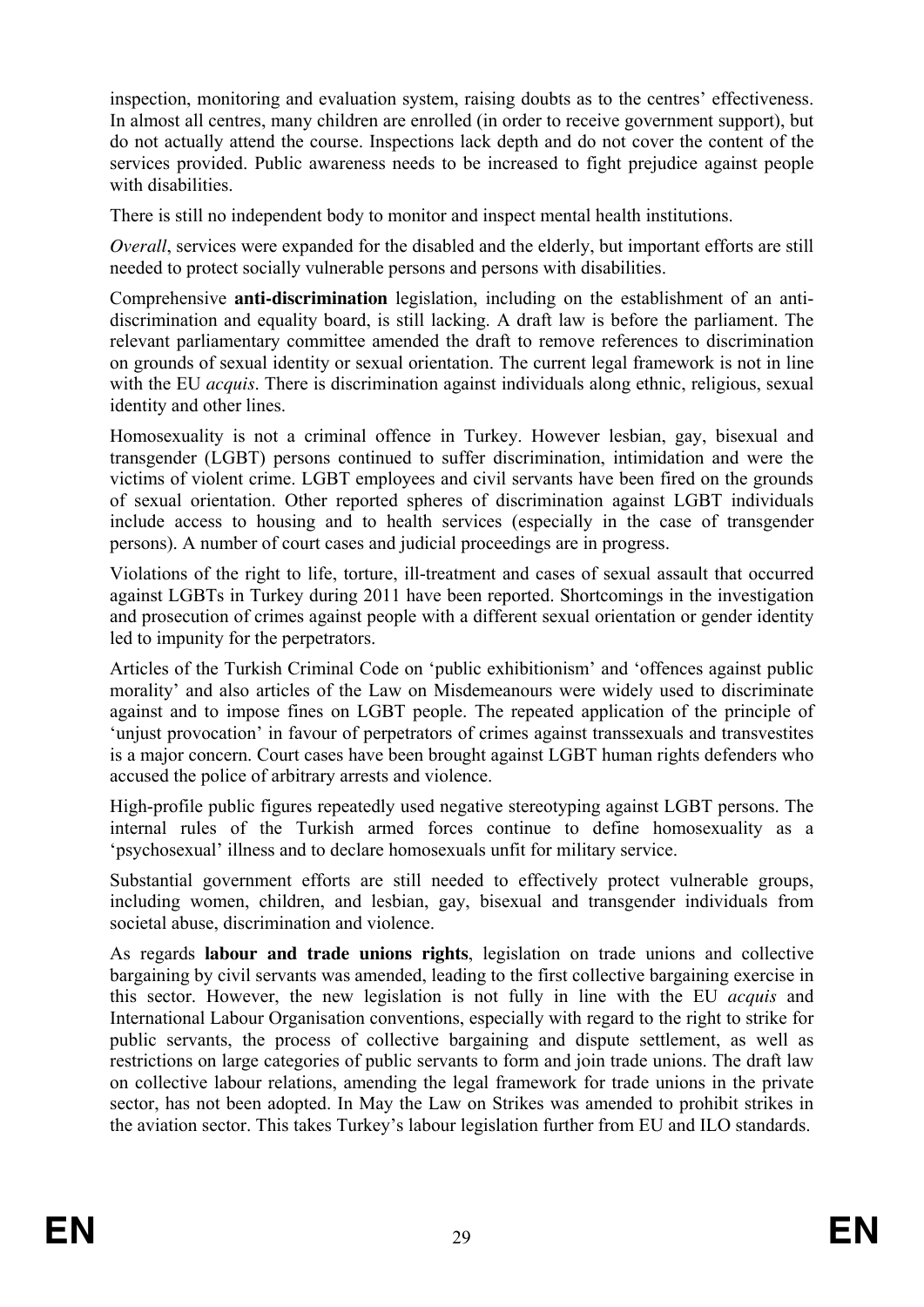The limited labour rights granted by existing legislation have not always been available to employees, with several cases of dismissal apparently linked to union membership. There was continued state interference in unions' internal affairs. Industrial action and demonstrations by trade unions were regularly restricted and on occasion broken up by the security services using force. Many unions and union activists faced police raids, criminal charges and imprisonment on allegations of 'terrorist activity'.

*Overall*, there was limited progress in the areas of labour and trade union rights. The legislation on civil servants' trade unions rights has been amended but is still not in line with EU and ILO standards. Collective actions by trade unions suffer numerous restrictions.

As regards **property rights***,* the implementing regulation for the decree law revising the provisional Article 11 of the Foundations Law was published in October 2011<sup>10</sup>. The regulation sets out the conditions for applications for properties to be registered and the conditions for payment of compensation. The deadline for applications to register property in the name of the community foundation together with all rights and obligations was 27 August 2012. According to official information, 108 community foundations applied by the deadline for the return of 1,568 properties. By 18 September 2012, the Foundations Council approved the return of 58 properties, the payment of compensation for eight (8) properties, decided that 53 applications were not eligible and continues the processing of the remaining 1,449 applications.

The Izmir Jewish community, the Greek primary girls' school in Istanbul and the Armenian Tibrevank Lycée in Istanbul were granted foundation status by administrative decisions.

However, the Syriac community continued to face difficulties with property and land registration, especially in the south-east. A number of court cases continued, concerning both individuals and religious institutions. The Mor Gabriel Syriac Orthodox monastery court cases regarding land ownership continued. The Court of Cassation, in a much criticised decision, reversed a local court's decision in favour of the monastery. A forestry case against the monastery, which had been finalised at the Court of Cassation, is now before the ECtHR pending a decision on admissibility. These cases have been brought to justice against the monastery by State bodies.

A large number of properties of the Latin Catholic Church remain confiscated by the State. The Catholic Church, like the other non-Muslim religious communities, has no legal personality.

There was no progress in implementing the March 2010 recommendations of the Council of Europe Venice Commission on the protection of property rights. Council of Europe [Resolution 1625](http://assembly.coe.int/Main.asp?link=http://assembly.coe.int/ASP/Doc/RefRedirectEN.asp?Doc=%20Resolution%201625) (2008) on Gökçeada (Imvros) and Bozcaada (Tenedos) still needs to be implemented.

Problems encountered by Greek nationals in inheriting and registering property are still being reported, in particular following the application by the Turkish authorities of the amended Land Registry Law, including the authorities' interpretation of provisions on reciprocity. As regards reciprocity, the European Court of Human Rights held that there had been a violation of Article 1 of Protocol 1 (peaceful enjoyment of possessions) to the European Convention on Human Rights and ordered either the return of property or financial compensation by the applicants.

 $10\,$ The 2008 Foundations Law (No  $5737$ ) was amended by decree law on 27 August 2011. The implementing regulation for the August decree was published in the Official Gazette on 1 October 2011.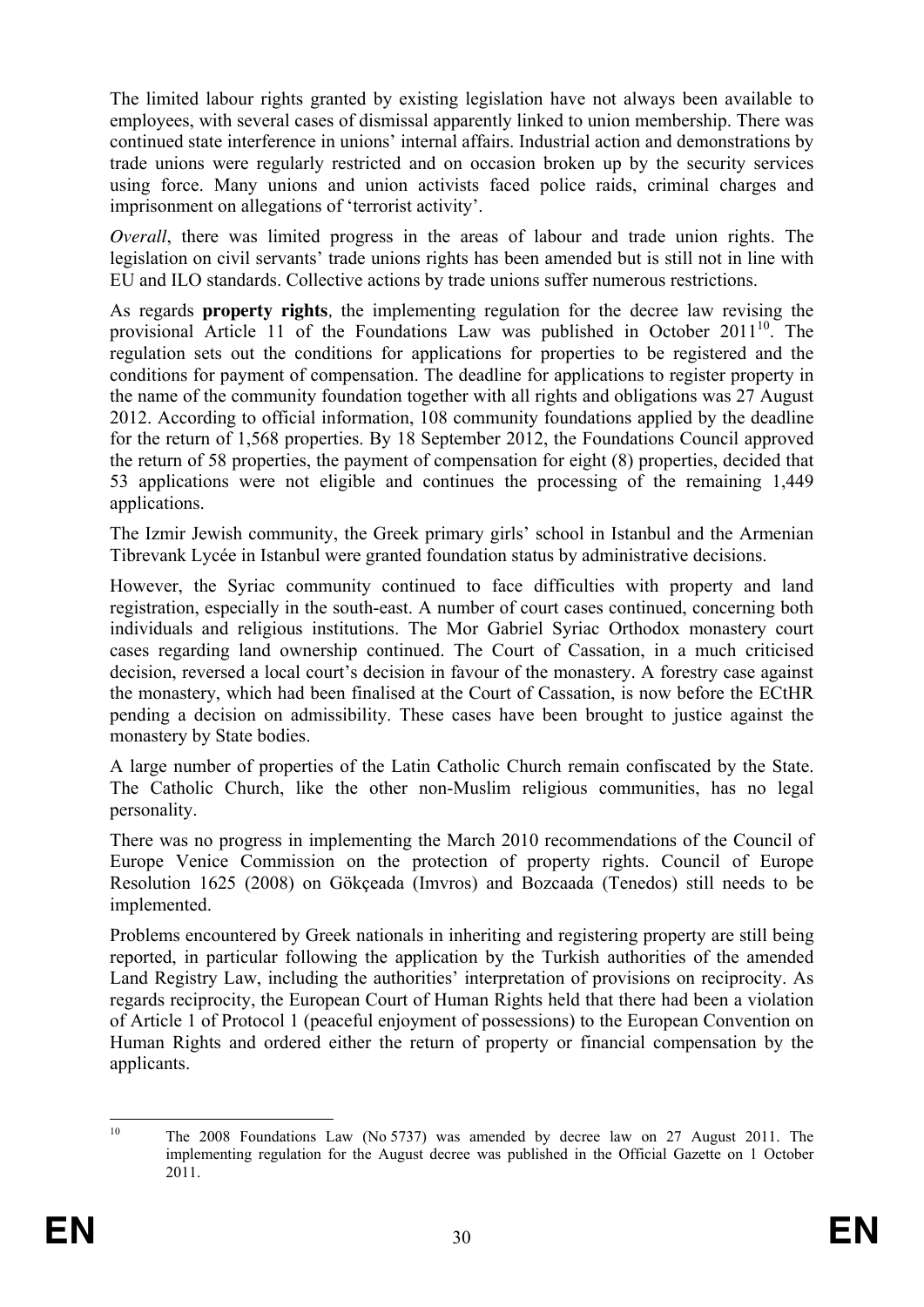*Overall*, there has been progress with the adoption of legislation amending the 2008 Law on Foundations. Implementation continues. However, the legislation still does not cover fused foundations (i.e. those whose management has been taken over by the Directorate General for Foundations) or properties confiscated from Alevi foundations. The ongoing cases against the Mor Gabriel Syriac Orthodox monastery raise concerns. Turkey needs to ensure full respect for the property rights of all non-Muslim religious communities and others.

#### *Respect for and protection of minorities, cultural rights*

Dialogue between the government and representatives of **minorities** continued.

For the first time, representatives of minorities, beyond those minorities recognised by Turkey, were invited to parliament – to express their views on a new Constitution.

The Ministry of National Education approved a new regulation allowing children from Armenian, Greek and Jewish minorities who are not Turkish citizens to be educated in minority schools. However, children who are not Turkish citizens do not receive official graduation papers.

A legislative change enabling newspapers run by non-Muslim minorities to publish official notices was published in the Official Gazette on 28 February. Minority newspapers will have to apply in writing to be able to publish official announcements.

However, Turkey's overall approach to minorities remained restrictive. Turkey maintained its reservations to the UN International Covenant on civil and political rights regarding the rights of minorities and to the UN Covenant on economic, social and cultural rights regarding the right to education, which remained a cause for concern. Turkey has not signed the Framework Convention for the Protection of National Minorities or the Charter for Regional and Minority Languages.

No mechanisms or specific body has been established to combat racism, xenophobia, anti-Semitism and intolerance. There is no legal framework or legislation that addresses discrimination issues; references in the constitution to the principle of non-discrimination are often interpreted in a restrictive manner by the courts.

There is no effective prosecution of incitement to hatred, including by the media: Turkey has not made progress to introduce legislation regarding hate speech and hate crimes as recommended by the Council of Europe.

The situation of the Greek minority has not changed. It continues to encounter problems with access to education and property rights, including on the islands of Gökçeada (Imvros) and Bozcaada (Tenedos). The decision to reopen a school in Gökçeada (Imvros) is pending.

The five-year court case on the murder of Armenian journalist Hrant  $Dink<sup>11</sup>$  ended on 17 January 2012. One person was convicted for incitement to murder, but all defendants were acquitted of charges of links to a terrorist organisation; the family of Hrant Dink demanded a new investigation into the conduct of various members of the police force and Gendarmerie who seemed to be implicated in the crime according to an inquiry conducted by the Presidential State Inspection Board (DDK). Full execution of the ECtHR judgment of 14 September 2010 on the Dink case is crucial for Turkey in order to fight impunity and to hold all involved accountable before the law.

 $11$ 11 Hrant Dink, editor-in-chief of the Armenian Agos newspaper at the time, was killed in front of his office on 19 January 2007.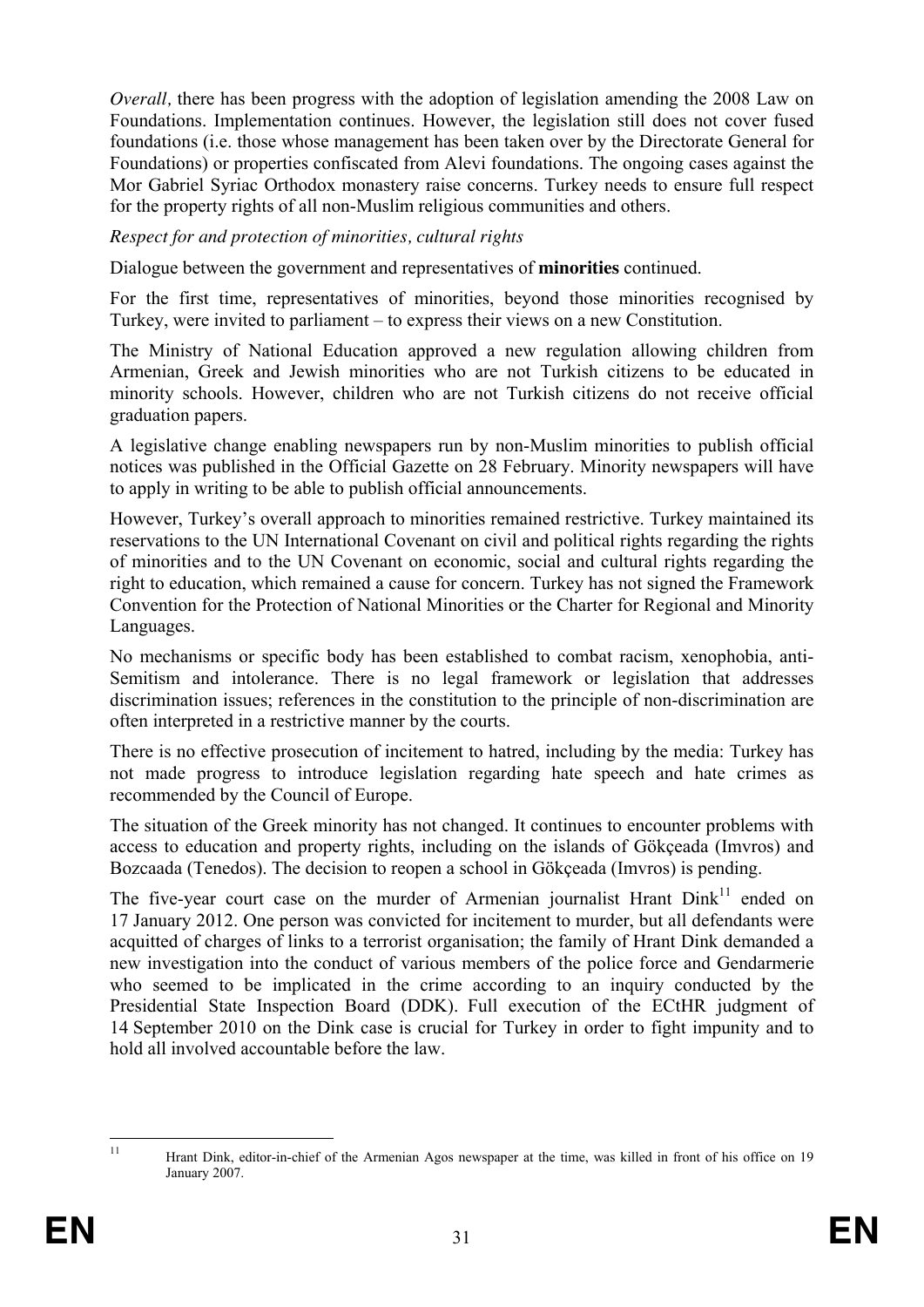The commemoration of the twentieth anniversary of the Khojaly massacre (in Azerbaijan) on 26 February in Istanbul's Taksim square was marred by racist and anti-Armenian slogans and degenerated into an attempted march on the Armenian Agos newspaper.

Rhetoric against missionaries or minorities remains in a number of compulsory schoolbooks.

Several important buildings in the Armenian cemetery in Malatya were demolished by the Malatya municipality on 2 February.

*Overall*, dialogue between the government and minorities continued. Representatives of minorities presented their views on a new constitution to the Parliamentary Conciliation Committee. However, Turkey's approach to minorities remained restrictive. Full respect for and protection of language, culture and fundamental rights in accordance with European standards have yet to be achieved. A comprehensive approach and further efforts are needed to enhance tolerance, security and promote inclusiveness vis-à-vis minorities. There is a need for revision of existing legislation, the introduction of comprehensive legislation to combat discrimination and the introduction of protection mechanisms or specific bodies to combat racism, xenophobia, anti-Semitism and intolerance. Relevant Covenants and Conventions should be applied.

As regards **cultural rights**, debates on mother-tongue education continued. Diverse Kurdish groups, other linguistic groups and civil society organisations submitted requests to the Parliamentary Conciliation Committee working on a new constitution, including requests to lift all restrictions on use of the mother tongue.

In December the Council of Higher Education (YOK) approved an application by Tunceli University for the foundation of a Department of Eastern Languages and Literatures, including Zaza and Kurmanjî Kurdish. Recruitment of further academic staff is needed to make the department fully operational.

In June, the Ministry of National Education issued a new curriculum for primary schools, including the obligation for a school to add a course on living languages such as Kurdish or Circassian and dialects if at least 10 pupils apply for it.

Mardin Artuklu University continued post-graduate education in Zaza and Kurmanjî Kurdish. The Kurdish Language and Literature Department in Mus Alparslan University continued its undergraduate elective Kurdish language course. No postgraduate course was offered due to a lack of teaching staff.

The first Syriac monthly newspaper in Turkey started publication in March.

The parliament's Human Rights Inquiry Committee reported fewer restrictions on the use of Kurdish in prisons during visits and exchanges of letters. However, some legislation still restricts the use of languages other than Turkish, including the Constitution and the Law on Political Parties. In a number of court cases against politicians and human rights defenders the use of other languages than Turkish was not allowed.

The Council of Europe Congress of Local and Regional Authorities' Recommendation 229 (2007) to permit municipal councils to use languages other than Turkish in the provision of public services when appropriate and to reform the Municipality Law accordingly has not been implemented.

Court cases regarding the demolition of the statue of humanity devoted to Turkish-Armenian reconciliation in Kars have ended at the administrative courts. The case was declared admissible by the ECtHR in February.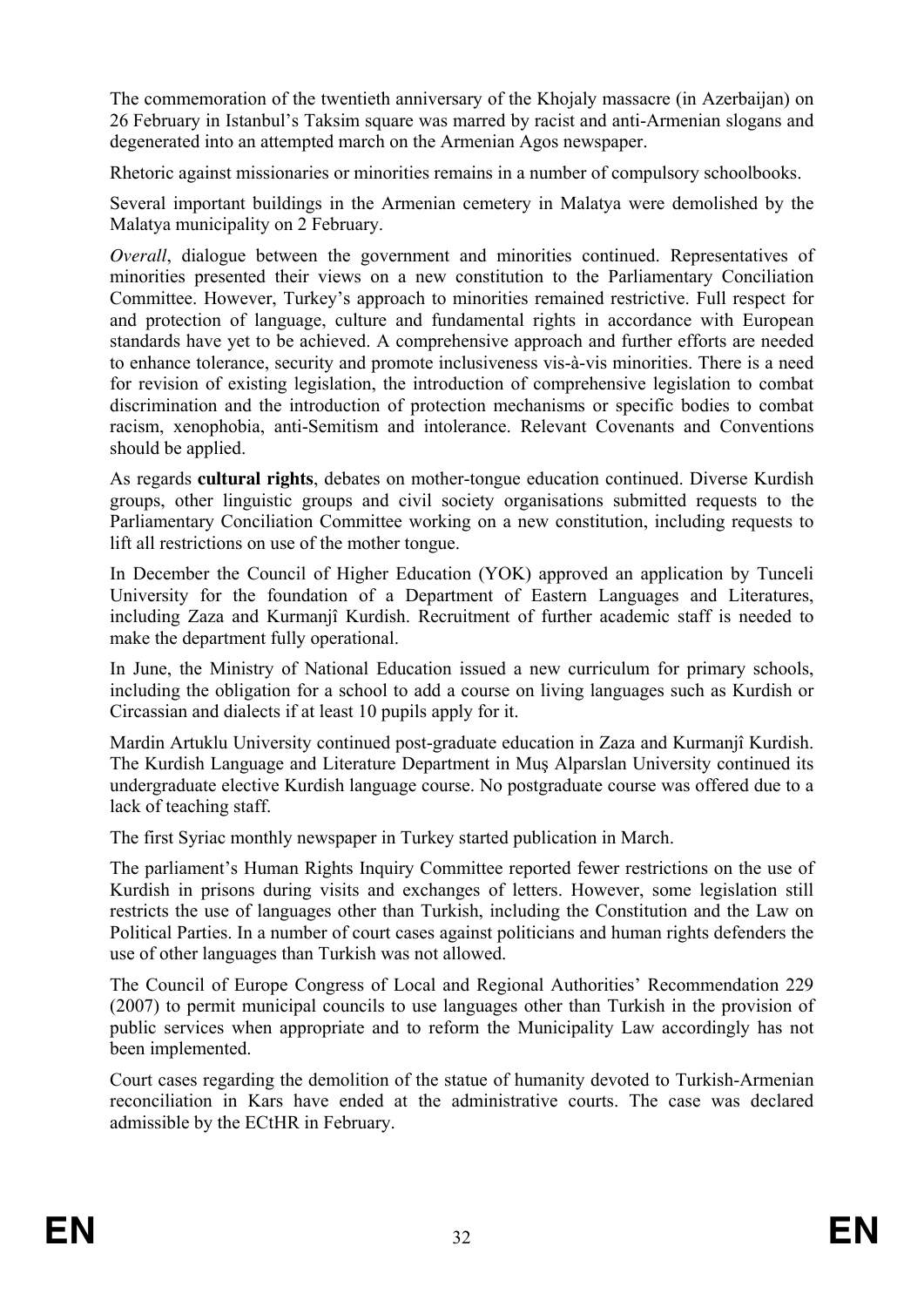*Overall*, Turkey has made some progress on cultural rights, and fewer restrictions on the use of Kurdish in prisons during visits and exchanges of letters were reported. However, some legislation still restricts the use of languages other than Turkish, including the Constitution and the Law on Political Parties. Also, the judiciary took a number of restrictive decisions on the use of languages other than Turkish, including the use of Kurdish in court cases concerning Kurdish politicians and human rights defenders.

Some progress was made regarding **Roma.** Ad hoc contacts between Roma NGOs and relevant ministries have taken place. There have been efforts by the Labour Ministry and ISKUR to promote the employment of Roma in temporary jobs of public benefit. Vocational training has also been provided.

An administrative court annulled the preliminary project to transform the historical Roma Sulukule district in Istanbul. Legal procedures are continuing before the Council of State.

However, there was criticism of the temporary nature of the courses and employment offered and the lack of information about the programme. Medium- and long-term planning to increase the employability of Roma citizens is needed. The Roma population had little access to regular, recorded jobs and continued to be subject to prejudice and discrimination.

Roma children were reported to have high drop-out and absenteeism rates even in primary school.

Teachers working in schools attended mainly by Roma children appear to be frequently transferred and assigned to other duties, which may have an impact on the quality of education.

Roma continued to have difficulties with access to health services and problems of poor housing conditions, in some cases because they did not have identity cards.

Urban renewal needs to be managed in a transparent manner and wherever possible without displacing communities; it should go hand in hand with employment efforts.

*Overall*, there has been some progress but a systematic approach is needed to tackle the problems of Roma. A comprehensive strategy needs to be established and the issue needs to be reflected and mainstreamed in main policy areas. There is lack of quantitative data on the situation of Roma, which prevents informed policy-making.

#### *Situation in the east and south-east*

An incentives package was announced in April 2012, focusing partly on increasing investment in the least developed regions and reducing regional disparities. The South-East Anatolia Project (GAP), aimed at improving the socio-economic development of the region, has been extended for another five years. Dam projects continued, but were criticised for threatening sustainable development by destroying the living conditions of the local population, including historical heritage, natural habitats, species and agricultural land.

In January the case of the 2005 bombing of a bookstore in the south-eastern district of Semdinli came to an end after a lengthy trial marred by disputes over jurisdiction. The Court handed down nearly 40-year sentences to each of the three defendants.

The clearance of landmines continues.

The Kurdish issue and options for a solution were widely discussed; however, the 2009 democratic opening aimed at addressing amongst others the Kurdish issue was not followed through.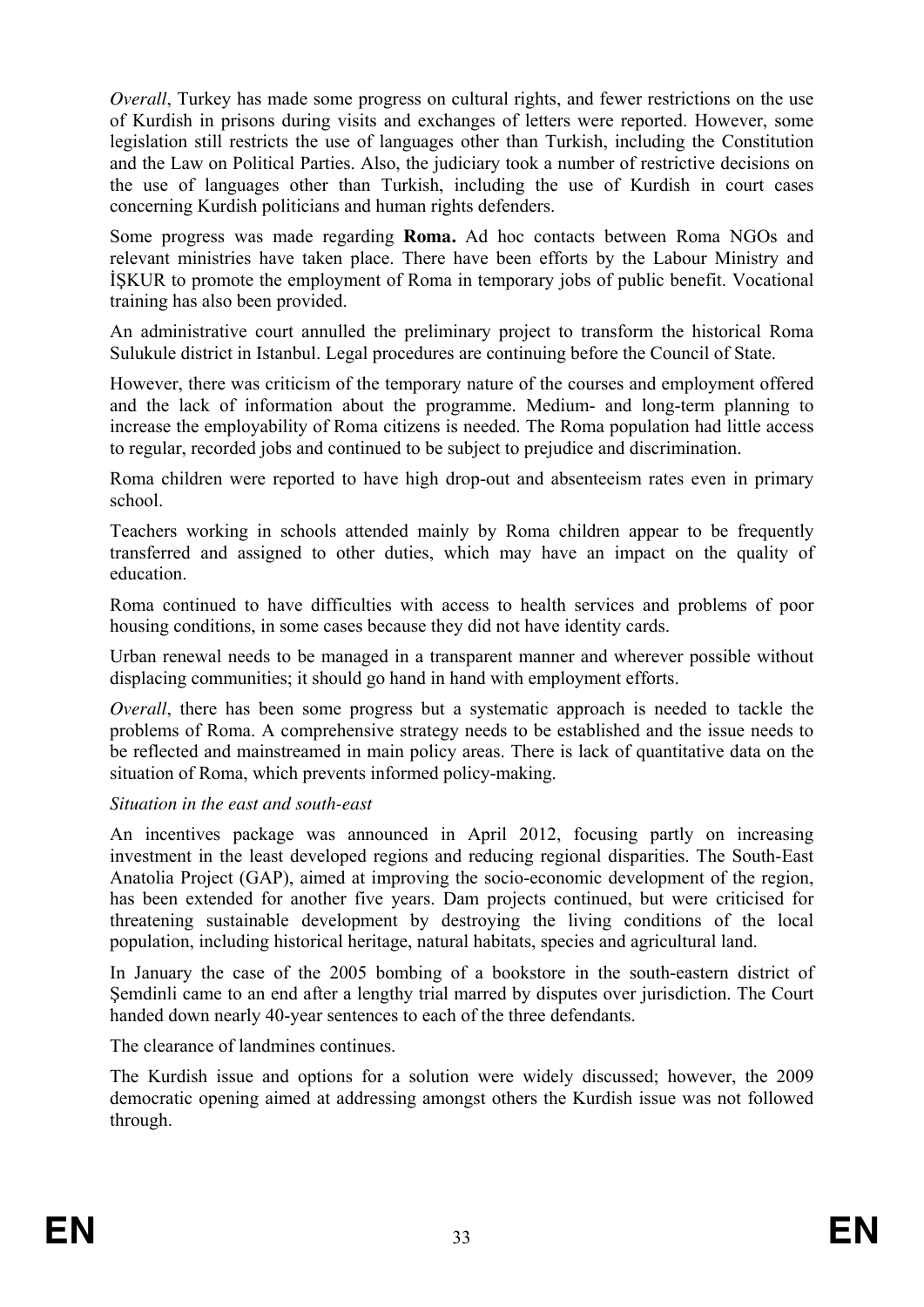Terrorist attacks by the PKK, which is on the EU list of terrorist organisations, multiplied and intensified and claimed many victims. The attacks were strongly condemned by the EU.

There has been a worrying increase in kidnappings of security personnel and civilians, including elected politicians.

The high number of arrests and detentions in the context of operations against the Union of Communities of Kurdistan (KCK), the alleged urban wing of the PKK, led to serious tension.

The government announced that the state had abandoned confidential talks with the PKK, but expressed the intention to continue dialogue with political parties not associated with the PKK.

Anti-KCK operations widened, not only targeting Kurdish politicians, locally elected mayors and members of municipal councils, but also media representatives, human rights defenders, trade unionists, prominent academics and lawyers,. According to official statistics, 31 mayors and 226 local representatives are currently detained in connection with the anti-KCK case. The situation seriously affects local government and administration. Democratic Society Congress (DTK) Co-Chair and Van MP Aysel Tuğluk was sentenced to 14.5 years in prison on charges of 'spreading propaganda for a terrorist organisation' and 'committing crime on behalf of an illegal organisation despite not being a member of it' following speeches she made. The trial of defendants for alleged membership of the KCK continued before the Sixth Serious Crimes Court in Diyarbakır. There were several similar anti-KCK cases in other provinces.

The JITEM (the Gendarmerie's intelligence organisation) and Colonel Temizöz cases regarding extrajudicial killings and persons missing since the 1990s continued before the Diyarbakır Serious Crimes Court. Numerous files on missing persons and extrajudicial killings dating from the 1990s are approaching the statute of limitations.

34 civilians were killed in Uludere by the Turkish armed forces on 28 December. The authorities prevented a number of NGOs from visiting the site of the airstrike. In February, a sub-committee of the parliamentary Human Rights Inquiry Committee was set up to inquire into the killing of Uludere villagers. Judicial and administrative investigations are ongoing. However, there are concerns about their transparency and effectiveness. Allegations of intelligence failure and operational negligence have not been cleared up. At the end of February, the Sirnak Prosecutor sent the file on Uludere to the Diyarbakir Prosecutor with Special Authority noting that the incident did not fall within their competence. There has been no direct apology, from either the military or civilian authorities.

*Newroz* (New Year) ceremonies were restricted to only one day. In many provinces, there were violent incidents and clashes with security forces. (*See Freedom of assembly*)

No steps were taken to dismantle the village guard system, a paramilitary force of more than 45,000 paid and armed by the state, and there is no comprehensive plan to do so.

*Overall*, there was no progress towards a solution as regards the Kurdish issue. Terrorist attacks intensified, as did military operations. The detention of elected politicians and human rights defenders gives rise to serious concerns. In incidents such as the Uludere killings of civilians, calls on the authorities for effective and swift investigation and a transparent public inquiry have not been met. The truth about extra-judicial killings and torture in the south-east in the 1980s and 1990s has yet to be established following the due process of law. The statute of limitations deadline will soon bring an end to judicial investigations on past crimes, without result. Landmines and the village guard system are still causes for concern.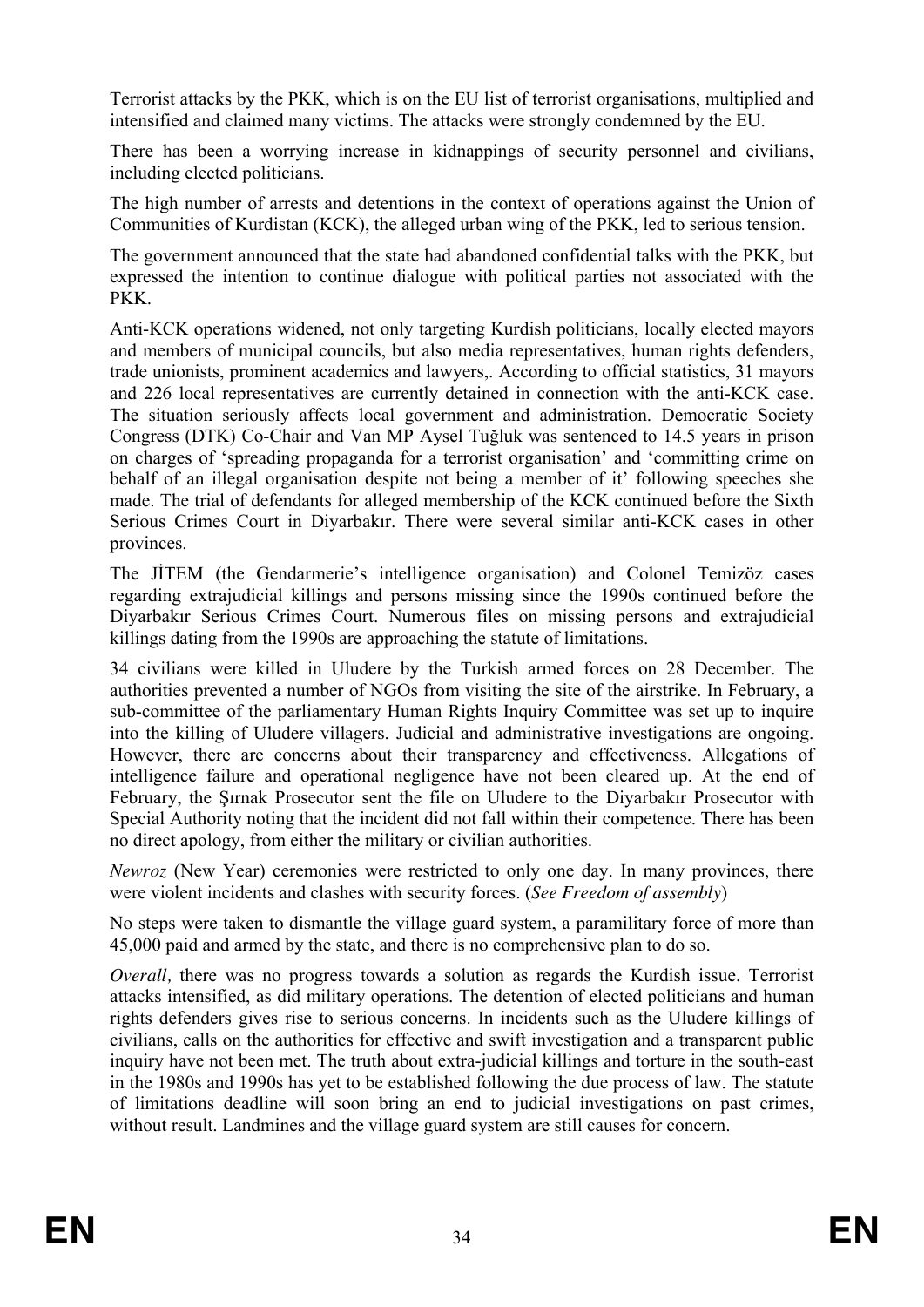## *Refugees and internally displaced persons (IDPs)*

The period of implementation of the law on compensation of losses resulting from terrorism and the fight against terrorism has been extended by one year in April. Up to September, 361,391 applications were submitted to the Damage Assessment Commissions. Of these, 305,758 were assessed, with compensation paid in 166,158 cases and 139,600 applications rejected. By September, the Damage Assessment Commissions had awarded compensation totalling almost  $\epsilon$  1,230,000,000 to claimants who signed negotiated/amicable settlements. However, delays in payments have continued. Various claims were rejected by the administrative courts. Several cases are pending before the ECtHR. There is a need to thoroughly assess the effectiveness of legislation and the process of granting compensation.

The number of internally displaced persons (IDPs) has increased as a result of two earthquakes in Van in October and November 2011. The Tuzla IDP camp in Mersin, which has been in place for 15 years, needs upgrading in terms of service provision and accommodation. IDPs often live in sub-standard conditions, in camps and elsewhere. Many still find it difficult to return to their previous place of residence mainly for reasons of security, the continuing village guard system, the presence of landmines, a lack of basic infrastructure and capital, and limited job opportunities. The authorities have not yet shared information on the urban reconstruction and redevelopment plan for Van.

Concerning **refugees and asylum-seekers**, law enforcement officials and central and local administrations have improved their practices. There were improvements in treatment and detention conditions in the removal centres. Turkey maintained an open border policy with Syria. Turkey is providing humanitarian assistance to nearly 100,000 Syrians who fled the country, hosted in camps located in four southern provinces. General living conditions in the camps have been praised by international observers. (*See also Chapter 24 – Justice, freedom and security)* However, pending the adoption and implementation of the Law on Foreigners and International Protection, gaps in legislation and in immigration-related detention and deportation practices remained a concern. Unaccompanied minors found themselves at risk of detention together with adults and without access to State child protection services. There were reported cases of access to UNHCR services and asylum procedures being blocked. Individuals going through asylum procedures experienced difficulties with access to adequate accommodation, work, health services, education and integration support. Asylum-seekers who did not qualify for contribution-free general health insurance under the new Social Security Law were charged monthly contribution fees which were unaffordable for those without employment.

*Overall*, the process of compensating IDPs has continued but the effectiveness of the system has to be assessed. Some improvements were made to detention conditions in the removal centres. Turkey has successfully provided humanitarian assistance to the Syrian refugees. However, there is still no national strategy to address IDPs' needs better and no comprehensive legal framework for refugees and asylum-seekers. Further improvements in detention and deportation practices are needed.

# <span id="page-34-0"></span>**2.3. Regional issues and international obligations**

# *Cyprus*

Turkey continued to express public support for the negotiations between the leaders of the two communities under the Good Offices of the UN Secretary-General aimed at a fair, comprehensive and viable solution to the Cyprus problem. This support was reiterated on several occasions by the authorities in the context of the Greentree Conferences in October 2011 and January 2012, and during the EU-Turkey Association Council in June. The UN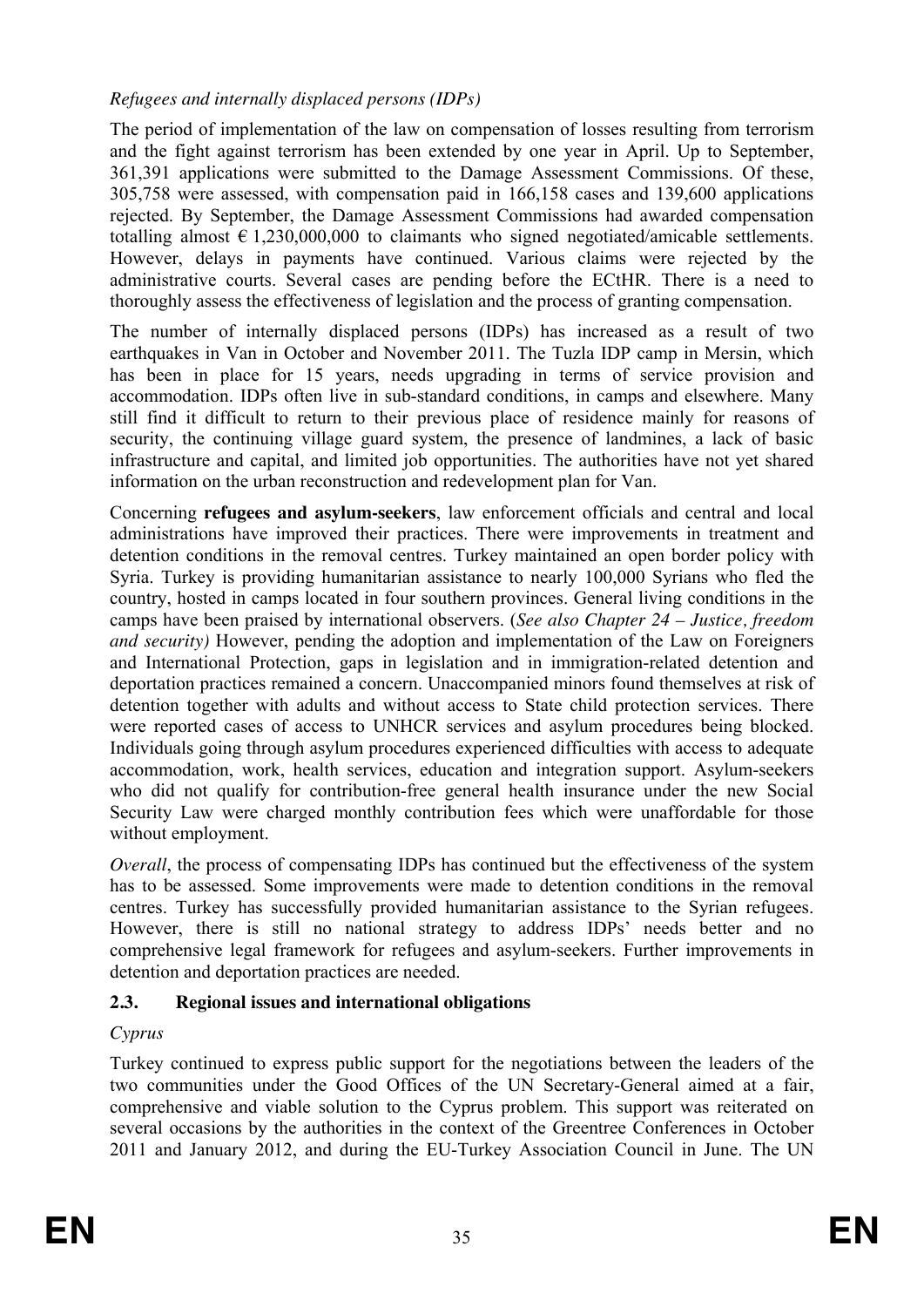Secretary-General indicated in his latest report on the UN operation in Cyprus of June 2012 that until the sides reach an agreement on how to proceed with the substantive settlement negotiations, the focus will be on continuing the work of the bi-communal technical committees.

As emphasised in the negotiating framework and in Council declarations, Turkey is expected to actively support the negotiations aimed at a fair, comprehensive and viable settlement of the Cyprus issue within the UN framework, in accordance with the relevant UN Security Council resolutions and in line with the principles on which the EU is founded. Turkey's commitment and contribution in concrete terms to such a comprehensive settlement is crucial. Regrettably, on several occasions, statements at senior political level spoke of alternatives to a comprehensive settlement under UN auspices.

Turkey continued to issue statements objecting to drilling operations carried out by the Republic of Cyprus and threatening retaliation against oil companies that would participate in Cypriot exploration, following Cyprus's announcement that it would launch a second round of off-shore exploratory licences. The EU stressed the sovereign rights of EU Member States which include, inter alia, entering into bilateral agreements, and to explore and exploit their natural resources in accordance with the EU *acquis* and international law, including the UN Convention on the Law of the Sea. Turkey and representatives of the Turkish Cypriot Community signed a 'Continental shelf delimitation agreement' and Turkish company TPAO supported on-shore exploratory drilling activities in an area near Famagusta.

Despite repeated calls by the Council and the Commission, Turkey has still not complied with its obligations as outlined in the declaration by the European Community and its Member States of 21 September 2005 and in Council conclusions, including those of December 2006 and December 2011. It has not met its obligation to ensure full, non-discriminatory implementation of the Additional Protocol to the Association Agreement and has not removed all obstacles to the free movement of goods with Cyprus, including restrictions on direct transport links. There was no progress on normalising bilateral relations with the Republic of Cyprus. Moreover, Turkey stated that it would not attend any meeting chaired by the Cyprus EU Council Presidency. A government circular instructed all Turkish civil servants to abstain from meetings and contacts with the Cypriot Presidency of the Council of the EU. The European Council expressed serious concerns with regard to Turkish statements and threats and called for full respect for the role of the Presidency of the Council, which is a fundamental institutional feature of the EU provided for in the Treaty.

Turkey has not lifted its veto of Cyprus's membership of several international organisations.

# *Peaceful settlement of border disputes*

After the last round of exploratory talks in July 2011, discussions are on-going between Greece and Turkey to set a date for the next round.

In April, Greece strongly objected to Turkey's launch of a tender for offshore oil and gas exploration including part of the continental shelf off the Greek island of Castellorizo.

The threat of casus belli in response to the possible extension of Greek territorial waters made in the 1995 resolution of the Turkish Grand National Assembly still stands. In line with the negotiating framework, the Council has underlined that 'Turkey needs to commit itself unequivocally to good neighbourly relations and to the peaceful settlement of disputes in accordance with the United Nations Charter, having recourse, if necessary, to the international Court of Justice. In this context, the Union expresses serious concerns and urges the avoidance of any kind of threat, source of friction or action which could damage good neighbourly relations and the peaceful settlement of disputes.' Greece and Cyprus made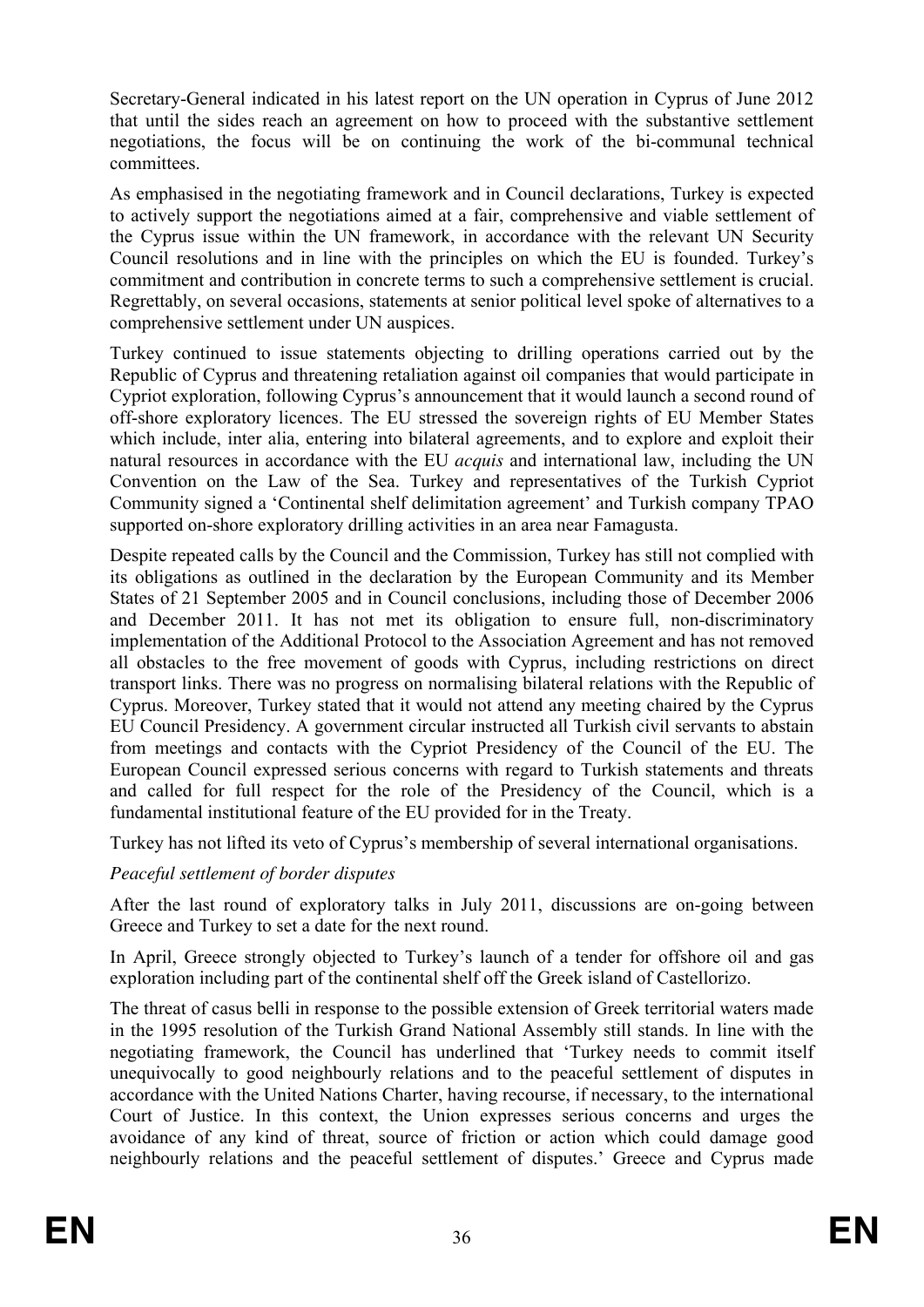formal complaints about violations of their territorial waters and airspace by Turkey, including flights over Greek islands.

# *Regional cooperation*

Turkey remains involved in regional initiatives, including the South-East European Cooperation Process (SEECP) and the Regional Cooperation Council (RCC). Turkey supports the European integration of all countries in the region.

The enhanced political dialogue on foreign policy stemming from the positive agenda provides an ideal platform to exchange views and to fine-tune positions.

High-level bilateral meetings were held with all countries in the region, reflecting Turkey's firm commitment to promoting peace and stability. Turkey increased its presence in the region also in terms of financial and technical assistance, by delivering projects through its development agency TIKA.

Within the framework of the common security and defence policy, Turkey is continuing to contribute to the EU-led military mission in Bosnia and Herzegovina (EUFOR/ALTHEA). It is also contributing to the EU-led police mission in Bosnia and Herzegovina (EUPM) and to the EULEX mission in Kosovo .

Relations with *Bulgaria* remained positive. The Bulgarian Prime Minister visited Turkey in March.

As regards the *International Criminal Court (ICC), see Chapter 31 – Common foreign and security policy.* 

### **3. ECONOMIC CRITERIA**

In examining economic developments in Turkey, the Commission's approach was guided by the conclusions of the European Council in Copenhagen in June 1993, which stated that membership of the Union requires the existence of a functioning market economy and the capacity to cope with competitive pressure and market forces within the Union.

### **3.1. The existence of a functioning market economy**

### *Economic policy essentials*

The Pre-Accession Economic Programme (PEP) submitted to the Commission in January 2012 reflects commitments to a rebalancing process away from debt fuelling consumption towards exports. Although such adjustment process is positive for economic stability, Turkey has large external imbalances, and remains vulnerable to further global financial shocks, in particular capital flow reversals. As more ministries and governing structures have been created, the fragmentation of responsibilities between government bodies appears to be increasingly complicating coordination for budgeting and medium-term economic policy making. Decisions are sometimes taken on an ad hoc basis and impact assessments are either lacking or based on partial information. However, there have been no major instances of internal conflicts and tensions in economic policies in recent times. *Overall*, the consensus on economic policy essentials has been preserved.

# *Macroeconomic stability*

In 2011, the Turkish economy grew by 8.5%, only slightly down from 9.2% in 2010. Growth was largely driven by the private sector, with consumer spending up 7.7% on the year and private sector investment up 22.8%. The strength of domestic demand led to import volumes

 This designation is without prejudice to positions on status, and is in line with UNSCR 1244/99 and the ICJ Opinion on the Kosovo declaration of independence.

<u>.</u> ×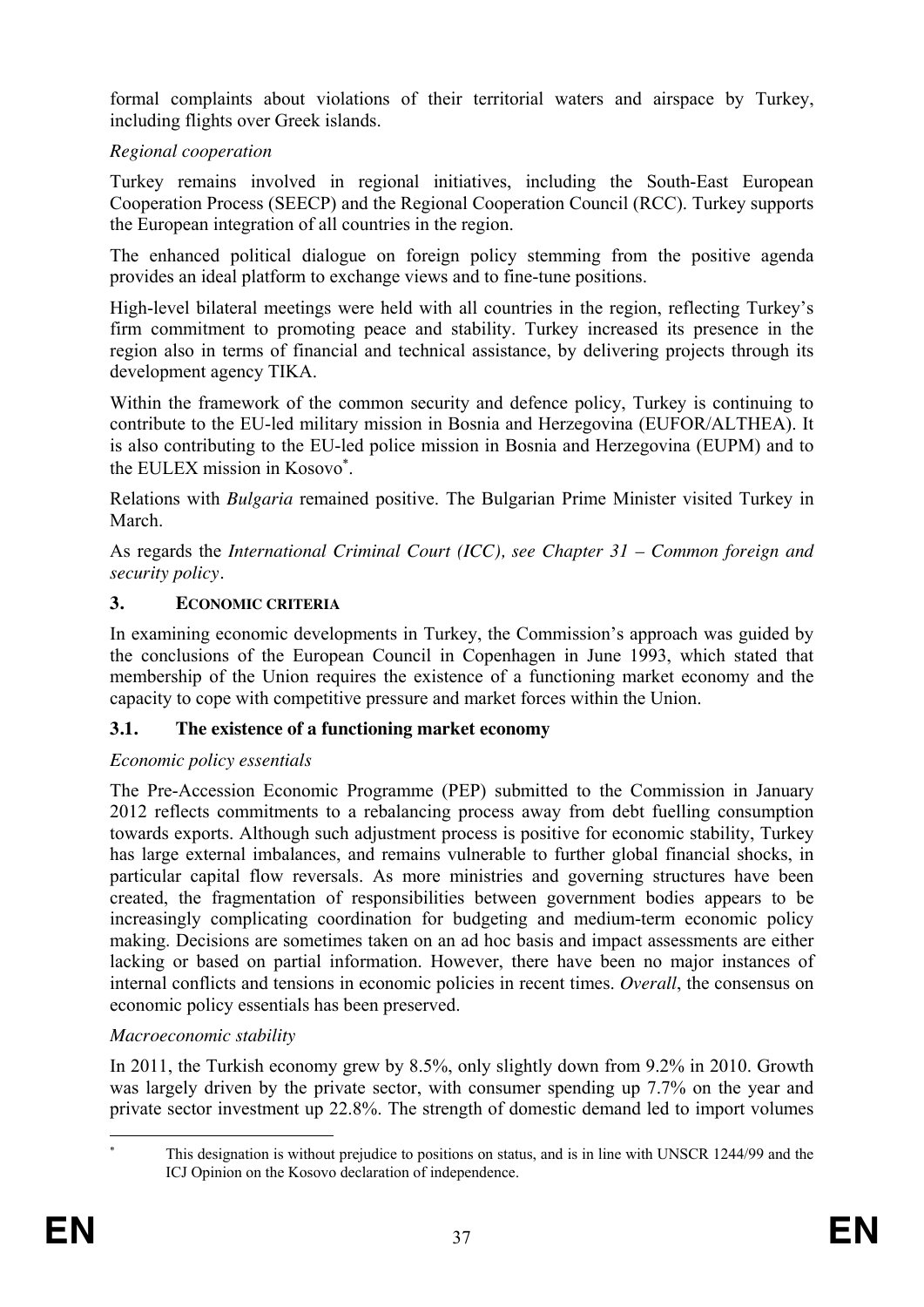increasing 10.6% on the year, while the level of export volumes was 6.5% higher than in 2010, partly as a result of the depreciation of the Turkish lira (by 20% vis-à-vis the euro in 2011). Since mid-2011, however, the pace of growth has been slowing down gradually in line with the slowdown in domestic demand, accompanied by an improvement in the trade and current account balances. A major growth deceleration was observed in the first half of 2012, to 3.1% year-on-year. Private domestic consumption (residents households), which accounts for over 70% of GDP, was down by 0.2% year-on-year in the first six months of 2012, while fixed investment decreased by 3.2%, compared with a 18.3% increase in 2011. The only domestic demand component that posted above-average growth was government consumption, which increased by 4.9%. A further deceleration is already being witnessed to some extent in leading indicator data. Surveys of manufacturing business confidence and capacity utilisation have recently fallen back to their weakest levels in two years. However, industrial production and credit growth accelerated in mid-2012 after a couple of weak quarters. In 2011, the per capita GDP of Turkey (PPP adjusted) amounted to 52% of the EU average. *Overall*, economic growth is slowing down, from high levels, due to weaker domestic demand.

The current account deficit rose from 6.6% of GDP in 2010 to 10% in 2011. The increase was entirely due to the deterioration of the merchandise trade deficit. In 2012, Turkey continued to run a large current account deficit, which leaves the Turkish currency vulnerable to a sudden loss of investor confidence. However, the deficit has been narrowing, to about 8.5% of GDP by mid-2012, mainly as a result of an improvement in the merchandise trade deficit owing to weaker domestic demand, lower oil prices and strong export growth. Given the slowing of the economy and falling energy and food prices, the current account deficit is expected to fall further in the months ahead, although an expected deterioration in external economic conditions may make the increase in export earnings difficult to sustain. Capital inflows (including net foreign direct investment, foreign purchases of government bonds in the international and local markets and foreign lending to Turkish banks and companies) largely offset the current account deficit during 2011 and the first half year of 2012, although they were significantly lower than a year earlier. In 2011, a large positive balance was recorded for the net errors and omissions item of the balance of payments, which is thought to reflect informal repatriation of funds held abroad. At the same time, foreign direct investment remains low proportionally to the size of the current account deficit, at only 13% of total capital inflows over the first six months of 2012. Turkey's large dependence on shorter-term capital makes it highly susceptible to the current global uncertainties. The Central Bank's official reserves decreased from  $\epsilon$  61 billion in 2010 to  $\epsilon$  56 billion in 2011, but these losses have already been mitigated by mid-2012. At the same time, gross external debt decreased from 39.9% of GDP to 39.7% of GDP. In early May 2012, the parliament passed a bill easing restrictions on property purchases by foreigners, which is likely to increase capital inflows for this purpose. *Overall*, the external imbalances have remained significant.

Unemployment was 9.8% in 2011, down from 11.9% in 2010. In the half year of 2012, unemployment fell further to 8.9%. The employment rate stood at 45.3% in the first semester of 2012, up from the 44.9% observed in December 2011 and 43% in 2010, while non-farm unemployment fell to 10.1% in May 2012 from 11.6% the year before. While the labour participation rate is 71.4% for men, it is as low as 30% for women, in spite of an increase of more than 4 percentage points from a year earlier. Despite the low proportion of the female population actively looking for work, the female unemployment rate is slightly higher than the male unemployment rate. In addition, about one third of women who are considered as employed are unpaid family workers in the agricultural sector. This reduces the percentage of women of working age who are employed and receive an income to less than 15% of the total. Lack of affordable child care is among key barriers for women's entry into the labour market.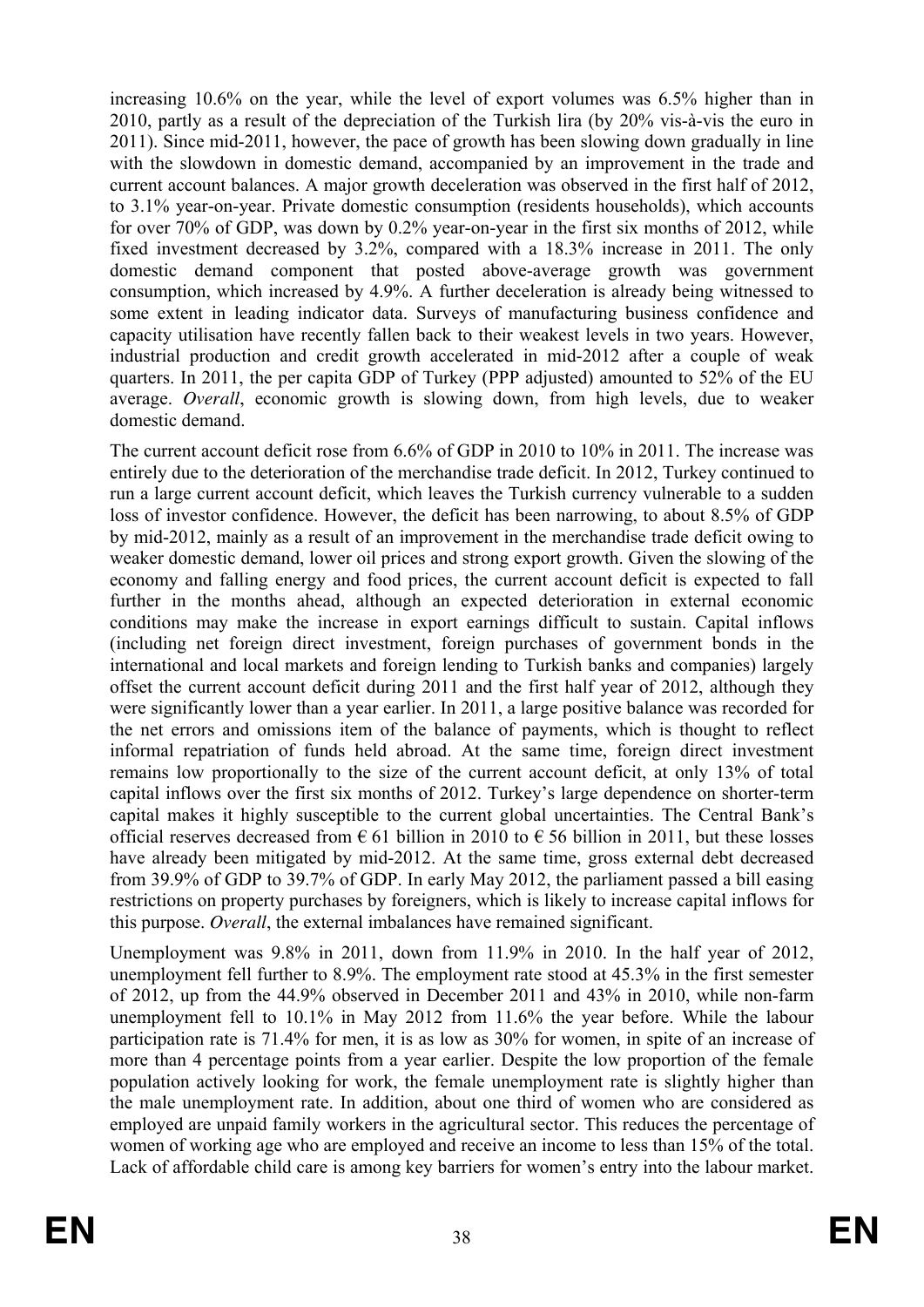The labour market needs to absorb the unemployed and about one million new entrants every year. Overly strict employment protection laws discourage employers from hiring. The prevalence of undeclared work remains a major challenge. *Overall*, robust economic development allowed strong employment growth and a drop in unemployment.

Inflation was 10.5% in 2011, almost doubling from 6.4% in 2010 and the official target of 5.5%. Annual core inflation amounted to 9.8% in 2011. By August 2012, however, consumer prices have dropped, in spite of highly volatile energy and food prices, to 8.9% year-on-year. Core inflation amounted to 7.8% in August. Partly in view of the recent increase in food prices, the Central Bank's year-end inflation target of 5%, with a 2 percentage points tolerance band, appears to be within reach, helped by favourable base effects. By end-September 2012, market expectations amounted to 6.8%. *Overall*, inflation has been high, but came down in mid-2012 in spite of rapidly rising food prices*.*

Concerns about the level of inflation and the vulnerability of the lira to heightened global risk aversion, owing to Turkey's still large current account deficit, have continued to pose obstacles to a significant easing of monetary policy. Since late 2011, the Central Bank has operated rather complex policies, based on an interest rate corridor and various targeted macro-prudential measures, which have allowed it to adjust banks' funding costs on a day-today basis. The Central Bank has been compelled to sustain a tightening bias over the past half year, in spite of some softening in recent months. Since July 2012, the average bank funding rate fell from about 10% to below 7%, still more than two percentage points higher than the one week repo rate of 5.75%. Given the inflation volatility and the current weakness of the lira (alongside most emerging market currencies) on the back of renewed financial stresses in the eurozone, tight monetary policy needs to persist in order to safeguard Turkish financial stability. The tightening appears to be increasingly successful in shifting the drivers of growth away from domestic demand. However, more support from the fiscal side, besides the specific and targeted macro-prudential measures that are put in place, including by the banking regulator, may help engineer a rebalancing and soft landing of the economy and ease the burden placed on monetary policy. *Overall*, monetary policy has been increasingly successful, as it was able to curb the growth of credit and contribute to easing the [current account deficit](http://www.roubini.com/analysis/154587.php)  at the same time.

The budget performed better than expected in 2011, especially due to the robust recovery in domestic demand, which provided significant support to indirect tax revenues. The primary surplus rose from 0.5% of GDP in 2010 to 1.3% of GDP in 2011, and the overall central government budget deficit fell from 3.6% of GDP in 2010 to 1.2% of GDP in 2011, compared with a budget target of 1% of GDP. The social security deficit decreased from 2.4% of GDP in 2010 to 1.3% of GDP in 2011. The recent public receivables restructuring programme had a positive impact on the social security system balances, generating extra revenues of  $\epsilon$  3.3 billion, or 0.6% of GDP. In the first half of 2012, weaker demand adversely affected the budget performance, and real tax revenues were roughly at the same level as in 2011, as indirect taxes — which make up two thirds of the total — were curtailed by the slowdown in consumer and import demand. According to the medium-term fiscal plan, the government expects a budget deficit of 1% of GDP in 2012. This target has not been adjusted for economic growth and revenues that were higher than anticipated in 2011. Therefore, fiscal policy may have more scope to support the monetary policy efforts aimed at curbing domestic demand and thus the current account deficit. The public debt stock fell further in 2011, and it amounted to 39.4% of GDP by the end of 2011. *Overall*, fiscal performance was satisfactory.

Four years after the adoption of the Public Financial Management Law, some components are still missing, in particular measures to enhance the accountability, efficiency and transparency of the budgeting process. Consolidated general government accounts according to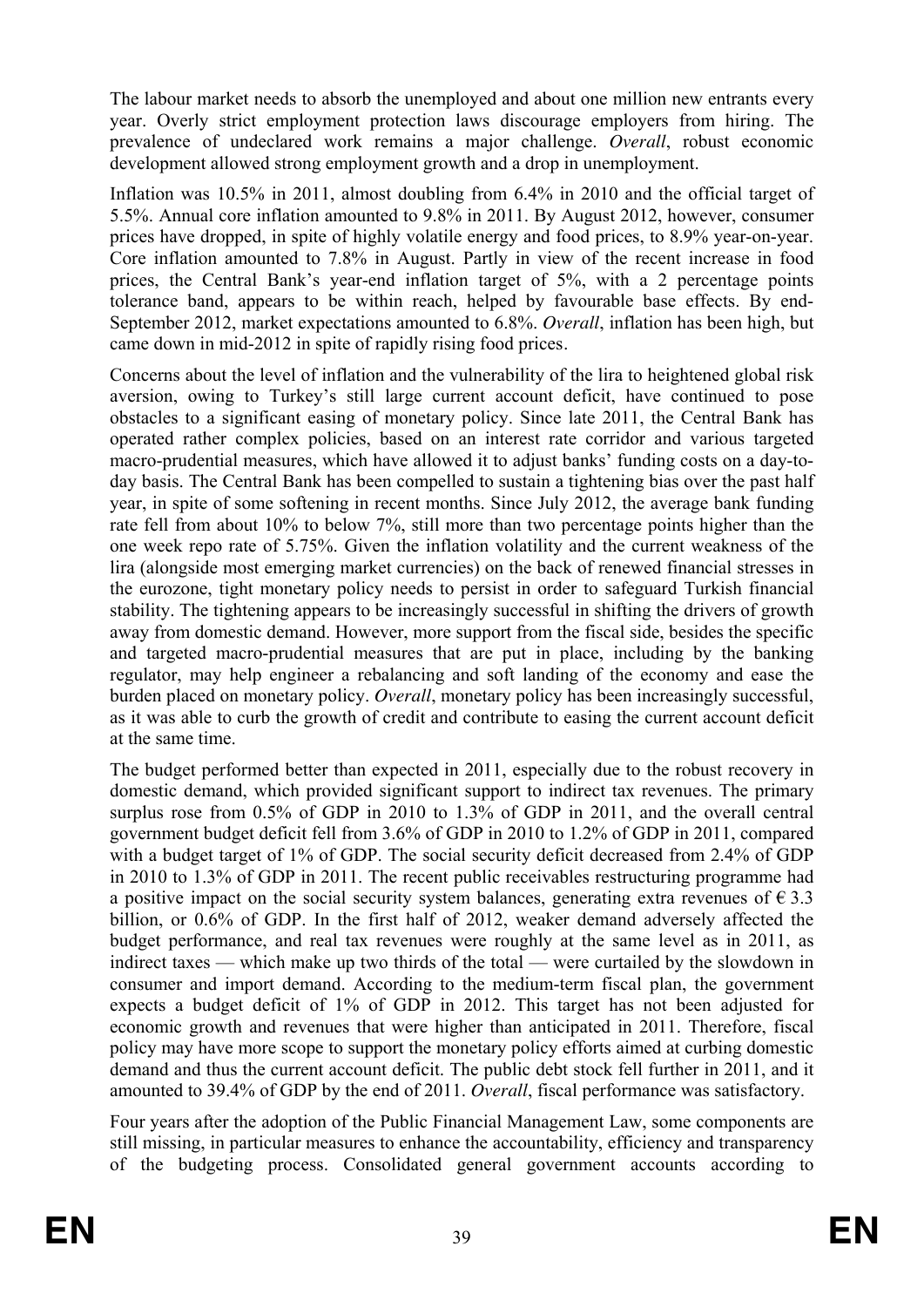international accounting standards are still not regularly published. This makes it difficult for citizens to hold the government accountable for its management of public money. Full implementation of the new Law on State Aid has been postponed. The unification of all tax administration functions under the Revenue Administration has been announced. The aim of this unification was to strengthen the audit capacity and facilitate greater use of standard riskbased audit techniques, thereby enhancing transparency. *Overall*, no efforts were made to increase fiscal transparency.

Turkey's fiscal and monetary policy mix proved relatively successful in the aftermath of the crisis. The earlier fiscal consolidation and structural reforms have contributed to robust growth. However, making more progress with fiscal transparency, adjusting the fiscal policy stance, doing more to target inflation and preserving financial stability will be important ways to engineer a soft landing of the economy and ensure sustainable growth. In particular, a sudden reduction or reversal of capital flows could put pressure on the lira, resulting in higher inflation. The adoption of a strong fiscal rule may not only enhance fiscal transparency, but also provide a strong fiscal anchor and enhance credibility. *Overall*, the soft landing of the Turkish economy remains vulnerable to bouts of financial uncertainty and the global risk sentiment and more could be done to better coordinate and optimise the policy mix.

### *Interplay of market forces*

The share of administered prices in the Consumer Price Index (CPI) basket remained at only 4.5%. At the same time, food and alcohol prices – more than 25% of the consumer basket are highly sensible to policy and administrative decisions. Regulatory and surveillance agencies are in place in all major sectors. Automatic pricing mechanisms are operational in the natural gas and electricity sectors, where end-user prices are officially linked to a cost-based methodology. However, the government increasingly interferes and independently sets prices, thereby suspending automatic mechanisms including in the transport sector.

There has been limited progress in the restructuring and transparency of state-owned enterprises. The pace of privatisation slowed down significantly, chiefly due to investors' difficulties in gaining access to long-term external financing. As a result, tenders for two electricity distribution companies remained inconclusive. Deadlines and procedures for various tenders, including the natural gas tender, were extended. Total privatisation receipts decreased from  $\epsilon$  2.2 billion in 2010 (0.4% of GDP) to  $\epsilon$  971 million (0.2% of GDP) in 2011. Major deals completed in 2011 were the port of Iskenderun ( $\epsilon$  266 million) and the Trakya electricity distribution company ( $\epsilon$  411 million). Planned privatisations for 2012 include major electricity generation assets, highways and bridges, and several ports. Remaining shares in Turkish Airlines, Turk Telekom, Petkim, and state-owned banks Halkbank and Vakıfbank may also be the subject of new privatisation deals. There is no plan for the privatisation of Ziraatbank and the national lottery yet. *Overall*, the government has been increasingly interfering in the price-setting mechanism and difficulties in gaining access to external financing have slowed down privatisation.

# *Market entry and exit*

In 2011, the implementation of the business registration process was fine-tuned. However, starting a business in Turkey remains costly and corresponds to 11.2% of per capita income. Some fees are still not transparent, such as those for the official registration of a company's articles and accounts. Trade registry fees are significant. Progress in removing exit barriers remains weak. Closing a business is still expensive and time-consuming. Insolvency procedures take about 3.3 years and recovery rates — at 22% on average — remain very low. Registering a property in Turkey costs 3.3% of its value, requires six separate procedures and takes six days. Obtaining a construction permit is expensive and time-consuming: on average,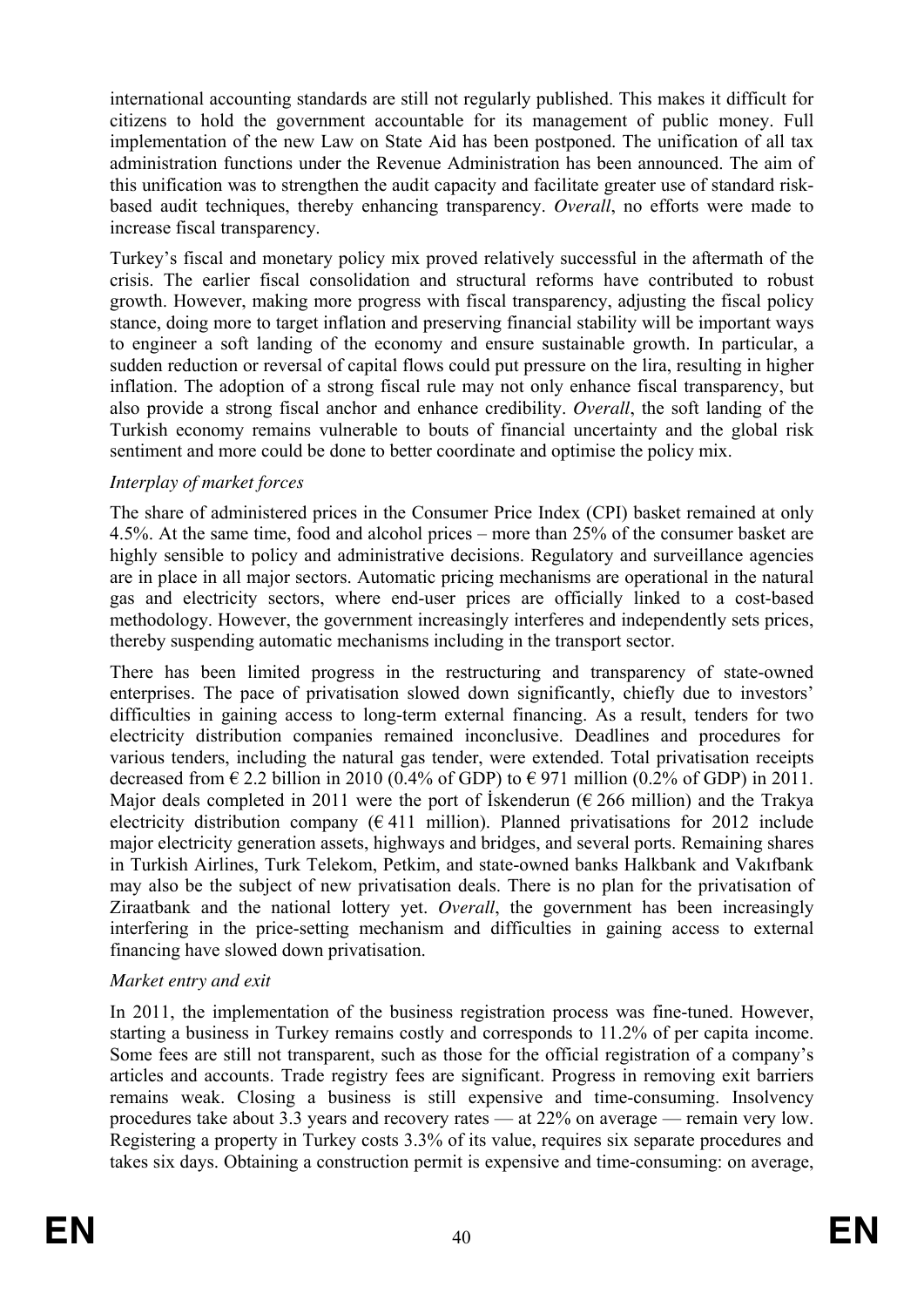it takes 24 procedures and 189 days. Costs correspond to almost 200% of the average per capita income. *Overall*, market entry is satisfactory, while market exit remains costly and long, and insolvency proceedings are still heavy and inefficient.

### *Legal system*

A reasonably well functioning legal system, including in the area of property rights, has been in place for several years. Enforcement of commercial contracts is still a rather lengthy process, involving 36 procedures and taking an average of 420 days. Commercial court judges lack specialisation, which results in lengthy court proceedings. The expert witness system still operates as a parallel judicial system, but does not improve the overall quality. Out-of-court dispute settlement mechanisms are seldom used. The judicial system and administrative capacity can be further improved. *Overall*, the legal system continues to function relatively well, but no progress has been observed.

## *Financial sector development*

In 2011, the financial sector continued to perform well, and total financial sector assets increased by almost a third. Risk ratios in the financial sector remained robust. Banks continued to dominate the sector, as their share of total financial sector assets remained about 80%. Banking assets values are about 100% of GDP. The share of state-owned banks in total banking sector assets decreased from 30% in 2010 to 26% in 2011, while domestic private banks had a 32% share. Foreign banks' share reached 21.9% (41.6%, if ownership through the stock exchange is also included). There was no progress in the privatisation of state-owned banks planned a long time ago. The share of the insurance sector remained small and underdeveloped, with 3% of the total financial sector. Largely in tandem with the growth performance, credit expansion slowed down gradually, from about 40% year-on-year in mid-2010, to about 12% by mid-2012. Both the banking sector loan stock and its deposits' stock amounted to about 50% of GDP by mid-2012. The loans to deposits' ratio increased gradually from 83% in 2010 to 99% in the second quarter of 2012. The value of outstanding debt instruments traded in the bond market amounted to about 40% of GDP. Private debt issues increased significantly, from 1.3% of the total equity market in 2011 to 4.1% in mid-2012. The share of non-performing loans in total banking sector loans decreased from 3.7 in 2010 to 2.7% by the end of 2011. The capital adequacy ratio decreased further, from 19% in December 2010 to 16.5% in June 2012, still significantly above the statutory minimum of 12%. The authorities established a financial stability committee under the chairmanship of the deputy prime minister in charge of the economy. The committee aims to monitor systemic risks and their management and identifies policy measures to be undertaken. The committee met eight times since its establishment in June 2011. *Overall*, the financial sector has continued to show dynamism and strength thanks to earlier in-depth reforms.

#### **3.2. The capacity to cope with competitive pressure and market forces within the Union**

# *Existence of a functioning market economy*

Turkey's robust growth in a context of major global volatility confirms the economy's improved fundamentals and enhanced resilience to shocks. However, the rapid expansion of the current account deficit and strong inflationary pressures point to the return of significant imbalances in the Turkish economy. *Overall*, the functioning of market mechanisms has remained intact.

### *Human and physical capital*

The educational reform programme, which is a key component of the National Development Plan 2007-2013, is coming to an end. It sets two key priorities for education modernisation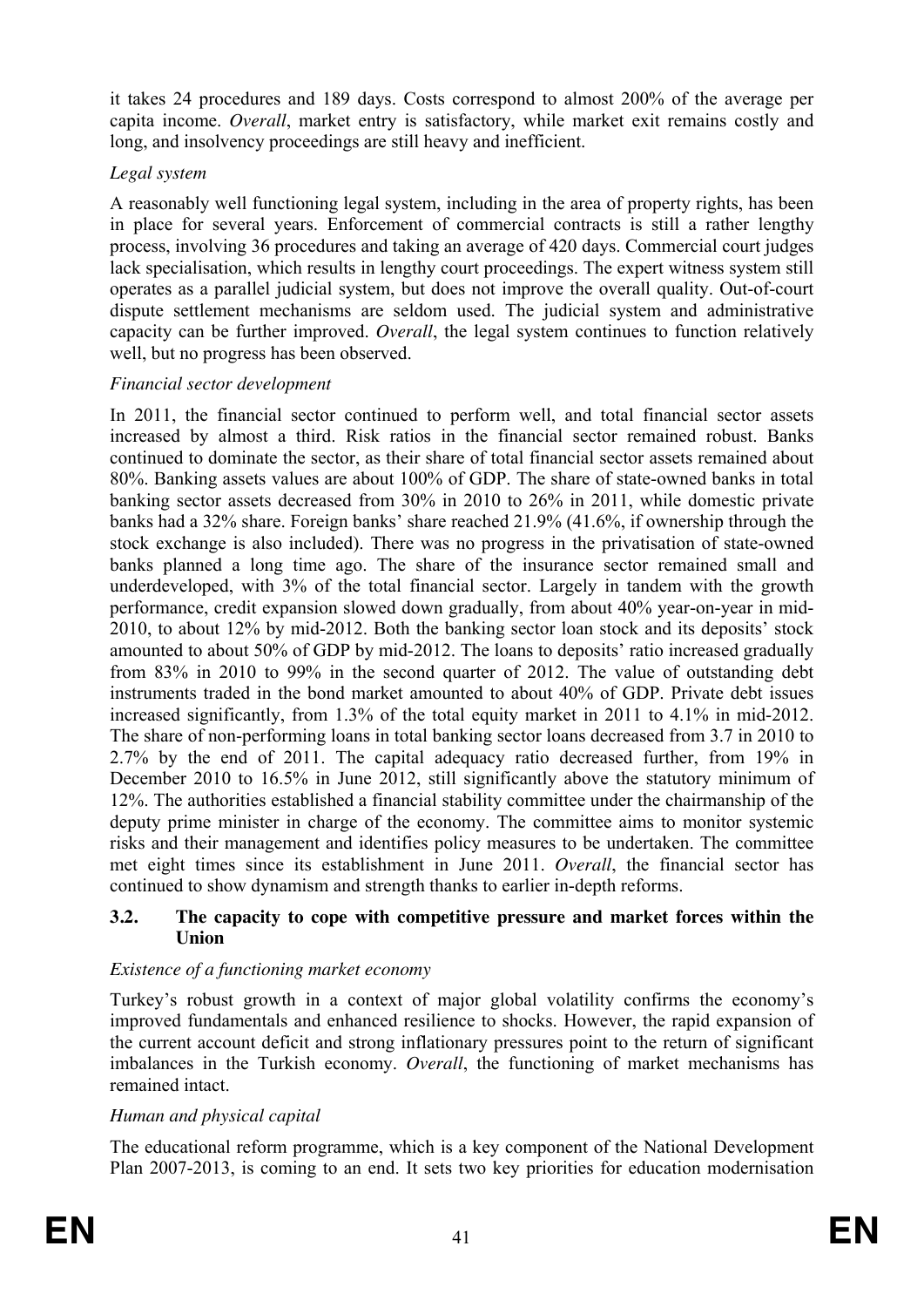and reform: namely increasing the responsiveness of education to demand and enhancing the quality of the education system. By 2011, some progress has been made. Illiteracy rates for the population aged 15 or above decreased from 7% in 2010 to 5.7% in 2011 and from 11.4% to 9.4% for women. The ratio of university graduates in the population aged 15 or above increased from 9.2% in 2010 to 10.8% in 2011. The net schooling ratio in primary education (eight-year cycle) increased slightly, while the net schooling ratio in secondary education also increased significantly, from 65% to 69% during the same period. However, challenges have remained substantial. Participation in higher education remains low by international standards and, although there has been some progress and the top students in Turkey are performing well, the vast majority of Turkish students display low proficiency levels in basic skills and problem-solving. As from the school year 2012-2013, compulsory education has been extended from 8 to 12 years. This decision has been taken without proper impact-assessment. It may imply a significant fiscal cost and affect the overall education quality. Turkey increased funds for active labour market policy significantly. *Overall*, reforms and increased spending on education have so far generated a positive impact on educational attainment and schooling rates, but significant problems remain with regard to the quality of education.

Investment rose from 18.9% of GDP in 2010 to 21.9% in 2011, entirely thanks to private sector investments, which increased from 15% of GDP to 18.1% of GDP. Gross FDI inflows to Turkey increased from  $\epsilon$  6.8 billion to  $\epsilon$  9 billion. Although the official aim of the government is to increase expenditures on research and development to meet the target of 2% of GDP, the actual outcomes remain much lower, given that R&D expenditure amounted to just 0.84% of GDP in 2010 (latest available data). Growth in gross electricity consumption has averaged around 6% in each of the past five years, and no extra power generating capacity has been built. Modest progress was made in the upgrading of infrastructure. *Overall*, improvements in the country's physical capital have been modest.

#### *Sectoral and enterprise structure*

The share in employment of agriculture and construction stabilised at 25.5% and 7% respectively in 2011. Fewer jobs were created in services and industry, whose share in total employment went down to 48% and 19.5% respectively in 2011. Growth has been particularly job-rich as overall employment grew by 6.7% in 2011, slightly up from 6.2% in 2010. At the same time, the relative output of the service sector fell by one percentage point to about 63%, while the share of agriculture and industry went up marginally to 8% and 26% of GDP respectively in 2011.

Progress in liberalising the utilities sectors has been uneven. The draft Electricity Market Law, which is to repeal the existing one, was discussed with stakeholders and sent for the approval of the Prime Ministry. However, no tangible progress can be reported on reducing BOTAS' (gas) monopolistic market share while attempts to replace the terminated contract with the Russian Federation by contracts with the private sector remained unsuccessful. Regarding the telecommunications market, steps to increase the level of competition in the market continued. The wholesale line rental (WLR) implementations which started in February 2012 further enhanced competition, in particular in the broadband and fixed telephony markets. *Overall*, the liberalisation of network industries gathered pace.

### *State influence on competitiveness*

Only very limited progress was made in the area of State aid. The legislation implementing the State Aid Law was originally scheduled to be enacted by the end of September 2011. However, a decree-law issued in November 2011 stipulated that this legislation would only enter into force by the end of June 2013. The implementing legislation concerning the State Aid Authority is not in place yet. However, a significant incentives package, superseding the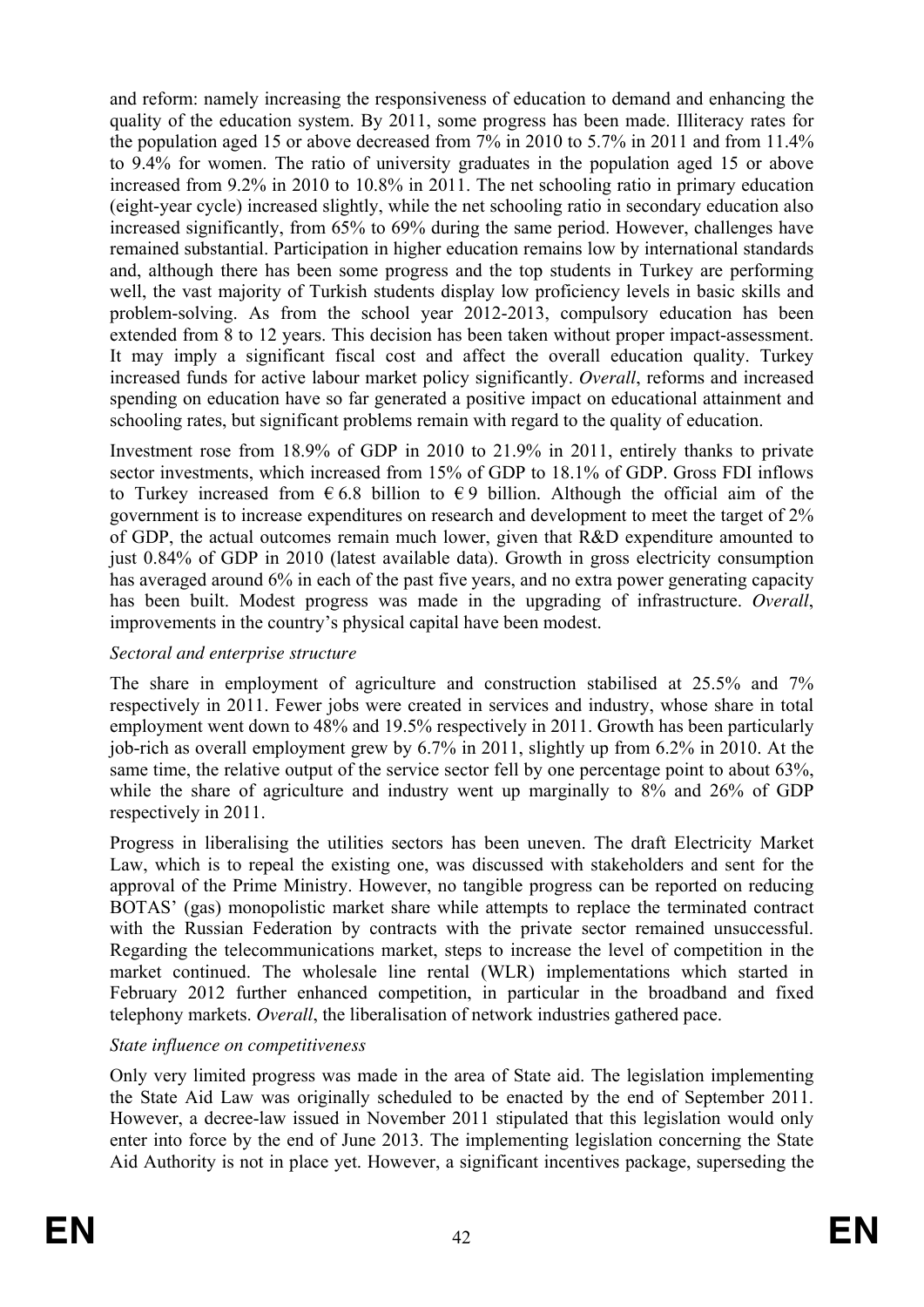2009 stimulus package, was presented by the Turkish authorities in early April 2012 and adopted in June 2012. The State Aid Authority is still expected to formally establish a comprehensive State aid inventory and an action plan for aligning all State aid schemes with the *acquis*. The legal framework for public procurement continued to comprise various exemptions and is still not in line with the EU *acquis*. *Overall*, there has been very limited progress in enhancing the transparency of State aid.

# *Economic integration with the EU*

The openness of the economy as measured by the value of exports and imports of goods and services as a percentage of GDP increased significantly from 48% in 2010 to 56.5% in 2011. At the same time, the EU's share of Turkey's total trade decreased from 41.7% in 2010 to 40.8% in 2011. Between 2010 and 2011, the EU share of Turkey's exports remained stable at 46%, while its import share decreased from 42.6% to 41.7%. However, first half of 2012 data indicate that shares have been falling due to a weakening of EU demand. The EU continued to be the main source of FDI inflows to Turkey, albeit with a falling share: 76% in 2010, and 71% in 2011, as FDI from non-EU countries increased more than from the EU. In nominal terms, foreign capital investment inflows originating from the EU countries — excluding real estate — more than doubled in one year, increasing from  $\epsilon$  3.5 billion to  $\epsilon$  8 billion. *Overall*, trade and economic integration with the EU remained high.

Based on the information available on real wage developments, unit labour costs appear to have increased at a slightly faster pace than labour productivity in 2011 and the first half year of 2012. Labour costs went up in 2011 by 10.2% for the whole economy, by 9.1% in manufacturing, and by 14.1% in the construction sector. Conversely, the non-wage labour cost index, which shows social security contributions and severance payments per hour, increased by 9.1%. The Turkish lira depreciated vis-à-vis the euro by 20% and against the US dollar by 23.3% in 2011. The real effective exchange rate (against a basket of 50% US dollar and 50% euro) also decreased in 2011 by about 15% (the CPI-based REER index decreased from 125.7 in 2010 to 109.5 in 2011). High inflation and some appreciation in 2012 caused the REER index to climb to 115 in mid-2012. *Overall*, Turkey's international competitiveness has increased, primarily due to a depreciation of the currency in 2011.

# **4. ABILITY TO TAKE ON THE OBLIGATIONS OF MEMBERSHIP**

This section examines Turkey's ability to take on the obligations of membership — that is, the *acquis* as expressed in the Treaties, the secondary legislation and the policies of the Union. It also analyses Turkey's administrative capacity to implement the *acquis*. The analysis is structured according to the list of 33 *acquis* chapters. In each sector, the Commission's assessment covers progress achieved during the reporting period, and summarises the country's overall level of preparations.

# **4.1. Chapter 1: Free movement of goods**

Some progress can be reported regarding alignment with **general principles**. The pilot implementation of the risk-based import control system TAREKS was extended to new product categories. The importers of these products need to register on TAREKS. For products that hold an ATR certificate, and are thus in free circulation in the EU, a TAREKS reference number authorising imports is directly issued by the system with no further checks. Hence, the EU origin condition is finally abolished for these product categories. Thirdcountry products in free circulation in the EU which fall under other New Approach directives in the electro-technical field, pressure equipment and gas appliances are still subject to conformity assessment checks on documentation and if necessary to physical checks at customs. This delays their access to the Turkish market. Textiles and clothing goods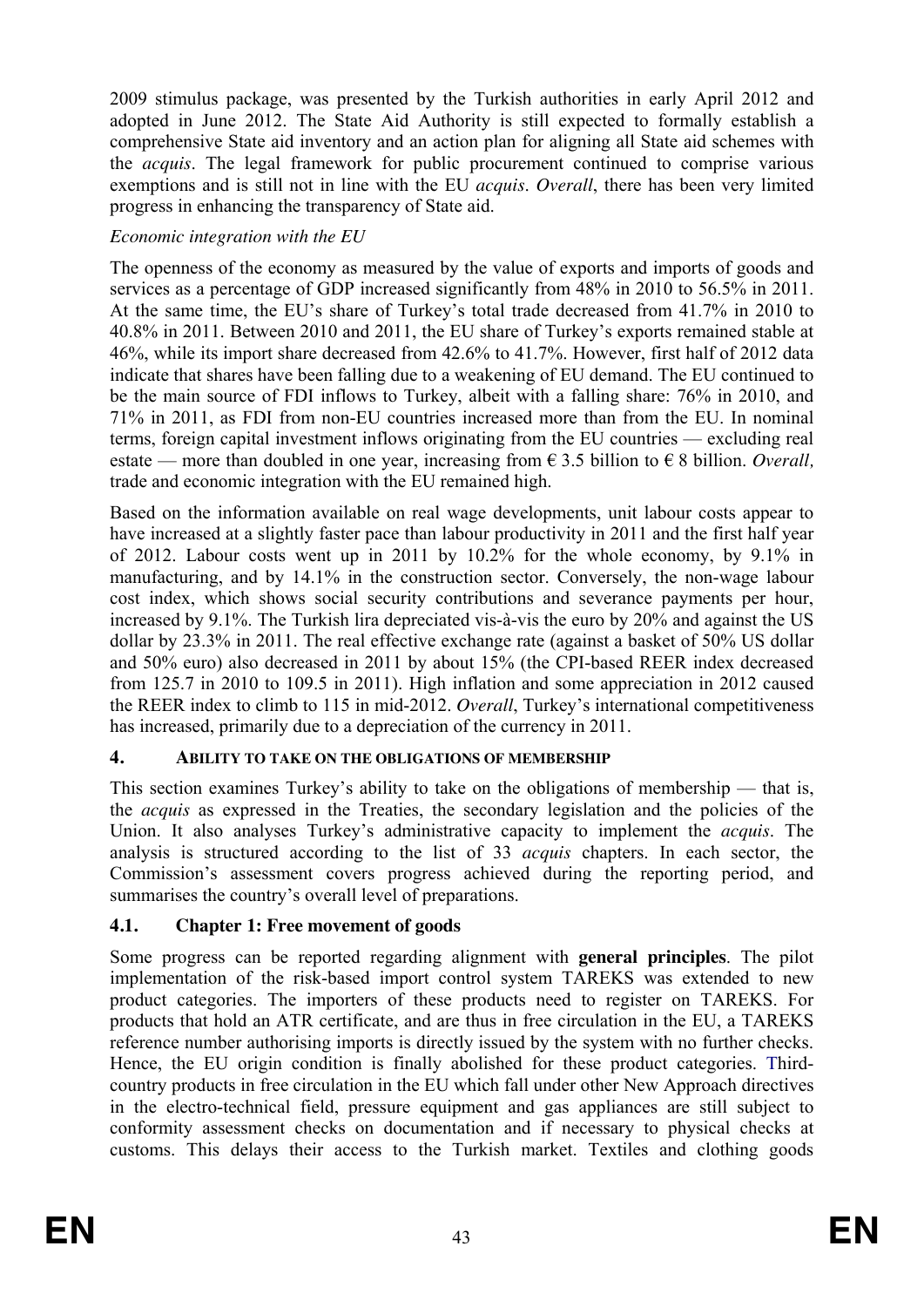originating in a third country and in free circulation in the EU are subject to additional duties when they enter the Turkish market. This measure, in place since 22 June 2011, is in breach of the basic principles of the Customs Union. Turkey decided on 1 June 2012 that the additional duties shall not be levied on goods originating in countries with which Turkey has signed an FTA and which are included in the system of diagonal cumulation provided that a proof of preferential status of the goods is submitted. For goods originating in other third countries, the measure continues to be in place.

Technical barriers to trade continue to exist and prevent free movement of goods in certain areas such as pharmaceuticals. Good manufacturing practice (GMP) certificates issued by EU Member States, which form part of the marketing authorisation for pharmaceutical products for human use, are still not accepted and the products require a GMP certificate issued by the Turkish authorities. This causes long delays in the registration process and results in de facto discrimination against EU imports to the advantage of domestic producers. The online registration requirements for imports of textile and clothing remain in effect although some flexibility has been introduced regarding the type of information to be given, in order not to require companies to disclose information of commercial value. Licences are still required for old or second-hand goods such as construction equipment and for goods considered as renovated or faulty. For alcoholic beverages, a pre-notification system replaced the previous control certificate system, bringing some improvement. Exports of aluminium, paper and copper scrap and imports of certain processed agricultural products are subject to restrictions that constitute a de facto breach of the Customs Union rules. Some other goods are subject to prior registration.

As a major step in alignment, Turkey adopted a long-awaited regulation on mutual recognition in the non-harmonised area. The regulation will enter into force on 1 January 2013. It is expected that this will remove a number of technical barriers to the free movement of goods.

Although Turkey has reached an advanced level of alignment in this chapter, Turkey still needs to fully incorporate into its internal legal order the remaining EU instruments relating to the removal of technical barriers to trade in the area of Customs Union enumerated in Annex II to Decision 2/97 of the EU-Turkey Association Council. Turkey has agreed to incorporate the updated list of Annex II into its internal legal order.

As regards **horizontal measures**, further progress can be reported in the area of *standardisation*. The Turkish Standards Institute (TSE) became a full member of the European Committee for Standardisation (CEN) and the European Committee for Electrotechnical Standardisation (CENELEC) in January 2012. The Turkish standardisation system is now fully integrated into the European system. The founding law of the TSE was revised in November 2011, all references to mandatory standards were removed and all its publications were made subject to intellectual property rights law. The adoption of European standards by the TSE continued. The TSE has so far adopted a total of 17,422 CEN and CENELEC standards. Turkey has so far harmonised with a total of 391 standards of the European Telecommunication Standards Institute (ETSI). The overall rate of harmonisation with European standards stands at around 96%. The TSE is running 82 operational committees. However, the TSE needs to apply a more participatory approach in its standardisation work, especially as regards SMEs and consumer organisations.

In terms of *conformity assessment*, further progress was achieved in the area of notified bodies. There are now 23 Turkish notified bodies compared with 18 in 2011. There are two approval bodies in the area of construction products.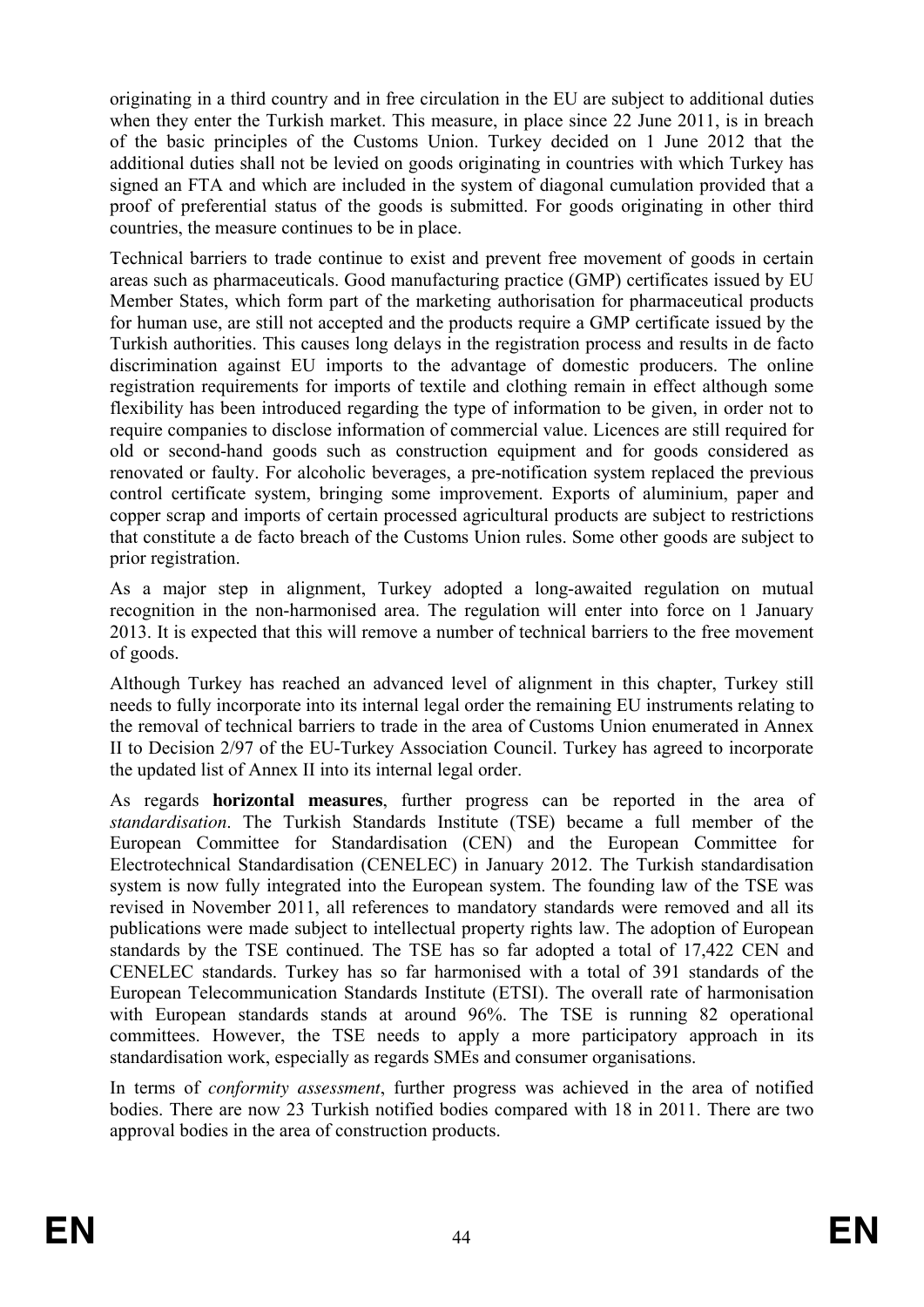Some progress can be noted regarding *accreditation*. The Turkish Accreditation Agency, TURKAK, is a member of the European Cooperation for Accreditation (EA) and a signatory of seven multilateral agreements of the EA. The number of TURKAK accreditations increased by 13% since last year and reached 647. TURKAK is the Monitoring Authority in the area of Good Laboratory Practice (GLP). However, it has not yet established any GLP monitoring programme. TURKAK was affiliated to the Ministry of EU Affairs instead of the Ministry of Science, Industry and Technology in April 2012. This was a positive step towards increased transparency and a reduced risk of conflicts of interest. Following this a revised law aimed at further harmonising TURKAK's structure with the European accreditation system was adopted. Although the law does not address all issues regarding TURKAK's financial and administrative autonomy, it brings improvements to the system in the right direction.

Some progress can be reported in the area of legal *metrology*. New and amending legislation was issued on the servicing, inspection and verification of tachographs, as well as on the certification of persons to be authorised to repair and adjust measuring instruments. A national strategy on metrology was prepared and agreed.

There was some progress on *market surveillance*. A Prime Ministry circular was issued in September 2011 on Market Surveillance and the Product Safety Evaluation Board, drawing the attention of all relevant public authorities to the importance of actively participating in Board activities. The Market Surveillance and Product Safety Evaluation Board adopted the new National Market Surveillance Strategy 2012-2014 document. The Ministry of Customs and Trade published a communiqué on the safety risks of some consumer products falling under the non-harmonised area and set down minimum essential safety requirements. It is expected that market surveillance activities in these product groups will be enhanced. The database linking accidents and injuries to products has been started up on a pilot basis. Notifications of unsafe products to the Ministry of Economic Affairs by market surveillance authorities have continued. However, insufficient coordination within and between surveillance agencies, scarce allocation of financial and human resources, and infrequent use of risk assessment and sampling methods still need to be addressed. Market surveillance actions are not systematically evaluated. The visibility of market surveillance remains low. Stakeholder involvement in surveillance remains weak.

Turkey is partially aligned with the 2001 General Product Safety Directive, and with the Regulation on accreditation and market surveillance. Full alignment and effective implementation of market surveillance have yet to be achieved.

There was some progress on the **'Old Approach' product legislation**. Turkey adopted amending legislation on the type approval of the braking systems of two- or three-wheeled motor vehicles, and of motor vehicles and agricultural and forestry tractors with respect to emissions and on radio interference of motor vehicles. New regulations on the general safety of motor vehicles and their trailers, labelling of tyres, towing devices, wheel guards, statutory plates, windscreen wiper and washer systems and space for rear registration plates were also published. Turkey issued legislation on energy labelling in order to encourage energy efficiency. An amending regulation on the pricing of pharmaceuticals for human use changed the pricing system once again. An amending regulation concerning the packaging and labelling of pharmaceuticals was adopted. Turkey established a new Medical Devices and Pharmaceuticals Agency to deal with the regulation, licensing, pricing and monitoring of pharmaceuticals for human use, and the regulation and market surveillance of medical devices. Certain provisions of the Turkish legislation do not provide legal certainty with regard to data exclusivity for any combination pharmaceutical product registered in the Customs Union after 1 January 2005. The cumbersome and lengthy procedure for issuing GMP certificates continues to affect the marketing authorisation of pharmaceutical products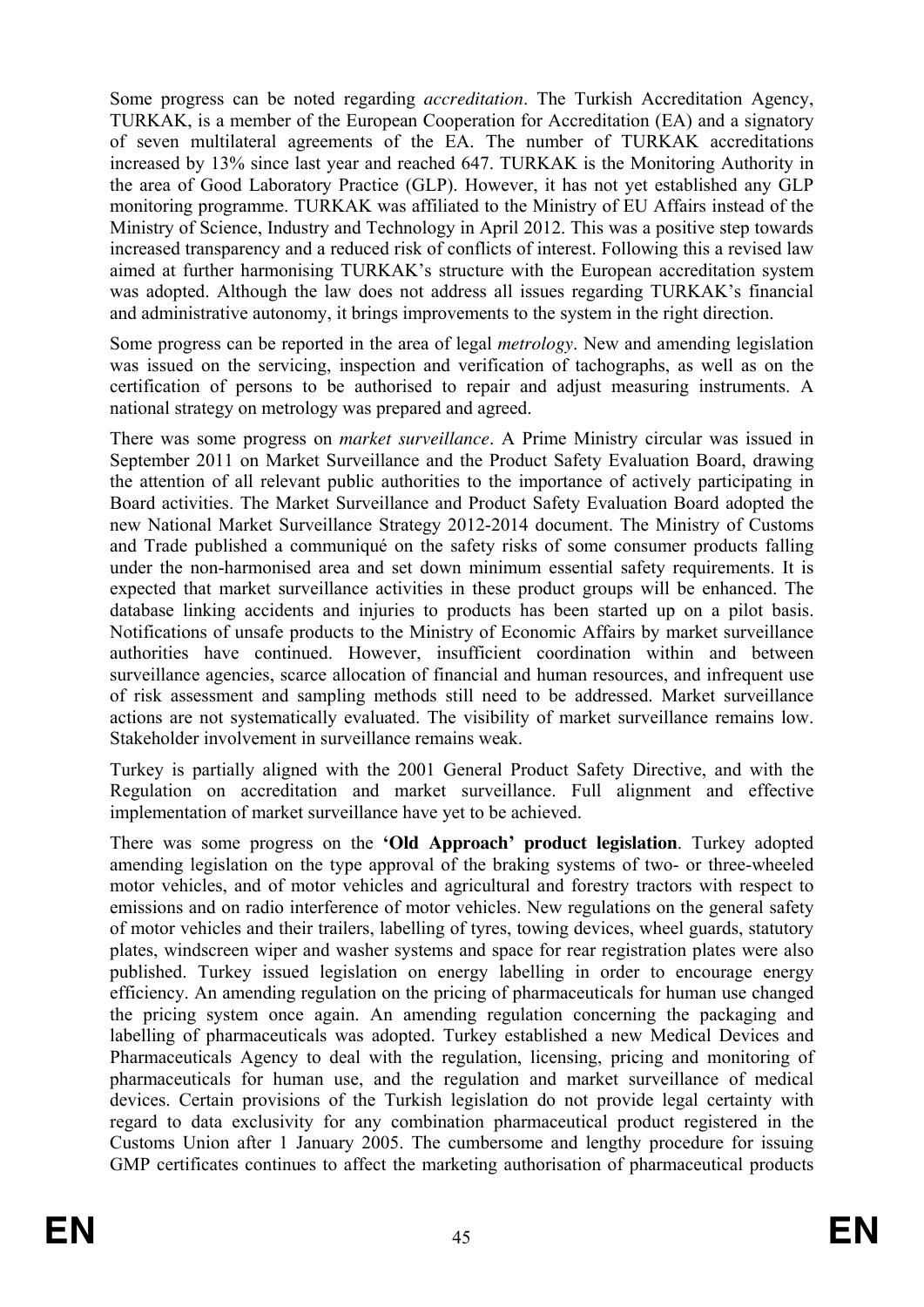in Turkey and it can in some cases have an indirect impact on regulatory data exclusivity. Turkey adopted legislation on veterinary pharmaceuticals aimed at aligning with the *acquis*.

Some further progress can be reported in the already advanced area of '**New and Global Approach' product legislation**. Turkey adopted legislation on the publication of technical specifications and national and EU technical approvals, on conformity verification systems and on reaction-to-fire aspects of construction products. A categorisation guide was issued for personal protective equipment in order to facilitate the CE marking of these products. Lists of harmonised standards were updated and published on recreational crafts, radio and telecommunication terminal equipment and personal protective equipment. A communiqué regarding A-type inspection bodies was adopted in order to further operationalize the legislation on lifts. The eco-design requirements for several energy-using products were published.

Some progress can be reported regarding **procedural measures**. The Turkish legislation is now partially aligned with the *acquis* in this area. There was no progress regarding cultural goods and firearms.

'Free movement of goods' is one of the eight chapters covered by the conclusions on Turkey adopted by the Council (General Affairs and External Relations) on 11 December 2006 and endorsed by the European Council on 14/15 December 2006. As long as restrictions remain in place on the free movement of goods carried by vessels and aircraft registered in Cyprus or whose last port of call was in Cyprus, Turkey will not be in a position to fully implement the *acquis* relating to this chapter.

## *Conclusion*

Some progress can be reported in the area of free movement of goods. However, technical barriers to trade continue to prevent free movement of goods in violation of Turkey's obligations under the Customs Union. The delays in issuing GMP certificates and the problem of data protection for pharmaceutical products need to be solved. The remaining import and export licences and the restrictions on imports of used goods need to be abolished. Overall, the preparations in this area are advanced.

### **4.2. Chapter 2: Freedom of movement for workers**

There have been no developments in the area of **access to the labour market**.

There has been some progress as regards future participation in the **EURES** (European Employment Services) network. The Turkish Employment Agency (ISKUR) has improved its IT infrastructure and capacity.

Some progress can be reported in the area of **coordination of social security systems**. The capacity of the Social Security Institution has been further strengthened.

There have been no developments with respect to the **European Health Insurance Card**.

# *Conclusion*

There has been little progress in the area of freedom of movement for workers. Turkey increased its capacity with a view to future participation in EURES and coordination of social security systems. Preparations in this area have been launched.

# **4.3. Chapter 3: Right of establishment and freedom to provide services**

No progress was recorded on the **right of establishment** and **freedom to provide crossborder services**. A detailed alignment strategy has not been produced yet. As regards the right of establishment, disproportionate requirements remain. In the field of freedom to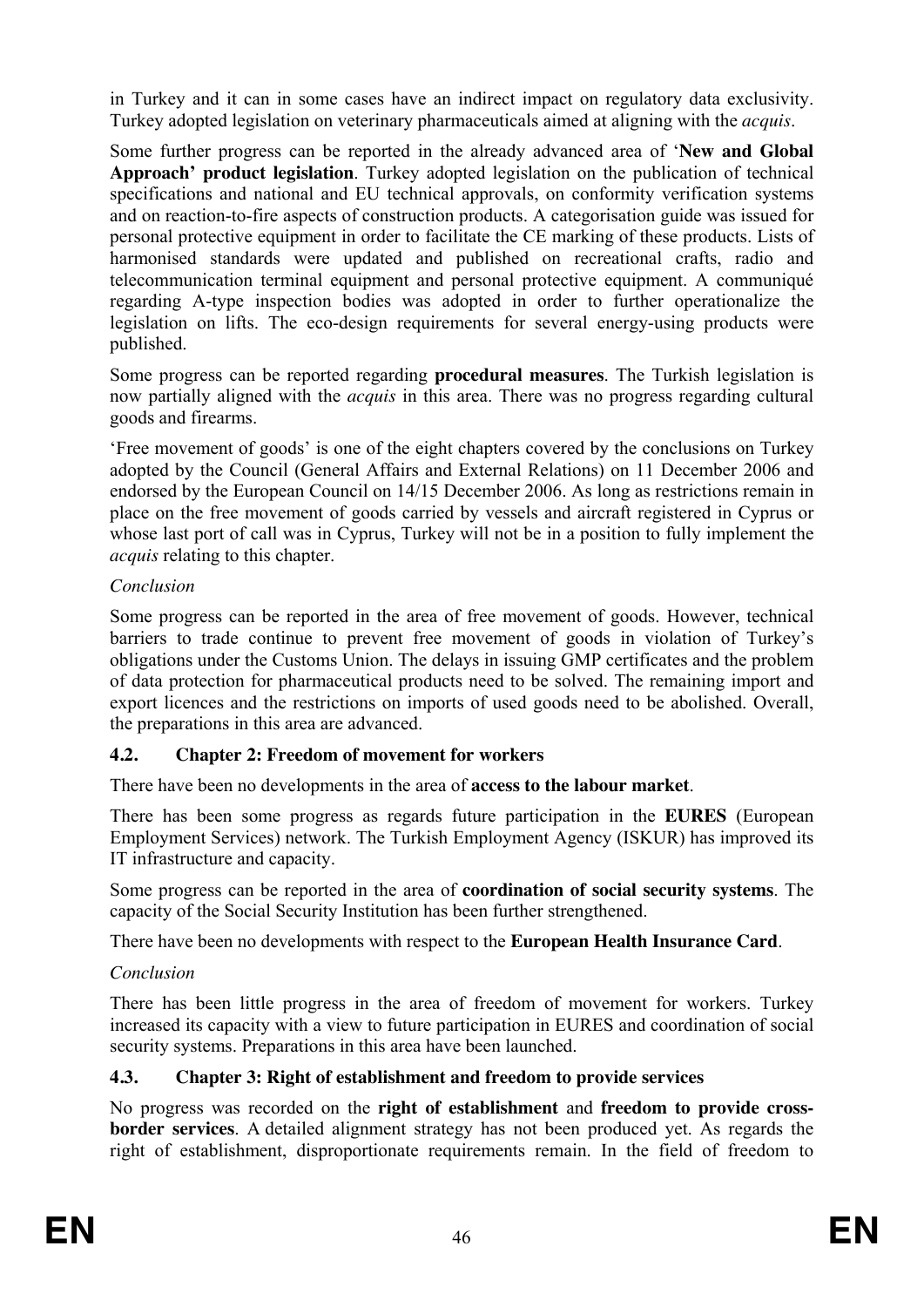provide cross-border services, no progress was observed. Registration, licensing or authorisation requirements are still in place for service providers established in an EU Member State who apply for work and residence permits in Turkey and there is no mechanism to prevent further requirements from being introduced, something which happened during the reporting period. Alignment with the Services Directive has not yet been achieved, and no Point of Single Contact exists.

There is no progress to report on **postal services**. The draft postal law has still to be adopted. The legal monopoly remains in place. In view of the legislative reform gradual market opening is envisaged. Regarding administrative capacity, an independent regulatory authority, whose establishment would ensure clear separation between regulatory and (postal) operational functions, still needs to be established.

Limited progress can be reported on **mutual recognition of professional qualifications**. A decree-law and its implementing regulation removed legal obstacles to the employment of foreign doctors and nurses in Turkish private hospitals. Nevertheless, the nationality condition still remains in force for the public sector. The requirements include Turkish language proficiency, residence permits, and recognition of the equivalence of degrees and/or expertise. There is still no differentiation between the recognition of professional and academic qualifications. Furthermore, reciprocal recognition still applies to some regulated professions, and nationality and excessive language requirements subsist.

'Right of establishment and freedom to provide services' is one of the eight chapters covered by the conclusions on Turkey adopted by the Council (General Affairs and External Relations) on 11 December 2006 and endorsed by the European Council on 14/15 December 2006. As long as restrictions remain in place on the free movement of goods carried by vessels and aircraft registered in Cyprus or whose last port of call was in Cyprus, Turkey will not be in a position to fully implement the *acquis* relating to this chapter.

# *Conclusion*

Apart from the removal of legal obstacles to the employment of foreign doctors and nurses in Turkish private hospitals, very little progress can be reported in this chapter and, overall, alignment is at an early stage.

# **4.4. Chapter 4: Free movement of capital**

No progress can be reported on **capital movements and payments**. The study on the potential impact of gradual liberalisation for the legal framework on real estate acquisition by foreigners is ongoing. Turkey abolished the reciprocity principle for physical persons and extended the number of eligible countries to 183 taking into account national interests and bilateral relations. Although the eligibility list is not public, it seems that restrictions remain for Greek citizens in coastal regions and in Istanbul, for Bulgarian citizens in the Turkish Bulgarian border provinces as well as for Cypriot citizens. Turkey's legislative framework in this area is not in line with Article 63 of the Treaty on the Functioning of the European Union. Turkey still needs to adopt an action plan for gradually liberalising the acquisition of real estate by foreigners in line with the *acquis* and to demonstrate progress in the implementation of gradual liberalisation.

Restrictions on foreign ownership persist in radio and TV broadcasting, transport, education, and the privatisation of electricity distribution and generation assets. Considerable efforts are needed to align the current legal framework on capital movements and payments with the *acquis*. No progress can be reported in **payment systems.** 

Limited progress has been made on alignment with the *acquis* in the **fight against money laundering**. A draft law on the prevention of the financing of terrorism was submitted to the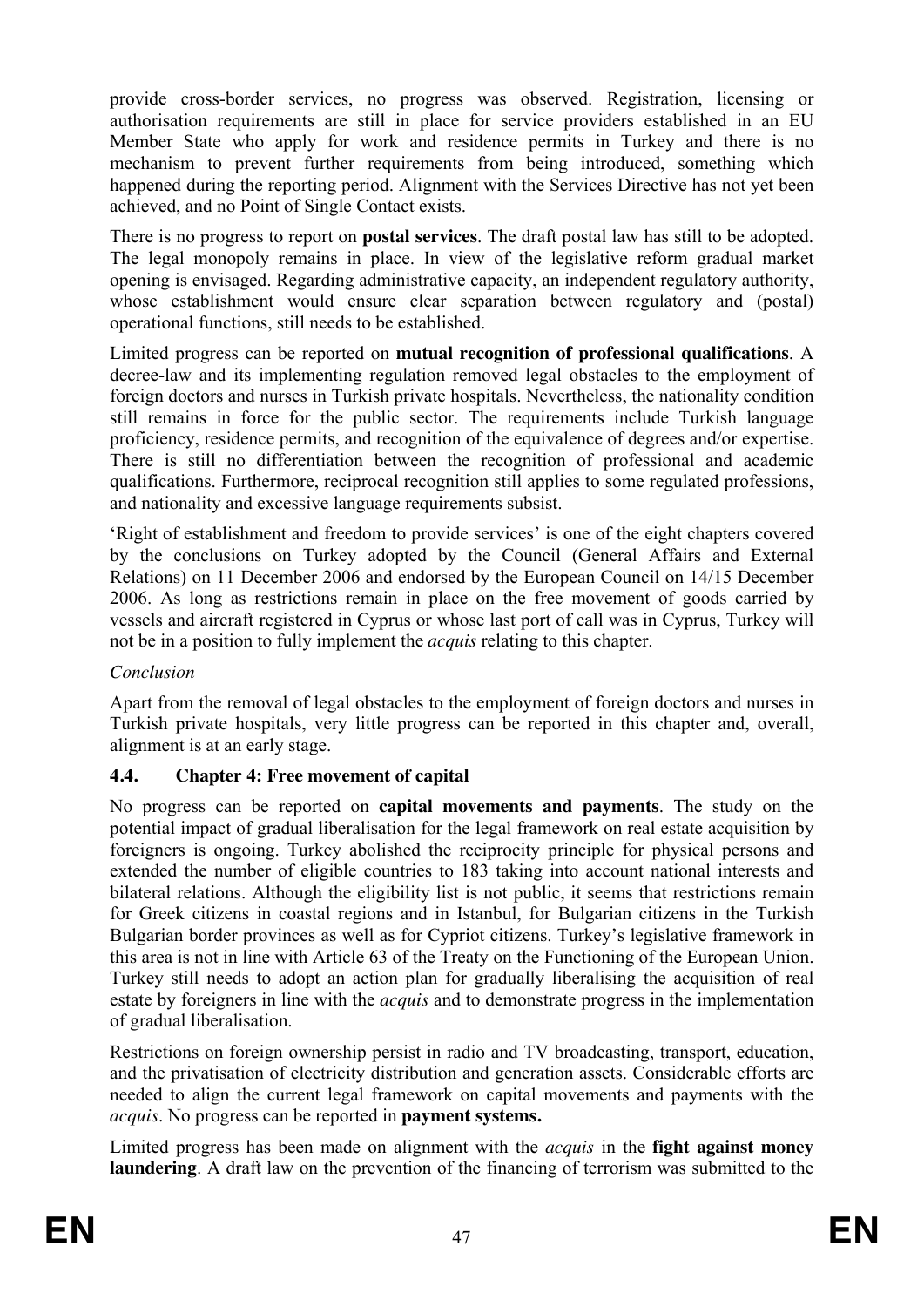parliament but has not been adopted yet. The Financial Action Task Force (FATF) therefore decided to keep Turkey on the list of jurisdictions with strategic Anti-Money Laundering/Combatting the Financing of Terrorism (AML/CFT) deficiencies. Particular deficiencies identified by the FATF are the lack of criminalisation of financing of terrorism and the inadequate legal framework for identifying and freezing terrorist assets. In its public statement in June 2012 the FATF noted that despite Turkey's high political commitment to work with the FATF to address its strategic CFT deficiencies, Turkey has not made sufficient progress in implementing its action plan and certain strategic CFT deficiencies remain. The FATF urged Turkey to address these deficiencies and announced that it would call upon its members to apply counter-measures proportionate to the risks associated with Turkey if it does not take significant action by October 2012.

In 2011 the Turkish Financial Crimes Investigation Board (MASAK), which serves as the Turkish Financial Intelligence Unit (FIU), has signed Memoranda of Understanding on exchange of information with counterparts in 6 countries (the United Kingdom, Canada, Belarus, Finland, Australia and Monaco). In 2012 MASAK signed Memoranda also with the United States, Belgium, Netherlands, Poland, Malaysia and Kosovo.

The number of suspicious transaction reports notified to MASAK in 2011 was 8,739, significantly less than in 2010 and 2009, while the number of reports notified to MASAK up to 9 April 2012 was 4,001. The reports originated mostly from the banking sector. The number of suspicious transaction reports with regard to financing of terrorism increased to 219 in 2011, against 186 in 2010. Results with regard to convictions, confiscations, seizures and freezing of assets remain limited.

MASAK continued providing training to examiners, judges, prosecutors and obliged parties. However, MASAK's own capacity needs to be further improved. Cooperation between MASAK, law enforcement bodies and the judiciary has still to be strengthened.

Turkey has not ratified the Council of Europe Convention on Laundering, Search, Seizure and Confiscation of the Proceeds from Crime and on the Financing of Terrorism (CETS 198), although it signed the Convention in 2007.

In July 2012 the Parliament abolished the system of Specially Authorised Courts. They will be replaced by Serious Crimes Courts under the Anti-Terror Law. These new courts will also deal with cases of laundering of criminal assets.

# *Conclusion*

Limited progress has been made in the area of free movement of capital. Restrictions on capital movements remain in place in a number of sectors, including on direct investments originating from the EU. Enforcement capacity against money laundering and financing of terrorism needs to be improved. The legal framework to combat financing of terrorism remains incomplete and further, urgent efforts are needed as regards alignment with the *acquis* and the relevant FATF recommendations. Overall, preparations in this area remain at an early stage.

# **4.5. Chapter 5: Public procurement**

There is no progress to be reported on **general principles.** No significant changes were made in the legislative framework. Exemptions and domestic preferences still need to be addressed. The National Strategy and Action Plan for Public Procurement, in draft status for two years, has not yet been adopted. Utilisation of the domestic price advantage clause (15%) continued to increase significantly in 2011. It was applied for 40% of the overall value of contracts above the threshold (23% in the first semester 2011) and for 16% (8%) of the number of contracts. However, while exemptions from the Public Procurement Law continued and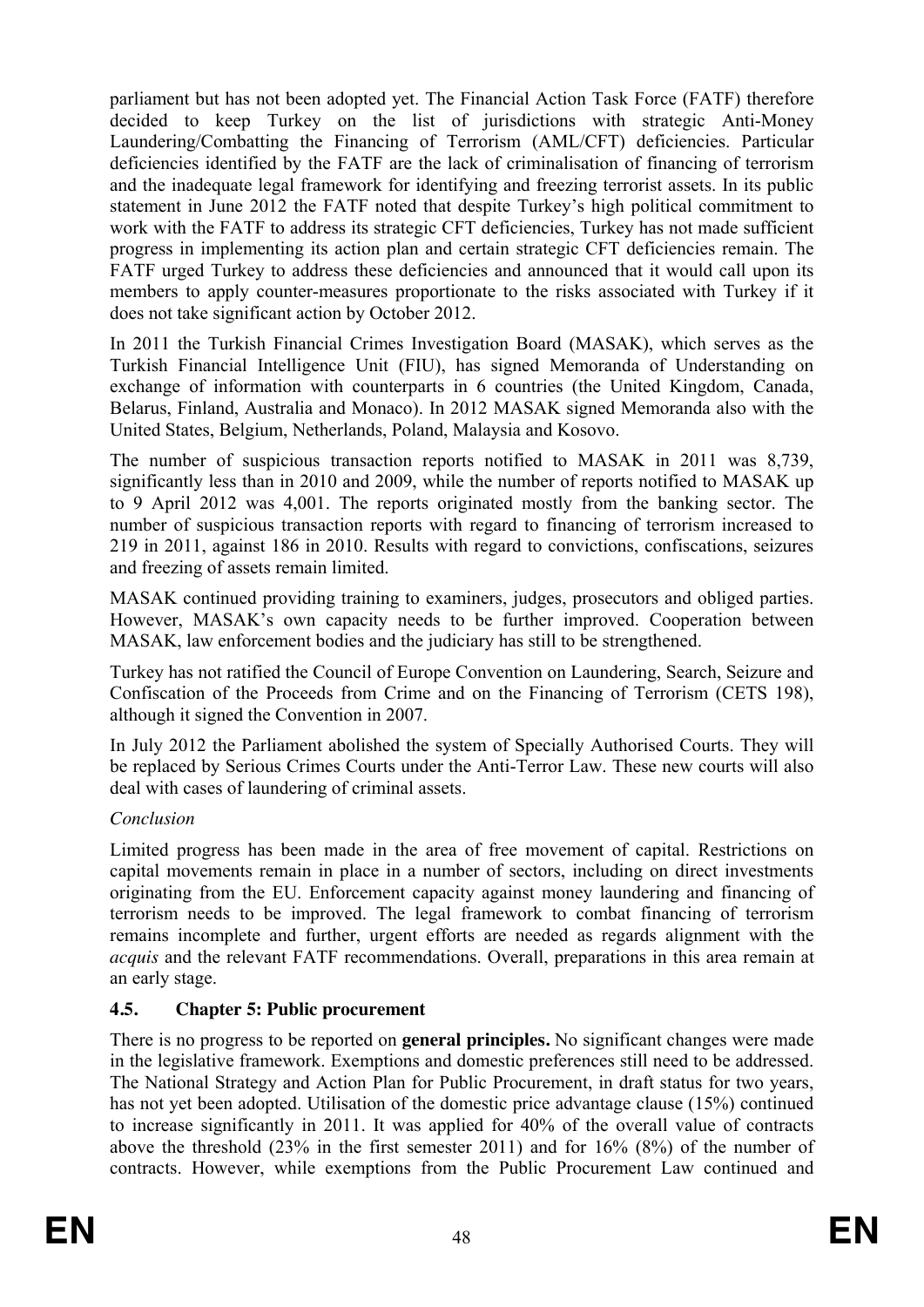distorted consistency and effectiveness of the Law, the value contracts rewarded outside the Public Procurement Law dropped significantly from 19% to 8%. Aligning the scope of the Public Procurement Law with the *acquis* is needed to ensure consistency of the legislative framework.

Some progress can be reported with regard to the **award of public contracts**. The Public Procurement Authority further improved the electronic public procurement platform (EKAP), which currently covers public procurement processes such as notification, tendering, selection and evaluation. An E-procurement Research and Development Centre was established at a university in Ankara. The EKAP call centre has continued to provide advisory services to the procuring entities. The Public Procurement Authority actively provided training. The Authority also received professional assistance for training through the cooperation agreements with prominent Turkish universities. The scope of training in public procurement needs to be extended so that it can fully meet the needs of both contracting authorities and economic operators.

The Ministry of Finance is responsible for coordinating policy formulation and implementation. Shortcomings in its staffing and operational capacity relevant for the area of public procurement have been addressed. The Public Procurement Authority and the Ministry of Development also have the necessary capacity to carry out their mandate. Market functionality and competition with regard to other stakeholders such as contracting entities and economic operators in most sectors are satisfactory. The level of preparedness is high in this area.

The Turkish public procurement legislation is not in line with the *acquis* in a number of respects. Both the classical and utilities sectors are subject to the same law and procedures, thus making the legislation for the utilities sector more restrictive than envisaged by the EU Utilities Directive. Turkey needs to establish a more coherent legal framework for concessions and public-private partnerships to enhance transparency and efficiency. The 2012 thresholds and financial limits for public procurement continue to be higher than those in the EU. A draft alignment strategy for public procurement setting out milestones for full alignment with the *acquis* has yet to be adopted.

No progress can be reported on alignment with the **Remedies** Directives. In comparison to the previous year, the number of complaints lodged by dissatisfied tenderers increased by 9%, from 4,281 to 4,670, whilst the overall number of tenders grew by 23%. The ratio of complaints to the number of tenders was 3%, which suggests that the public procurement system in Turkey is stabilising. However, the decree-laws adopted in August and November 2011 raise concerns about the independence of the Public Procurement Board from political interference and about its functional autonomy. The implementation of these decree-laws needs to be closely scrutinised. Turkey needs to align further its legislation on review mechanisms with the *acquis*.

### *Conclusion*

Limited progress can be reported in the area of public procurement. The institutions are in place and administrative capacity has improved. However, the draft alignment strategy, comprising a time-bound action plan, needs to be adopted. Turkey needs to repeal derogations that are not in line with the *acquis* and align further its legislation, particularly on utilities, concessions and public-private partnerships. The organisation of the remedies system remains to be reviewed. The preparations in this area are moderately advanced.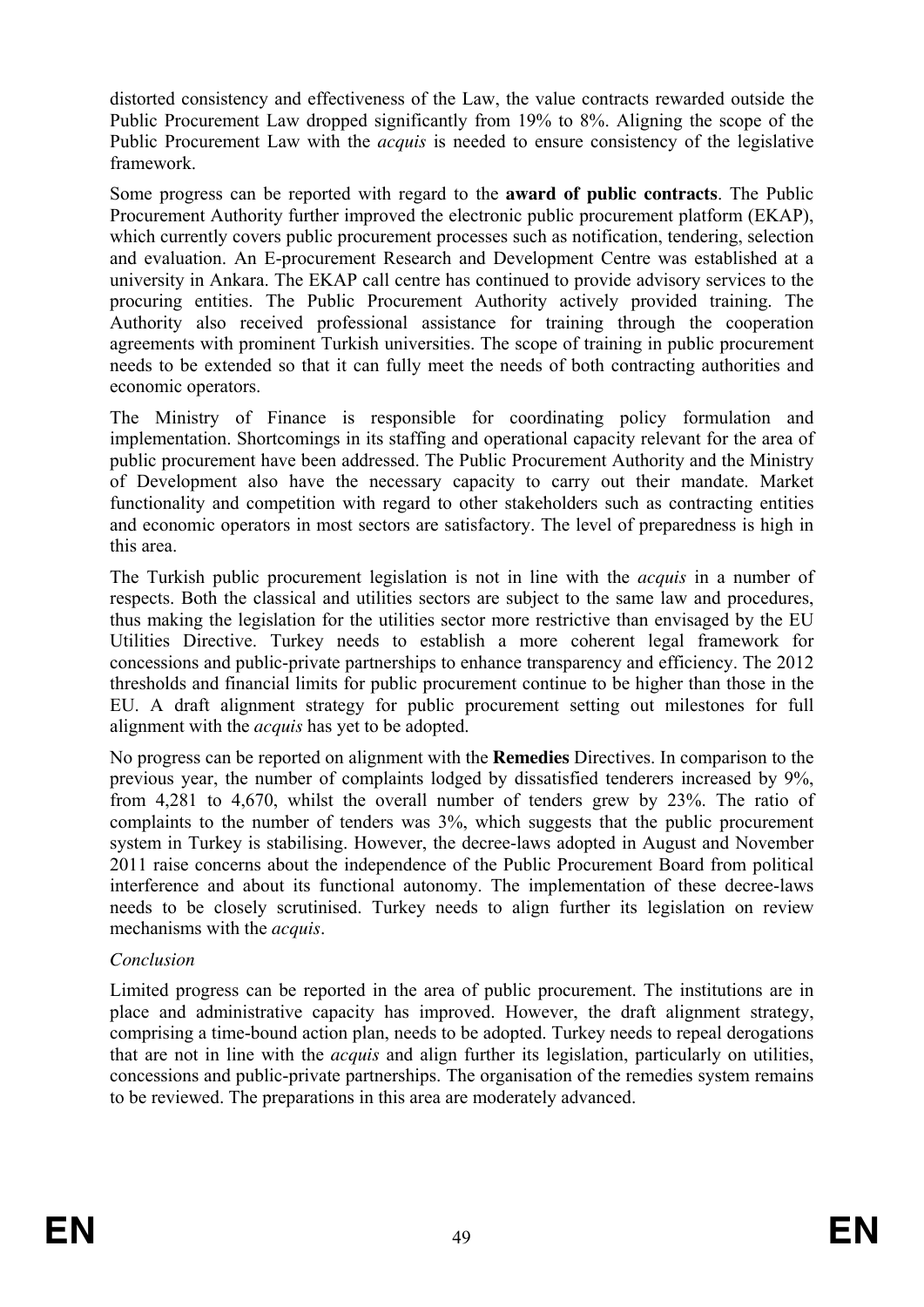# **4.6. Chapter 6: Company law**

Some progress can be reported on **company law**. After its adoption in February 2011, the new Turkish Commercial Code (TCC) entered into force in July 2012. However, an amendment to the new Code was adopted before its entry into force, addressing mainly the relations between the shareholders and the company, transparency and the accounting system. Certain amending provisions are not in line with the *acquis*. Some implementing legislation on the TCC has been adopted. Preparations for online company registration continued, including preparations to extend its pilot application to all chambers of commerce.

Further corporate governance principles have been issued by the Capital Markets Board (CMB) and the principles have been made applicable to a larger number of companies. Rules on the remuneration policy of brokerage houses have been amended in order to comply with principles on independent directors and directors' remuneration. Principles regarding merger proceedings have also been amended. However, the new corporate governance principles increase the state involvement in the corporate governance by giving more power to the CMB to control companies. The new TCC is assigning a number of new tasks to commercial courts with regard to enforcement of new company law rules, whilst the capacity of these courts still remains insufficient. Professional business organisations, including chambers of commerce, also need strengthening.

Some progress can be reported in the area of **corporate accounting**. The legal framework for financial reporting is in place. Turkey adopted 40 Turkish Accounting and Financial Reporting Standards (TAS/TFRSs), 22 interpretations of the Standards and TFRSs for SMEs. They are fully aligned with the corresponding International Financial Reporting Standards. TFRSs are applied by listed companies, banks, leasing, factoring and financing companies, insurance, reinsurance and pension companies. The new TCC also requires other large capital companies to apply TFRSs and these companies are to be audited by statutory auditors as of January 2013.

A newly established Public Oversight, Accounting and Auditing Standards Authority took over all tasks and assets of the dissolved Turkish Accounting Standards Board.

Turkey made significant progress in **auditing**. The Public Oversight, Accounting and Auditing Standards Authority was established in November 2011 and became operational in December 2011. The new authority is responsible for setting standards for auditing, drafting code of conduct, and approving, registering and monitoring statutory auditors and audit firms. It employs 50 staff, including inspectors working directly on public oversight of auditing. This capacity needs to be further strengthened.

# *Conclusion*

Good progress was made in the area of company law following the establishment of the Turkish Accounting and Auditing Standards Authority. However, the capacity of the commercial judiciary and business organisations needs strengthening in order to deal with the changes made by the new legislation. Overall, Turkey is advanced in this area.

# **4.7. Chapter 7: Intellectual property law**

Some progress can be reported in the area of intellectual property law. Political will to effectively enforce industrial property rights remains weak. The second meeting of the IPR Working Group between the EU and Turkey was held in January 2012.

Concerning **copyright and neighbouring rights**, adoption of the draft Law on Intellectual and Artistic Works is still pending. The re-structured Directorate-General for Copyright in the Ministry of Culture and Tourism was put in charge of copyright issues. Eighteen new junior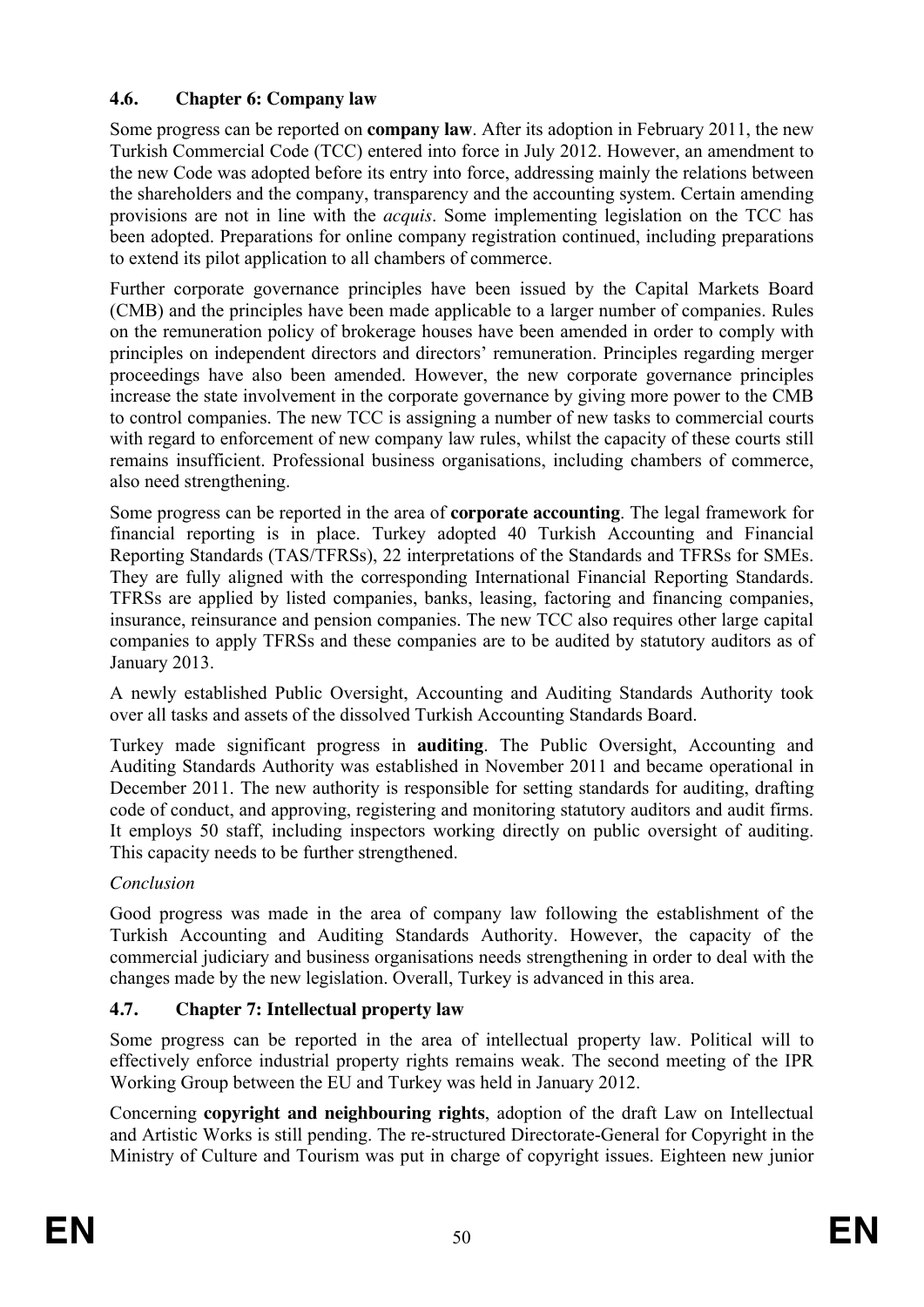copyright experts were recruited. Stakeholder dialogue was further improved with regard to copyright protection. The number of provincial inspection commissions was increased from 46 to 81 in 2011. These commissions received IPR training. Provincial inspection commissions are working efficiently and specialised IPR police units conducted 3,229 operations in 2011. The number of suspects reached 3,678 and a total of 16,120 pirated items were seized in these operations.

Some progress can be reported with regard to the implementation of **industrial property rights**. The draft law on industrial property rights was opened for public consultation in January 2012. Examination guidelines for trademarks, patents and industrial designs were made public. The guidelines are expected to improve the consistency and coherence of decisions while increasing the transparency and predictability of the services provided by the Turkish Patent Institute (TPI) in terms of administrative protection of IPRs.

The TPI has strengthened its institutional capacity and contributed to the strengthening of the administrative capacity of other enforcement bodies through tailor-made general and specific training courses, study visits, consultation meetings and awareness-raising activities. It also recruited 30 new junior trademark and patent examiners and a lawyer. Consistency between the TPI's final decisions and those of the IPR judiciary has further improved. The TPI signed in January 2012 a memorandum of understanding with the Ministry of Culture and Tourism to establish an IPR Law Academy. The Academy will be operational in 2013 and it will run the TPI's performance and training management system. The system aims to introduce standard and professional vocational training for junior examiners.

There is still no regulatory framework for the supervision of the conduct of trademark and patent agents.

No progress can be reported on **enforcement** issues. Turkey does not have criminal enforcement measures for industrial property rights other than trademarks. Adoption of a law on IPR enforcement procedures in line with the EU Enforcement Directive is needed. In 2,920 police operations, 3,238 individuals were suspected of industrial property rights infringements following complaints by the right holders. Overall in 2011, over 6 million counterfeit items were seized. The issues of return of counterfeit goods to the offenders, storage of the confiscated materials by right holders, and difficulties in obtaining preliminary injunctions remain unresolved.

The average time needed for decisions to be taken by civil and criminal IPR courts decreased remarkably. IPR statistics were more accurately produced in 2011. However, judicial enforcement needs further strengthening and the issue of expert witnesses needs to be addressed.

Concerning IPR enforcement at customs, the centralised customs database and IT management system are not effectively used at the customs points to prevent counterfeit goods from entering the market. Online applications for customs seizures by right holders are not possible yet and a risk analysis system is not being used for potential IPR infringements. Seizures upon complaints by right holders increased whereas *ex officio* customs controls remained low, particularly as regards large shipments. Turkey continues to be one of the main countries from which goods suspected of IPR infringements enter the EU. IPR enforcement capacity at customs needs to be strengthened, particularly with regard to export controls.

The Turkish national police carried out awareness-raising activities across the country on the usage of unlicensed software, and several seminars and workshops on intellectual property offences were held since December 2011. Such initiatives need to be encouraged and addressed to a wider public. Overall, there is a need for more effective general awareness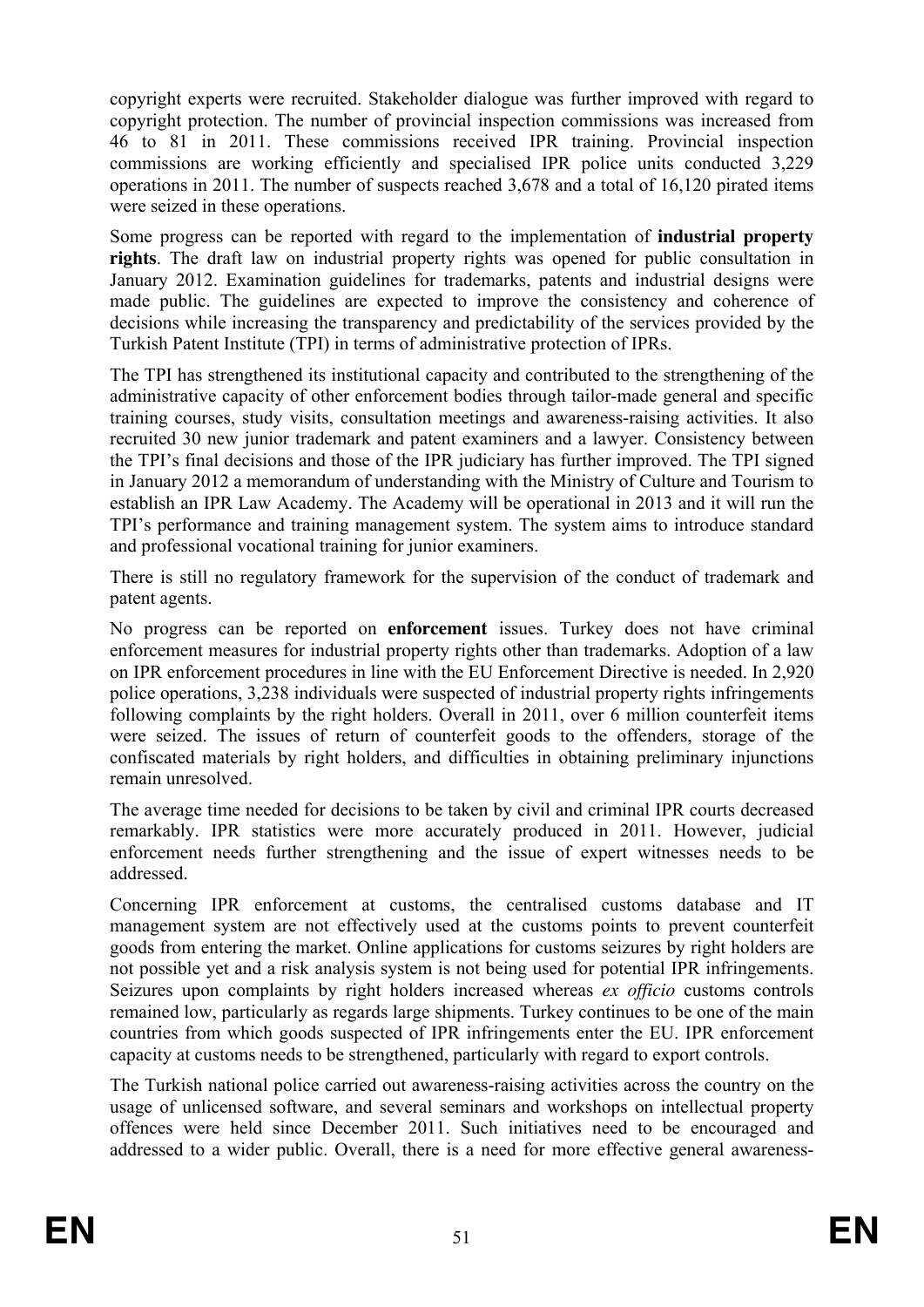raising campaigns on the risks of IPR infringements and the benefits of a better functioning IPR system throughout the country.

# *Conclusion*

Some progress can be reported in the area of intellectual property law. Updated laws regulating intellectual and industrial property rights and a law on IPR enforcement procedures in line with the *acquis* need to be adopted. Increasing the capacity of the judiciary and of the customs administration with a view to more effective IPR enforcement is crucial. Combating counterfeit goods also needs to be improved. Closer coordination and cooperation among IPR stakeholders and public bodies is essential, as are general awareness campaigns on the risks of IPR infringements. Turkey only partly addresses the priorities in this area.

# **4.8. Chapter 8: Competition policy**

There has been limited progress in the area of **anti-trust and mergers**. The Competition Authority strengthened its enforcement record by adopting a number of decisions, e.g. in the banking sector. In March 2012 it published its first Competition Report, highlighting regulatory and other barriers to competition in 11 industry sectors. The Authority's overall administrative capacity remains high. It continued to uphold a satisfactory level of administrative and operational independence and a commitment to high-level training for its staff. However, a decree-law issued in late 2011 changed the rules for the appointment of its Chairman and Deputy Chairman, which adds to concerns about the Authority's ability to preserve its independence, triggered in 2011 by a decree authorising the competent minister to monitor and inspect the activities of the Competition Authority.

Banking mergers and acquisitions resulting in a combined sectoral market share of below 20% are still excluded from the Competition Act. Turkey still needs to align with the *acquis* on horizontal cooperation agreements and *de minimis* rules, as well as with rules on public undertakings and undertakings enjoying exclusive and special rights. Turkey is at an advanced level of alignment in the field of anti-trust and mergers.

No progress took place in the area of **State aid**. The State Aid Authority has continued to develop its capacity. The legislation implementing the State Aid Law has been prepared, and was originally scheduled to be enacted by the end of September 2011. However, a decree-law issued in November 2011 extended this deadline to the end of June 2013. Moreover, a significant incentives package, superseding the 2009 stimulus package, was published on 19 June 2012. This new package, together with the free zones regime, remains one of several schemes in need of alignment with Customs Union rules. The State Aid Authority still needs to establish a formal State aid inventory and an action plan for aligning all State aid schemes with the *acquis*.

# *Conclusion*

Limited progress can be reported in this chapter. Turkey enforced anti-trust and merger rules effectively. However, recent legal developments raise concerns as to the Competition Authority's ability to continue carrying out its operations independently. No progress has been made in the area of State aid, while a number of existing State aid practices conflict with Customs Union rules. The State Aid Law remains ineffective in the absence of implementing legislation. Alignment is advanced in the area of mergers. In the field of State aid, the country is not yet sufficiently prepared.

# **4.9. Chapter 9: Financial services**

There has been some progress in the areas of **banks and financial conglomerates**. Basel II standards have become compulsory for the banking sector as of 1 July 2012. According to the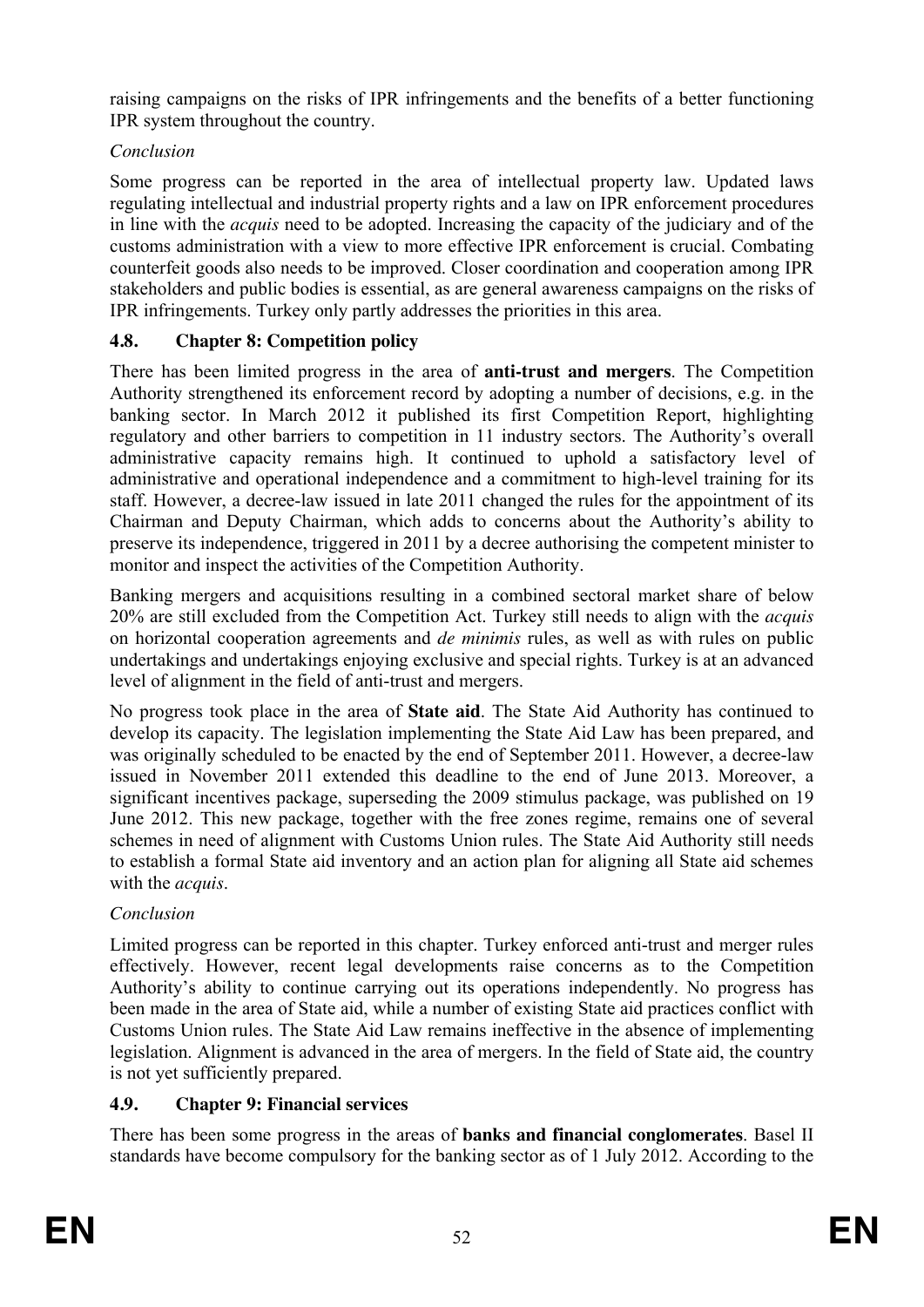latest Quantitative Impact Study conducted by the Banking Regulatory and Supervisory Authority (BRSA), full implementation of Basel II is expected to result in a 1.5 percentage points decline in the banking sector's capital adequacy ratio. Turkey aligned its rules on the secrecy of information shared by foreign supervisory authorities. This facilitated discussions with the EU authorities to agree on a new Memorandum of Understanding (MoU) to improve cooperation. The number of MoUs signed reached 33.

Limited progress can be reported on **insurances and occupational pensions**. With 48 insurance companies as members, the out-of-court dispute settlement system now serves 94% of the sector. No progress can be reported in the establishment of an independent regulatory authority for the sector. Minimum amounts of cover in third-party liability insurance for motor vehicles are still low vis-à-vis the EU.

Turkey enjoys a high level of alignment with the *acquis* on **financial market infrastructure**.

There has been limited progress in the areas of **securities markets and investment services**. Activities to improve financial literacy continued. More efforts are needed in the areas of undertakings for collective investment in transferable securities (UCITS), market abuse and the investor compensation scheme.

'Financial services' is one of the eight chapters covered by the conclusions on Turkey adopted by the Council (General Affairs and External Relations) on 11 December 2006 and endorsed by the European Council on 14/15 December 2006. As long as restrictions remain in place on the free movement of goods carried by vessels and aircraft registered in Cyprus or whose last port of call was in Cyprus, Turkey will not be in a position to implement fully the *acquis* relating to this chapter.

# *Conclusion*

There has been some progress in the area of financial services. Basel II standards have become obligatory for the banking sector. More efforts are needed, particularly in the areas of securities markets and investment services, and in the insurance sector. Overall, preparations in the area of financial services are well on track.

# **4.10. Chapter 10: Information society and media**

Some progress can be reported in the field of **electronic communications and information and communications technologies (ICT**), while further efforts are needed to bring the legislation into line with the *acquis*, in particular regarding the provisions on market access and interconnection, regulation of retail tariffs, spectrum management and universal service obligations.

Good progress continued as regards adopting regulations to improve competition and transparency in the market and implementing competitive safeguards. The Information and Communication Technologies Authority (ICTA) has commenced its third round of market analysis. A communiqué was published in February 2012 to improve the service quality of internet service providers. Fixed number portability and wholesale line rental became operational in early 2012. Tariff rebalancing is advanced. There has been progress on enabling national roaming and access for mobile virtual network operators, and an implementing regulation on authorisation of broadband wireless access services operators has been adopted. As for regulation of the next generation access networks, in October 2011 ICTA excluded fibre from market analysis for the next five years or until the percentage of fibre-based subscriptions reaches 25% of all fixed broadband subscriptions. The incumbent's reference offer, as approved by ICTA, includes the terms and conditions of facility sharing, and it has committed to provide wholesale and bitstream services over its fibre network on a non-discriminatory basis. At the same time, the fees collected from operators to finance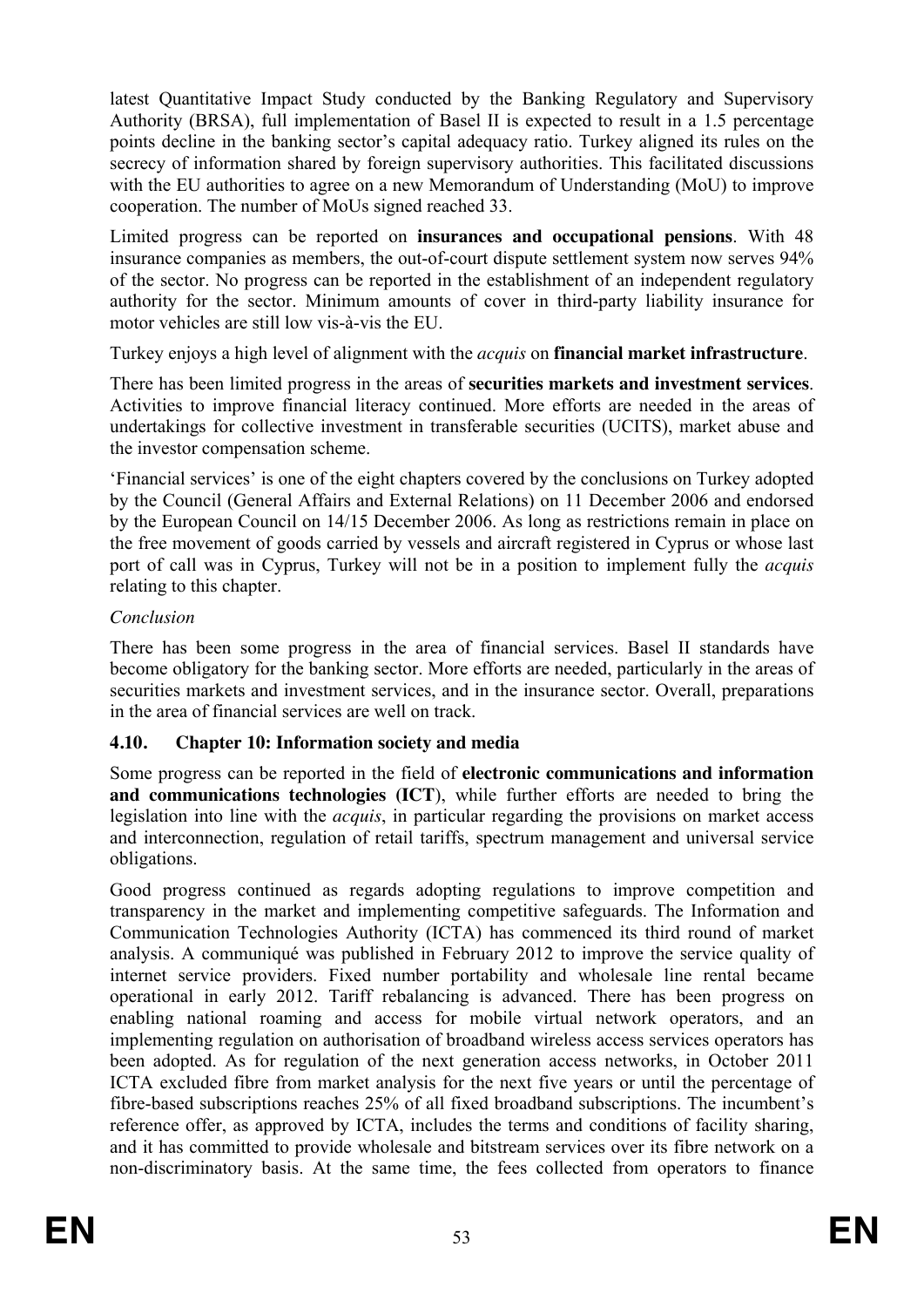ICTA's activities are disproportionately high compared to its expenses, and the surplus funds are directed to purposes other than covering the costs of regulation.

There are three competing mobile operators in the country, whereas the fixed telephony and fixed broadband sectors remain dominated by the incumbent. While the fixed broadband penetration rate per population increased only very slightly (reaching 10.7% at the end of 2011), the mobile broadband penetration increased significantly (reaching 6.7%). The communications taxes imposed on mobile services remain high compared to the taxes on fixed telephony. Operators also face difficulties in acquiring rights-of-way to deploy mobile/wireless networks.

No progress can be reported in **information society services**. Turkey has not signed the European Convention on the legal protection of services based on conditional access. The discrepancies between the law on electronic signature and the EU Directive remain to be aligned. The draft laws on data protection and e-commerce are still pending. The law on internet content and providers needs to be brought into line with international standards protecting freedom of expression. Starting from November 2011, ICTA imposed an obligation on internet service providers to offer customers, upon request, a free-of-charge internet filtering service (with child and family profiles).

Good progress can be reported in **audiovisual policy**. A number of implementing regulations were adopted following the entry into force of the 2011 Supreme Board of Radio and Television (RTÜK) Law aiming at alignment with the Audiovisual Media Services Directive. But the Broadcasting Law does not address the issue of jurisdiction, with RTÜK still having the authority to regulate foreign broadcasters and failing to align with the definition of European works. Frequency planning studies for radio frequencies and TV channels continued. The target date to finalise the frequency tender for digital television multiplex capacity is set for March 2013. The switch-off date for analogue broadcasting is March 2015. The switchover to digital broadcasting is scheduled for June 2015.

Regarding broadcasts in languages and dialects other than Turkish, private broadcasters continued their broadcasts without restrictions on content, time limits subtitling/consecutive translation requirements. The number of broadcasters in languages other than Turkish increased to 25. The languages used are Kurdish and Arabic. Commercial considerations, technical difficulties and lack of human resources are the main obstacles to broadcasts at national level.

In order to ensure transparency of the Council's decisions, RTÜK makes them public. Sanctions were issued against broadcasters for violating the rules on the protection of minors and rules on commercial communication. Certain decisions of RTÜK continue to raise concerns as to the broad interpretation of certain legal provisions, especially as regards obscenity and the principle of the protection of family, national and moral values. (*See section on Freedom of expression*)

### *Conclusion*

Progress can be reported in the area of information society and media. However, alignment with the EU framework on electronic communications remains limited, in particular on authorisation and market access. Continued efforts are required for further alignment of legislation on information society services. The provisions of internet content that might potentially limit the freedom of expression and a too broad interpretation of certain legal provisions, especially as regards sanctions against broadcasters, raise concerns. Preparations in this area are moderately advanced.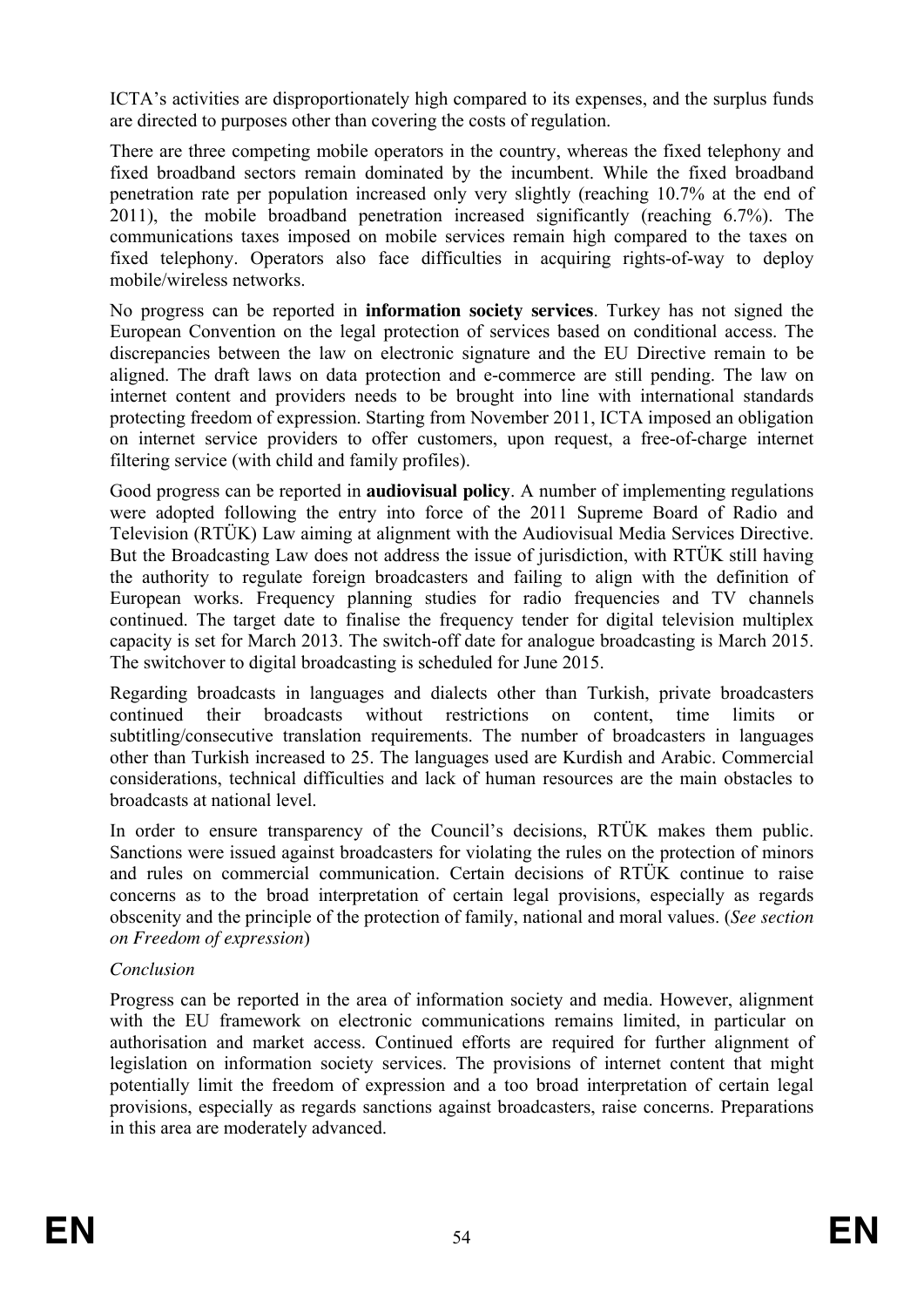## **4.11. Chapter 11: Agriculture**

Limited progress can be reported on **horizontal issues.** The Ministry of Food, Agriculture and Livestock has significantly increased the number of staff dealing with EU-related issues, to develop the relevant administrative capacity necessary to align with the Common Agricultural Policy (CAP), including in the area of agricultural statistics and the Farm Accountancy Data Network (FADN). However, legislative alignment with the CAP remains limited. Turkey continues working on its strategy for agricultural statistics, which has still to be adopted.

Regarding direct support to producers, Turkey has not yet prepared a strategy for adjusting its agricultural support policy to the CAP. The agricultural budget for 2012 represents a continuation of the recent trend. The overall budget has increased, including rises in area and headage payments coupled to production, whilst deficiency payments have fallen. Limited progress has been observed in preparation of the Integrated Administration and Control System (IACS) despite some efforts to develop the Land Parcel Identification System (LPIS).

There was some progress on the import ban on live cattle, beef meat and derivative products, leading to a significant increase in the volume of EU exports. However, a de facto ban remains for certain EU Member States. Further efforts need to be made by Turkey in order to fully implement its bilateral obligations under the trade agreement for agricultural products.

Regarding **common market organisation**, some progress can be reported in the fruit and vegetable sector, with the adoption of significant legislation regulating producer associations and trade in wholesale markets. However, no progress has been noted for the other sectors. Some progress has been observed regarding **rural development**. Turkey achieved conferral of management of EU funds under the Instrument for Pre-Accession Assistance in Rural Development (IPARD) for a further three provinces, taking the total to 20. The implementation rate is slow and Turkey set up a plan for improving the absorption of IPARD funds. The IPARD Agency has recruited an additional 988 personnel for the additional 22 provinces, which brings the total to more than 1,950 staff. The number of staff of the Managing Authority has increased but the position of the Authority in the Ministry's hierarchy needs to be strengthened to increase its access to decision-makers and to improve its effectiveness. There is no progress to report on **quality policy** and very limited progress on **organic farming**, where some implementing legislation was adopted.

'Agriculture and rural development' is one of the eight chapters covered by the conclusions on Turkey adopted by the Council (General Affairs and External Relations) on 11 December 2006 and endorsed by the European Council on 14/15 December 2006. As long as restrictions remain in place on the free movement of goods carried by vessels and aircraft registered in Cyprus or whose last port of call was in Cyprus, Turkey will not be in a position to fully implement the *acquis* relating to this chapter.

### *Conclusion*

Limited progress has been made on alignment in the area of agriculture and rural development. The capacities relating to agricultural statistics and FADN have increased. Implementation of the pre-accession rural development programme has improved but intensive efforts are required to ensure adequate absorption of the funds. The de facto import ban on live cattle, beef meat and derivative products has not been fully lifted and there remain no strategies in place for the reorientation of agricultural support, nor for agricultural statistics. Preparations in the area of agriculture and rural development are not very advanced.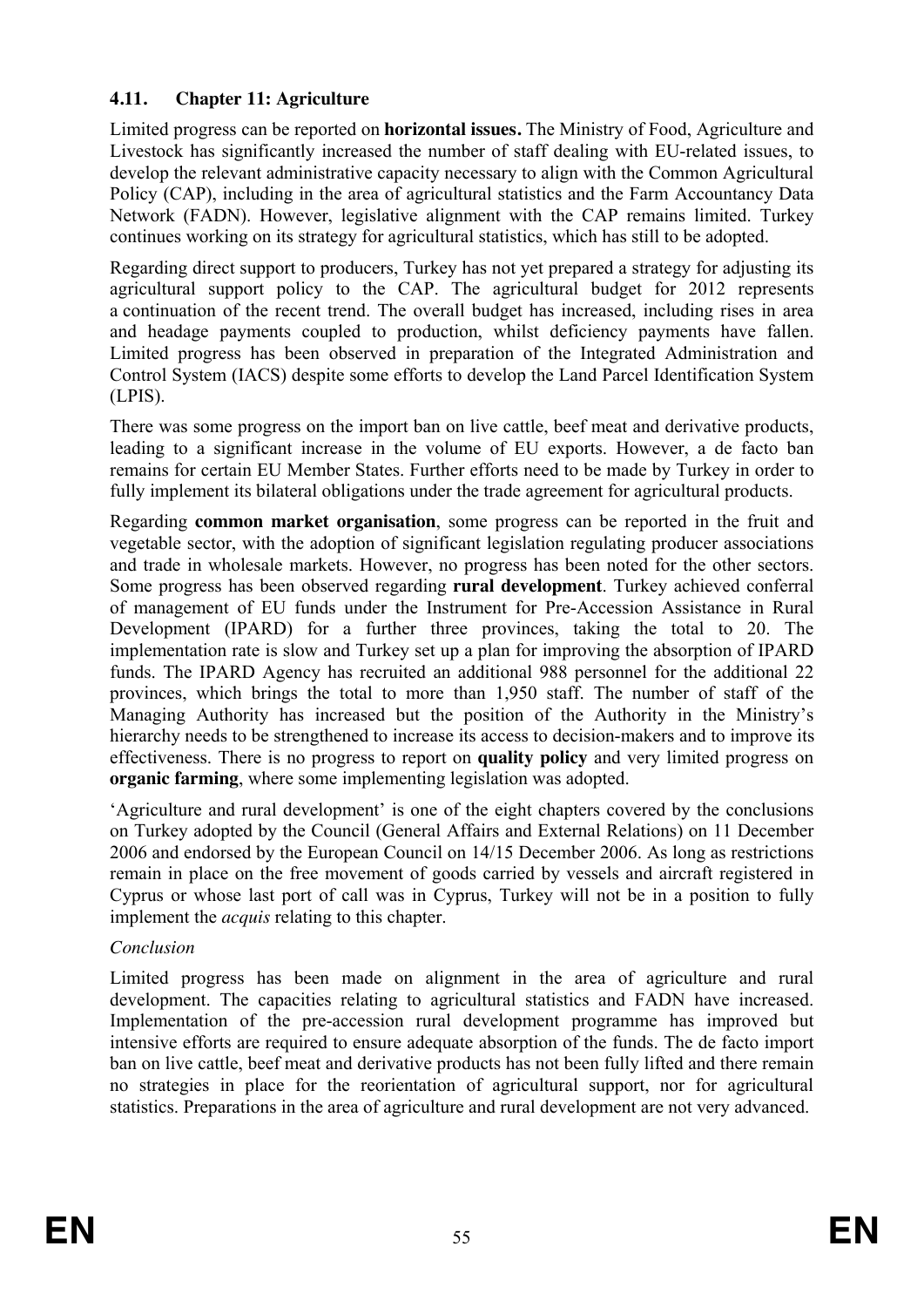## **4.12. Chapter 12: Food safety, veterinary and phytosanitary policy**

Some progress has been observed on **general food safety** issues, in particular on alignment with and implementation of the *acquis*. A large number of regulations implementing the framework law on veterinary services, plant health, food and feed have been put into effect, some of which introduced transitional periods until their entry into force.

Concerning **veterinary policy**, progress has been made on alignment with and implementation of the *acquis*. A number of regulations have been adopted in the area of control systems for imports, which is an important step in the alignment in this area. However, further efforts are needed for full implementation in line with the *acquis*. No progress has been observed on achieving the full functionality of three land and two seaport border inspection posts (BIPs), as well as the BIP at Sabiha Gokcen Airport in Istanbul. Veterinary and phytosanitary controls need to be stepped up at the BIPs.

Turkey made further efforts on identification and registration of animals and control of their movements. It has put into force a regulation governing the methods and principles of work and inspection of live animal traders, a regulation on internal movements of live animals and animal products, and a regulation on rules and procedures for the authorisation and inspection of livestock markets. Efforts continued in the area of identification and registration of bovines and their movements. However, full functioning of the system in line with the *acquis* still needs to be ensured. Implementation of the identification and registration of ovine and caprine animals has continued and the regulation concerning identification, registration and monitoring of ovine and caprine animals has come into force.

Turkey has kept up its fight against animal diseases. Several implementing regulations on combating diseases have come into force. The combat against foot-and-mouth disease (FMD) has continued. Turkey continued an intensive vaccination programme along with strict animal movement controls between Thrace and Anatolia. However, the status of an FMD-free zone with vaccination in the Thrace region was temporarily suspended. An increased number of FMD outbreaks in Anatolia due to insufficient control of internal animal movements is a matter of serious concern. Limited steps have been taken as regards transmissible spongiform encephalopathies (TSEs). A regulation concerning the protection and fight against TSEs has been adopted, but significant efforts are still needed for full alignment with and implementation of the *acquis* in this area. Turkey continued to notify animal diseases.

A regulation concerning the animal health requirements applicable to non-commercial movements of pet animals has entered into force. However, overall progress in this area has remained limited. Progress has been observed as regards the implementation and follow-up of the national residue monitoring plan and the control of veterinary medicinal products. The scope of testing has been extended. A regulation concerning the measures to be taken to monitor certain materials and their residues in live animals and animal products has come into force.

#### (*See Chapter 11 — Agriculture and Rural Development for the de facto import ban on live cattle, beef meat and derivative products)*

Turkey adopted a number of regulations in the area of zootechnics. Some progress has been made on alignment with the animal welfare *acquis*, relating to animal welfare during transport and on farm. However, further structural and administrative efforts are required for the full implementation of the *acquis* in this area.

Progress has been observed as regards **placing on the market of food, feed and animal byproducts**. Turkey carried out intensive training and continued implementing annual inspection and monitoring programmes. Some progress has been made in developing a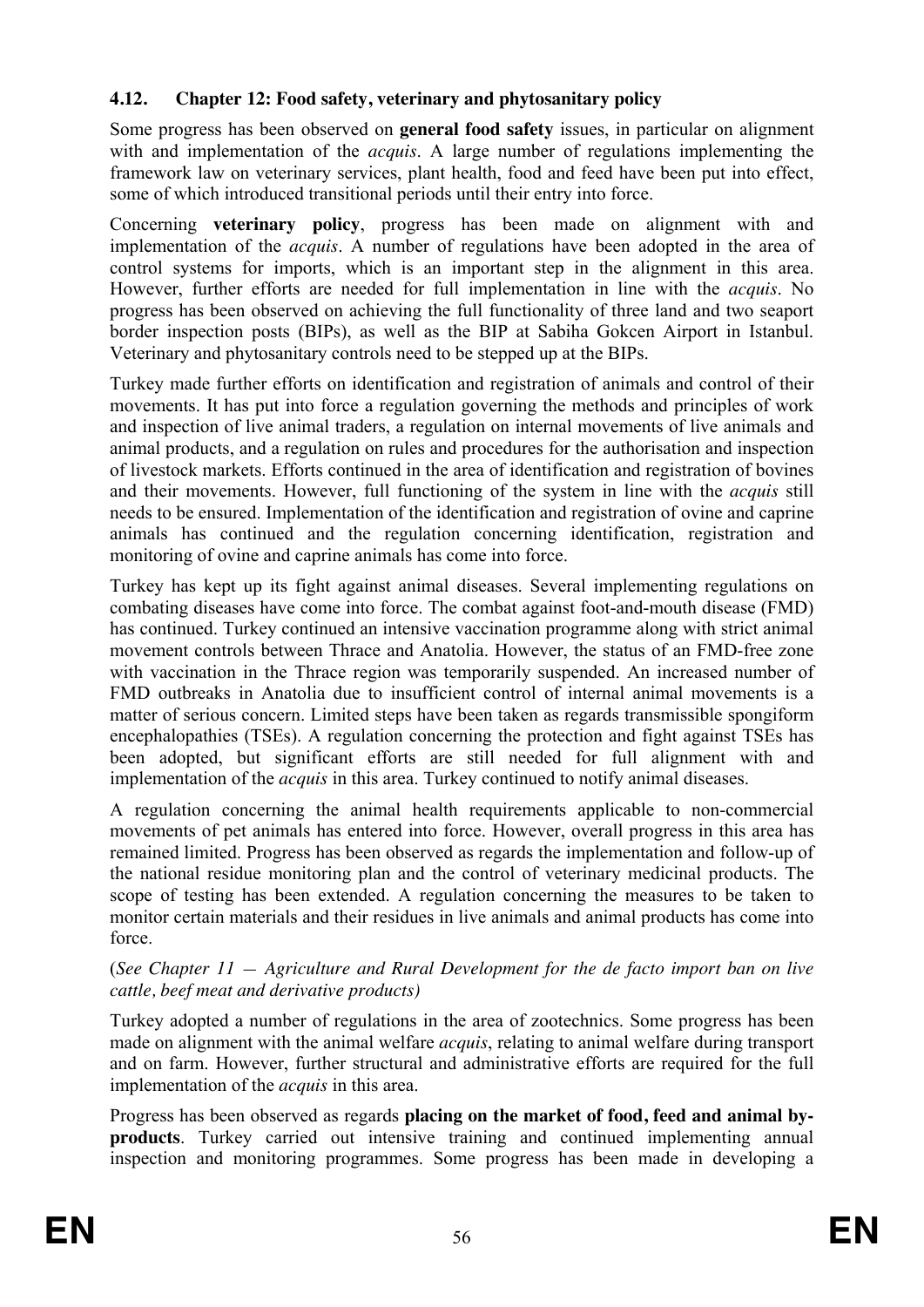national upgrading plan for agri-food establishments. The implementation of the new rules for the registration and approval of food establishments requires significant efforts. In legal terms, progress was also made on alignment with the hygiene package. However, implementation requires strengthened administrative capacity, to carry out more effective official controls, including those for animal products. The recent establishment of a risk assessment unit, scientific committees and commissions within the responsible ministry aims to support and strengthen a scientific risk-based advisory system.

Regarding rules for animal by-products, a regulation on animal by-products not intended for human consumption has been adopted. However, further efforts are required to adapt the sector and achieve full implementation. No progress is observed as regards funding of checks.

Progress has been made on **food safety rules**. Legislative alignment and implementation have advanced on a range of issues, such as labelling, additives and purity criteria or flavourings. Further studies are needed in the area of food contact materials. Alignment in the area of food supplements, food enzymes and novel food has not yet been completed. Regarding **specific rules for feed**, progress has been observed on alignment with the *acquis*. Regulations on the placing on the market and use of feed, and on methods of sampling and analysis for the official control of feed have been brought into force.

Some progress has been made on alignment with the *acquis* in **phytosanitary policy**. A new regulation on plant quarantine and implementing legislation on certain harmful organisms have been adopted. A new regulation on the registration and monitoring of plant protection products (PPPs) used in plant production bans 159 active substances whose use is not allowed in the EU. Implementation of a plant passport system and registration of the operators has started for all species. Progress in the area of seed and propagating materials remained very limited. However, a circular on the implementation of seed imports has created trade disruptions. Limited progress can be reported on **genetically modified organisms (GMOs)**. Laboratory capacity in this area has been improved.

### *Conclusion*

Some progress has been made in the field of food safety, veterinary and phytosanitary policy. However, further efforts are required to advance towards full alignment with the *acquis*. Significant efforts are needed on upgrading agri-food establishments to EU standards, control of animal movements, animal health, especially the fight against foot-and-mouth disease, and animal by-products. Overall, preparations in this area are at an early stage.

### **4.13. Chapter 13: Fisheries**

Some progress can be reported in terms of administrative capacity following the restructuring of the Ministry of Food, Agriculture and Livestock and the establishment of a separate Directorate-General for Aquaculture and Fisheries. The number of staff has increased and their internal training has continued. However, there has been no progress on alignment with the fisheries *acquis.*

Some progress can be reported as regards **resource and fleet management**. A communiqué on support to the fishing vessel owners who withdraw their vessels from fishing has been published. The functionality and scope of the Fisheries Information System (FIS) has been further enhanced to cover registration of recreational fishers, issuing of special fishing permits and inspection forms, input of biological data collected for anchovy, and collection of fisheries and aquaculture statistics. This data is shared with EU scientists in the framework of the Scientific Technical and Economic Committee for Fisheries Expert's Working Group for the Black Sea. Implementation of the action plan on anchovy has progressed. Preparation of national action plans for fisheries and aquaculture and their effective implementation are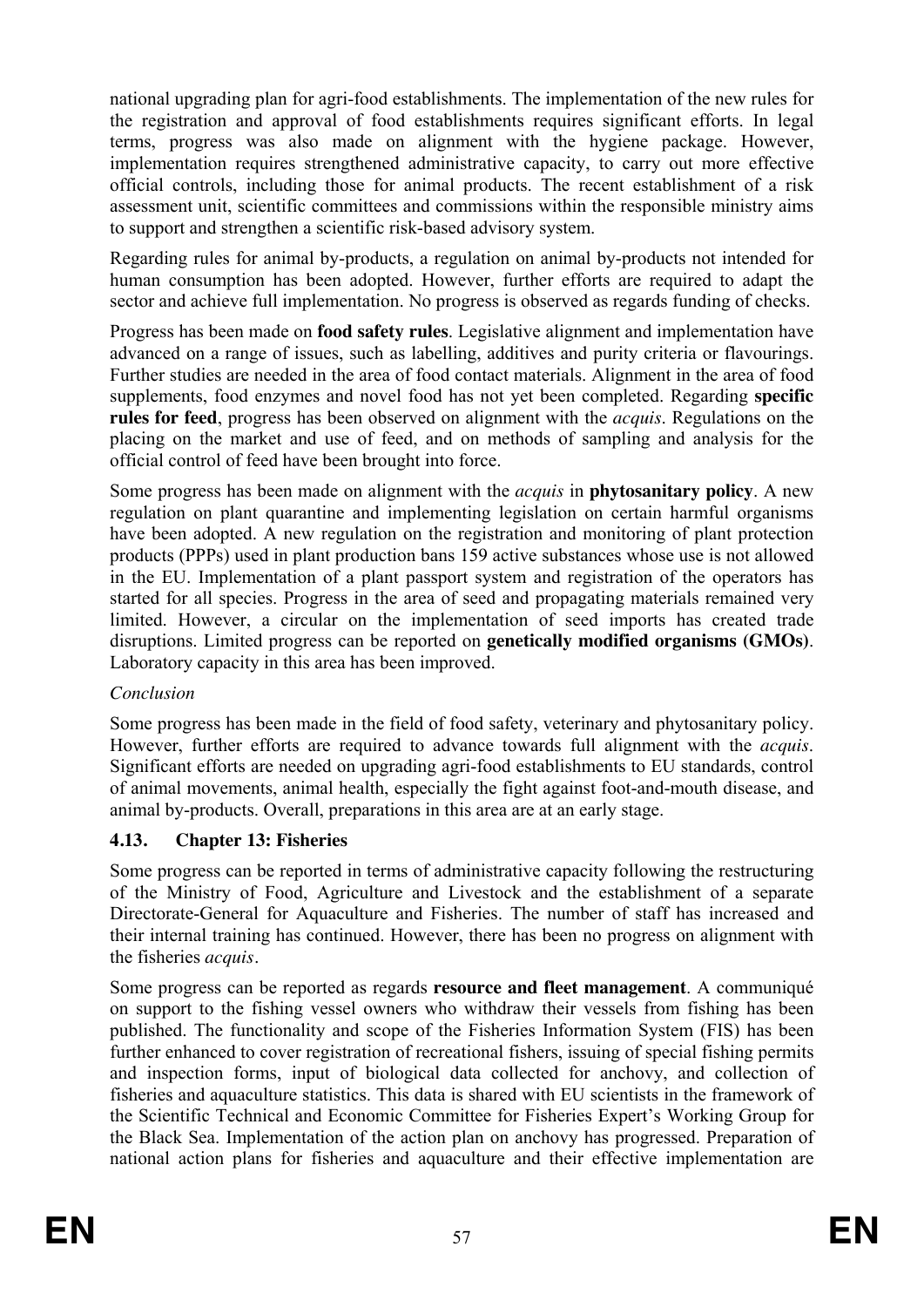crucial for sound, integrated and sustainable fisheries management. There has been an improvement in aquaculture production.

One fisheries port office has been built and equipped, increasing the total number to 41. A Fisheries Communiqué on commercial and recreational fishing, which lays down the provisions on fisheries prohibitions, restrictions and obligations, has been published. The communiqué, covering the period 2012-2016, aims to ensure sustainable exploitation of fishing resources.

There has been some progress in the area of **inspection and control**. As regards the fisheries control policy within the context of the International Commission for the Conservation of Atlantic Tunas (ICCAT), the cooperation between Turkey and the European Commission has been enhanced through the Fisheries Dialogue Group. There has been a slight increase in the number of inspections. However, further efforts are required to ensure sustainability of the fish stocks. The Fisheries Dialogue Group also discussed the adoption of common positions in the Framework of the General Fisheries Commission for the Mediterranean (GFCM).

No progress can be reported on **structural actions**, **market policy** and **State aid**.

Concerning **international agreements**, progress has remained limited. Some recommendations of ICCAT on bluefin tuna (BFT) and swordfish have been transposed into national legislation and their implementation is progressing. The number of authorised BFT vessels has been reduced from 17 to 11. However, additional actions, e.g. to improve monitoring and ensure sustainability, are needed for full compliance with ICCAT requirements. Turkey signed bilateral fisheries agreements with Morocco and Ukraine. Turkey has also become a member of the Central Asian and Caucasus Regional Fisheries and Aquaculture Commission. As the United Convention on the Law of the Sea (UNCLOS) provisions are implemented in a number of Community policies, including the Common Fishery Policy, ratification of UNCLOS by Turkey would improve cooperation with the EU in the area of fisheries and maritime policy.

'Fisheries' is one of the eight chapters covered by the conclusions on Turkey adopted by the Council (General Affairs and External Relations) on 11 December 2006 and endorsed by the European Council on 14/15 December 2006. As long as restrictions remain in place on the free movement of goods carried by vessels and aircraft registered in Cyprus or whose last port of call was in Cyprus, Turkey will not be in a position to fully implement the *acquis* relating to this chapter.

### *Conclusion*

Overall, some progress has been made in the field of fisheries, not least on administrative capacity, resource and fleet management, inspection and control, and international agreements. However, additional efforts are needed on legislative alignment, structural action, market policy and State aid. Overall, the alignment in this area is not very advanced.

# **4.14. Chapter 14: Transport policy**

The Ministry of Transport was restructured in November 2011 to become the Ministry of Transport, Maritime Affairs and Telecommunications (MoTMC). The restructuring strengthens the regulatory character of the Ministry.

There has been some progress in the area of **road transport**. A new Directorate-General for Road Transport Regulation has been established. Preparatory work towards alignment of driver licences with EU standards is almost finished in view of adopting a new law. Implementation of the digital tachograph system works efficiently and is in compliance with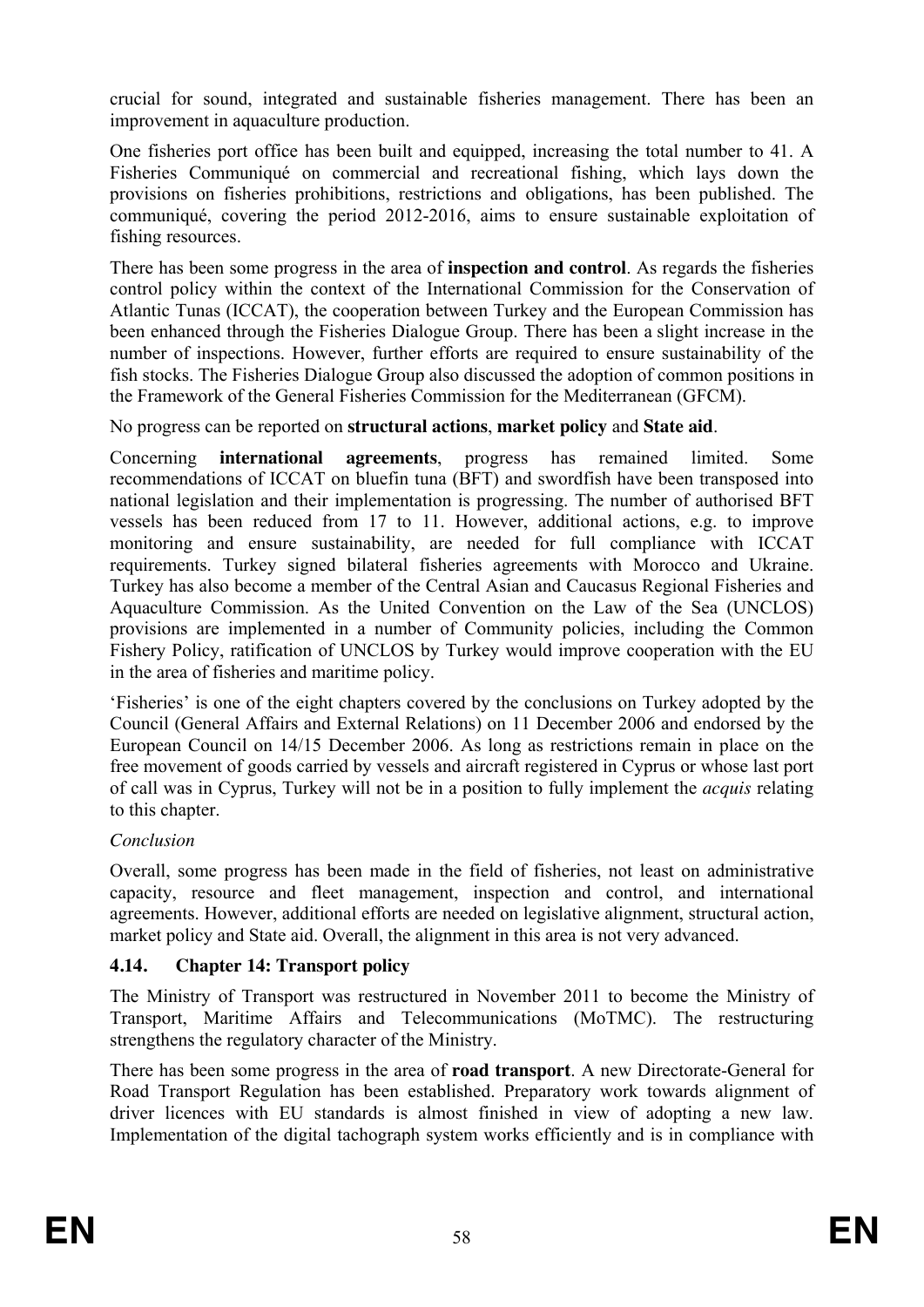the European Agreement concerning the work of Crews of Vehicles engaged in International Road Transport (AETR).

Regulations on work and rest periods, driver training and roadside technical checks on commercial vehicles have been adequately implemented, but institutional and technical capacities are key issues for ensuring smooth implementation. Concerning road safety, important efforts have been made to scrap commercial vehicles manufactured before 1986, almost doubling last year's amounts. However, Turkey needs to align with the *acquis* on admission criteria for road transport operators and access to the road haulage market.

There has been little progress in **rail transport**. A new Directorate-General for Railways Regulation (DGRR) has been established. Rail transport reform still requires the adoption of a more comprehensive railway law. In particular, regarding the railways reform agenda, important strategic decisions are pending at ministerial level. The Turkish State Railways (TCDD) did not start cost-based accounting and there is no public service obligation system in place. The financial situation might also be under pressure due to lack of monitoring of operational costs and the ambitious high-speed train investment programme. A safety management system for the TCDD and also national safety rules are under preparation. A safety authority and an accident investigation body have not been established yet. Legal alignment requires further efforts.

No progress can be ascertained concerning **inland waterways transport**, although Turkey has commercial operations on the lake Van and Ataturk dam, and therefore it needs to comply with the relevant *acquis*. Turkey is a candidate to join the Belgrade Convention regarding navigation on the Danube, which would also require Turkey's *acquis* compliance.

There is little progress in **combined transport**, although a new Directorate-General for Combined Transport and Dangerous Goods has been established.

In the area of **air transport** progress can be reported in aligning with the *acquis*. A dialogue has been established addressing Turkey's wish to fully integrate into the EU aviation system, with a special attention to safety including participation in the work of the European Aviation Safety Agency (EASA) and joining the Single European Sky. However, the signature of the horizontal aviation agreement between the EU and Turkey is still pending.

The Civil Aviation Authority (DGCA) approved regulations on passenger rights, reservation systems, continuing airworthiness, oversight at air traffic management, management system and risk assessment and mitigation by air navigation service providers, performance based navigation approach operations, and minimum health requirements of cabin crew. The DGCA has also increased its capacity to cope with the traffic growth.

It must be recalled that the lack of communications between air traffic control centres in Turkey and the Republic of Cyprus is seriously compromising air safety in the Nicosia flight information region. Currently there are no developments concerning the exchange of flight data and requirements for the application of a flight message transfer protocol between air traffic control units. A technical solution needs to be sought to resolve the safety issues. Air traffic management is still suffering from a lack of regional cooperation. An operational solution needs to be found urgently.

Good progress can be reported in the field of **maritime transport**. The Undersecretariat for Maritime Affairs issued regulations on protection and insurance of hazardous and noxious substances (HNS). Turkey has become a party to numerous agreements, the most relevant regarding EU legislation being AFS 2001 (International Convention on the Control of Harmful Anti-fouling Systems on Ships), FAL 1965 (Convention on Facilitation of International Maritime Traffic), Hong Kong SRC 2009 (International Convention for the Safe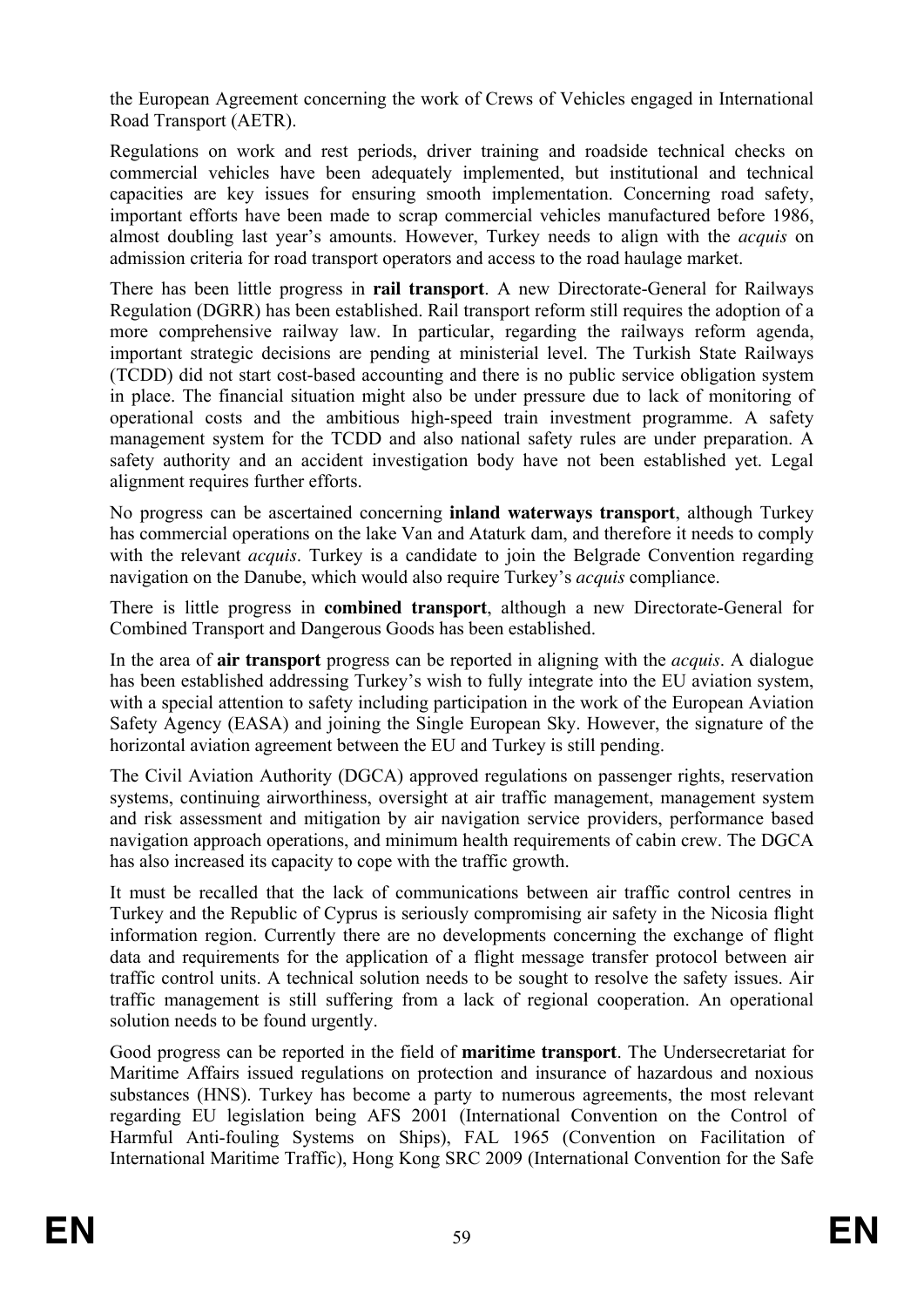and Environmental Sound Recycling of Ships) and MARPOL Annex VI (International Convention for the prevention of pollution from ships). Establishment of vessel traffic management systems (VTMS) for the ports of Kocaeli, Mersin, İzmir and İskenderun is still ongoing. Emergency response preparedness and handling of dangerous goods are areas that call for increased attention.

No special *acquis* alignment is required for **satellite navigation**, as regulations will take direct effect upon accession. There is a good level of cooperation with Turkey in the EU global navigation satellite system programmes.

'Transport policy' is one of the eight chapters covered by the conclusions on Turkey adopted by the Council (General Affairs and External Relations) on 11 December 2006 and endorsed by the European Council on 14/15 December 2006. As long as restrictions remain in place on the free movement of goods carried by vessels and aircraft registered in Cyprus or whose last port of call was in Cyprus, Turkey will not be in a position to fully implement the *acquis*  relating to this chapter.

#### *Conclusion*

There is some progress in alignment of the transport sector. Turkey needs to align to the recent EU legislative packages in maritime and rail transport. Further efforts are needed in the areas of human resources and technical capacity to apply the *acquis,* especially in the fields of dangerous goods and emergency response preparedness in maritime transport. The lack of communication between air traffic control centres in Turkey and the Republic of Cyprus is seriously compromising air safety. Overall, preparedness in the transport chapter is moderately advanced.

### **4.15. Chapter 15: Energy**

Some progress can be reported regarding **security of supply.** Turkey and Azerbaijan signed an intergovernmental agreement on the sale and transit of natural gas through Turkey to Europe in October 2011. A Memorandum of Understanding followed in December 2011, establishing a consortium to build and operate the 'Trans-Anatolian Pipeline' (TANAP), which aims to carry 16 billion cubic metres (bcm) of Azeri gas from the Shah Deniz II field between the easternmost and westernmost provinces of Turkey. In June 2012 both countries signed an agreement establishing the rights and obligations of both parties to implement TANAP. The Turkish Petroleum Pipeline Corporation (BOTAS) and China's Tianchen Engineering (TCC) signed a contract in November 2011 with a view to building a 1 bcm underground natural gas storage facility in Central Anatolia. Turkey and the Russian Federation signed a set of energy agreements in December 2011, including approval of the construction of the South Stream Natural Gas Pipeline under the Black Sea through the Turkish economic exclusive zone and the extension of the Russian West line contract for one additional year.

Studies on and construction of electricity interconnections with neighbouring countries continued. No development can be reported on a fair and non-discriminatory rule for gas transit. Instead of establishing an Oil Stock Agency (as previously planned), a new department responsible for oil stocks was established within the framework of the General Directorate of Petroleum Affairs. Turkey has the potential to play a pivotal role in diversifying resources and routes for oil and gas transit from neighbouring countries to the EU.

Regarding the **internal energy market**, some progress can be reported on electricity. The Turkish Energy Market Regulatory Authority (EMRA) published implementing regulations to improve competition and market supervision. An implementing regulation on auditing and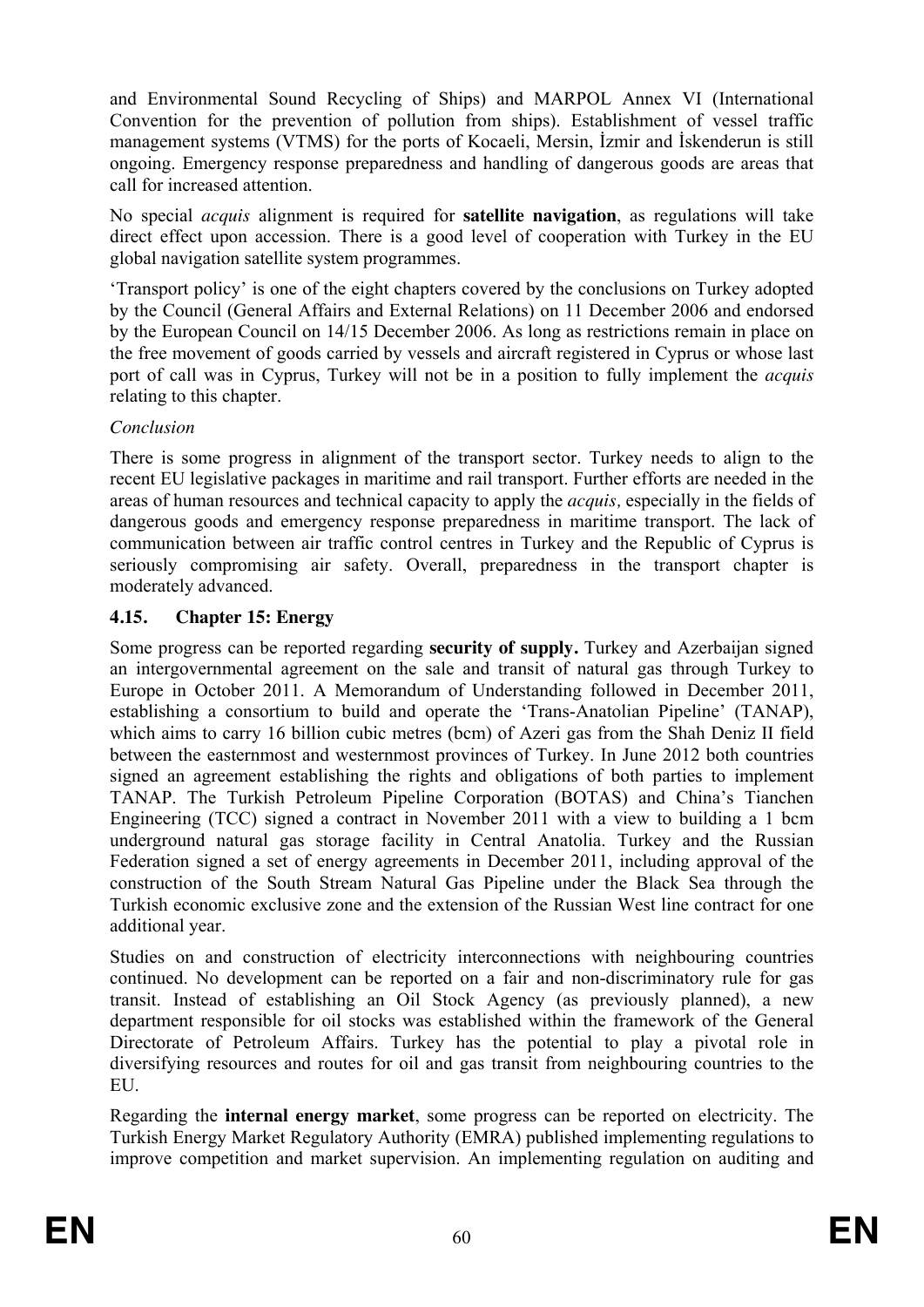inspection of the electricity generation and distribution companies was published in October 2011. The regulation on unlicensed generation of electricity in the electricity market, which is designed to promote investments by small-scale consumers, was amended and a new communiqué to enhance investments was published in March 2012. The threshold for eligible consumers was further reduced to 25,000 kWh for 2012, which corresponds to a theoretical market opening of 77%. Day-ahead market operations were initiated in December 2011. The privatisation of the electricity distribution assets slowed down due to bidders' payment difficulties, which also caused delays in privatising generation plants. One of the five distribution companies was privatised. However, the Privatisation Administration re-launched tenders for the three distribution companies and a major gas power generation plant in August 2012.

Limited progress can be reported in the elimination of cross-subsidies between consumers, in particular on the wholesale and retail electricity market. Although an automatic, cost-based pricing mechanism for end-users is in place, changes in actual costs are not always reflected in prices charged to end-users. The independence and the institutional capacity of the regulatory authority need strengthening. Further efforts are necessary throughout the sector to align with the *acquis* and to ensure effective implementation and enforcement of the legislation.

There has been some progress in the gas market. The Ministry of Energy and Natural Resources (MENR) initiated studies for amending the natural gas market law. EMRA published an implementing regulation on the selection criteria for underground gas storages. The eligibility threshold was further reduced to  $300,000 \text{ m}^3$  for 2012. EMRA's natural gas consumption forecast for 2012 is 48.5 bcm, representing a 9% increase compared to 2011. The tendering process for gas distribution continued and the network was extended to 69 provinces out of 81. The privatisation tender for the Ankara region continued. EMRA published the tariff methodology for the tendered distribution regions in December 2011. No progress can be reported on reducing BOTAS' monopolistic market share, as the intended replacement of BOTAS' terminated contract with the Russian Federation by private sector companies were unsuccessful and the contracts were prolonged by a year. EMRA is evaluating the applications for import licences to import by the private sector of 6 bcm of natural gas, replacing the Russian Federation contract upon its termination, and 3 bcm of additional gas from Iraq.

Progress can be reported in the area of **renewable energy**. The new Directorate-General for Renewable Energy (YEGM) within the MENR is responsible for renewable energy, energy efficiency and managing energy information and technology. EMRA published an implementing regulation identifying measurement standards for wind and solar licence applications in February 2012 The regulation concerning the domestic manufacturing of components used at plants generating electricity from renewable energy resources was amended in July 2012. It specified the minimum domestic content requirements in equipment and its components needed to obtain the incentives established in the Renewables Law. The compliance with WTO or Customs Union trade rules of the incentive mechanism for domestically produced equipment is questionable. EMRA also published two communiqués to promote the use of renewable fuels produced from domestic agricultural products as an additive for marketed gasoline and diesel fuels. However, the share of renewable energy sources in electricity generation remained slightly lower than in the previous year.

Good progress can be reported in **energy efficiency**. An energy efficiency strategy was published in February 2012, identifying a set of policies and implementing actions to reduce Turkey's energy intensity by at least 20% by 2023. The implementing regulation on improving the efficiency of energy resource use was amended in October 2011, enhancing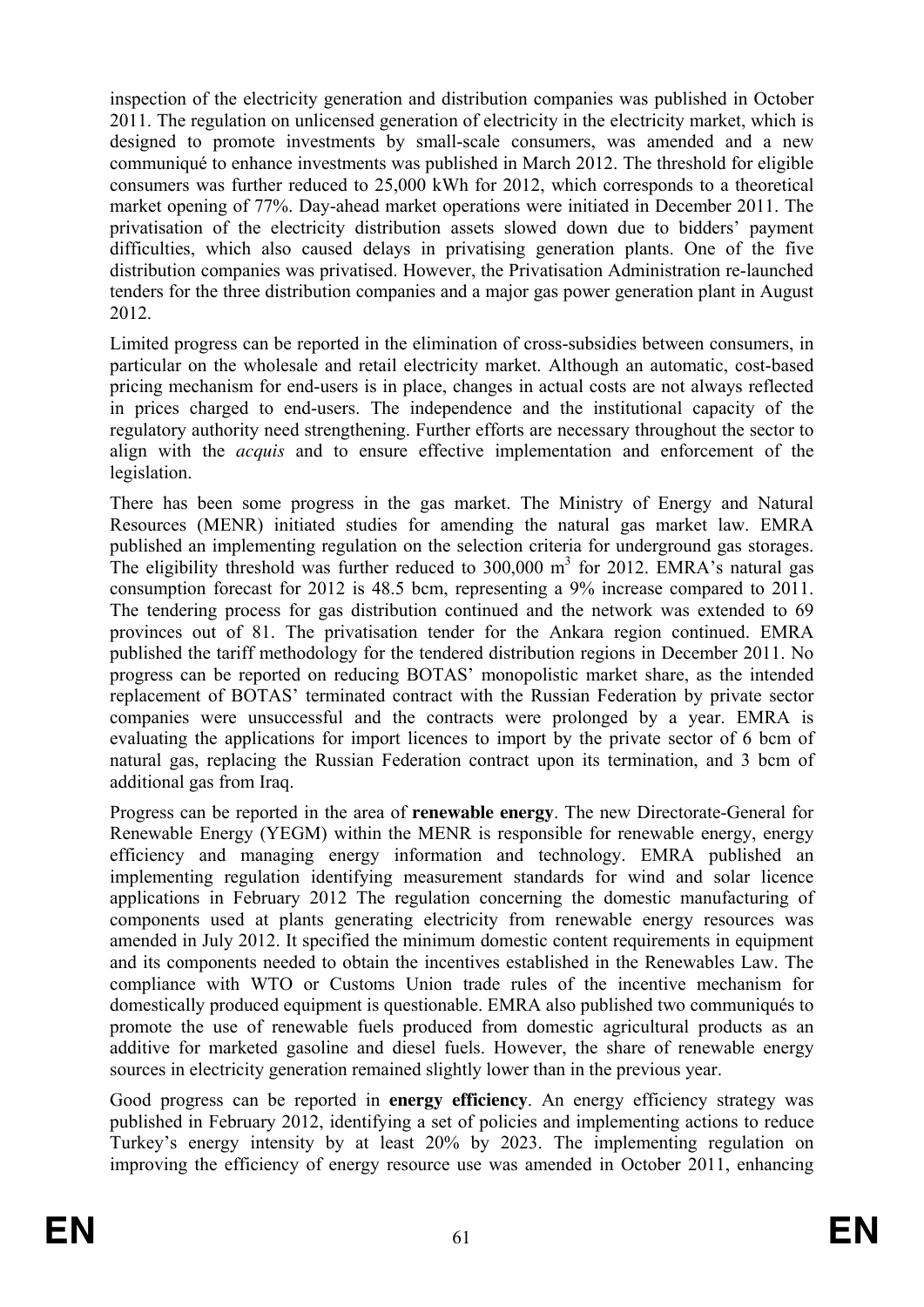incentives for the industry and regulating the authorisation of energy efficiency consulting companies. The implementing regulation for labelling and standard product information on the consumption of energy and other resources by energy-related products was published in December 2011. A set of new communiqués entered into force on eco-design implementations. Developments on authorisations for energy efficiency services and energy management programmes continued. A total of 8,000 energy performance certificates were issued in 2011.

Uneven progress can be reported on **nuclear safety and radiation protection**. The Turkish Atomic Energy Authority (TAEK) proposed a project to enhance the effectiveness and efficiency of nuclear regulatory infrastructure, with a view to improving alignment with the EU nuclear *acquis*. Turkey signed four memoranda of understanding with South Korea, Japan, China and Canada for nuclear cooperation. Turkey has not yet acceded to the 'Joint Convention on the Safety of Spent Fuel Management and on the Safety of Radioactive Waste Management'. No development can be reported on the adoption of a framework nuclear law, which would ensure a level of nuclear safety in full compliance with EU standards; existing applicable national legislation mainly covers protection against ionizing radiation and the licensing of nuclear installations. Moreover, Turkey has not yet joined the European Community Urgent Radiological Information Exchange (ECURIE) Agreement. Alignment with the *acquis* of the existing regulations based on International Atomic Energy Agency (IAEA) standards needs to be ascertained. Turkey needs to align as well with the recent directives on nuclear safety of nuclear installations and on the responsible and safe management of spent fuel and radioactive waste,

### *Conclusion*

Some progress can be reported in the energy sector, especially as regards renewable energy and energy efficiency. Further efforts are needed in the areas of natural gas, nuclear safety and radiation protection, including responsible and safe management of spent fuel and radioactive waste. Competition remains limited in the gas sector. The functioning of the cost-based pricing mechanism in the electricity market needs to be improved whereas it remains to be established in the gas markets. The independence and institutional capacity of the regulatory authority need strengthening. Overall, in the area of energy, Turkey is at a moderately advanced stage of alignment.

### **4.16. Chapter 16: Taxation**

No progress can be reported in the area of **indirect taxation**. Regarding *value-added tax*, Turkey re-introduced the super-reduced rate of 1% on a number of goods and services. Introduction of the third VAT rate is a regressive move in terms of alignment of the tax structure with the *acquis*. There is a need for further alignment with the *acquis*, particularly regarding structure, exemptions, special schemes, and the application of reduced rates.

There has been some progress in the area of *excise* duties. In December 2011, Turkey further reduced the Tobacco Fund levy on imported tobacco, in line with the 2009 Action Plan for eventual elimination of discriminatory practices in taxation. However, Turkey's June 2012 amendments to the Excise Tax Law are not fully in line with the *acquis*, as there are still discrepancies in terms of the structure of the excise duty on tobacco and the calculation system to determine taxed amounts. Also, the government has the possibility to set different specific amounts in respect of certain characteristics of the tobacco or its packaging that could be discriminatory and therefore non-compliant.

Concerning the taxation of alcoholic beverages, no progress can be reported. The excise duties remain higher for imported products than for comparable domestic ones. In fact,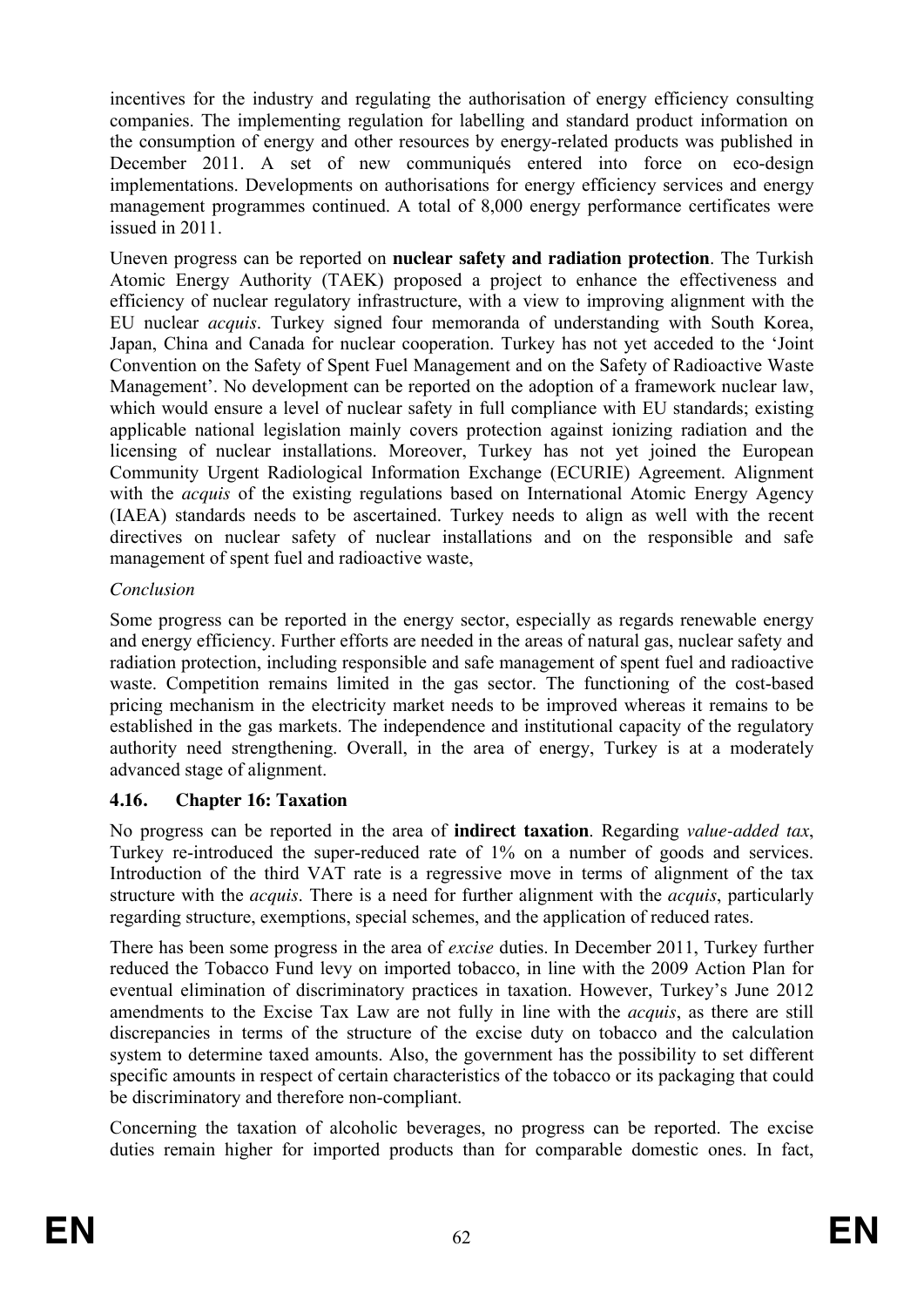Turkey has taken measures that run counter to the excise duty provisions of the 2009 Action Plan.

Gradual elimination of discriminatory practices in taxation in line with the Action Plan is the key to further progress under this chapter.

Structural discrepancies continue to exist between Turkish excise duty legislation and the *acquis.* Further efforts are necessary for alignment in this respect. Turkey needs to introduce a duty-suspension regime for domestic movements and fiscal warehouses prior to membership.

There is no progress to be reported in the area of **direct taxation**.

There has been good progress in the field of **administrative cooperation and mutual assistance**. A regulation in October 2011 set out the operational structure of the Tax Inspectors Board. The merger of the tax audit functions within the Ministry of Finance is a positive step for ensuring consistency in tax audit planning and practices.

In the field of **operational capacity and computerisation**, good progress can be reported. The Revenue Administration continued to reinforce the taxpayer services so as to enhance voluntary compliance. In line with the Action Plan for Combating the Unregistered Economy in Turkey, electronic registration of taxpayers started in April 2012. The Revenue Administration carried out a self-assessment, which will guide the administration in introducing a quality management system in its operations and relations with taxpayers.

### *Conclusion*

There has been limited progress on legislative alignment under this chapter, especially on eliminating discriminatory practices in the taxation of tobacco and on administrative cooperation and operational capacity. However, discrepancies with the *acquis* continue to exist. Further efforts are needed regarding excise duties on spirits to comply with the Action Plan in reducing the differentials between imported and domestic products. Gradual elimination of discriminatory practices is the key to further progress. No progress can be reported on direct taxation. Overall alignment in this chapter is moderately advanced.

# **4.17. Chapter 17: Economic and monetary policy**

Some progress can be reported on **monetary policy**. Turkey's level of alignment is advanced, although incomplete. The Central Bank missed the inflation target of 5.5% by a wide margin, as consumer price inflation climbed to 10.45% by the end of 2011. The Central Bank actively used a wide range of policy instruments such as the interest rate corridor, reserve requirements and foreign currency auctions and interventions. Portfolio outflows and excessive depreciation of the lira led the Central Bank to widen the interest rate corridor, reduce reserve requirements and sell foreign currency, calming the markets in due course.

The inflation target is jointly decided by the Central Bank and the government. The statute of the Central Bank does not fully ensure its independence. Provisions on the investor protection fund and discriminatory withholding tax rates applicable to public and private sector debt instruments are not in line with the principle of the prohibition of privileged access by the public sector to financial institutions.

There has been some progress on **economic policy**. The Medium Term Programme 2012– 2014 focuses on fiscal discipline and reducing Turkey's large current account deficit. In January 2012 Turkey submitted its 2012 Pre-Accession Economic Programme, which is supported by a sufficiently comprehensive and broadly consistent macroeconomic framework. However, it is somewhat optimistic, in particular with respect to the balance-of-payments and inflation scenarios. The programme's structural and institutional reform agenda covers a broad range of issues, but is fragmented and insufficiently linked to the fiscal scenario, and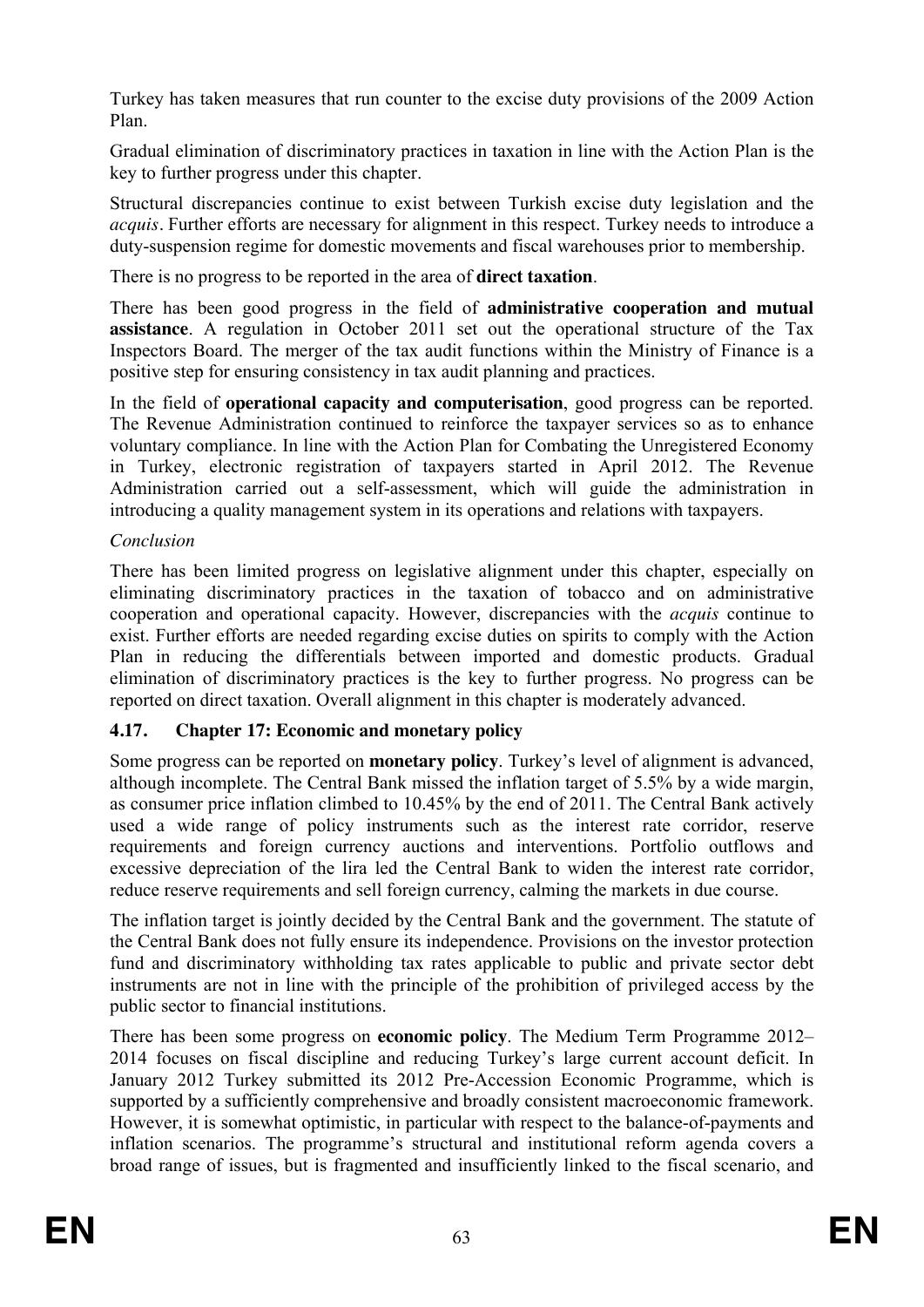only partly aligned with the reform requirements in view of the country's EU accession perspective. The capacity for economic policy formulation and coordination is adequate. In the area of economic policy, Turkey's overall level of preparedness is advanced.

## *Conclusion*

There has been some progress on economic and monetary policy. The Central Bank actively employed different instruments to ensure price and financial stability, albeit with mixed results. Alignment with the *acquis* remains incomplete, particularly regarding the full independence of the Central Bank and the prohibition of privileged access of the public sector to financial institutions. The capacity for economic policy formulation and coordination is adequate. Overall, Turkey's level of preparedness is advanced.

# **4.18. Chapter 18: Statistics**

Good progress can be reported on **statistical infrastructure**. TurkStat published the Official Statistics Programme for the period 2012–2016 and has embarked on a process of streamlining statistical production in line with the ESS vision. Based on recommendations from the peer review of May 2011 TurkStat developed instructions for access to micro-data, which is an important step towards better usability of statistical information. The government overhauled the institutional structure of TurkStat, which included establishing 500 new posts at the operational level, with a view to strengthening institutional capacity. Preparations in this area are already well advanced.

There has been progress in **classifications and registers**. TurkStat finalised the adaptation work for all classifications and published data according to the new NACE rev2. A detailed description for setting up the farm register and the methodology and organisational set-up for the collection of agriculture statistics is missing. Preparations in this area are advanced.

Good progress has been made on **sectoral statistics**. Studies on the revision of national accounts on the new base year and implementation studies for ESA2010 continued. Joint studies with the Ministry of Finance on excessive deficit procedure notification tables and government finance tables, and with the Central Bank and the Treasury on government securities flows were completed. TurkStat signed a protocol with stakeholders to improve agricultural statistics on crops. TurkStat carried out a population and housing census in 2011 using for the first time a combination of register based and survey data thus applying modern ways of data collection reducing burden on respondents. Initial results from the census have been published in January 2012 very soon after the census. Turkey still needs to submit key national account indicators together with documentation on the methodology used. Preparations in this area are moderately advanced.

# *Conclusion*

Good progress has been made in the area of statistics. Further progress is needed, particularly in national accounts, business statistics and in agriculture statistics. There is a good overall level of alignment with the *acquis*.

# **4.19. Chapter 19: Social policy and employment**

There has been no progress in alignment with the *acquis* in the field of **labour law**. In general, the high prevalence of undeclared work, particularly in small enterprises and in agriculture, continues to impede the effective application of the labour legislation in place.

The recruitment of staff to increase the administrative capacity of the Ministry of Labour and Social Security (MoLSS) has continued. The Ministry has also taken steps to combat child labour (*See also Political Criteria*).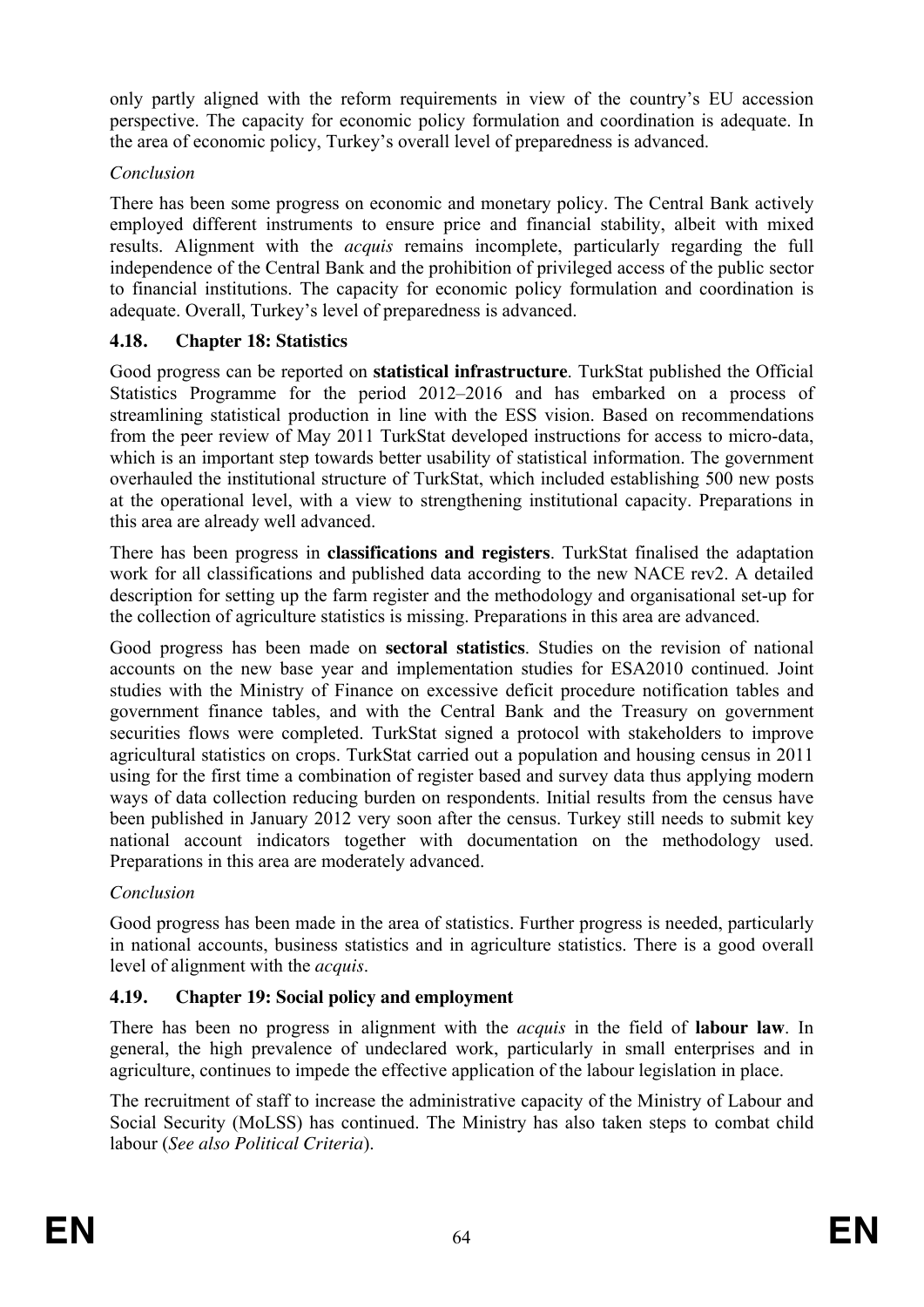In terms of legislative developments, there has been good progress in the field of **health and safety at work**. In June 2012 the Parliament approved legislation aiming to align with the EU Framework Directive on health and safety at work. However, the enforcement of the legislation remains a key challenge. Despite some capacity building efforts, the lack of engagement of social partners, the lack of awareness of employees and the negligence of employers result in poor health and safety conditions, particularly in the informal sector. The number and capacity of inspectors covering health and safety issues need to be stepped up. The official statistics, which do not take into account the informal sector, reveal that there were 62,903 occupational accidents in 2010, marginally less than in the previous year. Those in the construction sector score the highest in terms of fatal accidents and the total number of fatal accidents is well above the EU average. The data collection system for occupational accidents and diseases needs to become fully operational. Training and guidance activities targeting SMEs need to be intensified and expanded to all risky sectors nationwide.

There has been limited progress in the area of **social dialogue**. A new law on trade unions in the civil service was adopted in April 2012, leading to the first collective bargaining exercise in this sector. The final decision was taken through mandatory arbitration amid strong criticism of the public servants' trade union confederations. The law falls short of meeting EU and ILO standards.

The law on collective labour relations regulating the private sector is still pending parliamentary approval. High thresholds for entering into collective bargaining continue to significantly restrict the possibility of collective agreements and consequently impede the full exercise of the right to bargain collectively. Moreover, the lack of release of data on the number of workers in each sector by the authorities has prevented the conclusion of any new collective agreements for several months. Turkey excessively restricts the right to strike. In May 2012 the government adopted a law excluding also workers in the civil aviation sector from the right to strike. Following their protest against losing this fundamental right more than 300 airline workers were fired. Increasing the number of activities in which workers are deprived of this right takes Turkey a further step away from respecting full trade union rights in line with EU and ILO standards. Turkey also excessively restricts the right to establish or join trade unions as they cannot be set up along professional categories or in certain sectors, for example for civilian staff working for the Ministry of Defence.

As a result of the restrictive legislative provisions and difficulties in exercising trade union rights, the level of unionisation and the coverage of collective agreements remain very low, estimated at 8% of the registered waged workers. The Turkish Economic and Social Council has not convened since 2009.

There has been some progress on **employment policy**. The unemployment rate declined to 9% in 2011, and is in a downward trend following the vigorous recovery from the global crisis. Youth unemployment has fallen significantly over the past year, whereas the quality of employment still continues to be an issue. Overall employment and labour force participation have increased. However, regional disparities persist with regard to employment and participation rates, to the disadvantage of the southeast region. Women's low participation rate (28.8% in 2011), with marginal increases over the years, is still a concern.

ISKUR, Turkey's Public Employment Service, has continued to improve its staffing levels, particularly through recruiting job counsellors to provide individualised public employment services. In 2011, about 16% of the registered unemployed participated in activation measures. However, there are concerns that services are not reaching the most vulnerable groups. The limited coverage of and restrictive eligibility conditions for unemployment insurance remain to be addressed. *(See also Economic criteria)*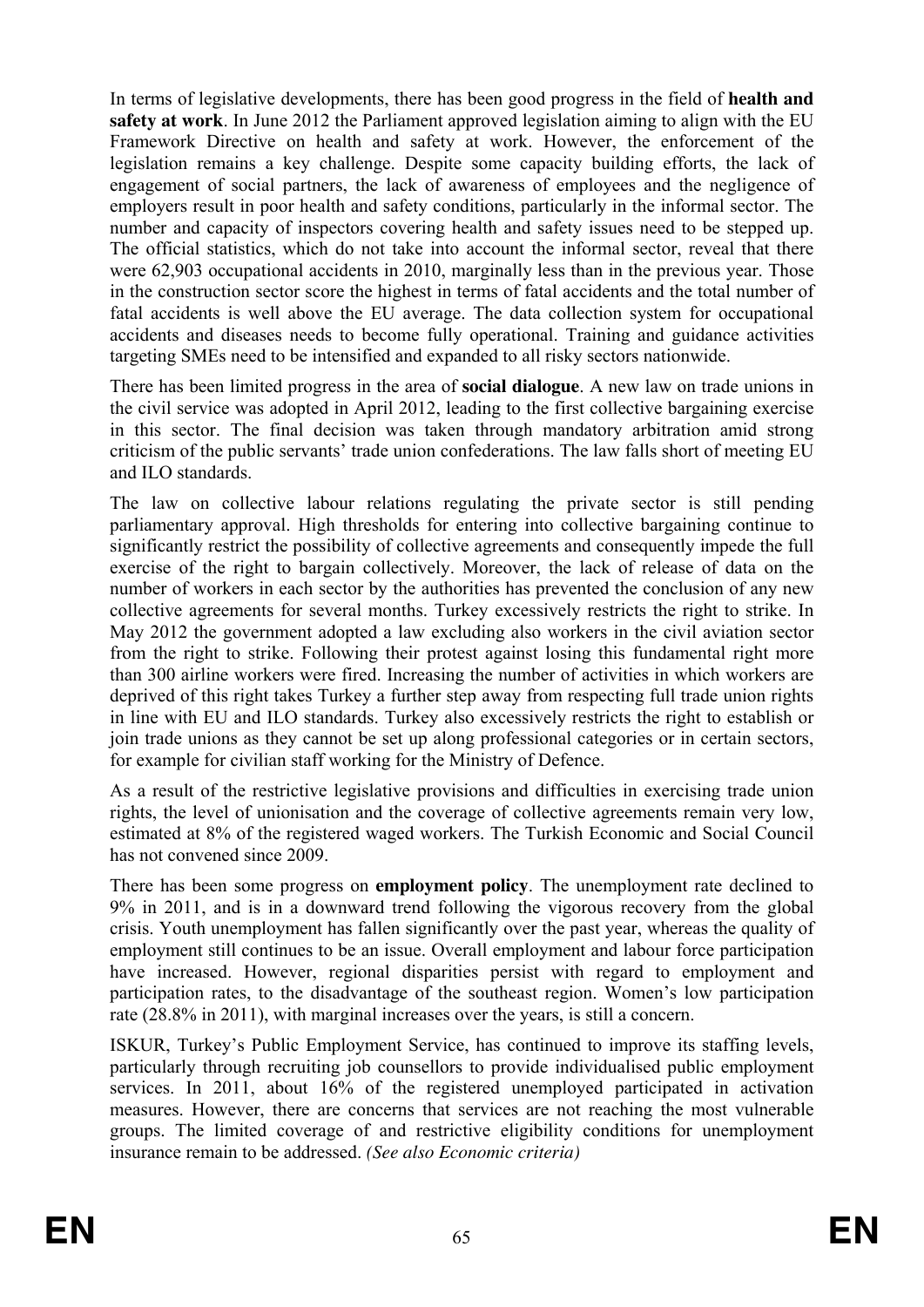Turkey has adopted a second Action Plan to Fight the Informal Economy (2011–2013). The Social Security Institution increased its efforts to promote registered employment and to identify undeclared work through various means. The ratio of undeclared workers to the total of all employed as measured by the Turkish Statistical Institute decreased by 3.3%, but it is still close to 40%. Monitoring and evaluation of the impacts of strategic measures is weak.

There is a need to provide independent evaluations on labour market policies, as well as on mechanisms such as the unemployment insurance and the wage guarantee fund. Policy debate between the EU and Turkey on employment policies has continued but needs to be more clearly structured and further enhanced.

Some progress can be reported as regards preparations for the **European Social Fund** (ESF). The MoLSS, the Operating Structure responsible for the management of the IPA Human Resources Development Operational Programme, has been accredited for tendering, contracting and financial management of relevant EU-funded operations. In 2011, no funds were lost through the automatic de-commitment rule. However, establishing an operations pipeline remains a challenge, increasing the risk of non-absorption of funds for the future. A more effective and sustainable monitoring and evaluation system needs to be established. Evaluation of completed operations in the fields of employment and education needs particular attention, taking into account the programme level indicators.

There has been little progress in the field of **social inclusion**. Efforts by the Ministry of Family and Social Policies to provide more efficient social services under a single roof have continued. However, a clear policy framework for social assistance and poverty alleviation has not yet emerged. The population continues to be exposed to a high risk of poverty, especially the rural population and children. In-work poverty also remains problematic. The linkages between social services and the public employment service need to be strengthened. The protocol of cooperation signed between relevant ministries is a positive step in this direction. Home-based care services for the disabled and the elderly are expanding. Increasing the employability of people with disabilities remains a challenge. Capacity to shape, implement, monitor and evaluate policies, including targeted policies to reach the most vulnerable, needs to improve. Policy debate between the EU and Turkey on social inclusion and social protection policies has continued but needs to be more clearly structured and further enhanced.

There has been some progress in the field of **social protection**. The number of people actively insured rose by more than 9% between May 2011 and May 2012. The coverage of the social security system rose from 84% to 86% in the same period. The mandatory General Health Insurance System fully entered into force as of January 2012. The new system extends the coverage of health insurance to the whole population, with contributions to be paid by the individual or the state, based on results of a means test. The 'green card' system, which was meant to cover citizens in poverty but prompted debates concerning fair distribution, is consequently abolished. However, the social security system has reported increasing deficits due, largely, to increased health expenditures. Efforts to register undeclared workers, to prevent under-declaration of salaries, and to boost the efficiency of the system, including through active ageing policies, need to be stepped up in order to tackle the deficit of the pension system. In general, Turkey achieved progress on the adequacy and sustainability of health insurance. Efforts should continue in this area and they need to be stepped up for the other pillars of social protection.

No progress can be reported with regard to **anti-discrimination**. The draft legislation does not address all grounds of discrimination covered by the *acquis*.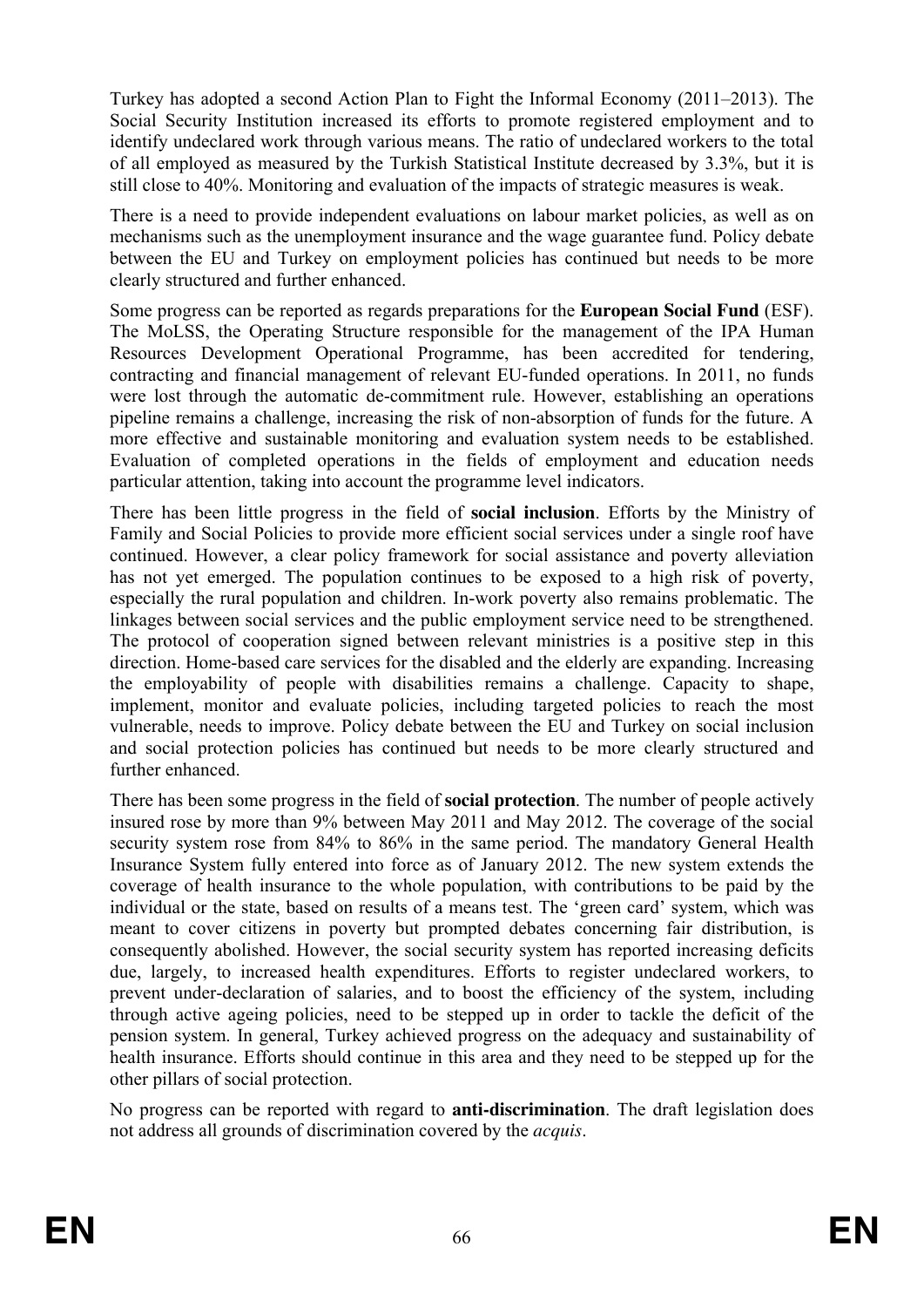There has been little progress in the field of **equal opportunities** between women and men. The Turkish labour law is not applicable to situations prior to the labour contract, increasing the risk of discrimination during recruitment, coupled with the lack of a complaint mechanism. There is a remarkable difference between the figures for men and women with regard to employment as an unpaid family worker, which is mostly prevalent in the agriculture sector. The female employment target in the draft national employment strategy (35%) is less than ambitious. Measures on improving the work-life balance are not fully in place, and the existing ones mainly focus on women rather than a gender mainstreaming approach. Full enforcement of the principle of equal pay for equal value of work needs to be stepped up, also in those sectors not covered by the labour law. The gender gap in trade union activity and in economic and political decision-making persists. More efforts are needed to combat honour killings, domestic violence and forced marriages. A full gender mainstreaming approach in policy and law-making has yet to be developed across the public administration. The equality body required by the *acquis* has not been created. Preparations in this area are at an early stage.

## *Conclusion*

Some progress, albeit uneven, has been achieved in the field of social policy and employment. Administrative capacity improved, social security coverage was extended and new legislation on health and safety at work and trade union legislation for public servants was adopted. However, trade union rights for workers and public servants still fall short of meeting the EU and ILO standards. Further efforts are needed to put in place a clear policy framework on poverty reduction, reduce labour market segmentation, combat undeclared work and increase employment rates of women and people with disabilities. Overall, legal alignment is moderately advanced.

# **4.20. Chapter 20: Enterprise and industrial policy**

Turkey made some progress with regard to **enterprise and industrial policy principles**. An Industrial Strategy and Action Plan (2011-2014) was adopted in 2011, thus meeting the key requirement for alignment in this area. Turkey reported an 85% success rate in implementing the actions planned in the strategy for the first year. This rate is based on the completion of activities but no impact assessment has so far been carried out.

In August 2012, the Coordination Council for Improvement of the Investment Environment (YOIKK) issued an Action Plan for 2012-2013. Turkey continued implementing the SME Strategy and Action Plan approved for 2011-2013. A large number of regulations were adopted in April 2012 in order to cut red tape in business start-ups. An amending law on land registry, published in May 2012, abolished the country-based reciprocity principle for natural persons. The list of eligible countries whose citizens can purchase real estate in Turkey remains to be decided by the government. After revisions, the draft Turkish Commercial Code entered into force on 1 July 2012. Turkey completed the assessment process for the Small Business Act together with the Western Balkans and the EU, with successful results particularly on small entrepreneurship and responsive administration. In order to promote entrepreneurship culture in society, Turkey established an Entrepreneurship Council consisting of business NGOs and Ministries.

Some progress was made with respect to **enterprise and industrial policy instruments**. In order to facilitate SMEs' access to finance, the capital structure of the Guarantee Fund Corporation was improved and its branches expanded. The number of technology development zones increased to 43 in 2011, of which 32 are currently operational. These zones host a total of 1,730 companies with more than a thousand new R&D projects carried out in 2011. However, no new patent registration has been facilitated within these zones. The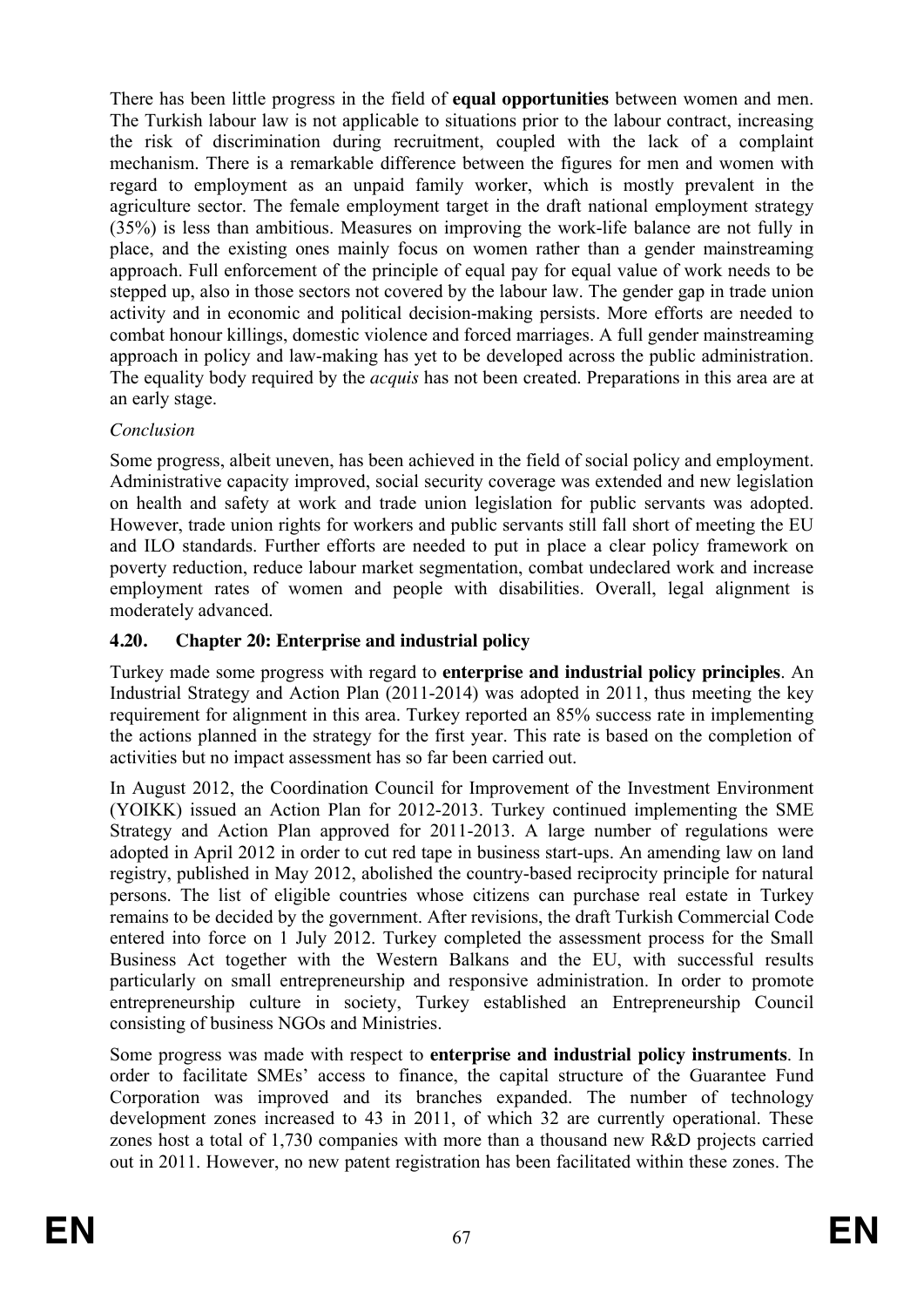Ministry of Science, Industry and Technology continued its Industrial thesis (SAN-TEZ) and Techno-initiative capital support programmes. The Scientific and Technological Research Council of Turkey (TÜBİTAK) is now affiliated to the Ministry of Science, Industry and Technology and is expected to further bridge the gap between scientific research and industrial development. Turkey provided support totalling  $\epsilon$  153 million to Turkish enterprises in 2011 and 2012 for R&D and innovation projects. The Supreme Council on Science and Technology issued 8 new decrees in December 2011 setting targets and priorities for the national innovation system, the development of innovation and R&D tools for entrepreneurs, the integration of entrepreneurial training into the whole education system starting from basic education, supporting the start-up of R&D-intensive companies and increasing national patent applications.

KOSGEB, the SME Development Organisation, continued supporting Turkish SMEs under five different programmes according to a project-based approach. KOSGEB disbursed a total of about  $\epsilon$  80 million in 2011 for these programmes, excluding interest-rate subsidy operations. Its budget has been considerably increased for 2012 so that it can have a greater outreach. In addition, Turkey continued providing loan programmes for SMEs via various banks with interest rate subsidy support from KOSGEB and via Halkbank. The total portfolio disbursed in 2011 under these loan programmes was about  $\epsilon$  8.8 billion. Turkey continued to participate in the EU Entrepreneurship and Innovation Programme and is an active member of the Enterprise Europe Network. Turkey won a prize at the Enterprise Europe Award with a project on promoting the entrepreneurial spirit. Turkey performs well by developing measures to promote opportunities for SMEs in the framework of the Competitiveness and Innovation programme.

Some progress has been made in **sector policies**. The Ministry of Science, Industry and Technology adopted sector strategies on chemicals, ceramics, iron and steel and non-ferrous metals. Turkey adopted an Export Strategy and Action Plan in June 2012.

### *Conclusion*

Turkey has made progress in the area of enterprise and industrial policy principles and instruments and in the adoption of sectoral strategies. Turkey has a sufficient level of alignment in this area.

# **4.21. Chapter 21: Trans European Networks**

There has been some progress in the area of **transport networks**. The Trans-European Transport Network (TEN-T) in Turkey has been defined according to the new TEN-T rules and was included in the revised EC proposal on TEN-T guidelines. Furthermore, priority projects and data on infrastructure have been included in the TENtec information system TEN-T guidelines.

Some progress can be noted in the area of **energy networks**. In gas, negotiations between the Nabucco Company and the Azeri Shah Deniz II Consortium continued for the Nabucco West project, while technical work on the Poseidon gas pipeline linking the Turkey-Greece gas pipeline to Italy was also in progress. In June 2012 the Turkish and Azerbaijani partners signed a contract to set up a project company to build the Trans-Anatolian natural gas pipeline (TANAP). Subsequently an intergovernmental agreement was signed by the authorities from both countries, followed by a contract between TANAP Co and the Turkish government on the rights and obligations of the parties to implement the project. These agreements provide the project company with the legal basis to build the pipeline.

As regards electricity networks, links are in operation with Bulgaria, Greece, Syria, Iran, Azerbaijan and Georgia. Two new 400 kV transmission lines between Turkey and Georgia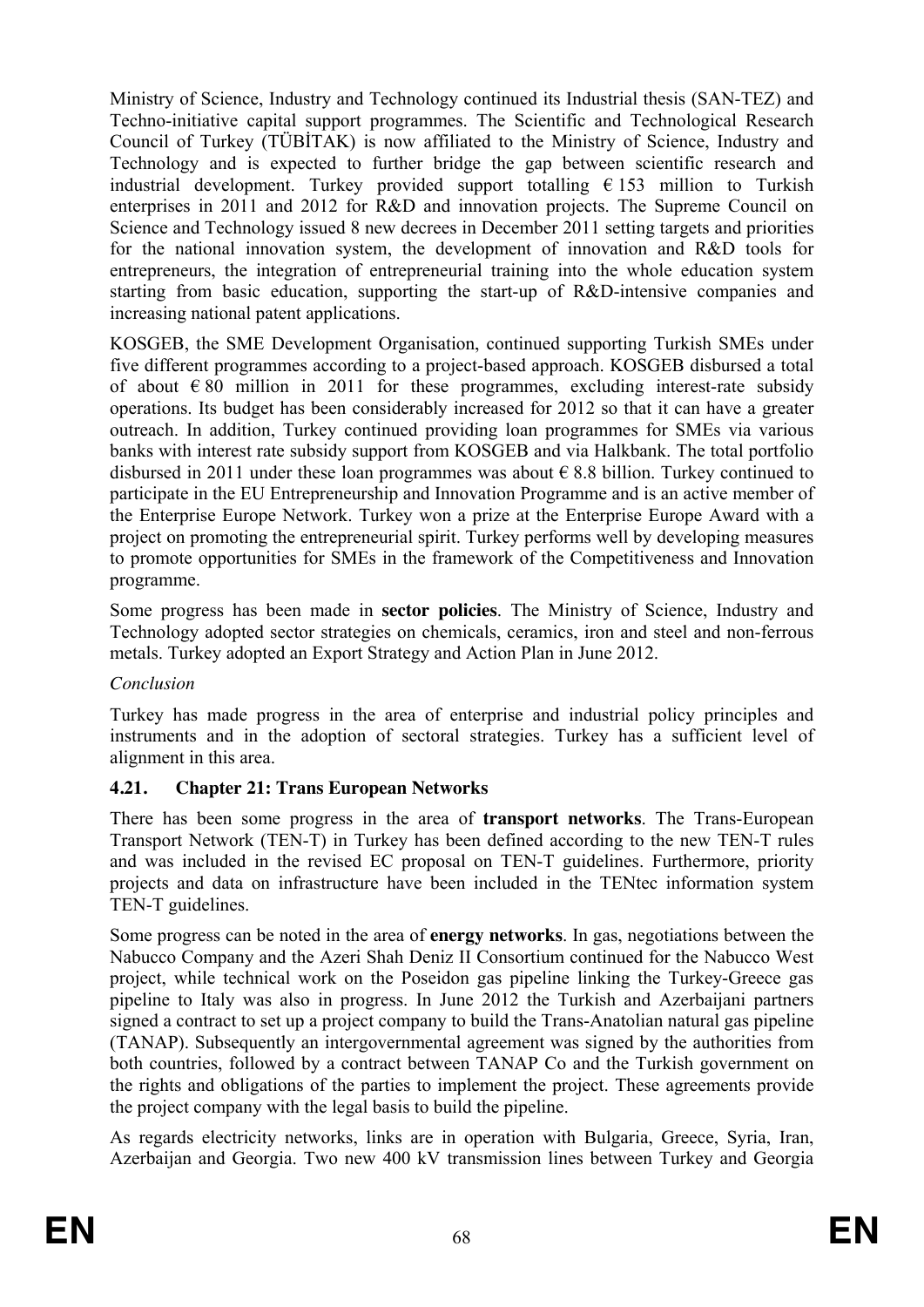and between Turkey and Iran are under construction. Additional new lines between Turkey and Georgia, Iran, Syria and Iraq are in the planning phase. Preparations for Turkey's synchronisation with the European Network of Transmission System Operators for Electricity (ENTSO-E)'s Continental European Synchronous Area are at an advanced stage, targeting completion in autumn 2012.

### *Conclusion*

Turkey has made some progress in the area of trans-European networks. Some progress can be reported on transport and electricity energy networks. However, continued efforts are needed for gas interconnections and the implementation of the Southern Gas Corridor. Overall, the alignment is advanced in this area.

## **4.22. Chapter 22: Regional policy and coordination of structural instruments**

Some progress was made with regard to the **legislative framework**. As part of the general reorganisation of the public administration, several by-laws were adopted on restructuring the Ministry of Transport (MoT), the Ministry of Environment and Forestry (MoEF), the Ministry of Industry and Trade (MoIT) and the Ministry of Labour and Social Security (MoLSS). These by-laws provide the legal basis for establishing the units for coordination and programming, budgeting, tendering, contracting, execution, financial management and supervision of EU co-funded project activities. Following this restructuring the Prime Minister's circular on IPA coordination was amended accordingly.

Some progress was made with regard to strengthening the **institutional framework**. The restructuring of the public administration also had an effect on several of the Operating Structures (OSs). In the case of MoEF and MoIT, as a result of restructuring, the responsibilities of the Operating Structure were taken over by the newly established ministries: the Ministry of Environment and Urbanisation (MoEU) and the Ministry of Science, Industry and Technology (MoSIT) respectively. Following the restructuring, the National Authorising Officer and the Audit Authority provided confirmation that the accreditation criteria for proper functioning of the management and control system were still fulfilled.

Some progress was made as regards **administrative capacity** in all IPA institutions responsible for the IPA Regional Development and Human Resources Development components (IPA Components III and IV respectively). During the restructuring of the public administration, a by-law concerning improvement of the remuneration system for the staff employed in IPA projects was adopted.

In January and February 2012, MoLSS and MoSIT respectively qualified through a Commission decision for taking over procurement and contracting functions from the Central Finance and Contact Unit (CFCU) for the Human Resources Development Operational Programme (HRDOP) and for the Regional Competitiveness Operational Programme (RCOP). Preparations at the Ministry of Transport, Maritime Affairs and Communication for taking over procurement and contracting functions were also speeded up for the Operating Structure in the area of Transport under IPA Component III.

Training and the provision of technical assistance to strengthen all institutions involved in the implementation of IPA has continued. Further increasing the institutional capacity of the Operating Structures is necessary to ensure better quality and better performance of supported interventions as well as speedier implementation.

With regard to **programming** and programme implementation, some progress was made in the identification, preparation and appraisal of projects under IPA Components III and IV. A pipeline of quality and mature projects has been presented in the transport and the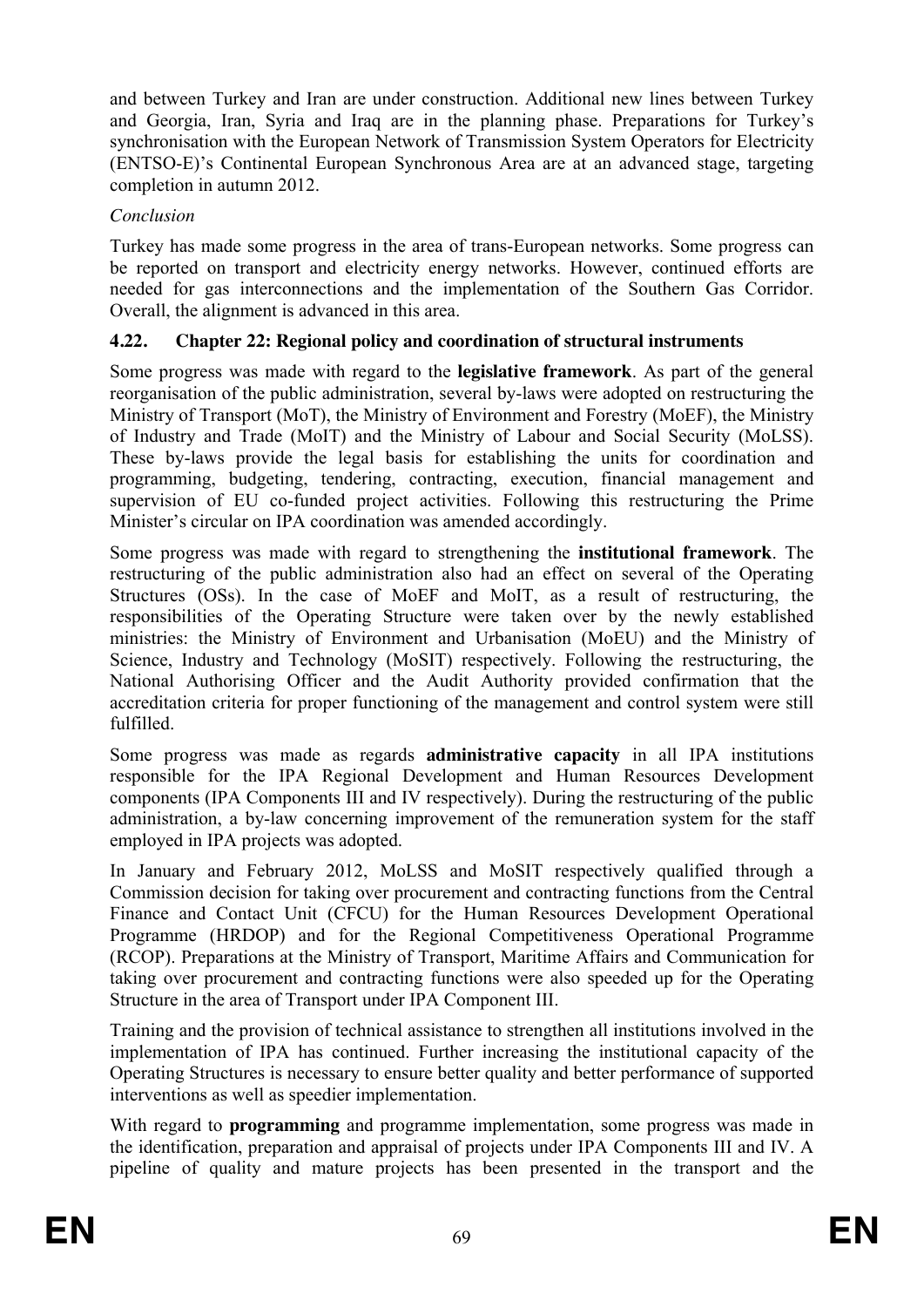environment sector under IPA Component III. Some progress was made in the preparation of tender documents, publication of tenders and contracting; however, risks for the absorption of funds remain.

The preparations continued on the National Strategy for Regional Development (NSRD), which aims to create a general framework and guidance for the regional and local plans and strategies. The Regional Plans have been prepared for all 26 NUTS II regions under the coordination of all Development Agencies.

Some progress was made in the area of **monitoring and evaluation**, although monitoring of programmes under IPA Components III and IV is still in the early stages due to the fact that implementation is currently limited. The Integrated Monitoring Information System has been further developed and is now partly operational. The Sectoral Monitoring Committees of IPA Components II, III and IV have continued to meet as scheduled. A number of interim evaluations were carried out in 2011. However, evaluation capacity needs to be further strengthened within IPA bodies, among other things to ensure that evaluations ultimately serve both accountability and programme management purposes.

In the area of **financial management, control and audit**, some progress was made. The Central Finance and Contract Unit (CFCU) has delivered training in the area of rejection rate tracking and reporting, and shared its methodology with the ministries designated as Operating Structures for IPA Components III and IV. A by-law was adopted in 2011 which ensures that the Audit Authority also has a legal basis for auditing EU-funded projects in particular in line with the Framework Agreement and Financing Agreements and with the international audit standards. However, implementation of the action plan addressing the weaknesses in the management and control systems needs to be more effective.

## *Conclusion*

Some progress was made in the field of regional policy and coordination of structural instruments. Although the institutional framework for implementing IPA Regional Development and Human Resources Development components has been strengthened and the Operating Structures for the Regional Competitiveness, Environment and Human Resources Development Operational Programmes have obtained accreditation for the tendering, contracting and financial management functions, there is still a need for further strengthening of the administrative capacity of the IPA institutions in order to speed up the programme implementation process, improve its quality and avoid loss of funds. Preparations in this area are not very advanced.

# **4.23. Chapter 23: Judiciary and fundamental rights** *(See also Political criteria)*

Some progress has been made in the reform of the **judiciary**. The 2009 Judicial Reform Strategy, whose objectives were achieved to a large degree, is being revised. It is expected to focus on efforts to speed up judicial procedures, further reform of the military justice system, alternative dispute resolution, disadvantaged groups, and international relations in judiciary matters with the emphasis on the case law of the European Court of Human Rights and related training. The review of the strategy was carried out with the participation of all stakeholders, the Turkish legal community and civil society.

As regards the *independence* of the judiciary, the High Council of Judges and Prosecutors published 34 circulars related to the work of judges and prosecutors and organised in-service training and meetings with stakeholders, encouraging their participation in discussions and workshops on the judiciary as a whole.

However, criticisms of the legislation on the High Council of Judges and Prosecutors referred to in last year's progress report, e.g. the role given to the Minister of Justice, have not been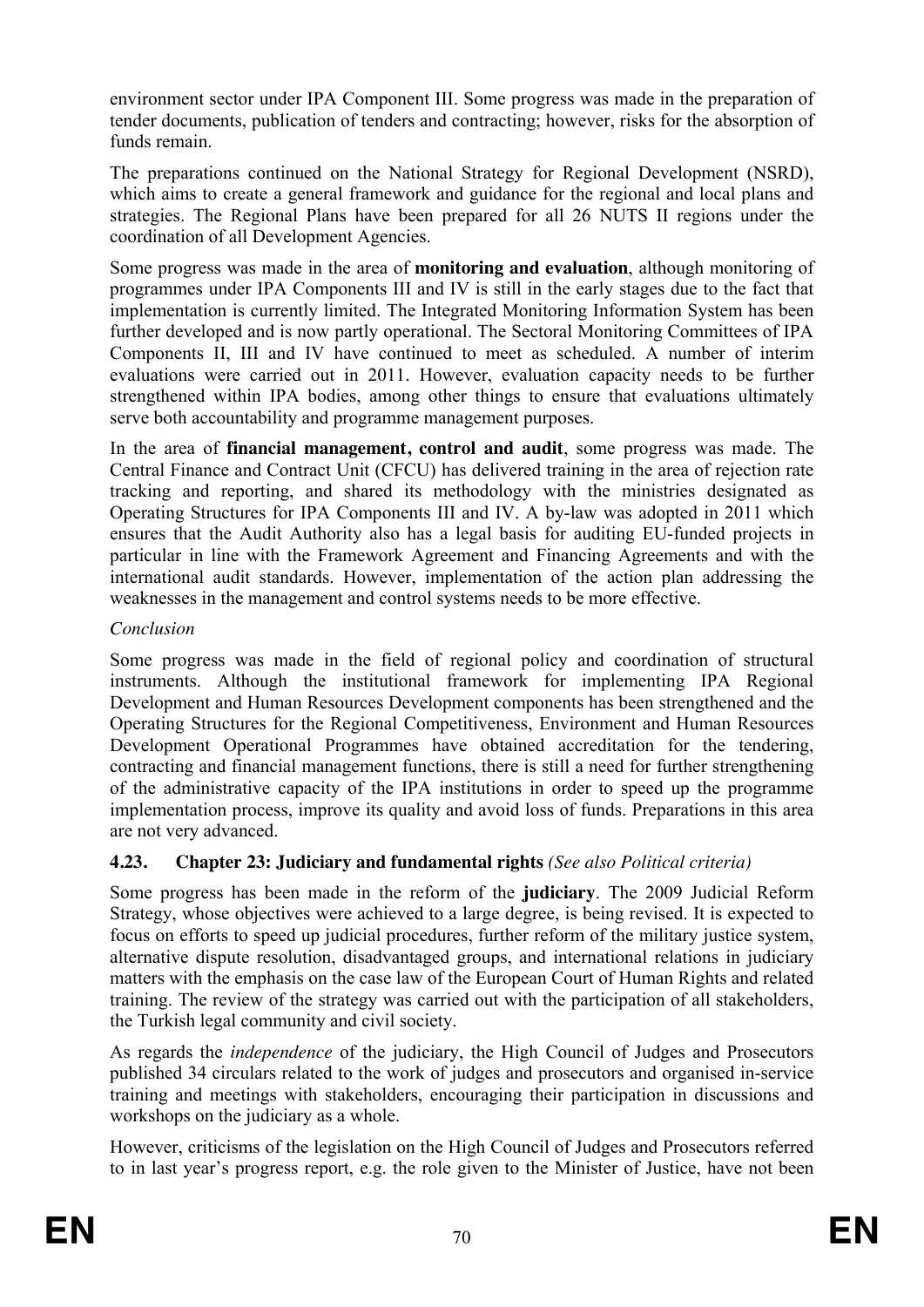addressed. There was concern that decisions to suspend prosecutors in the Deniz Feneri case reflected pressure from the executive. The polarised political atmosphere was reflected in opposition accusations that the government was controlling the judiciary.

With regard to *impartiality,* the individual application procedure introduced by the 2010 constitutional amendments and the Law on the Constitutional Court of 2011 enter into force in September 2012. The Ministry of Justice is drafting a Human Rights Action Plan. A draft law providing for the establishment of a commission on long trials is on parliament's agenda.

Criticisms of the legislation on the Constitutional Court referred to in last year's progress report have not been addressed. Prosecutors do not have their offices in parts of courthouses separate from judges, they are not required to enter and leave the courtroom by a different entrance from judges and in court they do not sit at the same level as lawyers. This continues to cloud perceptions of the impartiality of judges.

With regard to the *efficiency* of the judiciary, amendments to the Laws on the Court of Cassation and the Council of State aiming at tackling their backlog of cases started to generate positive results. Legislation adopted on speeding up judicial services resulted in improvements at first-instance courts' level, as well. A third judicial reform package was adopted in July. It includes amendments to a number of laws and aims to speed up judicial procedures further.

However, the Ministry and the High Council have yet to develop benchmarks to monitor and assess the performance of the courts, the length of court proceedings and the efficiency and effectiveness of the judicial system. Further efforts are needed to comply with ECtHR caselaw on access to a lawyer and to improve the system of legal aid.

The Regulation on the Judicial Police adopted in 2005 under Article 167 of the Criminal Procedure Code has not been implemented according to European standards so there are no judicial police units attached to prosecution offices. Prosecutors rely on police units working for the Ministry of the Interior and have yet to develop their capacity to guide police investigations effectively and keep strict control over police activity.

The third judicial reform package relates also to the Turkish criminal justice system. Overall, it includes steps in the right direction of guaranteeing procedural rights. However, it neither sufficiently revises problematic areas related to the administration of justice and protection of fundamental rights nor does it address issues related to definitions of criminal offences in the law.

In practice, concerns have been expressed as regards the criminal justice system and, in particular, the Serious Crimes Courts. These focused on the defence's limited access to the prosecution file, on decisions to arrest or continue to detain suspects, and on the length of pretrial detention. Alternatives to pre-trial detention are not sufficiently applied. Turkey lacks an effective domestic remedy to ensure that applicants are heard and to offer them the opportunity to challenge the lawfulness of their pre-trial detention with reasonable prospects of success. There have been concerns over the quality of the indictments and of the indictment process. Leaks of information, evidence and statements continued to give rise to concerns. In some cases there have been concerns that cross-examination in criminal trials is not carried out properly. Judges and prosecutors have been given no training in cross-examination.

The regional courts of appeal which, by law, should have been in operation by June 2007 have not been established yet.

Limited progress was made on **anti**-**corruption policy**, with some developments on incrimination and improved transparency in the financing of political parties. The third judicial reform package includes amendments to provisions on corruption in the Criminal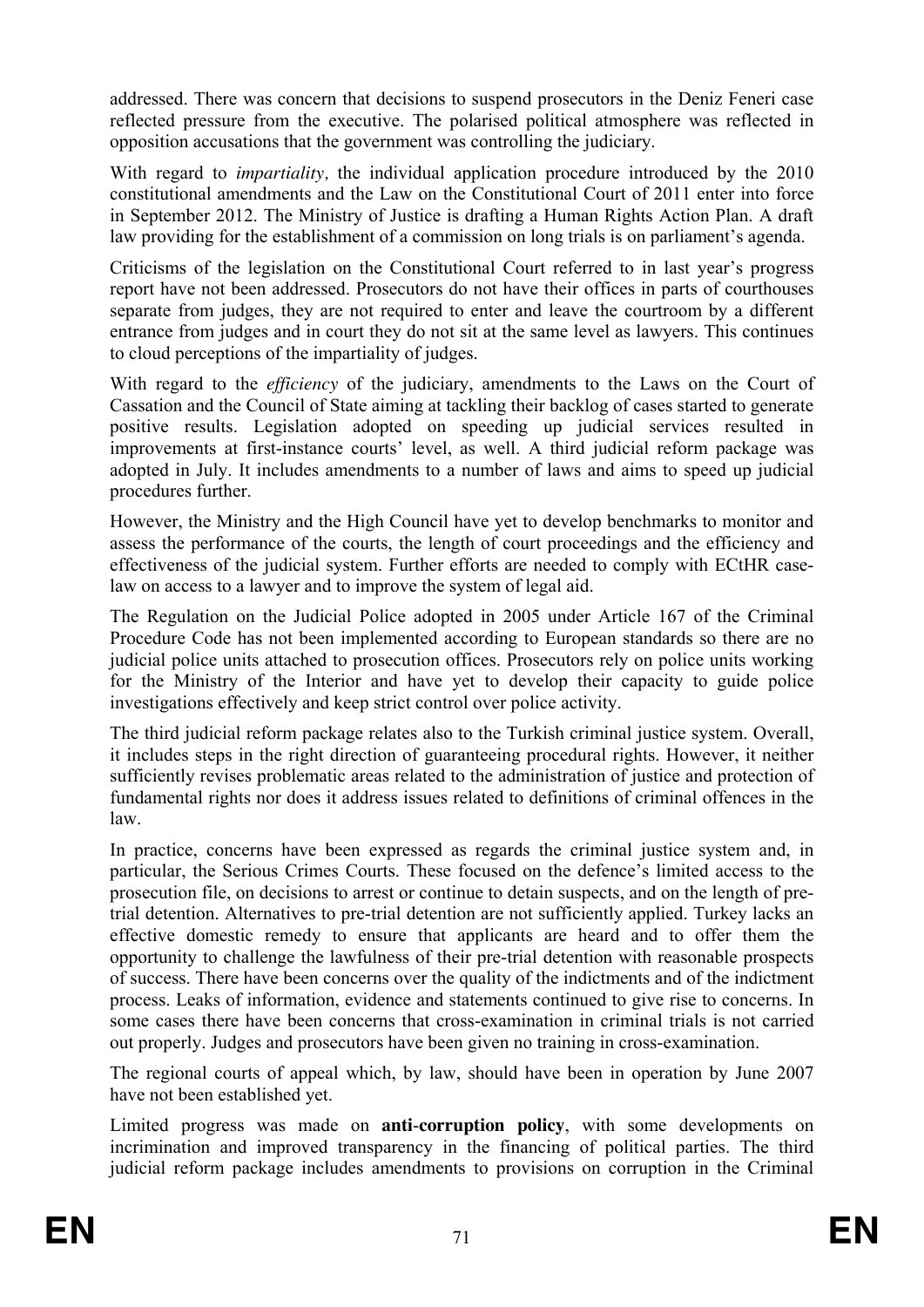Code, redefining and extending the scope of bribery as an offence, in line with recommendations by the Group of States against Corruption (GRECO). The Law on Presidential Elections of January introduced strict rules on the transparency of election financing for presidential candidates. A 2011 amendment reinforced capacity for auditing political financing.

However, legal loopholes related to the financing of politics continued to be a concern. The auditing of political parties remained weak and there was no legal framework for auditing election campaigns or the financing of individual candidates other than in the case of presidential elections. There were not enough checks on assets declared by political figures and public officials. No progress was made on limiting the immunity of Members of Parliament and senior public officials in corruption-related offences. GRECO recommendations are yet to be fully implemented. The implementation of the National Anti-Corruption Strategy requires greater political engagement and broader civil society participation. A track record of investigation, indictment and conviction related to corruption cases has not yet been established.

There has been very limited progress as regards **fundamental rights**.

The establishment of an Ombudsman institution is an important step in safeguarding the rights of citizens and ensuring accountability of the public administration. A law establishing the Turkish National Human Rights Institution was adopted by parliament. The law does not comply fully with the UN Paris principles on human rights institutions, in particular as regards the independence of the proposed body. It was not discussed with stakeholders, nor does it in any way reflect the concerns and proposals of national and international experts. *S*ome progress was made on the observance of international human rights law, notably through the efforts of the Ministry of Justice and the parliament's Human Rights Inquiry Committee. A number of reforms to strengthen human rights structures are still awaited.

As regards *prevention of torture and ill-treatment*, despite the positive downward trend in reports of torture and ill-treatment in places of detention, law enforcement officers continued to resort to force and, particularly in unofficial places of detention, this is cause for concern. There was little progress on tackling *impunity***.** Mass graves discovered in the south-east have not been adequately investigated. There is a significant backlog of judicial proceedings concerning allegations of excessive force or procedural errors, with priority seemingly given to counter-allegations lodged by the security forces.

The overcrowding of *prisons* remains problematic, with a serious impact on sanitation and other physical conditions. An overhaul of the complaints system in prisons is overdue. Medical treatment and the conditions in which juveniles are held require special efforts.

Limited progress has been made on *access to justice*. The scope and quality of legal aid is inadequate. There is no effective monitoring mechanism that would remedy long-standing problems.

An increase in violations of *freedom of expression* has given rise to serious concerns, and freedom of the media continued to be further restricted in practice. The legal framework, especially as regards organised crime and terrorism, and its interpretation by the courts leads to abuses. Together with pressure on the press by state officials and the laying off of critical journalists this has led to widespread self-censorship. Frequent website bans are cause for serious concern and there is a need to revise the law on the internet.

Little progress was made on *freedom of assembly and freedom of association*. Where demonstrations took place without official consent there were cases of violence and disproportionate use of force by the security forces, especially where the demonstrations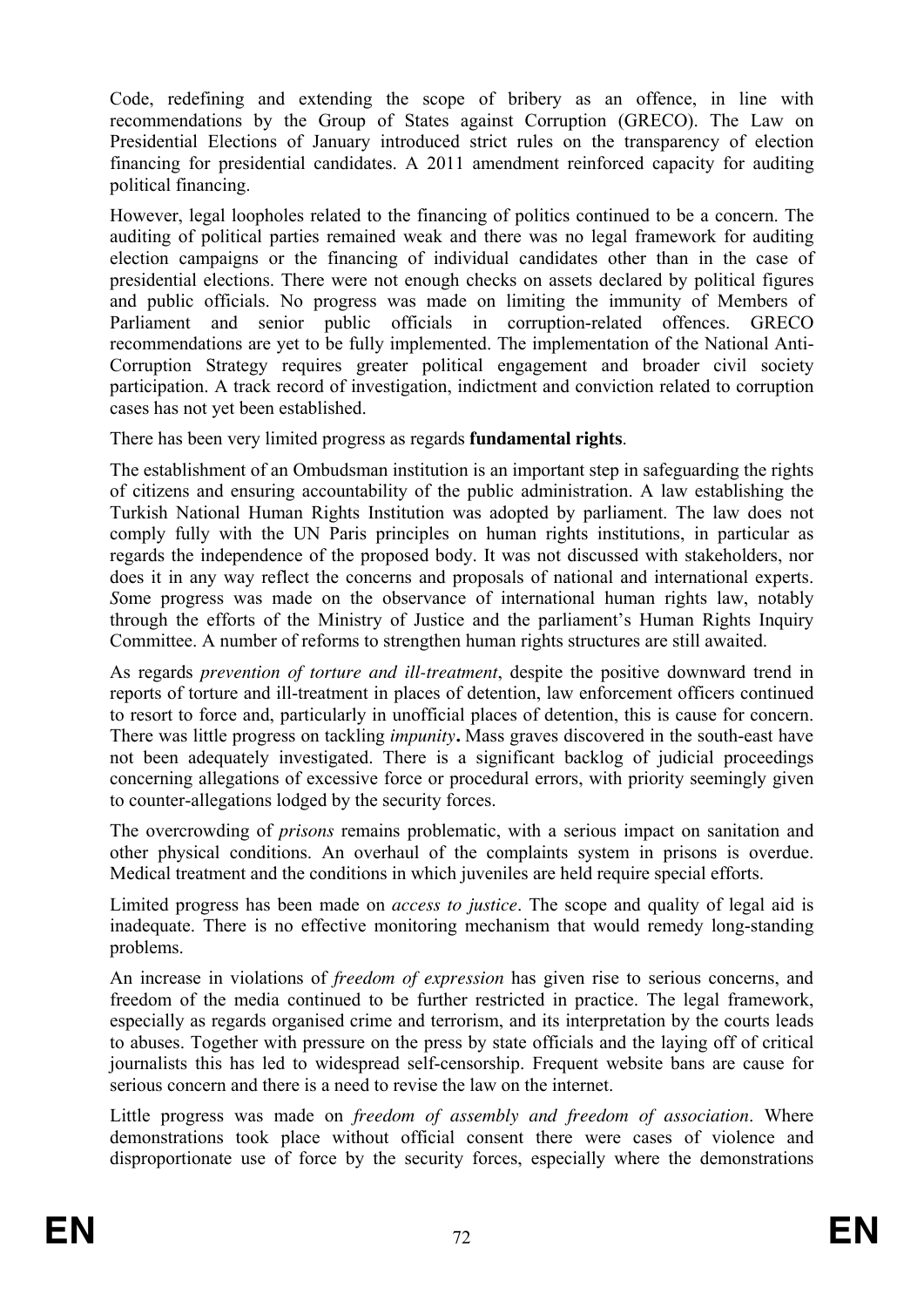related to the Kurdish issue. There is a need to revise the law on demonstrations and meetings. There is also a need to revise legislation on fundraising for civil society organisations to help strengthen civil society. Legislation on civil servants' trade unions and collective bargaining was amended. However, the new legislation is not fully in line with EU standards and International Labour Organisation conventions, especially with regard to collective bargaining, dispute settlement, and the right to strike, in relation to public servants. There is no sustainable mechanism for the participation of civil society in policy making. There were no developments regarding legislation on political parties.

Limited progress was made on *freedom of thought, conscience and religion*. There has been some progress on conscientious objection in terms of applying the case law of the European Court of Human Rights. Dialogue with the non-Muslim religious communities continued. However, members of minority religions and indeed those of no faith were subject to threats from extremists. A legal framework in line with the European Convention on Human Rights has yet to be established, so that all non-Muslim religious communities and the Alevi community can function without undue constraints.

Some progress was made on *women's rights and gender equality*. The Law on the Protection of Family and Prevention of Violence against Women is an improvement on previous legislation, protecting family members and those in relationships outside marriage from violence. The procedures for urgent cases are particularly positive, as was the inclusive consultation exercise undertaken by the authorities with civil society, even if nongovernmental organisations are critical of certain last-minute amendments to the text. However, substantial efforts are needed to turn this new law, and earlier legislation, into political, social and economic reality. The law needs to be consistently applied across the country. There is a need for greater involvement of and participation by women in employment, policy-making and politics. Girls' school enrolment and drop-out rates need to be monitored. The issue of early and forced marriages remains a concern.

With respect to *children's rights*, efforts are needed in all areas, including education, combating child labour, health, administrative capacity and coordination. In general, more preventive and rehabilitative measures need to be taken for juveniles. Detained children are not held in appropriate conditions and additional juvenile courts need to be created in line with the legislation in force.

Little progress was made as regards the *socially vulnerable and/or persons with disabilities*. Implementation of the Strategy Paper on Accessibility and the National Action Plan was limited. Home-based care services for the disabled and the elderly were expanded. A protocol was signed to promote entrepreneurship for people with disabilities. Efforts to increase employment in the public sector continued. However, a national monitoring mechanism to implement the UN Convention on the Rights of Disabled Persons and the corresponding optional protocol is still not in place. The principle of positive discrimination for the disabled is not properly reflected in policy measures. In practice, the employability of persons with disabilities both in public and private sectors needs to be further promoted. Official and reliable data and research on persons with disabilities and mentally ill persons is lacking, which is a barrier to informed policy-making. Difficulties in access to education, health, social and public services by persons with disabilities continued. Physical barriers to access are widespread. There is still no independent body to monitor and inspect mental health institutions.

No progress has been made on *anti-discrimination policies*. Comprehensive antidiscrimination legislation has not been adopted. The current legal framework has not been harmonised with the EU *acquis*. LGBT persons continued to suffer discrimination and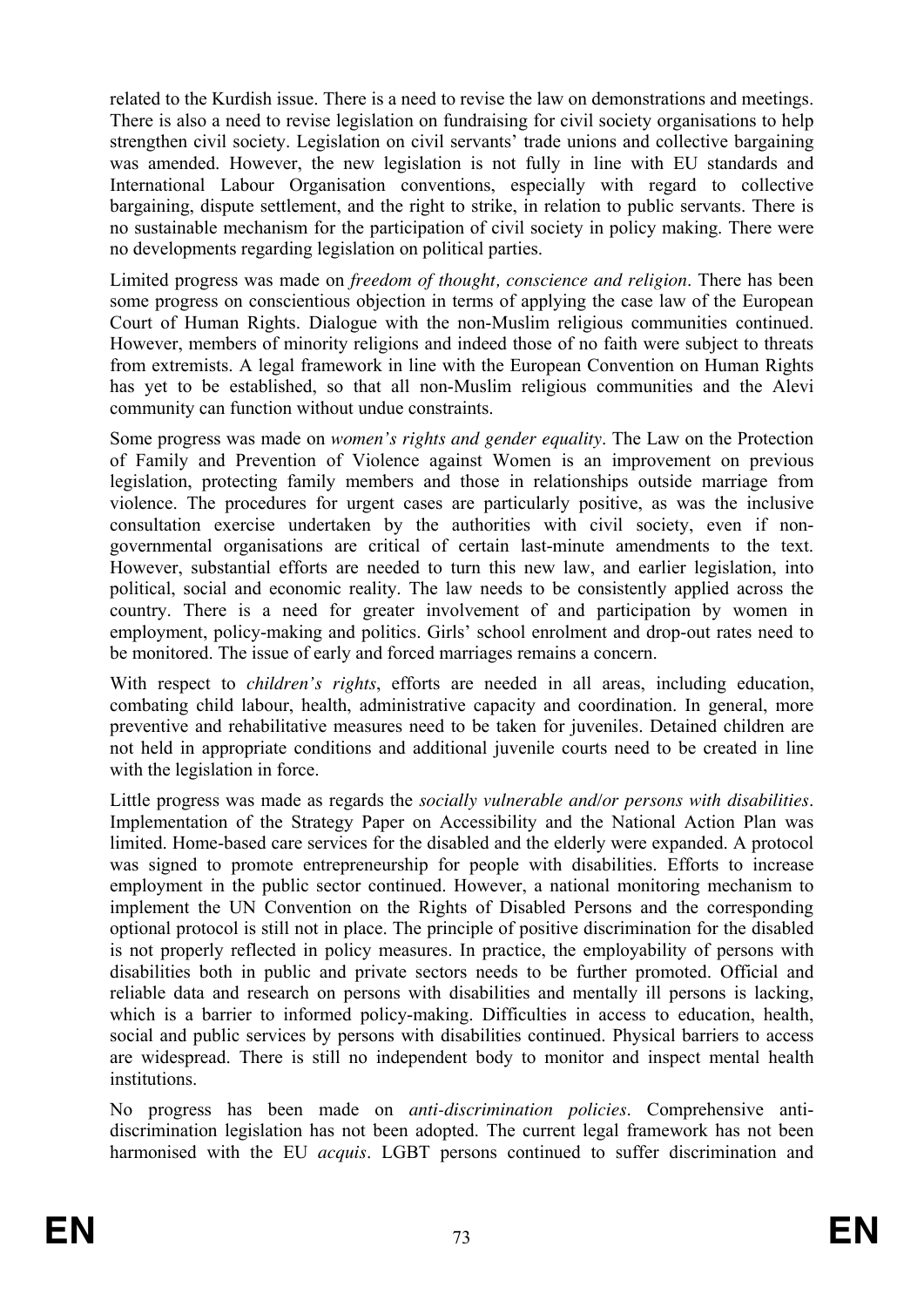intimidation and often lost their jobs or were the victims of violent crime. A number of court cases and judicial proceedings are in progress. The BDP's draft proposal to eliminate discrimination and regulate the headscarf issue was rejected in the TGNA.

There has been progress on *property rights*, with the adoption of legislation amending the 2008 Law on Foundations. Implementation continues. However, the current legislation still does not cover fused foundations or properties confiscated from Alevi foundations. Council of Europe [Resolution 1625](http://assembly.coe.int/Main.asp?link=http://assembly.coe.int/ASP/Doc/RefRedirectEN.asp?Doc=%20Resolution%201625) (2008) on Gökçeada (Imvros) and Bozcaada (Tenedos) still needs to be implemented. The ongoing cases against the Mor Gabriel Syriac Orthodox monastery give rise to concerns. Turkey needs to ensure that the property rights of all non-Muslim religious communities and others are fully respected.

As regards *respect for and protection of minorities and cultural rights*, Turkey has made some progress on rights of persons belonging to minorities, especially regarding the restitution of some of the properties of non-Muslim minorities. Although for the first time representatives of minority groups, not limited to those minorities recognised by the Lausanne Treaty, were invited to parliament to express their views on a new constitution, Turkey's approach to minorities remained restrictive. Full respect for and protection of language, culture and fundamental rights, in accordance with European standards, has yet to be fully achieved. Turkey needs to make further efforts to enhance tolerance and promote inclusiveness vis-à-vis minorities. As regards cultural rights, restrictions remain on the use of languages other than Turkish in political life, in contacts with public services and in prisons. The legal framework for the use of languages other than Turkish is open to restrictive interpretation and any flexibility allowed is inconsistently applied. A comprehensive policy to address the situation of the Roma is needed. There is a need for revision of existing legislation and the establishment of protection mechanisms or specific bodies to combat racism, xenophobia, anti-Semitism and intolerance. There is a specific need for legislation to tackle hate speech and hate crimes.

With regard to respect for private and family life and, in particular, the right to *protection of personal data,* Turkey needs to align its legislation with the data protection *acquis* and set up a fully independent data protection supervisory authority. Turkey also needs to ratify both the CoE Convention for the protection of individuals with regard to automatic processing of personal data (CETS No 108) and the additional protocol to it on supervisory authorities and trans-border data flow (CETS No 181). The absence of data protection legislation hampers operational cooperation between police and judicial authorities and on counter-terrorism.

## *Conclusion*

Overall, some progress has been made in the area of the judiciary following the adoption of the third judicial reform package, which introduces a number of improvements into the Turkish criminal justice system. However, the reforms failed to address core shortcomings. Further efforts are needed with regard to the independence, impartiality and efficiency of the judiciary, including the criminal justice system and the large backlog of serious criminal cases. The participation rate of women in the judiciary needs to be improved. Limited progress was made on anti-corruption, with some developments on incriminations and transparency in the financing of political parties. The implementation of the National Anti-Corruption Strategy requires greater political engagement. As regards fundamental rights, laws establishing an ombudsman institution and a national human rights institution were adopted. The situation regarding the respect for fundamental rights continues to be the source of serious preoccupation, notably stemming from the wide application of the legal framework on terrorism and organised crime, which leads to recurring infringements of the right to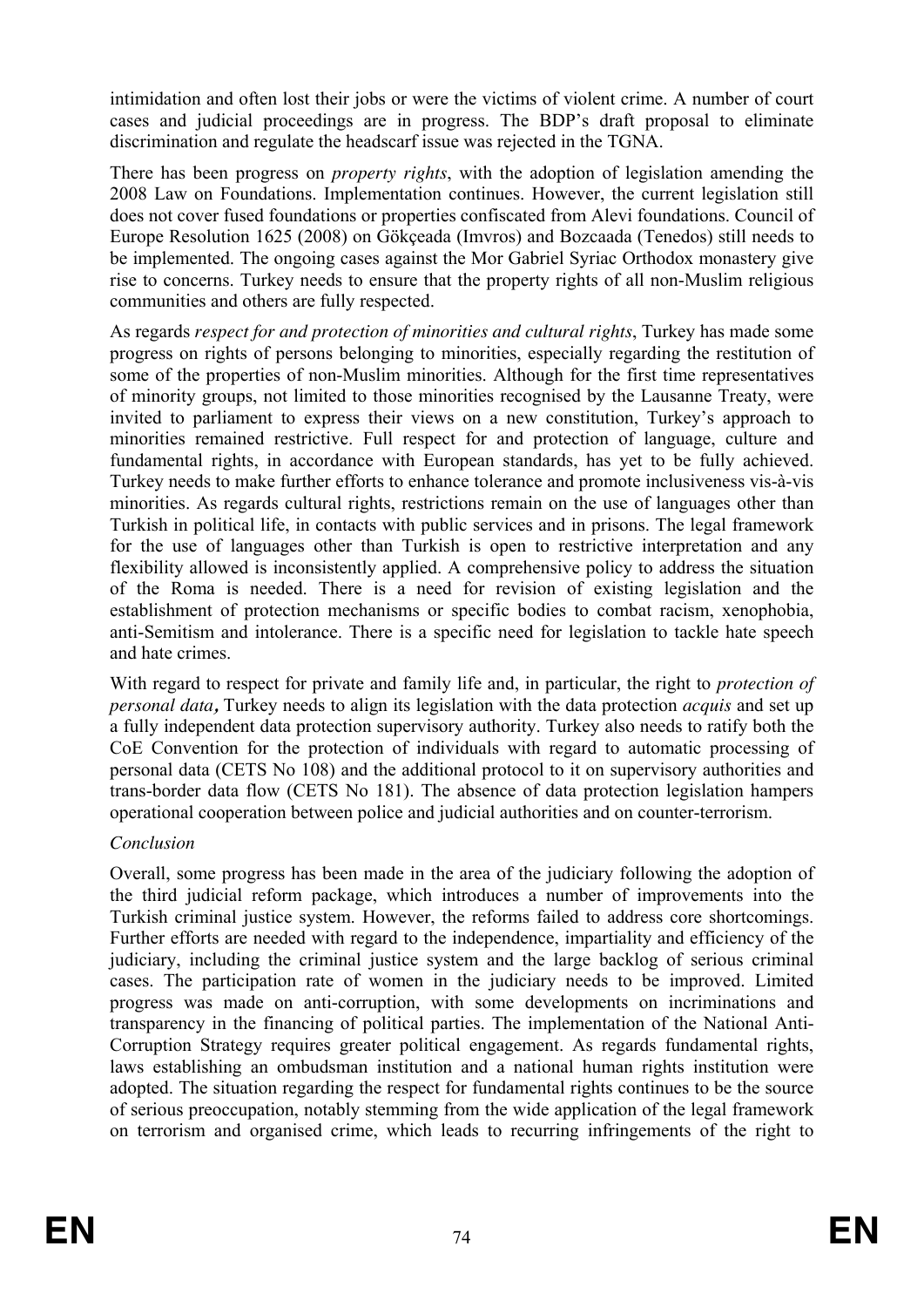liberty and security, of the right to a fair trial and of the freedom of expression, assembly and association.

# **4.24. Chapter 24: Justice, freedom and security**

Limited progress can be reported in the area of **migration**. The Law on Foreigners and International Protection was submitted to the parliament in May 2012 but still needs to be adopted. Its adoption is key to providing a single, coherent legislative framework governing Turkey's relations with foreigners and safeguarding the rights of migrants and refugees in line with EU and international standards.

In 2011, 217,206 persons were granted in Turkey a residence permit on various grounds, including work and education. Turkey continued to be a very important transit and destination country for irregular migration. In 2011, the number of irregular migrants apprehended in Turkey reached 44,415, an increase of 26% on the 2010 figures. The number of apprehended irregular migrants amounted to 14,559 between 1 January and 1 July 2012. The number of irregular migrants deported by Turkish authorities in 2011 was 26,889 and 4,739 between 1 January and 1 July 2012. Meanwhile, the number of third country nationals detected in 2011 by EU Member States' law enforcement forces when entering or attempting to enter illegally the EU and coming directly from or transiting through the Turkish territory amounted to 55,630. This represented a slight increase of 2 % on the 2010 figures. Turkish borders remained porous also in the first half of 2012. In the period between 1 January and 15 July 2012 the number of the irregular migrants coming or transiting Turkey and intercepted by EU Member States amounted to 25,944.

Pending adoption of the Law on Foreigners and International Protection, no substantial administrative measures were taken to improve the situation of irregular migrants. The overall capacity to host irregular migrants decreased to 2,176 in 2011. Minimum living standards at removal centres and their inspection remain unregulated. The lack of human and financial resources hampered the improvement of physical conditions in the removal centres. The construction of new removal centres in Van and Bitlis, each with a capacity of 400 to 600 people, was hampered by the Van earthquake. No structured approach to psycho-social services targeting irregular migrants is in place yet.

Access to legal aid for migrants remains limited. There is no institutional capacity at the level of Bar Associations to provide such support autonomously. Assisted voluntary return is carried out for a limited number of migrants through projects financed bilaterally and with the help of the International Organisation for Migration (IOM). Training of staff working in the migration management continued through national resources and with the support of the EU or other partners.

The readmission agreement with the EU was initialled on 21 June but still needs to be signed. Its swift conclusion and effective implementation remains of crucial importance. Meanwhile, the appropriate implementation of already existing bilateral readmission agreements is a priority. The bilateral readmission protocol between Greece and Turkey continued to be implemented only in a very limited manner. In February, Turkey signed a readmission agreement with Bosnia and Herzegovina.

Limited progress has been noted on **asylum**, pending the adoption of the Law on Foreigners and International Protection. Turkey continues implementing the Geneva Convention on Refugees on the basis of a reservation limiting the benefits of the Convention only to the asylum seekers originating from European countries. While the construction of seven reception centres for asylum seekers and refugees funded by the EU budget is still on-going, the sharp increase in the number of asylum applications turned out to be critical for the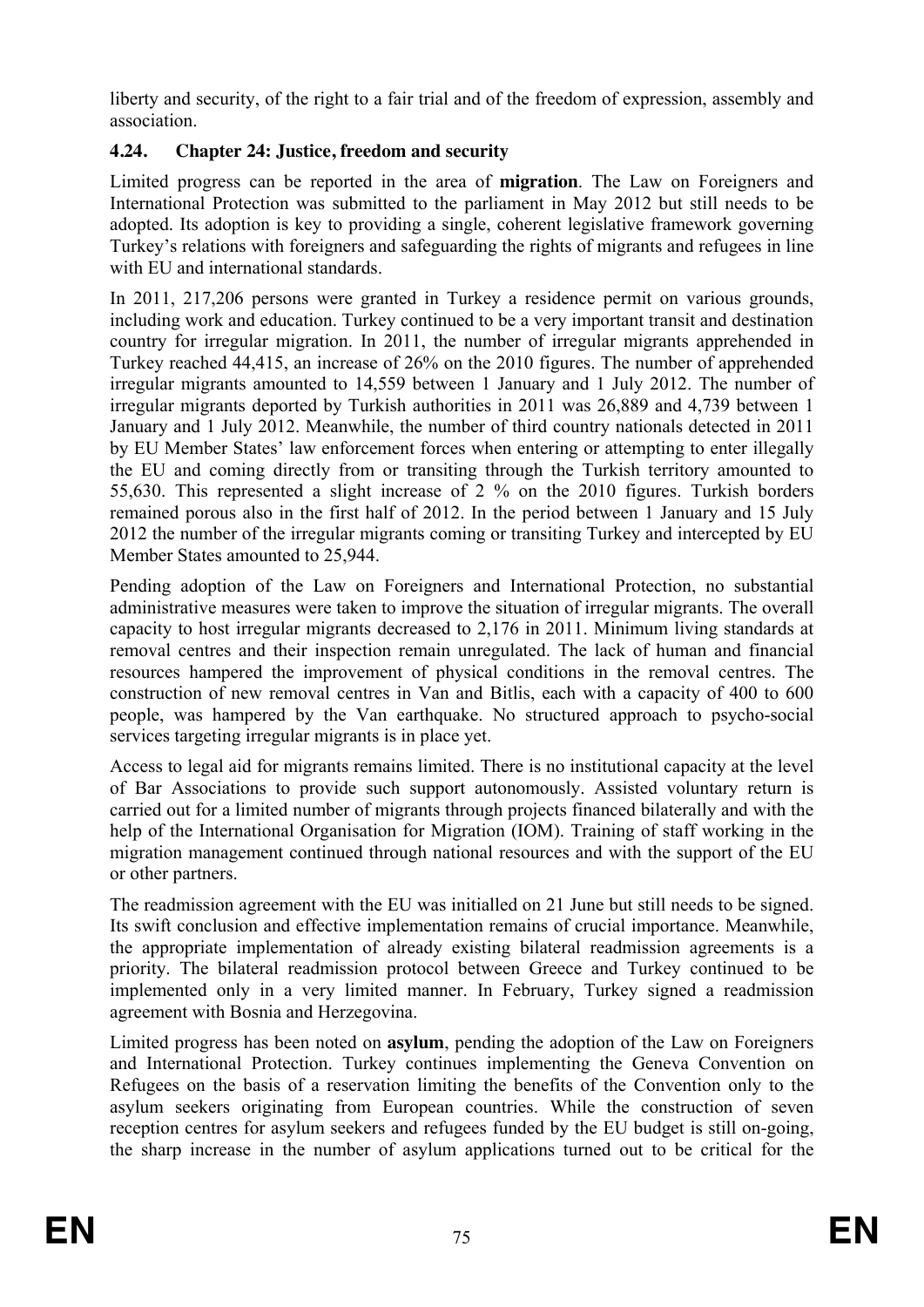reception capacity. Additionally, as a consequence of the earthquake in the eastern part of Turkey in October 2011, most of the refugees living in Van, one of the most important 'satellite cities' in the Turkish national asylum system, had to move out of the city as their accommodation was destroyed and they had little access to the assistance deployed for the local community.

The Turkish authorities demonstrated a high level of competence and operational capacity in dealing with the continuous inflow of Syrian nationals into Turkey since the outbreak of the crisis in Syria. The open-ended Temporary Protection status, granted at the end of October 2011 to all camp residents, sanctioned a situation of factual protection. This entails keeping borders open, ensuring humanitarian aid and refraining from forcibly returning Syrian citizens to their country.

According to the official estimates, the number of Syrian citizens staying in Turkey reached nearly 100,000. Most of them are in camp and container sites set up in four southern provinces. General living conditions in the camps have been praised by a number of international observers, including the UNHCR and ECHO. The UNHCR assisted the Turkish authorities on the ground: it followed and monitored camp operations and supported, in an advisory role, registration procedures in the Hatay registration centre. An increasing number of observers have been able to monitor and report on the situation in the camps. However, further efforts are needed to ensure full transparency and to allow other relevant players, including civil society organisations active in the field of asylum, access to the camp facilities.

There has been limited progress on **visa policy**. The Ministry of the Interior has introduced new provisions on short stays in Turkey. However, Turkey did not align with the EU lists of countries whose nationals must be in possession of visas when crossing the external borders and those whose nationals are exempt from that requirement. No additional measures were taken to further strengthen checks at borders following the visa exemptions launched in early 2009. Furthermore, Turkey continue discriminating between Member States as regards visa policy: the citizens of 11 EU Member States continue to be required to hold a visa before entering Turkey, while the citizens of 16 Member States are exempted from this obligation. There is a clear need to step up training for consular staff, in particular on document security.

Limited progress can be reported on **external borders and Schengen**. Legislation on transferring border management tasks and coordination to a specialised and professional border security entity has not yet been submitted to parliament for approval. The draft roadmap for Integrated Border Management (IBM) has not yet been approved. The delays in the adoption of the law and the IBM roadmap are a major institutional hindrance towards the institutional development and implementation of integrated border management.

Both intra-agency and inter-agency cooperation and coordination need to be developed considerably in the interests of efficient border management. The proposed legislative amendment on expanding the tasks of Deputy Governors to act as administrative heads of the border agencies is still pending in the parliament.

A Memorandum of Understanding (MoU) between Frontex and the Turkish Ministry for Foreign Affairs was signed in May 2012. This MoU enables a framework to be set up for enhanced operational cooperation between Frontex and Turkey, including participation in training activities and in joint operations, the deployment of Frontex experts to Turkey and a more organised exchange of information and risk analysis. Overall, the lack of risk analyses, including joint analyses among relevant authorities in charge of border management, has led to inefficient border control and less-than-optimal use of resources.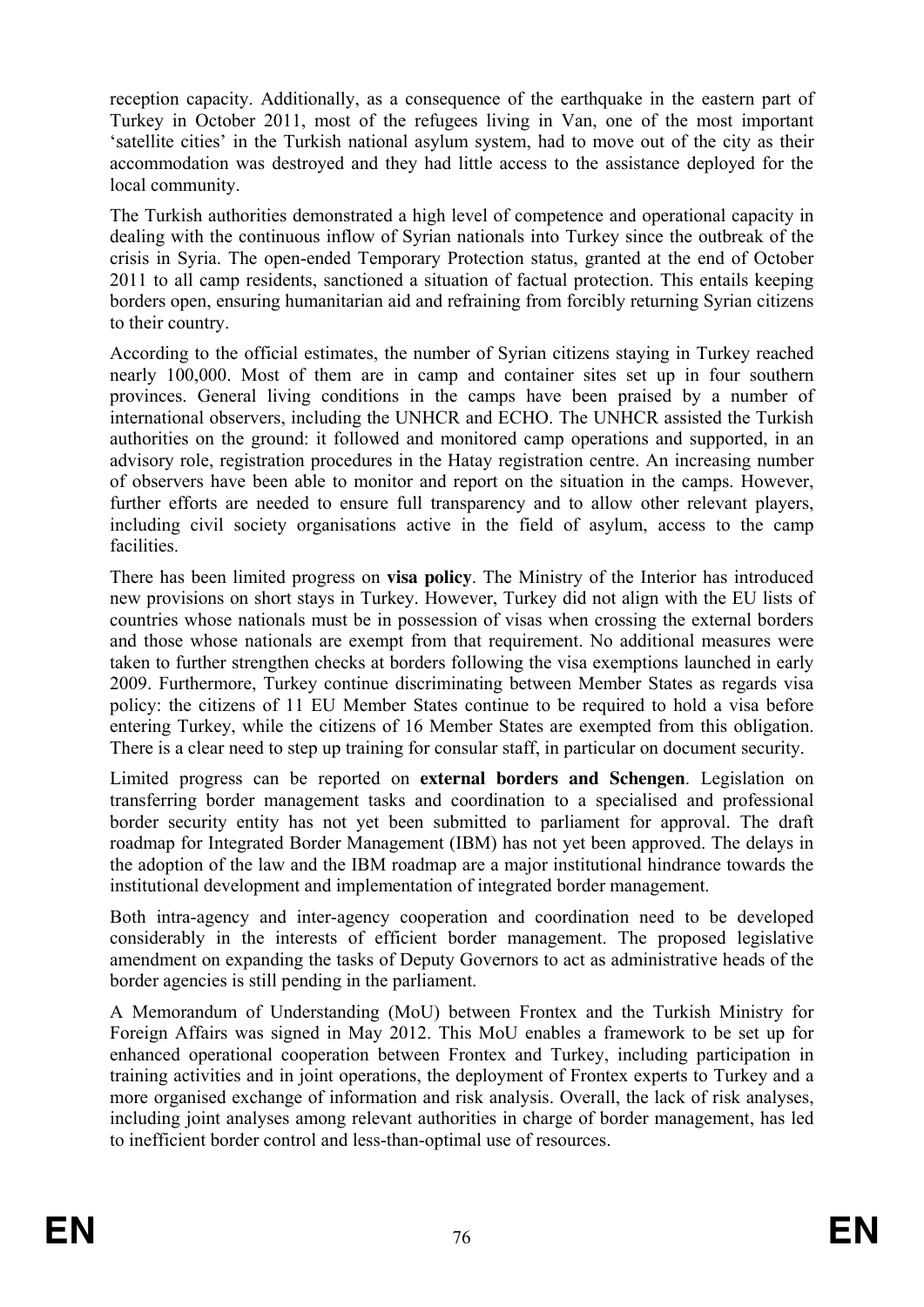Structured training is needed for all border agencies, including language training. The rotation of border staff needs to be carefully reviewed in order to ensure sustainability of expertise. Replacing the landmines with modern and humanitarian border surveillance tools is a priority. Problems posed by the architectural designs for the operational functionality of land border crossing points (BCPs) need to be addressed. Border agencies at local and central level need to be consulted regularly during both the design phase and utilisation of the modernised BCPs. This entails establishing proactive border checks procedures and regulations to control irregular migration at transit zone areas in the airports.

The existence of exclusive customs zones at the land BCPs poses a major challenge to the establishment of an integrated border management system locally. Cooperation with neighbouring countries and with countries of origin and destination, in terms of border management, needs to be improved. Enhanced cooperation between border authorities and the Turkish national airline also needs to be enhanced, in particular through joint training and better exchange of information leading to proper pre-boarding and pre-arrival screenings and analyses.

Limited progress can be reported on **judicial cooperation in civil and criminal matters**. On judicial cooperation in civil matters, in November 2011 Turkey set out the principles and rules to be followed by domestic institutions with regard to implementation of the 1965 Hague Convention on Service of Documents and the 1970 Convention on Taking Evidence Abroad in Civil and Commercial Matters. On child protection, ratification of the 2003 Convention on Contact concerning Children was completed and the convention entered into force in May 2012. The mediation law on legal disputes, which entered into force in June 2012, is expected to reduce the workload of the judiciary and allow rapid, low-cost and effective resolution of civil and criminal disputes as well as possible contribution to social peace. The law is also applicable to EU citizens. However, Turkey has not yet ratified the 1996 Convention on Parental Responsibility. During the reporting period 1,765 requests in the area of judicial cooperation in civil matters were received by Turkey and 6,779 requests were made by Turkey.

As regards judicial cooperation in criminal matters, Turkey has participated in the regular meetings of the European Judicial Network (EJN). Five judges are acting as contact points for Eurojust and the EJN to facilitate the execution of extraditions and requests for mutual legal assistance. During the reporting period 96 extraditions were requested by Turkey and seven extraditions by EU Member States; six extraditions to Turkey were enforced. Regarding mutual legal assistance in criminal matters, a total of 491 requests were received by Turkey and 2,933 requests were issued by Turkey. On transfer of convicts, six transfers took place to Turkey and two to EU Member States.

Uneven progress has been achieved in the area of **police cooperation and the fight against organised crime**. Turkey is a party to the main international conventions. Community policing divisions have been established in 81 provinces. However, the lack of a data protection law continues to limit police cooperation at international level and hinders the conclusion of an operational cooperation agreement with Europol. The assignment of a police liaison officer to Europol would help improve bilateral cooperation. The Monitoring and Assessment Board to Implement the National Strategy against Organised Crime (2010-2015) continues to meet on a regular basis under the coordination of the Ministry of the Interior.

No significant progress was noted in the area of combating trafficking in human beings. Drafting work continued on the framework law in this area. Consultations were organised with line ministries, representatives of civil society, law professionals and academia. Consultation meetings were also held with relevant international bodies and the EU. Further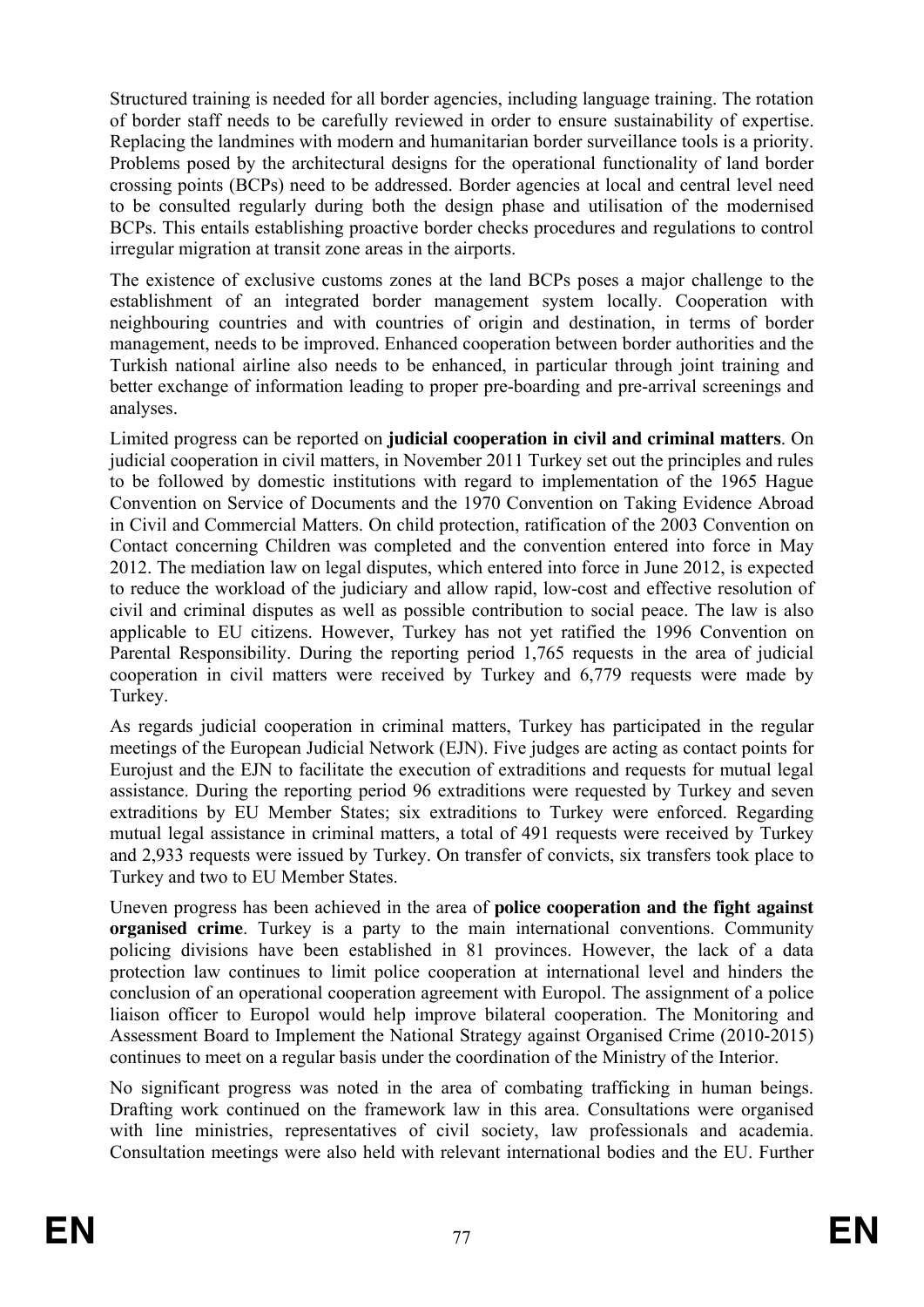efforts are needed in order to gather reliable statistical data on human trafficking. Victims' shelters in Ankara and Istanbul and a safe house in Antalya were operating and received financial support from the 2012 budget. The 157 toll-free helpline for victims continued functioning.

Following the establishment of a Cybercrime Department under the Turkish National Police in 2011, subordinated divisions were created at provincial level in February 2012. Turkey has not yet ratified the Council of Europe's Convention on Cybercrime, signed in 2010. With regard to forensics, a national fingerprint and DNA database is still to be established. Data collection and analysis in the area of law enforcement needs to be improved. The Turkish National Police has established witness protection units in 71 provinces. Inter-agency cooperation needs to be strengthened.

Progress can be reported in the **fight against terrorism**. Turkey ratified the Council of Europe's Convention on the Prevention of Terrorism and the International Convention for the Suppression of Acts of Nuclear Terrorism. However, Turkey still needs to ratify the Council of Europe's Convention on the Laundering, Search, Seizure and Confiscation of the Proceeds from Crime and on the Financing of Terrorism. The Law on Prevention of the Financing of Terrorism also needs to be adopted in order to meet the requirements of the Financial Action Task Force (FATF). Serious concerns remain as regards the broad definition of terrorism under the Anti-Terror Law. (*See Situation in the east and south-east and Freedom of expression*).

Turkey continued to face terrorist attacks from the PKK.

Turkey is actively engaged in a counter-terrorism dialogue with the EU. However, the absence of a data protection law prevents Turkey from concluding a cooperation agreement with Europol and limits judicial cooperation with Eurojust and with the EU Member States.

Some progress has been achieved in the area of **cooperation in the field of drugs**. The interim evaluation of the 2nd National Action Plan against Drugs and Drug Addiction (2010- 2012) to implement the National Strategy (2006-2012) was carried out in February 2012. A total of 32 new psychoactive substances have been included in the scope of the Law on Supervision of Drugs as a result of the activities carried out by the Early Warning System Working Group. Successful operations resulting in the seizure of 76,392 kg of cannabis, 592 kg of cocaine, 7,294 kg of heroin and 1,364,253 ecstasy tablets were carried out by the Turkish law enforcement bodies. Two controlled delivery operations were carried out with Germany and 2 kg of cocaine was seized as a result of those operations.

The agreement concerning Turkey's participation in the European Monitoring Centre for Drugs and Drug Addiction (EMCDDA) was ratified in June 2012. Turkey reports annually to the EMCDDA and continues participating as an observer in Reitox meetings of heads of focal points. However, the status and human resources of the National Reitox Focal Point need to be strengthened further. There are 22 treatment centres, so overall capacity is limited. There is a need to establish better treatment and rehabilitation facilities to achieve a more balanced and effective approach against drugs. Data collection and analysis capacity need to be improved.

Limited progress has been achieved in the area of **customs cooperation**. In 2011, the institutional framework was changed, leading to the merger of the Ministry of Customs and the Ministry of Trade into a new Ministry of Customs and Trade.

The duties and responsibilities of the main units of the Turkish Customs Administration (TCA) have been revised and its regional organisation has been reshaped. The number of specialised Anti-Smuggling and Intelligence Directorates has increased from 18 to 29. At each Regional Directorate a risk analysis unit has been established to enable coordination and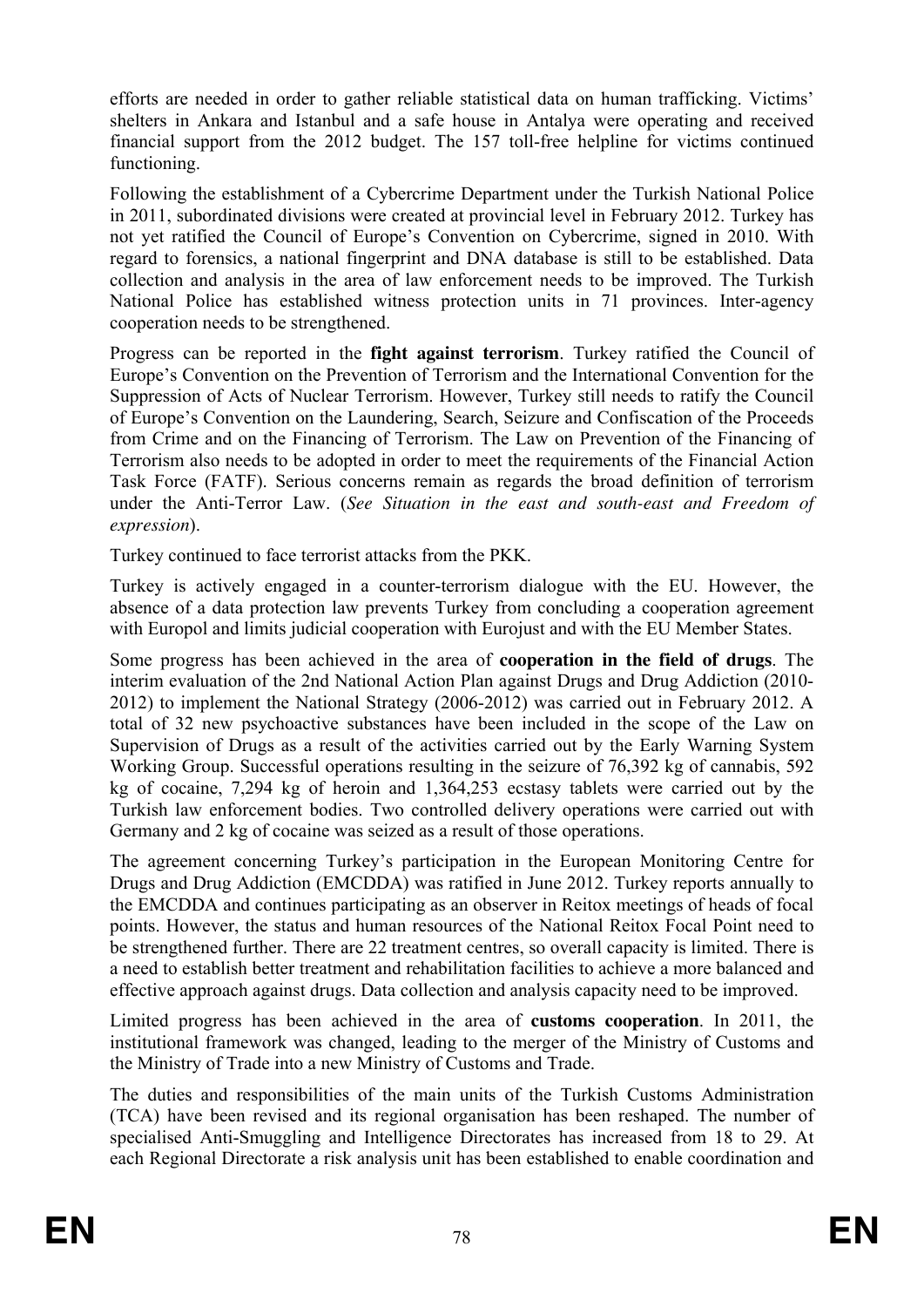cooperation with regard to risk analysis and profiling among the local customs units. Further training is needed to implement risk management. One centralised vehicle tracking system and a number of mobile inspection units are in use. However, the TCA needs to increase staffing at many BCPs.

For measures against **counterfeiting of the euro**, *see Chapter 32 – Financial control*.

# *Conclusion*

Overall, limited progress can be reported in the area of justice, freedom and security. Turkey is successfully providing humanitarian assistance to the Syrian refugees, however, its asylum system continues to be far from the EU standards. Turkey needs to step up its capacity to prevent irregular migration. Conclusion of the EU-Turkey Readmission Agreement and the full implementation of the existing readmission obligations remain of crucial importance. Adoption of the Law on Foreigners and International Protection as well as reforms in the area of border management continue to be a priority. Only limited progress could be reported in aligning visa legislation. Reforms are also needed in the fight against terrorism and organised crime. The lack of adequate data protection legislation is one of the main reasons preventing the development of police and judicial cooperation with the EU. Overall, alignment is at an early stage in this area.

# **4.25. Chapter 25: Science and research**

Good progress can be reported in the area of **research and innovation policy**. Turkey continued to strengthen the research and innovation capacity at national level. Implementation of the 2011 new organisational set-up following the establishment of the Ministry of Science, Industry and Technology and the organisational changes in the structure of the Technological Research Council of Turkey (TUBITAK) and the Turkish Academy of Sciences (TUBA) entered into force.

The level of participation in the Seventh EU Research **Framework Programme** (FP7) increased both in terms of submitted and successful projects, with an average success rate of 16,5 % compared to EU average of 21,2%. Turkey is particularly successful in thematic areas such as ICT, KBBE (food, agriculture, biotechnology), Transport and Security and very good in terms of number of SMEs participating in FP7 and Marie Curie Actions. Turkey has very good administrative capacity with a well-developed and active network of National Contact Points. Participation in a number of key areas such as health and environment is still low, as is the overall number of applications. Participation in the specific programmes IDEAS is weak. Turkey is participating in a number of Joint Programming Initiatives in the framework of the Innovation Union which aims to address major European societal challenges by harmonising national research activities. Turkey participates, as an associated country, in the Strategic Energy Technology Plan and has been actively participating in European Innovation Partnerships on active and healthy ageing, water and sustainable agriculture.

Turkey is participating as a third country participant in the Seventh Euratom research Framework programme (2011-2013).

The active cooperation with the Joint Research Centre (JRC) continued through the participation of Turkish researchers in JRC workshops, high-level meetings and JRC projects and networks, and the secondment of Turkish researchers to JRC institutions. Since the signature of the memorandum of understanding between the JRC and Turkey in July 2007, a total of 30 Turkish researchers have been supported by TÜBİTAK to work at the JRC institutes. The memorandum of understanding will be renewed in the middle of 2012 for another five-year period.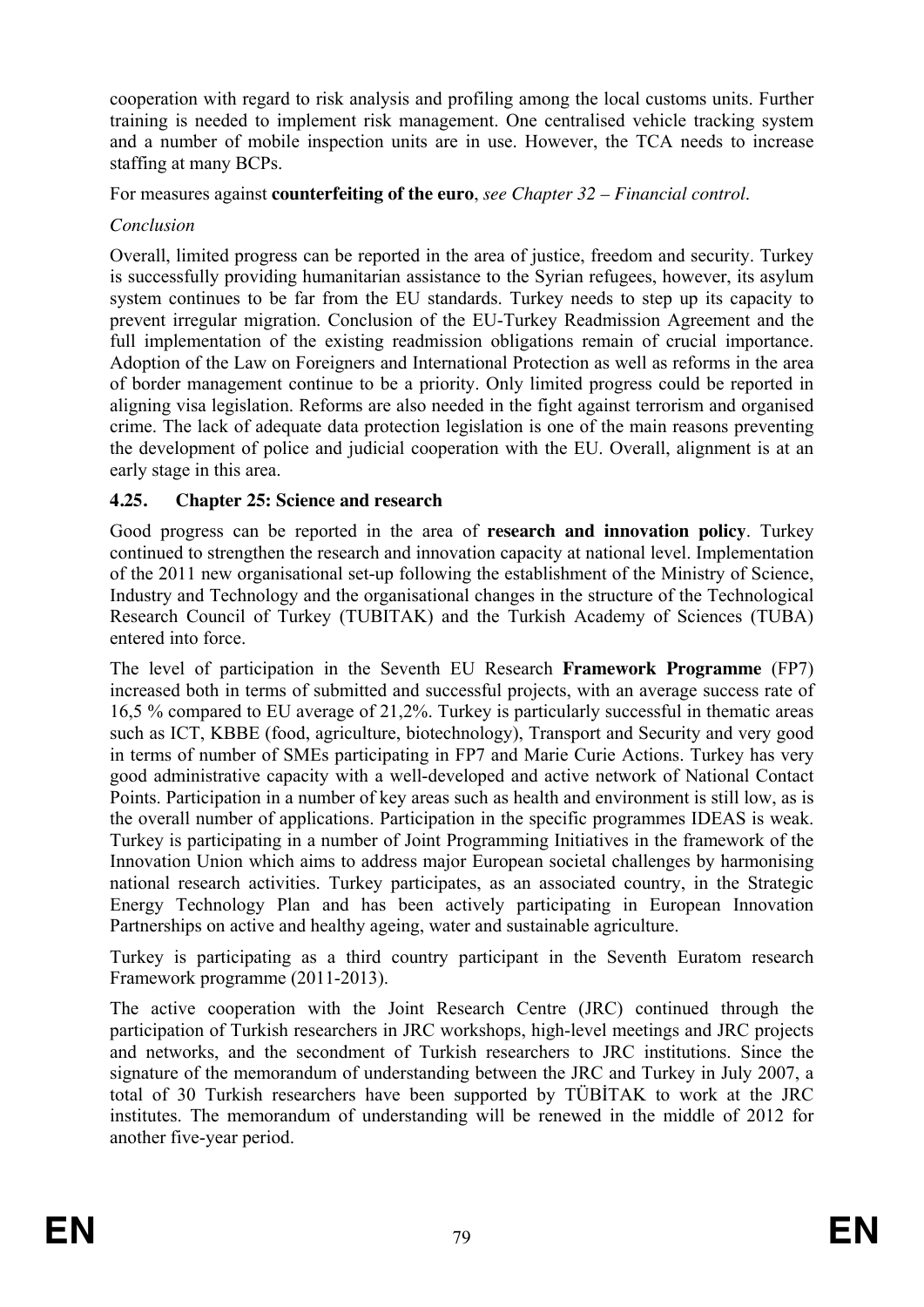With respect to **European Research Area,** Turkey has taken several important measures and updated national strategies to further strengthen its national research and innovation capacity. At its December 2011 meeting, the Turkish Supreme Council for Science and Technology (SCST) took several decisions aiming at increasing and improving their research and innovation capacity through target setting and policy instruments.

A TurkStat R&D activities survey over 2010 shows that the overall share of R&D in GDP decreased slightly to 0.84% from its 0.85% level in 2009 but the share of the private sector continued to increase to  $\epsilon$  7.4 billion compared to  $\epsilon$  6.6 billion in 2009, which represents a 12% increase. In 2010 the number of full-time equivalent researchers reached 64,000, compared to 58,000 in 2009.

Five provinces (Elazığ, Aydın, Diyarbakır, Hatay and Siirt) were chosen to be supported under the provincial innovation platforms support programme of TÜBİTAK, which aims to develop science, technology and innovation capacities at provincial level through involvement of local stakeholders, including public bodies, local universities, industry and civil society organisations.

New support programmes were also launched by TÜBİTAK, including the funding for research, technological development and innovation projects from the private sector, funding of technological entrepreneurship, and a co-funded brain circulation scheme. A new fellowship programme, also partially supported under the Seventh EU Research Framework Programme (FP7), aims to increase and facilitate mobility of experienced researchers of any nationality.

The establishment of science centres in 16 greater city municipalities by 2016 and in all 81 provinces of Turkey by 2023 was announced by the Minister of Science, Industry and Technology. Turkey's first science centre is scheduled to be opened in 2013 in Konya.

## *Conclusion*

Good progress has been made in the area of science and research. Steps were taken to further reinforce Turkey's capacity, and its integration into the European Research Area is well on track. Turkey's participation and success rate in the EU Research Framework Programme (FP7) have increased although further efforts are needed to strengthen the quality of submissions and improve the quality of researchers. Overall, Turkey is well prepared in this area.

## **4.26. Chapter 26: Education and culture**

There has been some progress in the area of **education, training and youth**. Public interest in the Lifelong Learning and Youth in Action Programmes continued to grow substantially, with a considerable increase in the number of grant applications in all sub-actions of both programmes. The Turkish National Agency signed a total of over 3,000 grant agreements with beneficiary institutions and individuals. The total number of final beneficiaries reached 55,000 and the Memorandum of Understanding was modified to increase Turkey´s financial contribution to the programmes in 2012 and 2013 by 40 % and 60 % respectively, to allow for more projects to be supported. With a view to the next programming period starting in 2014, the parliament adopted a law increasing National Agency staff by 50 to a total of 220.

An amendment to the Turkish Education Law extending compulsory education from 8 to 12 years and introducing a new approach for schools (4+4+4 instead of 8+4) was enacted in April 2012. The law introduces some amendments to the current education system, including flexibility to choose among different school types, i.e. general and vocational schools (lower secondary part of imam-hatip schools) as lower secondary school. Children will thus be able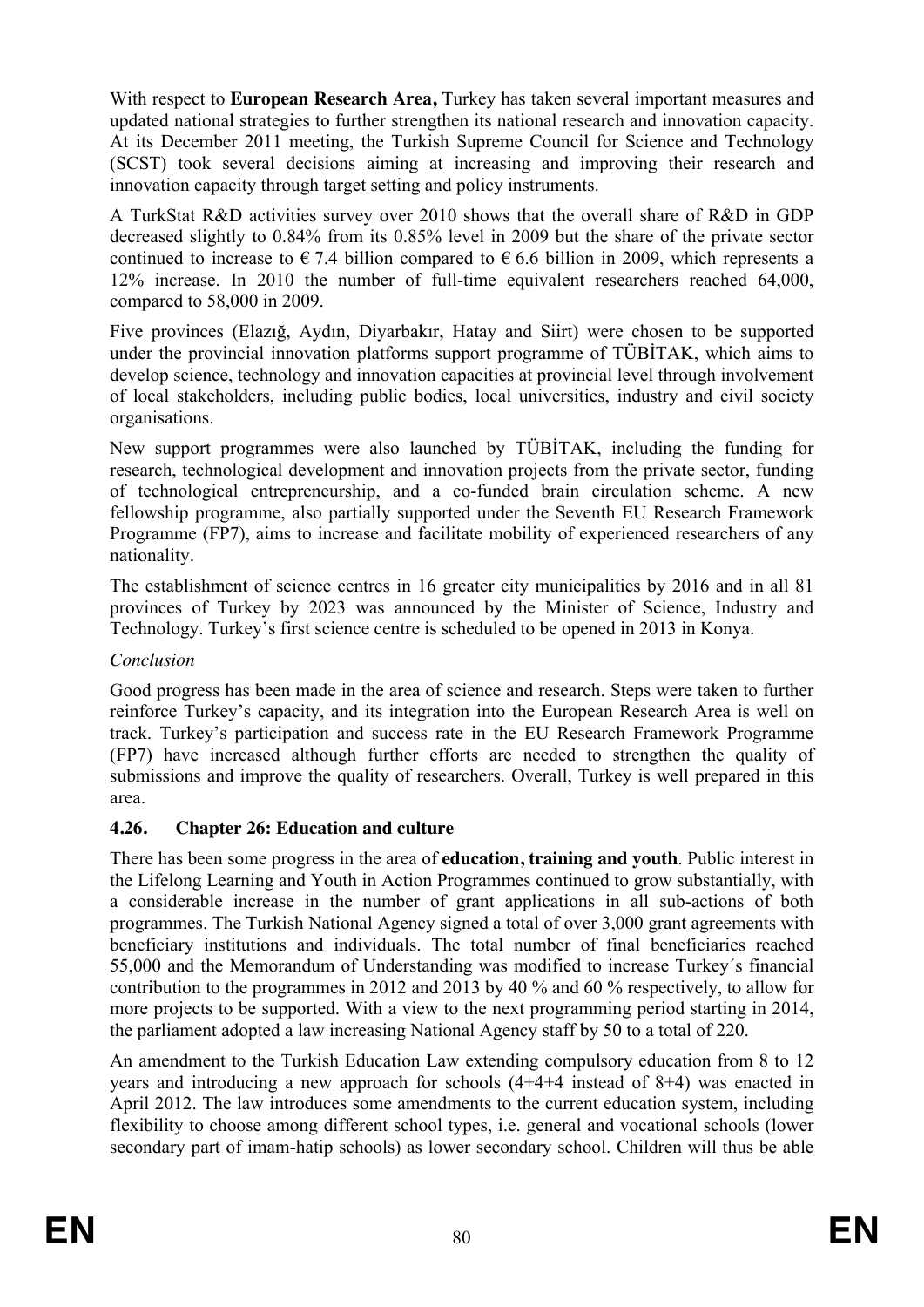to begin religious education at the age of 10 rather than 14, a result which, together with the way in which this new legislation was introduced, caused controversy in Turkey.

Following the extension of compulsory pre-school education to 71 out of 81 provinces in the school year 2011-12, the enrolment rate for pre-school education for 2011-12 rose to 44% from 43.1% for the 4-5 age group and the number of students and teachers at pre-school education increased by 5.6% and 15.6% respectively. However, the objective of compulsory pre-school education in all provinces has been abandoned by the new education law. The net primary school enrolment rate rose to ca. 99%. For secondary education, the enrolment rate rose to 67.4% and the gender gap narrowed to 2.5%. A continued effort to increase enrolment at all levels, especially for girls, remains an important challenge on top of effective intervention strategies to reduce drop out.

Turkey is at an advanced stage of implementing the Bologna process recommendations. In the area of higher education, with the establishment of 6 universities in 2012 the total number of universities in Turkey reached 168. However, significant quality differences exist in terms of numbers of teaching staff and infrastructure. Further challenges are the recognition of qualifications, quality assurance and establishment of a national qualifications framework based on the European Qualifications Framework (EQF). Since November 2011 the Vocational Qualifications Agency is the sole body responsible for the entire qualification process. However, an independent and fully functional Quality Assurance and Accreditation Agency remains to be established in line with the European Standards and Guidelines. Preparations for the agreed quality assurance agency for higher education have not yet started.

The General Council of Higher Education Board (YÖK) decided in November 2011 to abolish the system of using a lower coefficient to calculate the final score in the university admission examination or the Undergraduate Placement Examination for graduates of vocational high schools. The 4+4+4 Law confirmed this decision.

In December 2011 YÖK endorsed the University of Tunceli's proposal to set up Zaza and Kurdish language departments. This will enable Tunceli University to open Zaza and Kurdish language departments offering a four-year university education.

Lifelong learning is in its early stages of development in Turkey and efforts need to be stepped up and coordinated, especially in the most disadvantaged regions of the country. With the adoption of authorisation procedures the regulatory framework for the National Vocational Qualifications System is now solidly established, but only a small number of sectoral certification bodies are likely to be operational in the near future. The National Qualifications Framework is scheduled to be adopted in 2012.

Little progress is to be reported in the area of **culture**. Despite the efforts undertaken by the Cultural Contact Point, Turkey's participation in the EU's Culture programme remains relatively low. The Ministry of Culture and Tourism extended the Tax Incentives for Cultural Investments and Enterprises Law to provide tax exemption for the Culture Programme and co-financing for organisations or sponsorships. At the same time, ineffective or late protection of cultural heritage, as demonstrated by cases in Göreme, İznik and Istanbul, has raised concerns.

Turkey has still not ratified the Unesco Convention on the Protection and Promotion of the Diversity of Cultural Expressions.

## *Conclusion*

There has been some progress in the area of education and culture. Popular interest in the Lifelong Learning and Youth in Action Programmes continued to increase. Turkey extended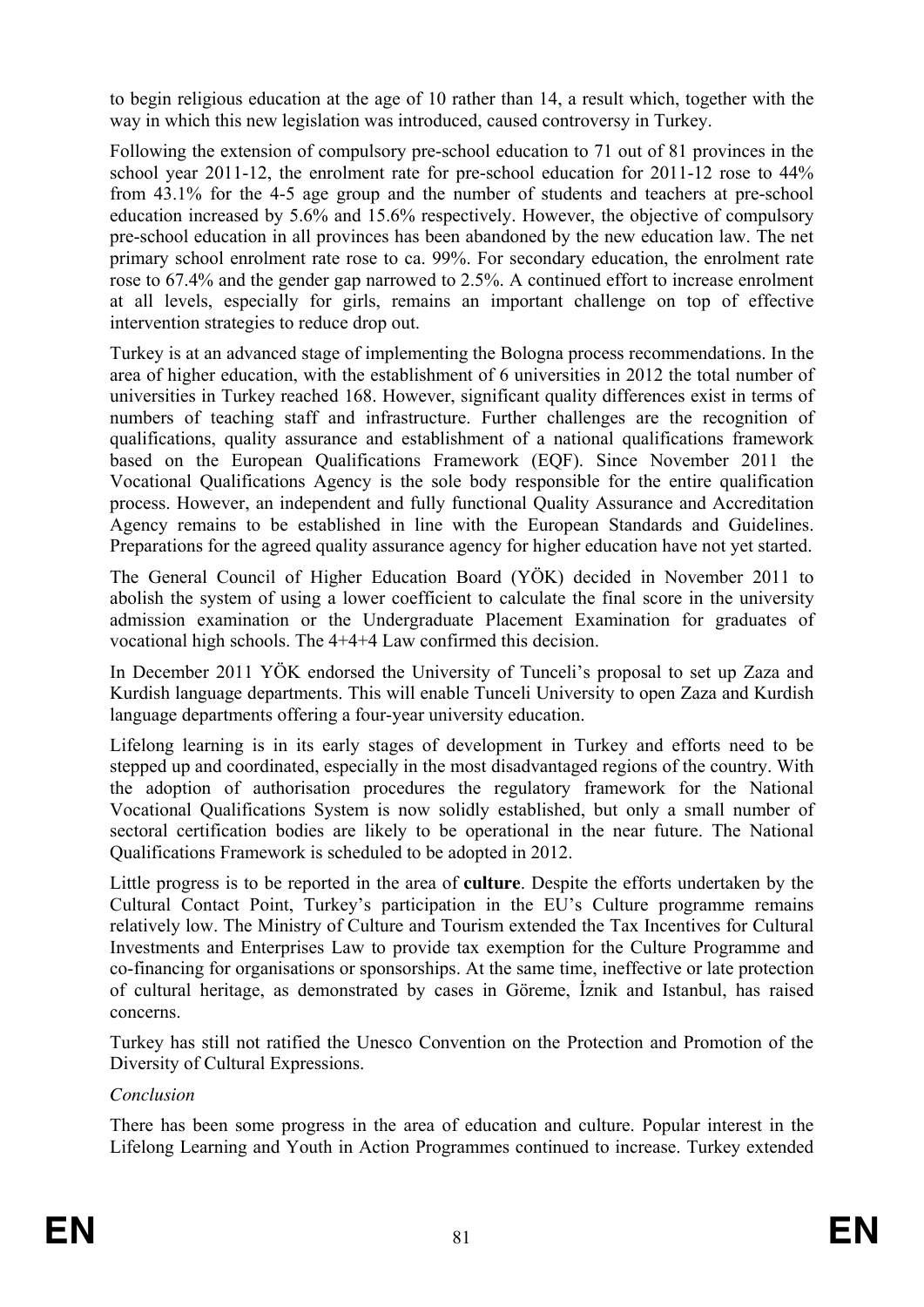compulsory education from 8 to 12 years. There has been little progress in the area of culture and no progress on legislative alignment. Overall, Turkey is moderately advanced in this area.

## **4.27. Chapter 27: Environment and climate change**

In the field of **environment**, there was hardly any progress on *horizontal legislation*. Preparations have continued for transposing the Environmental Liability and INSPIRE Directives. As regards the Environmental Impact Assessment (EIA) Directive, procedures for transboundary consultations have not been aligned and Turkey has not yet sent to the relevant Member States the draft for general bilateral agreements on cooperation for EIA in a transboundary context. The planned Turkish-Russian nuclear power plant due to be built on the eastern Mediterranean coast of Turkey continues to cause public concern, both nationally and internationally. Transposition of the SEA Directive has not yet been completed. No strategic environmental assessments (SEAs) or proper environmental impact assessments (EIAs) have been carried out for the plans to build a large number of hydro-power plants.

Limited progress has been achieved on *air quality*. Preparations have continued for the transposition and implementation of the National Emissions Ceilings Directive. The administrative capacity to implement and enforce the legislation on ambient air quality remains insufficient.

Some progress can be reported in the field of *waste management*, with adoption of legislation on control of waste electrical and electronic equipment. Efforts have continued to bring landfill facilities up to EU standards and to improve the management of hazardous waste. The capacity for sorting and recycling has increased. Turkey still needs to fulfil the requirements of the EU Waste Framework Directive in connection with the preparation and implementation of waste management plans.

Good progress can be reported in the area of *water quality*, with the adoption of the new water law and legislation on river basin management and groundwater and drinking water. Preparations are continuing to convert river basin protection action plans into river basin management plans. However, the institutional framework for water management is still not organised at river basin level and, following the separation of the water sector from the Ministry of Environment and Urbanisation, institutional coordination has become problematic. A Water Institute has been established, to give scientific advice on water management issues. Transboundary consultations on water issues are progressing but are still at an early stage. An action plan has been prepared for the Ergene River at the border with Greece and discussions are ongoing with Bulgaria regarding the potential impact on the Natura 2000 site at the mouth of the Rezovska river of the plans to use water to supply the city of Istanbul. Wastewater treatment capacity has increased, due to recent investment.

Limited progress can be reported on *nature protection* with the adoption of a by-law on the procedure and principles for defining, registering and approval of the protected areas*.*  Framework legislation on nature protection and the national biodiversity strategy and action plan are still to be adopted. The potential Natura 2000 sites have not yet been identified. The possible negative impact on these sites of building large water and energy infrastructure remains a major issue. The law on privatisation of degraded forest habitats raises concerns about shrinking forest habitats in Turkey.

Some progress can be reported regarding *industrial pollution control and risk management*. The by-law on control of industrial pollution was amended and Turkey ratified the amendments related to the international agreement on remediation of oil pollution (1992 Changes on Limitation Values). A Regulatory Impact Assessment (RIA) for Seveso II has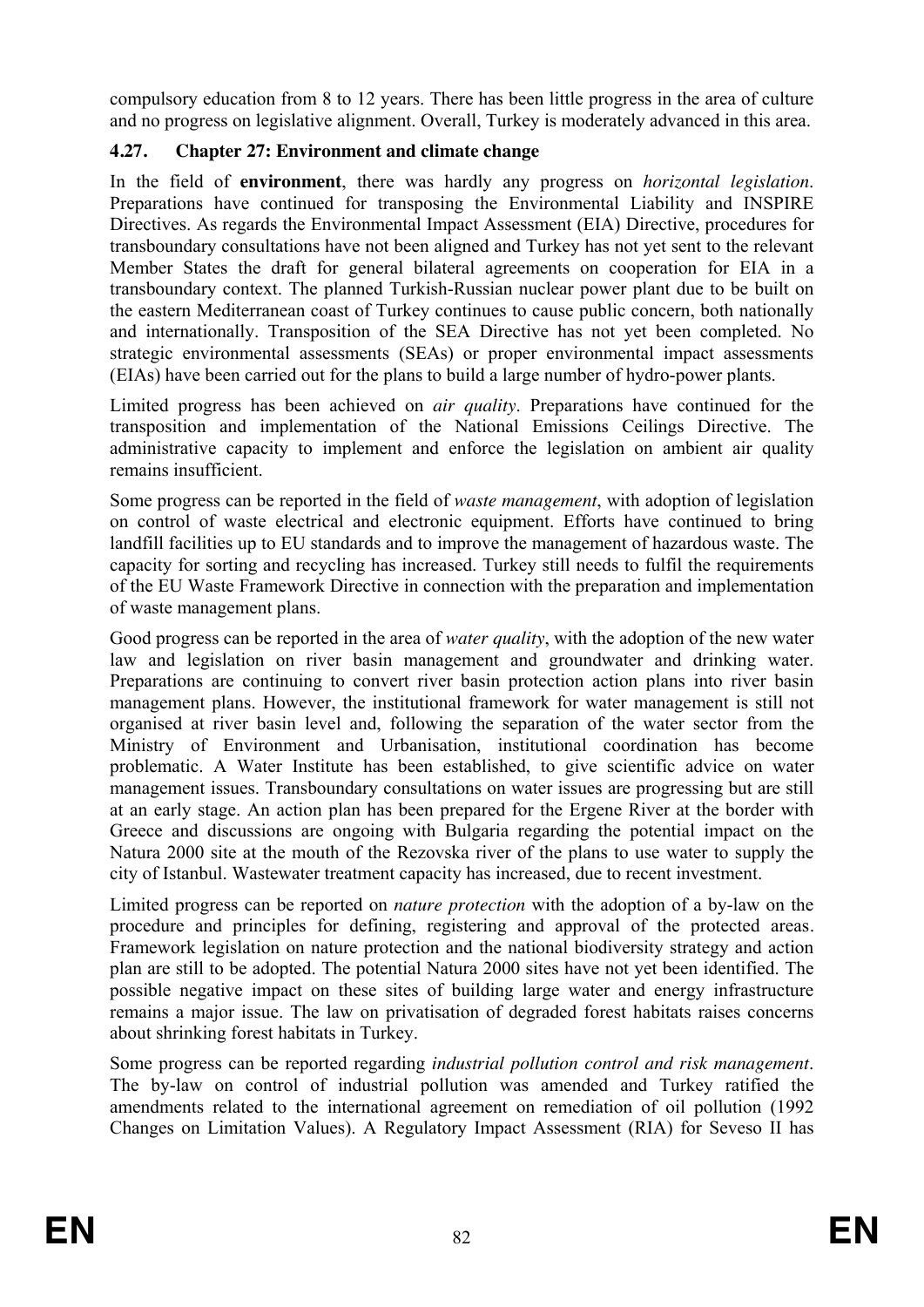been completed in 2012. A web-based permitting system has been created for industries, but the establishment of an integrated permit system is still at an early stage.

No progress can be reported in the field of *chemicals,* including REACH. The capacity for effective implementation is still insufficient.

Legislative alignment in the field of *noise* is well advanced, but no progress can be reported on the preparation of noise maps and action plans.

Regarding **climate change**, limited progress was made on general policy development. Turkey adopted a national climate change action plan (NCCAP) covering the period up to 2023. Although the NCCAP provides for major emissions reductions in primary energy intensity and energy savings in buildings, industry, transport, waste, agriculture and forestry sectors, no overall domestic target was adopted. Significant need for awareness-raising on opportunities and challenges of climate action is needed at all levels.

At international level, Turkey, while listed among developed countries in Annex I to the United Nations Framework Convention on Climate Change (UNFCCC), continued to claim that it is in a situation different from that of Annex I Parties. This was recognised by COP17 in Durban in December 2011.

Turkey is one of the largest emitters that has not yet put forward a greenhouse gas emissions reduction target for 2020. Turkey has not yet submitted its fifth national communication under the UNFCCC. However, the country submits greenhouse gas inventories on an annual basis as required. Turkey associated itself with some formal EU positions.

Turkey no longer participated regularly in the climate work under the Regional Environmental Network for Accession (RENA). A successful high-level conference was organised in April 2012 under the RENA on EU–Turkey Climate Change Cooperation.

Turkey adopted a bylaw on Monitoring of Greenhouse Gas Emissions. The country took some steps to raise awareness on emissions trading. However, Turkey's status as an Annex I Party without a target continues to hold back progress. No steps were taken to promote convergence with the EU Effort-Sharing Decision. No progress was made as regards other legislation in the field of climate change and Turkey needs to take further steps to align with and implement EU legislation.

No progress can be reported in the area of **administrative capacity**. Last year's comprehensive administrative reorganisation resulted in a fragmented allocation of responsibilities in the field of water and nature protection. At the newly created Ministry of Environment and Urbanisation (MoEU) a balance between the environment and development agendas has still to be found and there are in particular concerns over the lack of attention paid to environmental considerations in the implementation of major infrastructure projects, as well as the willingness and ability to ensure a meaningful public consultation process, including with environmental NGOs. There are some concerns related to the loss of provincial competences in the field of environmental management, in particular as regards inspection, monitoring and permitting. Further efforts are needed to strengthen cooperation and coordination between various institutions with responsibilities in the fields of environment and climate change. The climate department within the MoEU requires further strengthening.

## *Conclusion*

Uneven progress was made towards further alignment in the area of environment and climate change. Special attention is to be paid to the sustainability of existing protected areas and potential Natura 2000 sites. A more ambitious and coordinated climate policy still needs to be established and implemented, both domestically and internationally, in particular as a critical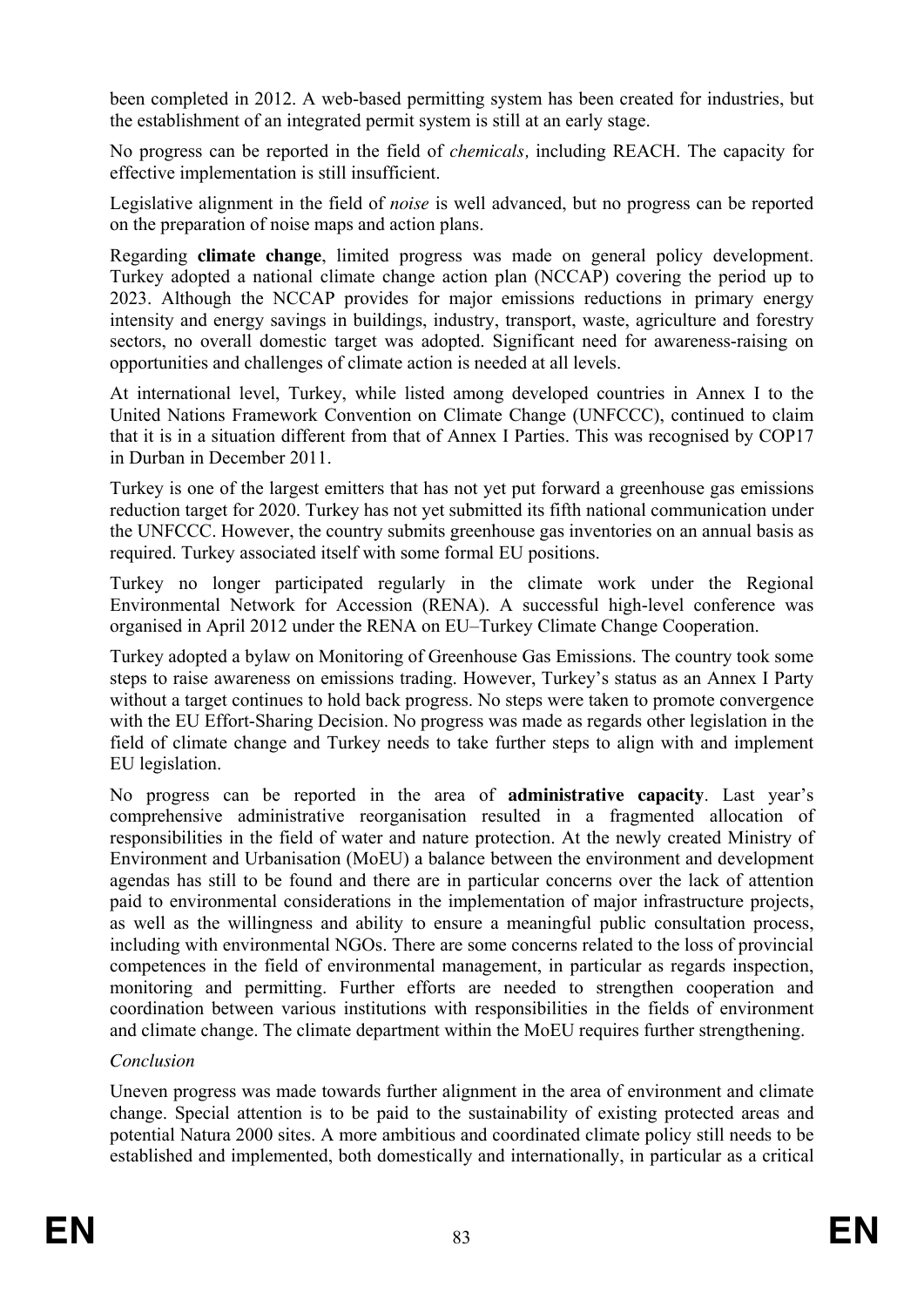mass of countries are putting forward commitments internationally and taking action domestically. No further progress was made on administrative capacity. The environmental agenda of the MoEU needs strengthening, as well as coordination and cooperation between relevant authorities at all levels. Overall, preparations in this area are at an early stage.

## **4.28. Chapter 28: Consumer and health protection**

Little progress can be reported in the **consumer protection** area. The consumer movement is still weak. A constructive and regular dialogue mechanism needs to be developed for active participation of consumer NGOs in policy- and law-making activities. The annual advisory Consumer Council did not meet during the reporting period, so there was no follow-up on previous decisions taken.

There has been little progress on *product safety-related issues.* The National Market Surveillance Strategy Document was revised for the years 2012-2014 and adopted by the Market Surveillance and Product Safety Assessment Board, consisting of Ministers and heads of market surveillance authorities, which held its first meeting in July 2012. No progress can be reported on the revision of general product safety legislation. *(See also Chapter 1 — Free movement of goods)* 

The Ministry of Customs and Trade adopted a Communiqué which sets minimum safety requirements on safety risks for childcare products, plastic decorative materials, magnets, bath products and candles. The Communiqué refers to harmonised and national standards, but only with a non-mandatory character to check products' compliance. It does not contain a specific provision for imports, EU or non-EU and is applicable to all products on the market. The Communiqué will enter into force in January 2013.

Some progress has been made on *non-safety related issues*. After last year's creation of a DG for Consumer Protection and Market Surveillance within the Ministry of Customs and Trade, administrative capacity has been improved by recruiting additional (junior) consumer protection experts. A commission consisting of academics and civil servants has been established to continue work on drafts of consumer protection legislation in line with EU requirements. However, the Consumer Protection Law has not yet been adopted. With regard to enforcement, the capacity of consumer courts and arbitration committees needs to be further strengthened, including for consistent and better quality legal interpretations of consumer legislation. Consumer court decisions are not accessible. No statistical data are available on consumer complaints.

In the field of **public health**, some progress can be reported. As regards *horizontal aspects*, the ongoing institutional reform of the health system has led to improvements in the administrative capacity of the Ministry of Health. The reform also includes the establishment of a National Public Health Institute, which is responsible for the implementation of primary health care services, communicable diseases control programmes, non-communicable diseases/programmes and cancer, laboratories, and safety of consumers and workers.

In the field of *tobacco control*, Turkey fulfils the *acquis* requirements and also takes full account of the respective Council Recommendations. Turkey is one of the leading countries in the region and an active party to the WHO Framework Convention on Tobacco Control.

As for *communicable diseases,* the administrative reform has led to the setting-up of an Early Warning Response and Field Epidemiology Training Unit within the National Public Health Institute. The role of the Unit is to coordinate and control national early warning and response activities, provide support to sub-national/provincial units and facilitate information exchange with appropriate international organisations. Enforcement capacity is being strengthened, but continued efforts are needed in order to ensure a coherent monitoring and surveillance system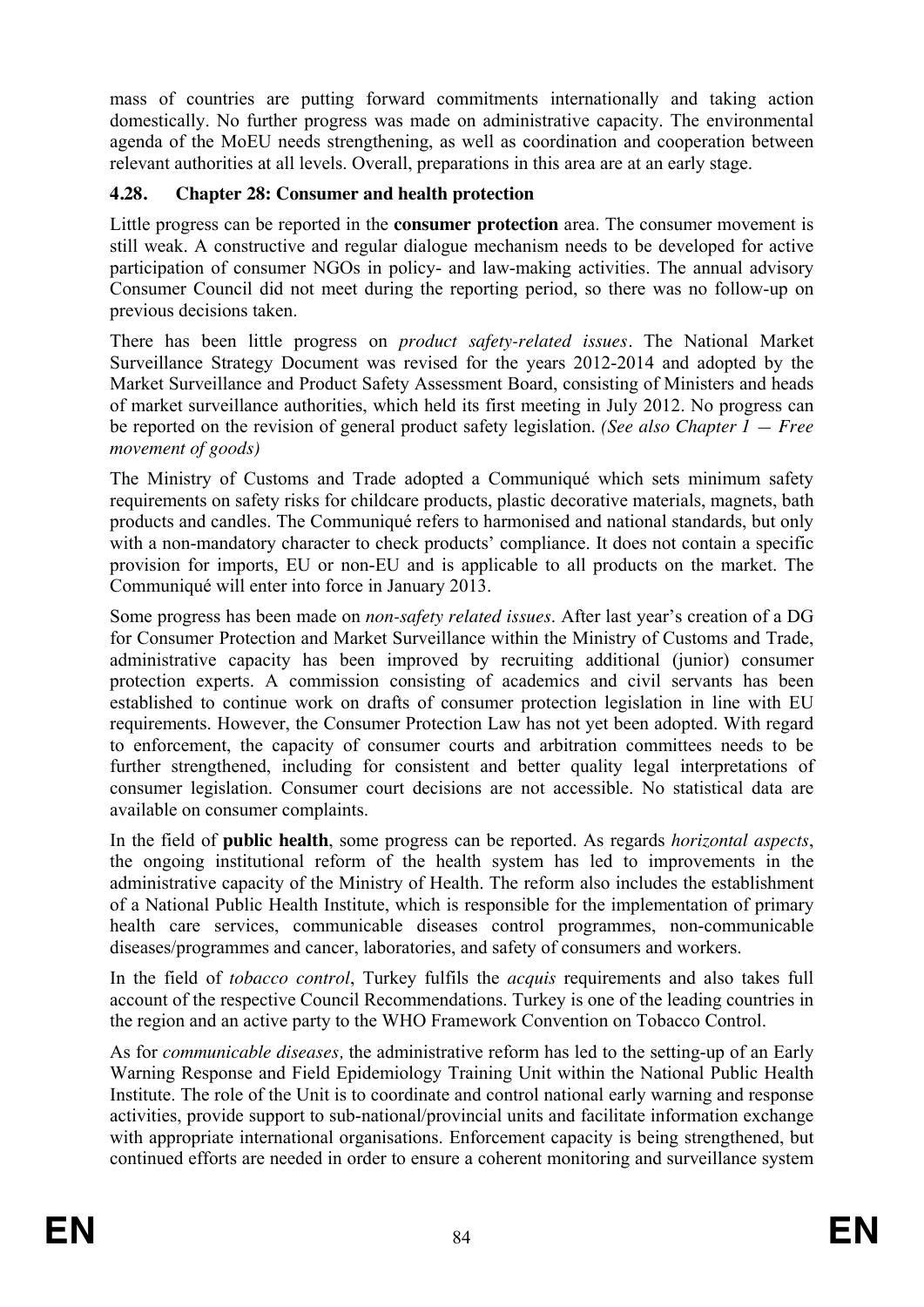in line with EU legislation and International Health Regulations. Due to the absence of real HIV/AIDS policies, there is a need to raise public awareness of the disease, the incidence of which is increasing.

With regard to *blood, tissues, cells and organs*, in terms of legislative alignment, some progress can be reported. The Ordinance on Tissue Typing Laboratories, the Indication List for Composite Tissue Transplantation and the Donor Inclusion and Donor Exclusion List for Composite Tissues Transplantation were published in November 2011. The Regulation on organ and tissue transplantation services and the Regulation on management of organ and tissue transplantation centres have entered into force. As per the new administrative structure, tissues and cells and organ transplantation services are merged to become one unit under the Health Services Directorate-General, whereas the Blood Services Unit remains separate.

Good progress has been made in the field of *mental health*. Following the 2011 Mental Health Action Plan, some 50 new community-based mental health centres have been established in 42 provinces. Some promising measures were taken to promote the inclusion of people with mental health problems. Further action towards empowerment and protecting the human rights of this target group is recommended.

## *Conclusion*

Some progress can be reported on consumer and health protection. Key legislation related to consumer protection is still to be adopted and the consumer movement remains weak. Turkey has established new administrative structures in the area of public health. Their functioning needs to be monitored closely. Preparations in this area are on track.

# **4.29. Chapter 29: Customs Union**

There has been uneven progress with regard to **customs legislation**. Turkey amended the provisions implementing its customs law by adopting rules mainly on summary declaration. Turkey aligned with opinions and regulations regarding classification of goods in the Combined Nomenclature. Further alignment needs to be achieved in the area of intellectual property rights (IPR). The rules on free zones and duty relief legislation, especially with regard to duty-free shops at entry points, are not fully aligned with the *acquis*. During the reporting period, Turkey introduced additional customs duties at varying rates on certain woven fabrics and apparel products for a group of third countries, although the goods were in free circulation in the EU, thereby excluding products originating in the EU and in Turkey's free trade partners.

The rules on surveillance and management of tariff quotas are not fully in line with the *acquis.* In particular, no progress can be reported with regard to tariff quotas for processed agricultural products. The requirement to declare the origin of third-country originating products which are subject to conformity assessment checks is not in line with the Customs Union as the relevant customs formalities have already been completed for release for free circulation in the EU. As a result of the EU-Turkey Customs Union, preparations in the area of customs legislation are well on track.

Some progress can be reported as regards **administrative and operational capacity**. Further efforts were made to strengthen security-related customs enforcement capacity. The Ministry of Customs and Trade reorganised regional directorates and the local customs offices operating under them. Risk analysis units were established at the regional directorates and the number of local anti-smuggling and intelligence units increased. The frequency of physical inspections has been slightly reduced; however, the risk management system still needs substantial improvement to reduce both physical and documentary checks and enhance risk analysis procedures. There is a need for automated risk management on summary declarations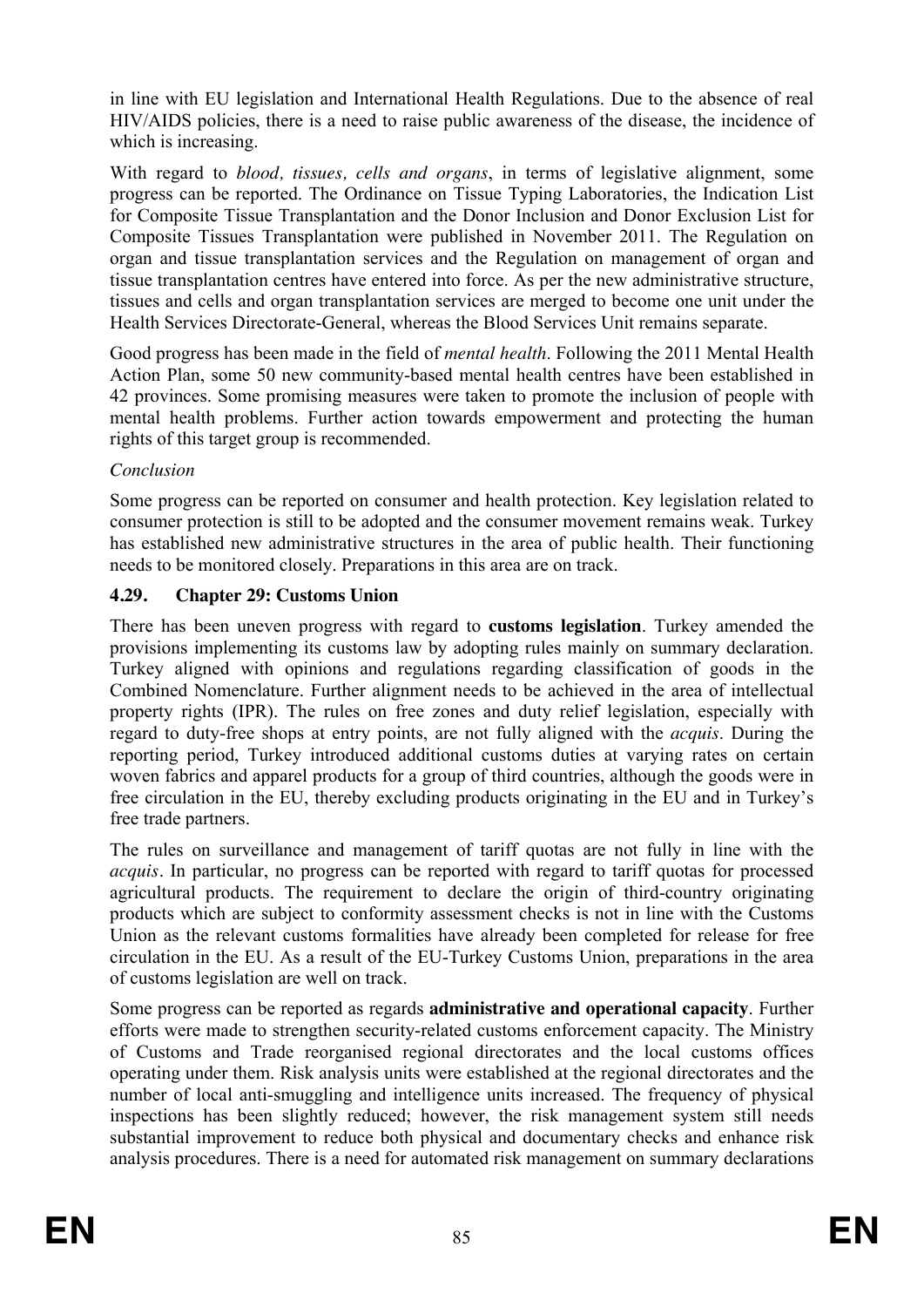to enable risk analysis to be carried out electronically before entry and exit of goods. Simplified procedures are implemented in a manner not fully in line with the *acquis*. On IPR infringement cases, seizures upon complaints by right holders increased whereas *ex officio* customs controls remained low, particularly as regards large shipments. Turkey continues to be one of the main countries from which counterfeit goods enter the EU. Turkey needs to strengthen its enforcement of IPR at customs, particularly in export controls.

Even though the interconnectivity and interoperability of the national transit IT system with the new computerised transit system (NCTS) was made possible (CCN/CSI connection), the accession of Turkey to the Common Transit Convention (CTC) is still pending. In the area of tariffs (TARIC, Quota and surveillance), IT systems are not yet in place. Progress regarding a paperless customs environment has been limited to export procedures. Activities in the area of a single window are at an early stage. The Ministry lacks a strategic plan for electronic customs as well as for converging IT activities and business initiatives to implement modernised customs rules. An IT strategy in this regard remains to be adopted. Preparations in the area of administrative and operational capacity are on track.

'Customs Union' is one of the eight chapters covered by the conclusions on Turkey adopted by the Council (General Affairs and External Relations) on 11 December 2006 and endorsed by the European Council on 14/15 December 2006. As long as restrictions remain in place on the free movement of goods carried by vessels and aircraft registered in Cyprus or whose last port of call was in Cyprus, Turkey will not be in a position to fully implement the *acquis*  relating to this chapter.

# *Conclusion*

Good progress was made in the field of the Customs Union. Further alignment is needed on duty relief, free zones, surveillance, tariff quotas and IPR. Requesting importers of products in free circulation in the EU to submit information on origin in any format prior to customs clearance is not in line with the Customs Union. Preparations in the area of customs IT systems need to continue. Additional efforts are required to improve risk-based controls and simplified procedures to facilitate legitimate trade while ensuring security and safety. Overall, the EU-Turkey Customs Union has enabled Turkey to reach a high level of alignment with the *acquis* in this area.

# **4.30. Chapter 30: External relations**

Limited progress can be reported in the area of the **common commercial policy**. There has been limited progress in the alignment of the Turkish generalised system of preferences (GSP). In particular, further alignment is needed with the EU's GSP, namely with regard to geographic coverage and rules of origin.

During the reporting period, Turkey concluded all eight safeguard investigations with decisions on extension of measures applied to frames for spectacles, bags, cotton yarn, electrical appliances, matches, motorcycles and footwear and definitive measures on PET (polyethylene terephthalate). Intensive use of safeguard measures adversely affects progress towards alignment with the common commercial policy.

Turkey maintains a satisfactory level of coordination with the EU within the WTO, in particular as regards the Doha Development Agenda and in the context of the G-20. However, there is room for further improvements in this area. Coordination within the OECD has been satisfactory.

No further alignment in the area of medium- and long-term export credits can be reported although a new regulation is in the pipeline. There is room for improving legislation on *dualuse export controls* in particular by using a single consolidated list of dual use items and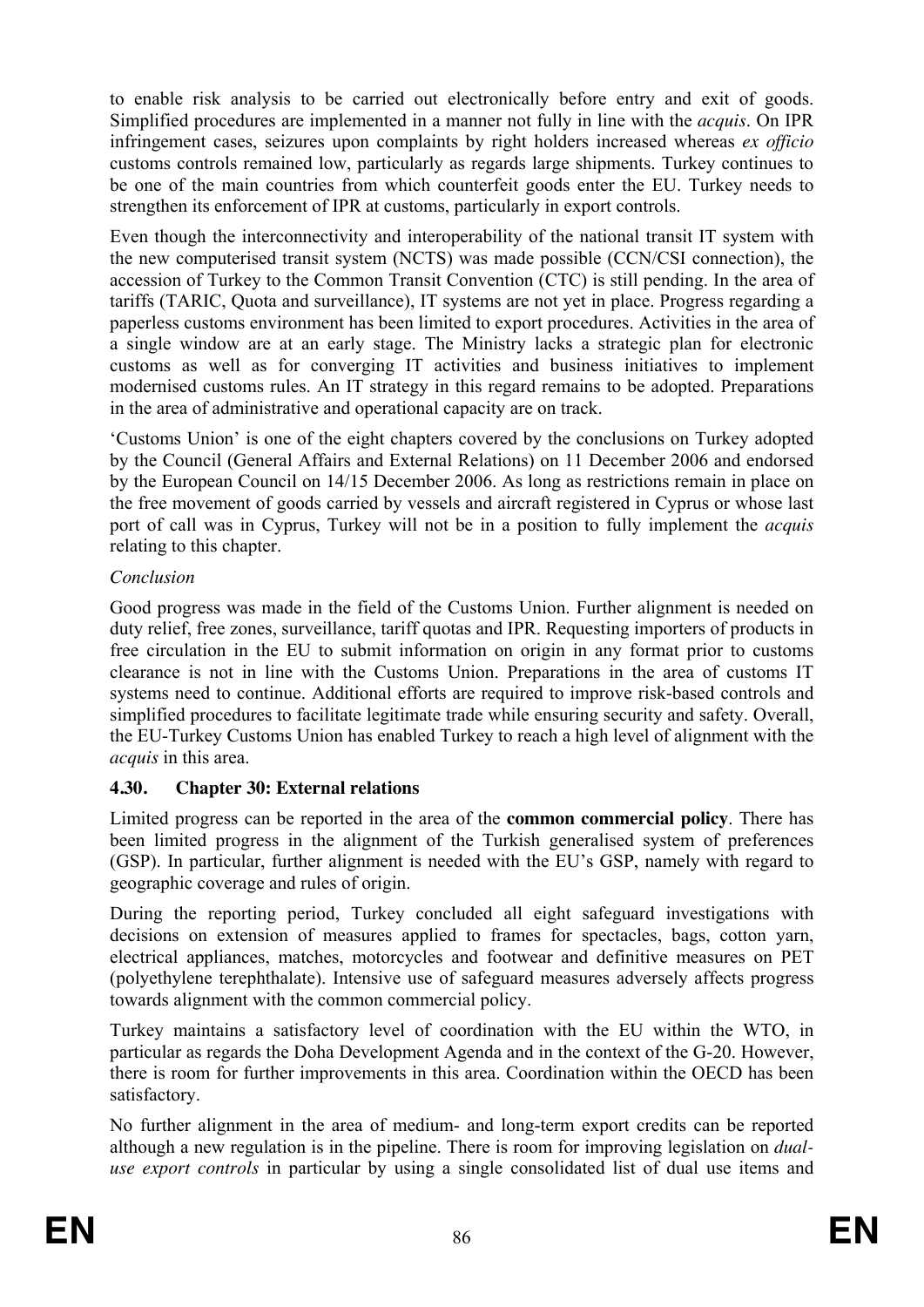technologies. Turkey's level of alignment with the EU common commercial policy continues to be high.

There has been progress on **bilateral agreements with third countries**. During the reporting period, the free trade agreement with Lebanon was ratified. Turkey signed free trade agreements with Mauritius and South Korea. The free trade agreement between Turkey and Syria has been suspended. Turkey has published amendments to origin protocols of free trade agreements with Bosnia-Herzegovina and Croatia to enable cumulation with the EU for the goods covered by the Customs Union.

Turkey made some progress in the field of **development policy** and **humanitarian aid**. The total amount of official development aid granted by Turkey in 2011 was about  $\epsilon$  944 million in 2011. The level of alignment in this field remained satisfactory.

'External relations' is one of the eight chapters covered by the conclusions on Turkey adopted by the Council (General Affairs and External Relations) on 11 December 2006 and endorsed by the European Council on 14/15 December 2006. As long as restrictions remain in place on the free movement of goods carried by vessels and aircraft registered in Cyprus or whose last port of call was in Cyprus, Turkey will not be in a position to fully implement the *acquis*  relating to this chapter.

## *Conclusion*

Some progress was made in the area of external relations. Further alignment is required in areas such as the general system of preferences and control of dual-use goods. Intensive use of safeguard measures is a cause of concern. Overall, the level of alignment in this area remains high.

## **4.31. Chapter 31: Foreign, Security and Defence Policy**

The regular **political dialogue** between the EU and Turkey covered international issues of common interest, including developments in North Africa, the Middle East and the Gulf, the Middle East peace process, the Western Balkans, Afghanistan/Pakistan, Russia and the Southern Caucasus as well as counter-terrorism and non-proliferation issues. Informal EU-Turkey consultations took place in Ankara on the Western Balkans, Africa, the Middle East, North Africa and the Gulf. (*Concerning relations with other enlargement countries and Member States, see Political criteria 2.3 — Regional issues and international obligations)*

As regards the **common foreign and security policy (CFSP)**, Turkey aligned itself, when invited, with 37 out of 70 relevant EU declarations and Council decisions (53% alignment). Turkey did not align itself in particular with declarations and Council decisions on Syria, Iran, Libya, Tunisia, Egypt and Bahrain. Turkey did not sign the statute of the International Criminal Court. Turkey announced its candidacy for a non-permanent seat at the UN Security Council for 2015-16.

Bilateral relations with *Iraq* started deteriorating markedly in February although Turkey's relations with the Kurdish Regional Government in Northern Iraq have been significantly strengthened. Turkey strongly condemned terrorist attacks in Iraq.

Turkey continued to engage with *Iran*. On the nuclear dossier, Turkey hosted EU3+3 and Iran talks in April and July. Turkey did not align itself with restrictive measures imposed by the EU on Iran. Turkey's sole oil refiner Tupras however reduced imports of Iranian oil by 20% before 1 July.

Turkey stepped up its relations with *Gulf countries*. Turkey hosted the fourth Joint Ministerial Meeting of the GCC-Turkey High Level Strategic Dialogue in Istanbul in January. In April,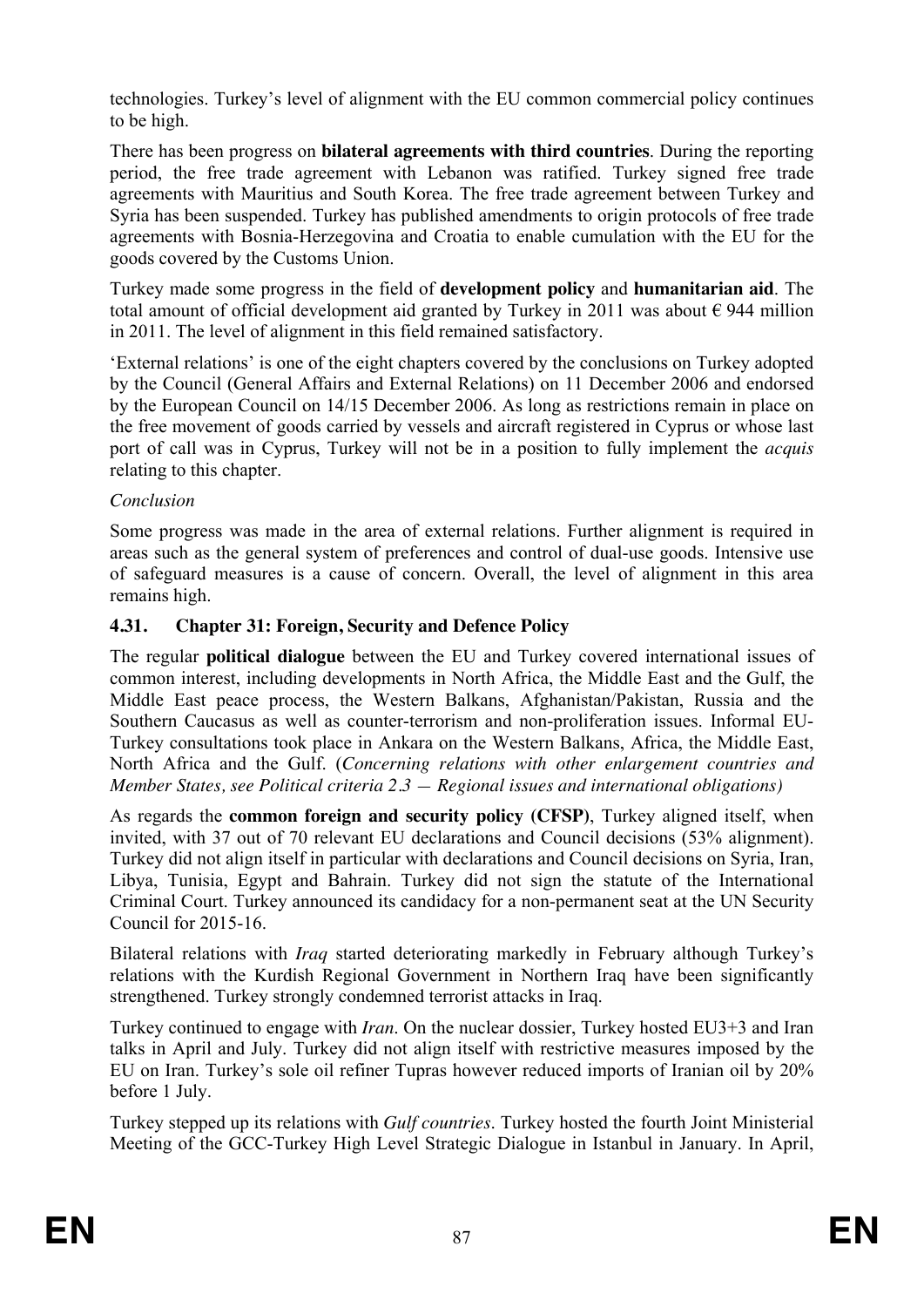Prime Minister Erdoğan visited Saudi Arabia and attended the 13th United Nations Conference on Trade and Development in Qatar.

As regards the *Middle East*, Turkey's diplomatic relations with *Israel* remain downgraded and military agreements with Israel suspended. Turkey repeatedly strongly condemned Israeli settlement activities. Close relations were maintained with the Palestinian Authority.

Turkey was particularly vocal on Syria, condemning strongly and repeatedly the *Syrian* regime's violence against civilians and calling on it to refrain from disproportionate and excessive use of force. Turkey welcomed UNSC Resolutions 2042 and 2043 on a UN supervisory mission and UNGA Resolution of 3 August 2012. Turkey announced that it considered President Assad illegitimate and established close contacts with the Syrian opposition and in particular with the Syrian National Council. After the downing of a Turkish aircraft by Syria, Turkey increased its military presence along the borders. Turkey closed its Embassy in Damascus and Consulate General in Aleppo. Turkey closed its borders for commercial traffic with Syria, although it maintained an open border policy for individuals. Turkey provided humanitarian assistance to an increasing number of Syrians fleeing their country (nearly 100,000 present in September). As regards developments in *North Africa*, Turkey took a positive and supportive stance and welcomed the democratic trends in various countries. Foreign Minister Davutoglu visited Egypt on 2- 3 July 2012. Turkey welcomed the establishment of a new government under the leadership of Prime Minister Kandil in Egypt.

Turkey strengthened its relations with *African countries* and plans to have a network of 34 missions in Africa by end-2012. Turkey was particularly vocal on the humanitarian and political crisis in *Somalia* and hosted the Second Istanbul International Conference on Somalia on 1 June 2012. Turkey provides assistance to *Sudan* on health and vocational training.

As regards relations with the *Southern Caucasus and Central Asia*, Turkey's chairmanship of the Conference on Interaction and Confidence Building Measures in Asia was extended in April until 2014.

The first meeting of the High Level Strategic Cooperation Council between Turkey and *Azerbaijan* was held in Izmir in October 2011. An agreement was reached on the sale of gas from Shah Deniz II for consumption in Turkey and transit through Turkey. The protocols signed with *Armenia* in 2009 to normalise relations have still not been ratified.

Turkey also hosted the 20th anniversary Summit of the Black Sea Economic Cooperation Organisation (BSEC).

Turkey continued its efforts to enhance cooperation with and between *Afghanistan and Pakistan*, in particular through hosting the Istanbul Conference for Afghanistan 'Security and Cooperation in the Heart of Asia' – where the 'Istanbul process' to back political reconciliation at a regional level was also launched – and the sixth Trilateral Summit of Afghanistan, Turkey and Pakistan.

Turkey-*Russia* relations were marked by a number of high-level visits.

Turkey and the *United States* consulted regularly on regional developments and cooperated closely on security and counter-terrorism. The two countries co-chair the Global Forum on Counter Terrorism, a Ministerial level meeting of which took place in Istanbul in June.

Turkey strengthened its relations with *Asian countries* via a series of high-level visits. Turkey developed its relations with *South American countries*.

In November Turkey announced *restrictive measures* on Syria, including a travel ban, a freeze of assets and trade restrictions.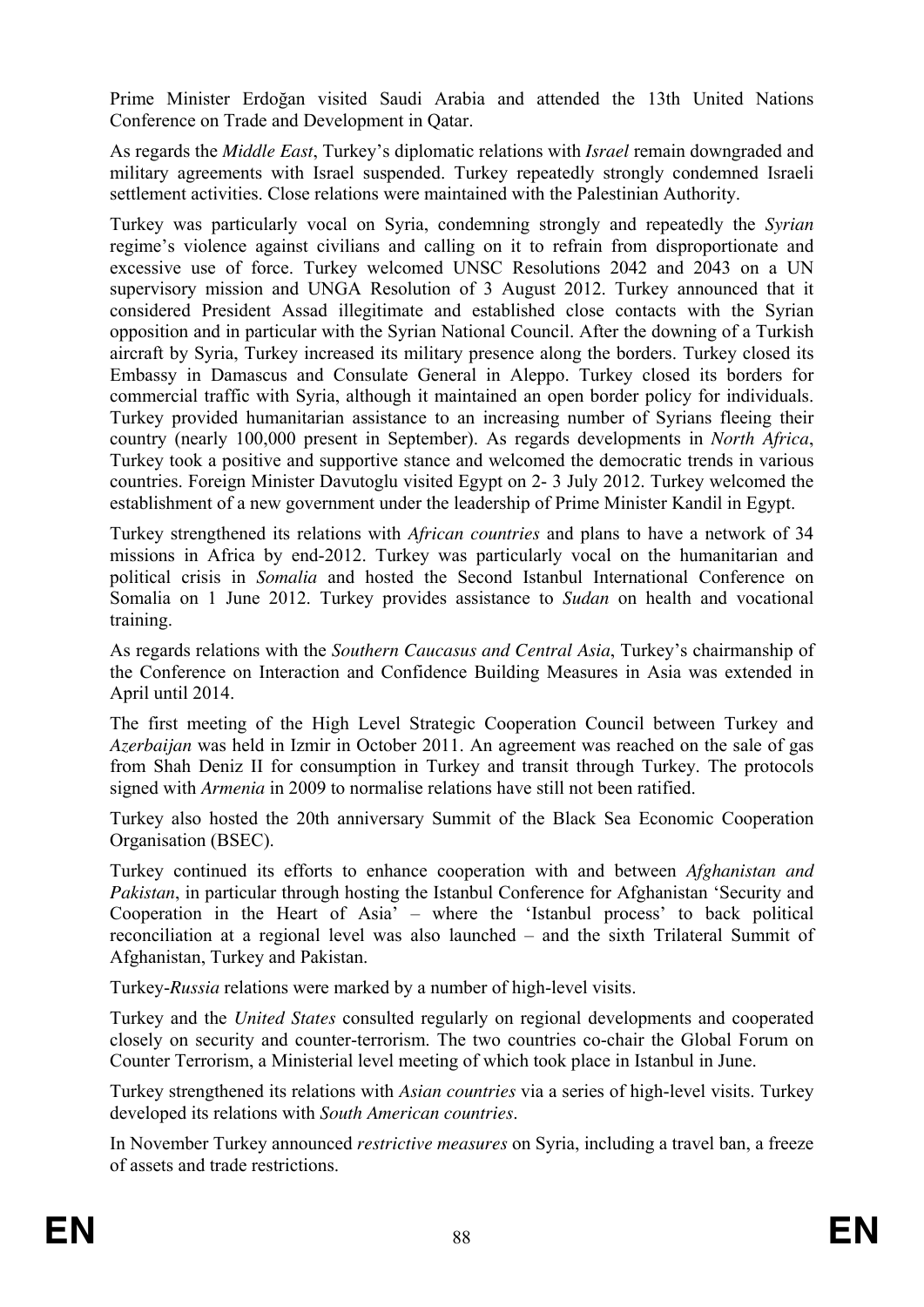Concerning the *non-proliferation* of weapons of mass destruction, Turkey is party to all existing international arrangements. In February, Turkey ratified the 2005 UN Convention for the Suppression of Acts of Nuclear Terrorism. There has been limited progress on dual use goods. Turkey has revised nuclear transfer trigger and nuclear dual use lists. Concerning *dualuse export controls*, Turkey has not aligned itself with the EU position on membership of certain suppliers' groups, such as the Wassenaar Arrangement on export controls for conventional arms and dual-use goods and technologies, and the Missile Technology Control Regime.

Turkey continued to engage actively in *cooperation with international organisations*, such as the UN and the Council of Europe. Turkey ratified the third Protocol to the Treaty on Amity and Cooperation, which provides that the EU may accede to the Treaty. However, Turkey announced its intention not to align with any declaration or statement of the EU in the framework of international organisations during the Cyprus Presidency.

There have been no particular developments with regard to *security measures (exchange of classified information)*.

As regards *civil and military crisis management* in the framework of the **common security and defence policy (CSDP)**. Turkey continues to contribute to the EU-led military mission in Bosnia and Herzegovina (EUFOR Althea). It is also contributing to the EUPM (the EU-led police mission in Bosnia and Herzegovina) and to the EULEX mission in Kosovo. The issue of EU-NATO cooperation beyond the 'Berlin plus' arrangements that would involve all EU Member States remains to be resolved.

## *Conclusion*

The political dialogue with the EU on foreign and security policy intensified significantly, also given Turkey's influential regional role in supporting reforms, including with regard to recent developments in North Africa. Turkey was also vocal on Syria, condemning strongly and repeatedly the regime's violence against civilians and providing vital humanitarian assistance. However, during the reporting period, Turkish alignment with CFSP declarations continued to be low when compared to earlier periods. Overall, preparations in the area of foreign, security and defence policy are moderately advanced.

## **4.32. Chapter 32: Financial control**

Some progress can be reported in the area of **public internal financial control** (PIFC). The Ministry of Finance presented draft for a new Policy Paper to the European Commission in June. This draft Policy Paper will need to be completed and should address the issues of managerial accountability, the functioning of the various inspection services and the delineation of control, audit and inspection functions, and also the establishment of a permanent Central Harmonisation Unit for Internal Audit (CHU-IA) and the restructuring of the Internal Audit Coordination Board. The appointment of internal auditors in the central and local administration has not yet been completed. The function of internal audit is not clearly described in the founding legislation of the public institutions. The Internal Audit Coordination Board issued an Internal Audit Quality Assurance and Development Programme. However, the Ministry of Finance needs to take a more active stance in steering the reform process. As regards financial management and control (FMC), the Gap Analysis and the Action Plan drafted by the Central Harmonisation Unit for Financial Management and Control (CHU-FMC) has yet to be adopted. Preparations in this area in terms of alignment with the *acquis* are advanced, while considerable further efforts are needed with regard to implementation.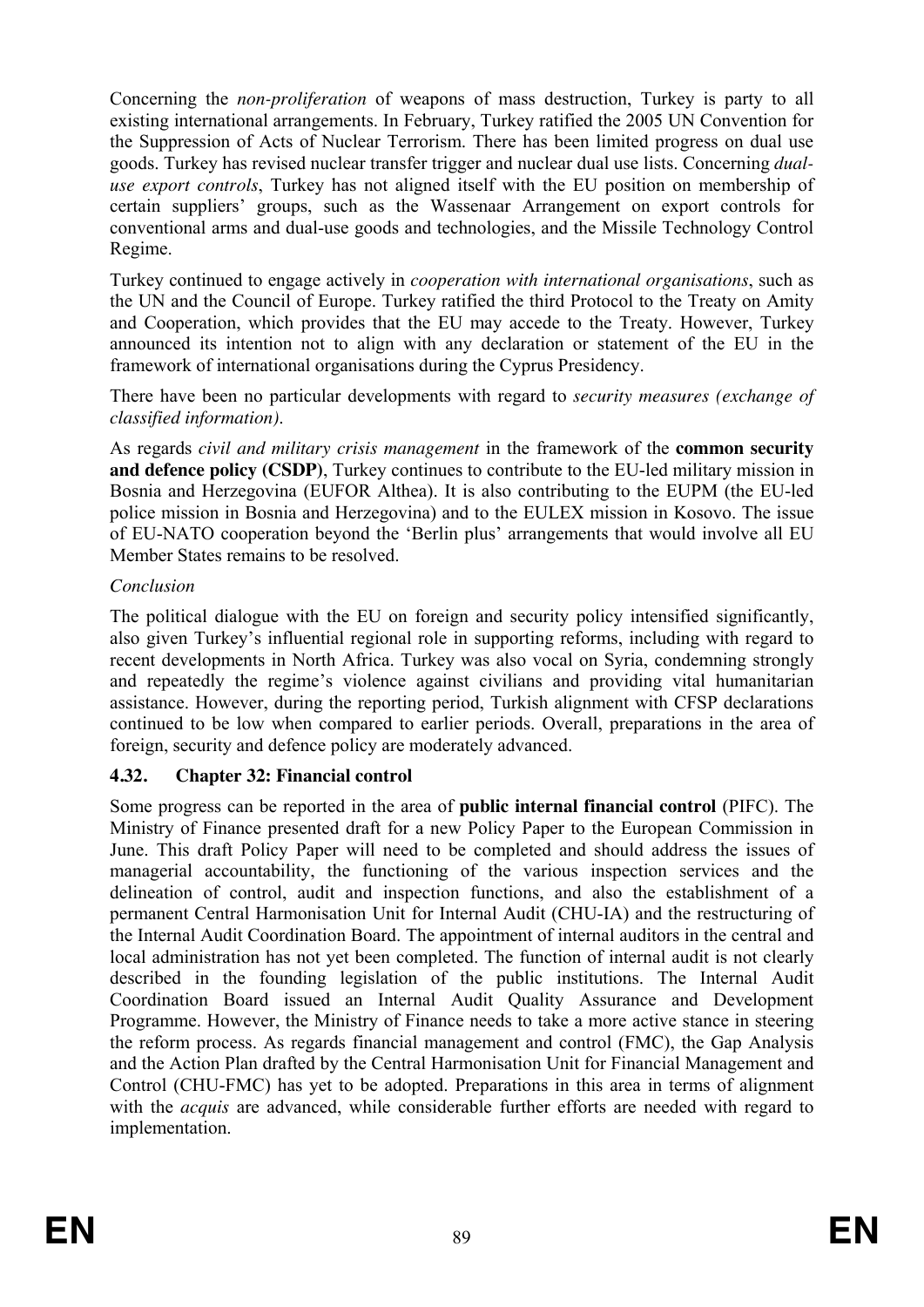Uneven progress can be reported in the area of **external audit**. Almost all implementing legislation under the revised 2010 Law on the Turkish Court of Accounts (TCA) has been issued. The TCA adopted a Regularity Audit Manual and drafted Manuals for Performance Audit and Audit of Performance Indicators. The TCA established the Audit Development and Training Centre. However, the TCA will now need to ensure that the law is implemented and that the new audit techniques and concepts are adopted and understood by its audit staff. The parliamentary follow-up to audit reports needs to be enhanced, and the parliament will need to establish the necessary institutional structure with the technical expertise to analyse the reports.

An amendment to the TCA Law adopted in July severely limits the competences of the Court and invalidates some of the above developments, taking the level of alignment back to below the standards of the International Organisation of Supreme Audit Institutions (INTOSAI) and EU best practices.

Some progress can be reported in the area of **protection of the EU's financial interests**. An amendment to the founding legislation of the Prime Ministry Inspection Board (PMIB) was adopted in November 2011. It reinforced the PMIB's legal mandate as Turkey's Anti-Fraud Coordination Service (AFCOS), responsible for cooperation with the European Commission and its European Anti-Fraud Office (OLAF). The PMIB issued guidelines on the process for investigating irregularities involving EU Funds. The PMIB together with other relevant institutions and OLAF continued operational cooperation on suspected fraud cases. However, the PMIB will need to adopt implementing rules to clarify the functioning of the AFCOS network on prevention, detection and follow-up of cases. With regard to the Convention on the Protection of the European Communities' Financial Interests (PIF Convention) and its Protocols, the Turkish penal code is now sufficiently aligned with the PIF Convention. However, monitoring of the actual implementation of the Convention needs to be scrutinised.

Good progress can be reported in the area of **protection of the euro against counterfeiting**. Turkey continues to participate in the Pericles Programme. The Counterfeit Tracking System continues to operate among the Treasury, the Central Bank of Turkey, the Public Prosecutors Office, the Turkish National Police and the Gendarmerie. The Turkish National Police is the National Central Office (NCO) for cooperation with the EU institutions as part of the Counterfeit Tracking System. Since July 2102, sanctions are in place against legal persons who fail to withdraw counterfeit domestic and foreign currency from circulation. However, the NCO will need to enhance centralisation of technical and police information. Institutions serving de facto as the national analysis centre and national coin analysis centre needs to be formally appointed. The law on enhancing the effectiveness of judiciary services, enacted in July introduces fines against credit institutions that fail to withdraw counterfeits from circulation. The Turkish institutions have prepared a Road Map for strengthening cooperation with Europol, to enact the 'Operational Cooperation Agreement' with that body. Turkey needs to take the necessary steps envisaged in the Road Map.

## *Conclusion*

Some progress can be reported in the area of financial control, in particular as concerns the protection of the euro. Additional efforts are still required, especially as regards the scope of the new PIFC Policy Paper, reinforcement of the internal audit function in the public administration and reinforcement of the Turkish AFCOS. Furthermore, recent amendments to the Law on the Court of Accounts invalidate previous developments in the area of external audit. Overall, preparations in this area are moderately advanced.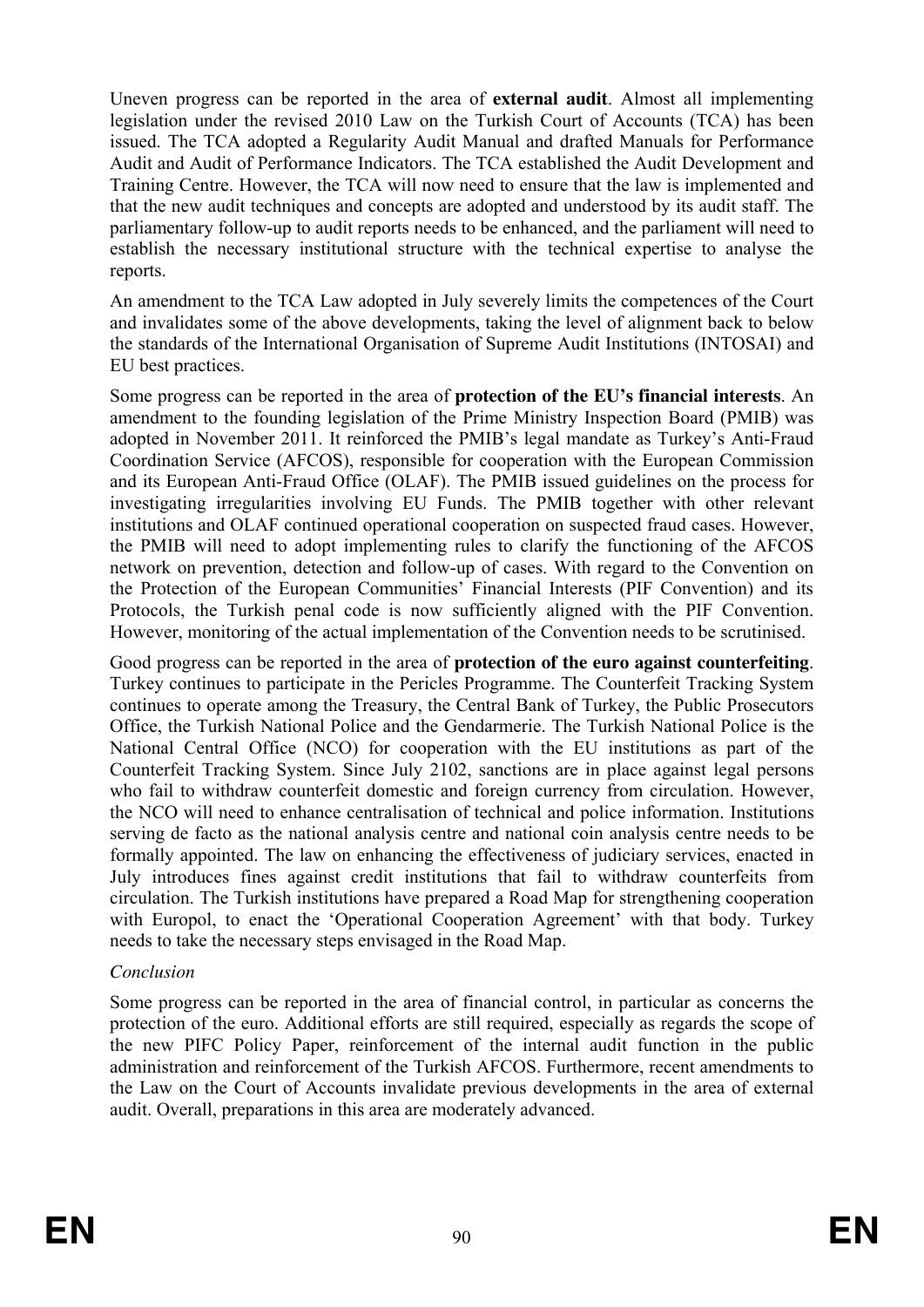## **4.33. Chapter 33: Financial and budgetary provisions**

There is no development to be reported regarding preparations for the application of the own resources system. Basic principles and institutions in policy areas such as agriculture, customs, taxation, statistics and financial control linked to the application of this system are already in place. In the area of **traditional own resources**, Turkey's customs legislation largely complies with the *acquis*. However, additional efforts are needed for full alignment and implementation.

Preparations in the area of the **VAT resource** and administrative capacity building to calculate the statistical VAT base have yet to start. Turkey will need to take sound measures for combating fraud in VAT and customs duties in order to ensure that it contributes appropriately to the own resources system upon membership. There has been some progress in the area of the **Gross National Income resource**. Turkish financial and statistical data were further aligned with the European System of Accounts.

There has been no progress in the field of **administrative infrastructure**. Turkey will need to establish coordination structures and implementing rules for accurate collection, accounting, monitoring, payment and control of own resources, and reporting to the EU.

## *Conclusion*

There has been no particular progress in this area. Sound coordination structures, administrative capacity and implementing rules will need to be determined in due course. Overall, preparations in the area of financial and budgetary provisions are at an early stage.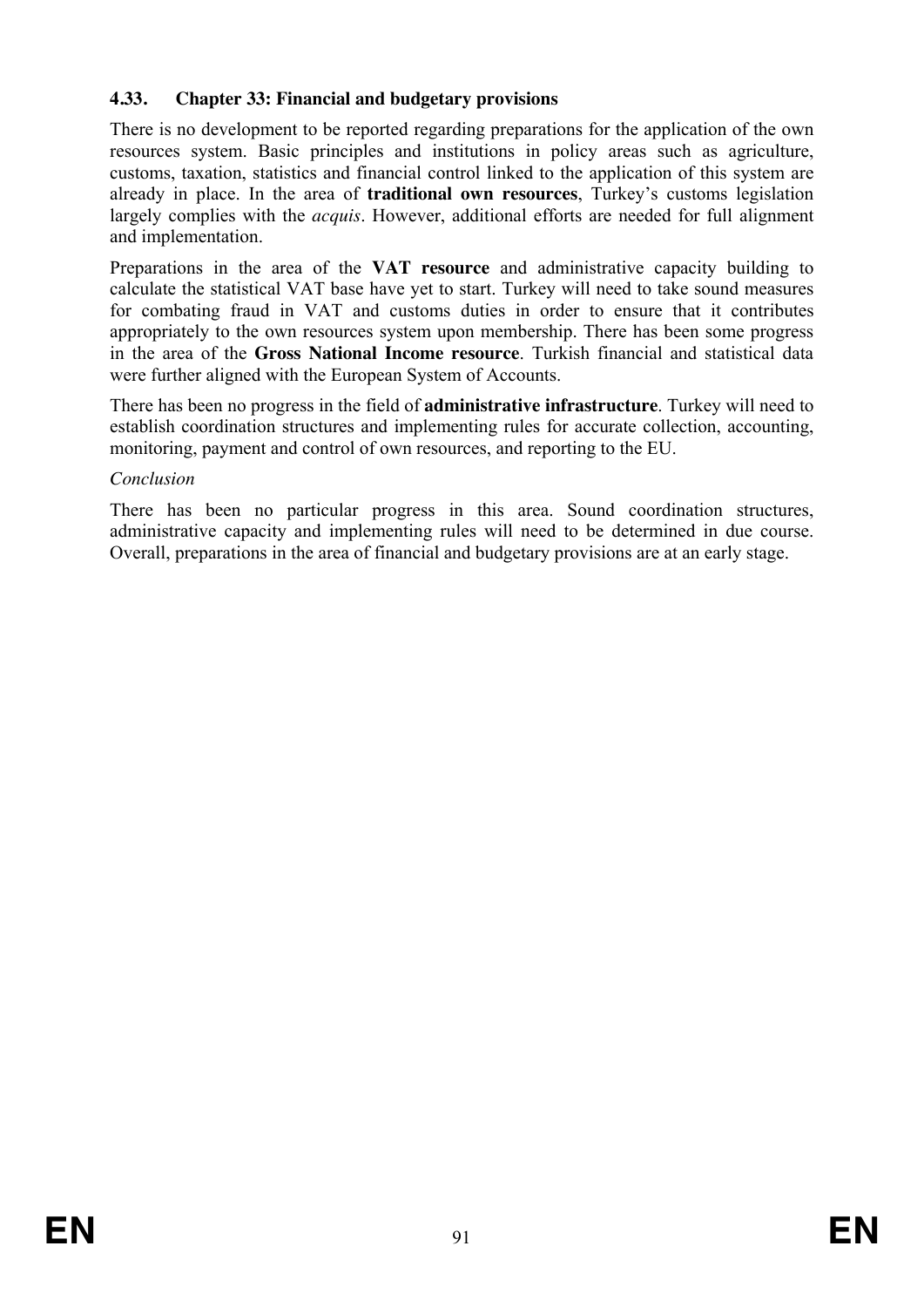## **Statistical Annex**

#### **STATISTICAL DATA Turkey**

| <b>Basic data</b>                                                                                          | Note    | 2001                 | 2007                 | 2008                   | 2009            | 2010                 | 2011                 |
|------------------------------------------------------------------------------------------------------------|---------|----------------------|----------------------|------------------------|-----------------|----------------------|----------------------|
| Population (thousand)                                                                                      | 1)      | 64 693               | 69 805               | 70 586                 | 71517           | 72 561               | 73 723               |
| Total area of the country (km <sup>2</sup> )                                                               | 2)      | 783 562              | 783 562              | 783 562                | 783 562         | 783 562              | 783 562              |
|                                                                                                            |         |                      |                      |                        |                 |                      |                      |
| <b>National accounts</b>                                                                                   | Note    | 2001                 | 2007                 | 2008                   | 2009            | 2010                 | 2011                 |
| Gross domestic product (GDP) (billion national currency)                                                   |         | 240.2                | 843.2                | 950.5                  | 952.6           | 1 0 9 9              | 1 2 9 8              |
| GDP (million euro)                                                                                         |         | 219 816              | 472 897              | 501 339                | 440 942         | 547 348              | 556428               |
| GDP (euro per capita)                                                                                      | 3)      | 3 3 7 5              | 6735                 | 7 0 5 2                | 6 1 2 0         | 7498                 | 7 5 24               |
| GDP (in Purchasing Power Standards (PPS) per capita)                                                       | 3)      | 7 4 4 5              | 11 349               | 11829                  | 10 943          | 12 013               | 13412                |
| GDP per capita in PPS (EU-27 = 100)<br>Real GDP growth rate (growth rate of GDP volume, national currency, | 3)      | 37<br>$-5.7$         | 45<br>4.7            | 47<br>$\overline{0.7}$ | 46<br>$-4.8$    | 49<br>9.2            | 52<br>8.5            |
| % change on previous year)                                                                                 |         |                      |                      |                        |                 |                      |                      |
| Employment growth (national accounts, % change on previous year)                                           |         | $\ddot{\phantom{a}}$ | $\cdot$              | $\ddot{\cdot}$         | $\cdot$         | $\bullet$            | $\ddot{\phantom{a}}$ |
| Labour productivity growth: GDP growth per person employed (%                                              |         | $-4.7f$              | 3.5f                 | $-1.5f$                | 3.5f            | 2.7f                 | 1.7f                 |
| change on previous year)                                                                                   |         |                      |                      |                        |                 |                      |                      |
| Real unit labour cost growth (national accounts, % change on                                               |         | $\ddot{\phantom{a}}$ | $\ddot{\phantom{a}}$ | ÷                      | ÷               | $\ddot{\phantom{a}}$ | $\ddot{\phantom{a}}$ |
| previous year)                                                                                             |         |                      |                      |                        |                 |                      |                      |
| Labour productivity per person employed (GDP in PPS per person                                             |         | 49.2f                | 63.6f                | 65.8f                  | 70.0f           | 69.9                 | 72.5                 |
| employed, $EU-27 = 100$ )                                                                                  |         |                      |                      |                        |                 |                      |                      |
| Gross value added by main sectors (%)                                                                      |         |                      |                      |                        |                 |                      |                      |
| Agriculture and fisheries                                                                                  |         | 9.4                  | 8.5                  | 8.5                    | 9.1             | 9.5                  | 9.0                  |
| Industry                                                                                                   |         | 23.8                 | 22.3<br>5.4          | 22.0<br>5.2            | 21.1<br>4.2     | 21.8<br>4.7          | 22.5<br>5.0          |
| Construction<br>Services                                                                                   |         | 4.7<br>62.1          | 63.7                 | 64.3                   | 65.6            | 64.1                 | 63.5                 |
| Final consumption expenditure, as a share of GDP (%)                                                       |         | 80.8                 | 84.1                 | 82.7                   | 86.2            | 86.0                 | 85.1                 |
| Gross fixed capital formation, as a share of GDP (%)                                                       |         | 15.9                 | 21.4                 | 19.9                   | 16.9            | 18.9                 | 21.9                 |
| Changes in inventories, as a share of GDP (%)                                                              |         | $-0.9$               | $-0.4$               | 1.9                    | $-1.9$          | 0.6                  | 2.0                  |
| Exports of goods and services, relative to GDP (%)                                                         |         | 27.4                 | 22.3                 | 23.9                   | 23.3            | 21.2                 | 23.7                 |
| Imports of goods and services, relative to GDP (%)                                                         |         | 23.3                 | 27.5                 | 28.3                   | 24.4            | 26.8                 | 32.6                 |
|                                                                                                            |         |                      |                      |                        |                 |                      |                      |
| <b>Industry</b>                                                                                            | Note    | 2001                 | 2007                 | 2008                   | 2009            | 2010                 | 2011                 |
| Industrial production volume index (2005=100)                                                              | 4)      | 72.6                 | 114.8                | 114.2                  | 102.9           | 116.4                | 126.8                |
|                                                                                                            |         |                      |                      |                        |                 |                      |                      |
| Inflation rate                                                                                             | Note    | 2001                 | 2007                 | 2008                   | 2009            | 2010                 | 2011                 |
| Annual average inflation rate (HICP, % change on previous year)                                            |         | 56.8                 | 8.8                  | 10.4                   | 6.3             | 8.6                  | 6.5                  |
|                                                                                                            |         |                      |                      |                        |                 |                      |                      |
| <b>Balance of payments</b><br>Balance of payments: current account total (million euro)                    | Note    | 2001<br>4 1 9 8      | 2007<br>$-28044$     | 2008<br>$-28232$       | 2009<br>$-9586$ | 2010<br>$-35184$     | 2011<br>$-55487$     |
| Balance of payments current account: trade balance (million euro)                                          |         | $-3755$              | $-34186$             | $-36049$               | $-17816$        | $-42578$             | $-64275$             |
| Balance of payments current account: net services (million euro)                                           |         | 10 201               | 9692                 | 12 067                 | 12415           | 11 687               | 13 127               |
| Balance of payments current account: net income (million euro)                                             |         | $-5583$              | $-5186$              | $-5687$                | $-5873$         | $-5385$              | $-5585$              |
| Balance of payments current account: net current transfers (million                                        |         | 3 3 3 5              | 1637                 | 1 4 3 7                | 1688            | 1 0 9 2              | 1246                 |
| euro)                                                                                                      |         |                      |                      |                        |                 |                      |                      |
| of which government transfers (million euro)                                                               |         | $\overline{224}$     | 590                  | 495                    | 853             | 425                  | 570                  |
| Net foreign direct investment (FDI) (million euro)                                                         |         | 3 1 8 8              | 14 550               | $11\,528$              | 4 9 1 7         | 5713                 | 9634                 |
| Foreign direct investment (FDI) abroad (million euro)                                                      |         | $-555$               | $-1537$              | $-1733$                | $-1113$         | $-1104$              | $-1770$              |
| of which FDI of the reporting economy in EU-27 countries (million                                          |         | -486                 | $-1090$              | $-611$                 | $-884$          | $-700$               | $-1134$              |
| euro)                                                                                                      |         |                      |                      |                        |                 |                      |                      |
| Foreign direct investment (FDI) in the reporting economy (million                                          |         | 3743                 | 16 087               | 13 26 1                | 6 0 30          | 6818                 | 11 404               |
| euro)<br>of which FDI of EU-27 countries in the reporting economy (million                                 |         | 3 1 7 8              | 10 631               | 9070                   | 3776            | 4 1 6 3              | 8 4 0 7              |
| euro)                                                                                                      |         |                      |                      |                        |                 |                      |                      |
|                                                                                                            |         |                      |                      |                        |                 |                      |                      |
| <b>Public finance</b>                                                                                      | Note    | 2001                 | 2007                 | 2008                   | 2009            | 2010                 | 2011                 |
| General government deficit/surplus, relative to GDP (%)                                                    |         | $-26.2$              | $-1.5$               | $-2.8$                 | $-7.0$          | $-2.6$               | $-1.1$               |
| General government debt relative to GDP (%)                                                                |         | 85.2                 | 39.9                 | 40.0                   | 46.1            | 42.4                 | 39.8                 |
|                                                                                                            |         |                      |                      |                        |                 |                      |                      |
| <b>Financial indicators</b>                                                                                | Note    | 2001                 | 2007                 | 2008                   | 2009            | 2010                 | 2011                 |
| Gross foreign debt of the whole economy, relative to GDP (%)                                               |         | 58.7                 | 35.8f                | 39.5                   | 42.2            | 39.5                 |                      |
| Gross foreign debt of the whole economy, relative to total exports (%)                                     |         | 362.5                | 232.6                | 212.3                  | 262.8           | 254.0                | ÷                    |
| Money supply: M1 (banknotes, coins, overnight deposits, million euro)                                      | 5(6)7   | 8 9 6 5              | 44 644               | 39 9 27                | 49 691          | 65 976               |                      |
| Money supply: M2 (M1 plus deposits with maturity up to two years,<br>million euro)                         | 5(6)(8) | 37 253               | 201 366              | 203 840                | 228 237         | 286 595              | ÷                    |
| Money supply: M3 (M2 plus marketable instruments, million euro)                                            | 5(6)(9) | 38 973               | 215 308              | 214 473                | 240 246         | 299 805              | ÷                    |
| Total credit by monetary financial institutions to residents                                               |         | 26 977               | 140 157              | 138 301                | 153 867         | 231 862              | ÷                    |
| (consolidated) (million euro)                                                                              |         |                      |                      |                        |                 |                      |                      |
| Interest rates: day-to-day money rate, per annum (%)                                                       |         | 93.0                 | 17.3                 | 16.1                   | 9.2             | 6.6                  |                      |
| Lending interest rate (one year), per annum (%)                                                            | 10)     | 58.9                 | 20.0                 | 17.5                   | 9.0             | 9.0                  | 12.5                 |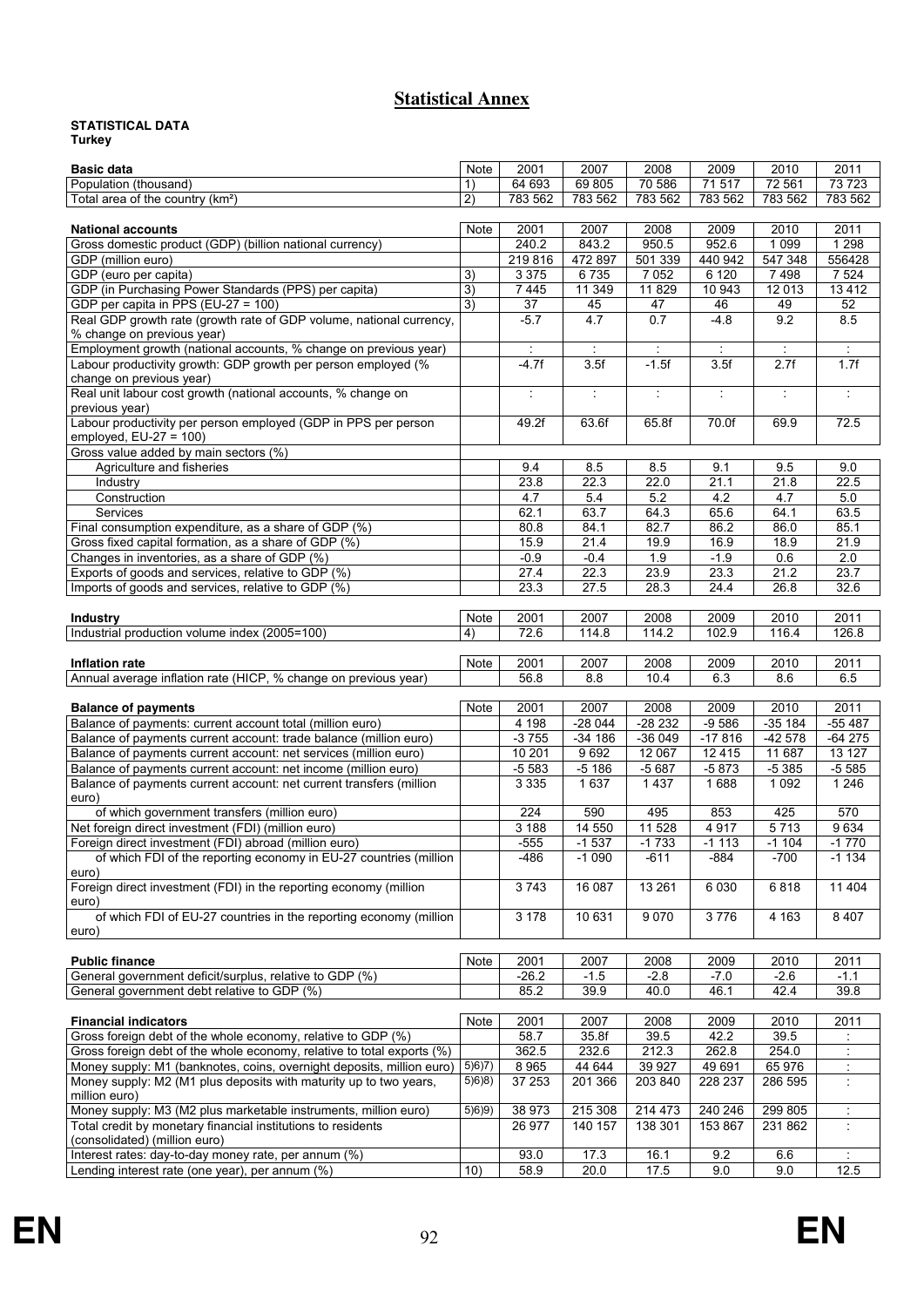| Deposit interest rate (one year), per annum (%)<br>euro exchange rates: average of period - 1 euro =  national                                                                 | 11)               | 62.2<br>1.094           | 22.3<br>1.778f                  | 22.9<br>1.896     | 17.2<br>2.151       | 15.0<br>1.989      |                     |
|--------------------------------------------------------------------------------------------------------------------------------------------------------------------------------|-------------------|-------------------------|---------------------------------|-------------------|---------------------|--------------------|---------------------|
| currency                                                                                                                                                                       |                   | 94.2                    | 130.4                           |                   |                     |                    |                     |
| Effective exchange rate index (2005=100)<br>Value of reserve assets (including gold) (million euro)                                                                            |                   | 22 649                  | 51 926                          | 132.7<br>53 342   | 126.4<br>51 949     | 144.2<br>64 350    | 127.8<br>68 180     |
|                                                                                                                                                                                |                   |                         |                                 |                   |                     |                    |                     |
| <b>External trade</b>                                                                                                                                                          | Note              | 2001                    | 2007                            | 2008              | 2009                | 2010               | 2011                |
|                                                                                                                                                                                |                   | 46 255.8                | 123                             | 136               | 100                 | 138                | 173                 |
| Value of imports: all goods, all partners (million euro)                                                                                                                       |                   |                         | 959.4                           | 441.0             | 763.7               | 813.8              | 098.9               |
| Value of exports: all goods, all partners (million euro)                                                                                                                       |                   | 35 062.2<br>$-11$ 193.5 | 78 126.4                        | 89 559.1          | 73 283.7            | 85 263.7           | 96 973.3            |
| Trade balance: all goods, all partners (million euro)<br>Terms of trade (export price index / import price index)                                                              | 12)               | 96.4                    | -45 833.0<br>$100.\overline{3}$ | -46 882.0<br>97.2 | $-27480.0$<br>102.0 | $-53550.1$<br>98.2 | $-76$ 125.6<br>94.9 |
| Share of exports to EU-27 countries in value of total exports (%)                                                                                                              |                   | 56.0                    | 56.3                            | 47.9              | 45.9                | 46.2               | 46.2                |
| Share of imports from EU-27 countries in value of total imports (%)                                                                                                            |                   | 47.9                    | 40.2                            | 36.8              | 40.1                | 38.9               | 37.8                |
|                                                                                                                                                                                |                   |                         |                                 |                   |                     |                    |                     |
| Demography                                                                                                                                                                     | Note              | 2001                    | 2007                            | 2008              | 2009                | 2010               | 2011                |
| Natural growth rate: natural change (births minus deaths) (per 1000<br>inhabitants)                                                                                            |                   | 13.5                    | 11.7                            | 13.4              | 13.3                | 13.0               | 12.8                |
| Infant mortality rate: deaths of children under one year of age per<br>1000 live births                                                                                        |                   | 28.3                    | 15.9                            | 14.9              | 14.0                | 13.2               | 12.6                |
| Life expectancy at birth: male (years)                                                                                                                                         |                   | 69.4                    | 71.4                            | 71.5              | 71.7                | 71.8               | 72.0                |
| Life expectancy at birth: female (years)                                                                                                                                       |                   | 73.5                    | 75.9                            | 76.2              | 76.5                | 76.8               | 77.1                |
| Labour market                                                                                                                                                                  | Note              | 2001                    | 2007                            | 2008              | 2009                | 2010               | 2011                |
| Economic activity rate (20-64): share of population aged 20-64 that is<br>economically active (%)                                                                              | 15)               | $\ddot{\phantom{a}}$    | 52.7                            | 53.5              | 54.5                | 55.9               | 57.2                |
| * Employment rate (20-64): share of population aged 20-64 in<br>employment (%)                                                                                                 | 15)               | $\ddot{\phantom{a}}$    | 48.2                            | 48.4              | 47.8                | 50.0               | 52.2                |
| Employment rate male (20-64) (%)                                                                                                                                               |                   | 75.3                    | 73.0                            | 72.7              | 70.4                | 72.7               | 75.1                |
| Employment rate female (20-64) (%)                                                                                                                                             |                   | 27.4                    | 24.2                            | 24.9              | 25.8                | 28.0               | 29.8                |
| Employment rate of older workers (55-64): share of population aged<br>55-64 in employment (%)                                                                                  |                   | 35.9                    | 27.1                            | 27.4              | 28.2                | 29.6               | 31.4                |
| Employment by main sectors (%)                                                                                                                                                 |                   |                         |                                 |                   |                     |                    |                     |
| Agriculture                                                                                                                                                                    | 13)<br>13)        | 35.8<br>18.1            | 22.0<br>21.2                    | 22.1<br>21.4      | 23.1<br>19.6        | 23.7<br>20.3       | 24.0<br>20.0        |
| Industry<br>Construction                                                                                                                                                       | 13)               | 5.3                     | 6.1                             | 6.0               | 6.3                 | 6.5                | 7.1                 |
| Services                                                                                                                                                                       | 13)               | 40.8                    | 50.7                            | 50.4              | 51.0                | 49.5               | 49.0                |
| Unemployment rate: share of labour force that is unemployed (%)                                                                                                                | 14)               | ÷                       | 8.9                             | 9.7               | 12.7                | 10.8               | 8.8                 |
| Share of male labour force that is unemployed (%)                                                                                                                              | $\overline{1}$ 4) |                         | 8.8                             | 9.6               | 12.7                | 10.5               | 8.3                 |
| Share of female labour force that is unemployed (%)                                                                                                                            | 14)               |                         | 9.2                             | 10.0              | 12.7                | 11.5               | 10.1                |
| Unemployment rate of persons < 25 years: share of labour force aged<br><25 that is unemployed (%)                                                                              | 14)               | ÷                       | 17.3                            | 18.5              | 23.1                | 19.9               | 16.7                |
| Long-term unemployment rate: share of labour force that is<br>unemployed for 12 months and more (%)                                                                            | 14)               | ÷                       | 2.6                             | 2.6               | 3.2                 | 3.0                | 2.3                 |
|                                                                                                                                                                                |                   |                         |                                 |                   |                     |                    |                     |
| Social cohesion                                                                                                                                                                | Note              | 2001                    | 2007                            | 2008              | 2009                | 2010               | 2011                |
| Average nominal monthly wages and salaries (national currency)<br>Index of real wages and salaries (index of nominal wages and<br>salaries divided by the CPI/HICP) (2000=100) | 16)               |                         | 859.0                           | 956.0             | 1 084.0             | 1 142.0            |                     |
| * Early school leavers - Share of population aged 18-24 with at most<br>lower secondary education and not in further education or training (%)                                 | 17)               | 58.1                    | 46.9                            | 45.5              | 44.3                | 43.1               | 41.9                |
|                                                                                                                                                                                |                   |                         |                                 |                   |                     |                    |                     |
| <b>Standard of living</b>                                                                                                                                                      | Note              | 2001                    | 2007                            | 2008              | 2009                | 2010               | 2011                |
| Number of passenger cars per 1000 population                                                                                                                                   |                   | 70.1                    | 92.7                            | 96.3              | 99.2                | 104.0              | 110.0               |
| Number of subscriptions to cellular mobile telephone services per<br>1000 population                                                                                           |                   | 282.9                   | 887.8                           | 932.5             | 877.8               | 851.3              | 886.0               |
|                                                                                                                                                                                |                   |                         |                                 |                   |                     |                    |                     |
| Infrastructure<br>Density of railway network (lines in operation, per 1000 km <sup>2</sup> )                                                                                   | Note              | 2001                    | 2007                            | 2008              | 2009                | 2010               | 2011                |
| Length of motorways (km)                                                                                                                                                       |                   | 11.1<br>1696            | 11.1<br>1 9 0 8                 | 11.1<br>1922      | 11.6<br>2 0 3 6     | 12.2<br>2 0 8 0    |                     |
|                                                                                                                                                                                |                   |                         |                                 |                   |                     |                    |                     |
| Innovation and research                                                                                                                                                        | Note              | 2001                    | 2007                            | 2008              | 2009                | 2010               | 2011                |
| Spending on human resources (public expenditure on education in %<br>of GDP)                                                                                                   |                   |                         | ÷                               | ÷                 |                     |                    |                     |
| Gross domestic expenditure on R&D in % of GDP                                                                                                                                  | 18)               | 0.54                    | 0.72                            | 0.73              | 0.85                | 0.84               | $\cdot$             |
| Percentage of households who have Internet access at home (%)                                                                                                                  | 19)               |                         | 19.7                            | 25.4              | 30.0                | 41.6               | 42.9                |
|                                                                                                                                                                                |                   |                         |                                 |                   |                     |                    |                     |
| <b>Environment</b>                                                                                                                                                             | Note              | 2001                    | 2007                            | 2008              | 2009                | 2010               | 2011                |
| * Greenhouse gas emissions, CO2 equivalent (tons, 1990=100)                                                                                                                    |                   | 148.7                   | 203.2                           | 196.0             | 197.6               | 214.9              |                     |
| Energy intensity of the economy (kg of oil equivalent per 1000 euro<br>GDP)                                                                                                    | 20)               | 259.6                   | 250.5                           | 246.3             | 257.4               | 252.5              |                     |
| Electricity generated from renewable sources in % of gross electricity<br>consumption                                                                                          |                   | 19.9                    | 19.1                            | 17.4              | 19.6                | 26.4               | ÷                   |